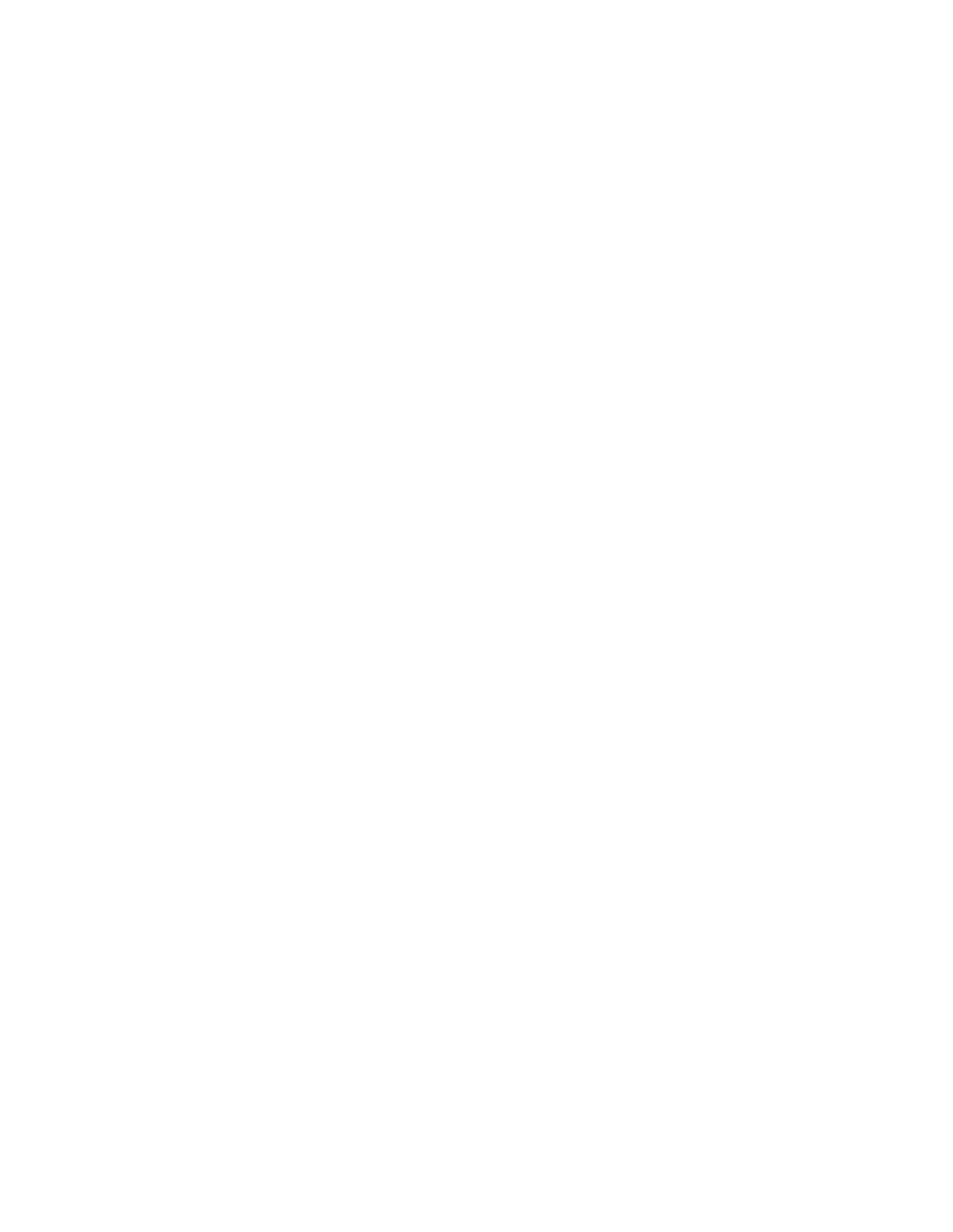## Contents

| Introduction                                          |                                                                           | $\mathbf{1}$    |
|-------------------------------------------------------|---------------------------------------------------------------------------|-----------------|
|                                                       | Chapter 1. Basic notions of Lie algebra theory                            | $\sqrt{3}$      |
|                                                       | 1.1. Definitions and examples                                             | $\sqrt{3}$      |
| 1.2.                                                  | Derivations and representations of Lie algebras                           | $6\phantom{.}6$ |
| 1.3.                                                  | Semidirect sums of Lie algebras                                           | 13              |
| 1.4.                                                  | Simple, semisimple and reductive Lie algebras                             | 15              |
| 1.5.                                                  | Classification of simple representations of $\mathfrak{sl}_2(\mathbb{C})$ | 16              |
| 1.6.                                                  | Abelian, nilpotent and solvable Lie algebras                              | 19              |
| 1.7.                                                  | The classification of Lie algebras in low dimension                       | 28              |
| 1.8.                                                  | Lie groups and Lie algebras                                               | $33\,$          |
|                                                       | Chapter 2. Structure theory of Lie algebras                               | 37              |
|                                                       | 2.1. Die Jordan-Chevalley decomposition                                   | 37              |
| 2.2.                                                  | The Cartan criterion                                                      | 42              |
| 2.3.                                                  | Weyl's Theorem                                                            | 47              |
| 2.4.                                                  | Levi's Theorem                                                            | $52\,$          |
| 2.5.                                                  | Cartan subalgebras                                                        | 56              |
| 2.6.                                                  | The root space decomposition                                              | 62              |
| 2.7.                                                  | Abstract root systems                                                     | 69              |
| 2.8.                                                  | The classification of Dynkin diagrams                                     | 78              |
| 2.9.                                                  | Serre's structure theorem                                                 | 87              |
| Chapter 3. Representations of semisimple Lie algebras |                                                                           | 91              |
| 3.1.                                                  | Classification by the highest weight                                      | 91              |
| 3.2.                                                  | The universal enveloping algebra                                          | 95              |
| 3.3.                                                  | The construction of highest weight modules                                | 99              |
| 3.4.                                                  | The Weyl formulas                                                         | 102             |
| Bibliography                                          |                                                                           | 109             |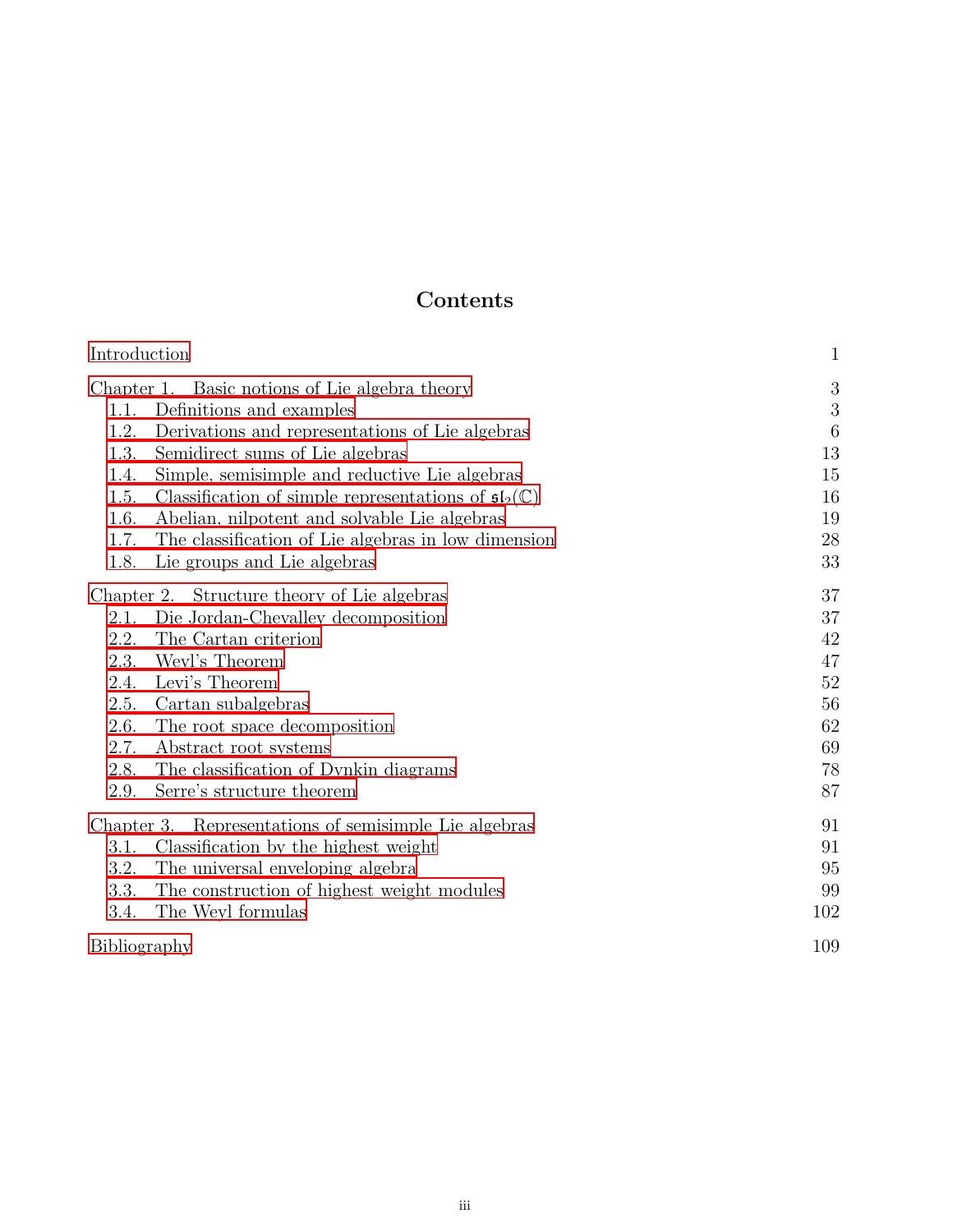## Introduction

<span id="page-3-0"></span>Lie algebras arise in many areas of mathematics and physics, such as differential geometry, Lie theory, number theory, combinatorics and quantum field theory, just to name a few of them. Originally Lie algebras were called "infinitesimal groups" of Lie groups. Herman Weyl introduced the name Lie algebra only in the nineteen twenties, at the suggestion of Nathan Jacobson. One can associate Lie algebras to Lie groups and algebraic groups. It is a vector space, the tangent space at the identity, together with a Lie bracket. The relationship between Lie groups and Lie algebras is very close and Sophus Lie proved three important theorems on this relationship. Many problems about Lie groups can be "linearized", i.e., formulated on the level of Lie algebras, which often makes them more accessible.

We also give an introduction in this lecture to representation theory of Lie algebras. We study highest weight modules for complex semisimple Lie algebras. The basic case here is the classification of all finite-dimensional representations of  $\mathfrak{sl}_2(\mathbb{C})$ .

Let us give another basic example of a Lie algebra, namely  $\mathfrak{so}_3(\mathbb{R})$ , which can be viewed as the vector space  $\mathbb{R}^3$  together with the cross product as Lie bracket. We have the following two identities

$$
0 = v \times v,
$$
  
\n
$$
0 = (u \times v) \times w + (v \times w) \times u + (w \times u) \times v.
$$

The Lie brackets for a basis  $(e_1, e_2, e_3)$  of  $\mathfrak{so}_3(\mathbb{R})$ , consisting of skew-symmetric  $3 \times 3$ -matrices are given by

$$
[e_1, e_2] = e_3, [e_3, e_1] = e_2, [e_2, e_3] = e_1.
$$

The representation theory of this algebra is also important in quantum mechanics, as the theory of angular momentum.

I want to present some historical information on the work of mathematicians which have worked on Lie algebras. A short list of these mathematicians is as follows:

```
Elie Joseph Cartan (1869-1951)
Claude Chevalley (1909-1984)
Friedrich Engel (1861-1941)
Carl Gustav Jacob Jacobi (1804-1851)
Wilhelm Karl Joseph Killing (1847-1923)
Marius Sophus Lie (1842-1899)
Anatoly Ivanovich Malcev (1909-1967)
Hermann Klaus Hugo Weyl (1885-1955)
```
• *Elie Cartan* was a French mathematician in Montpellier, Lyon, Nancy and Paris. He was a student of Marius Sophus Lie. In his dissertation of 1894 he completed Wilhelm Killings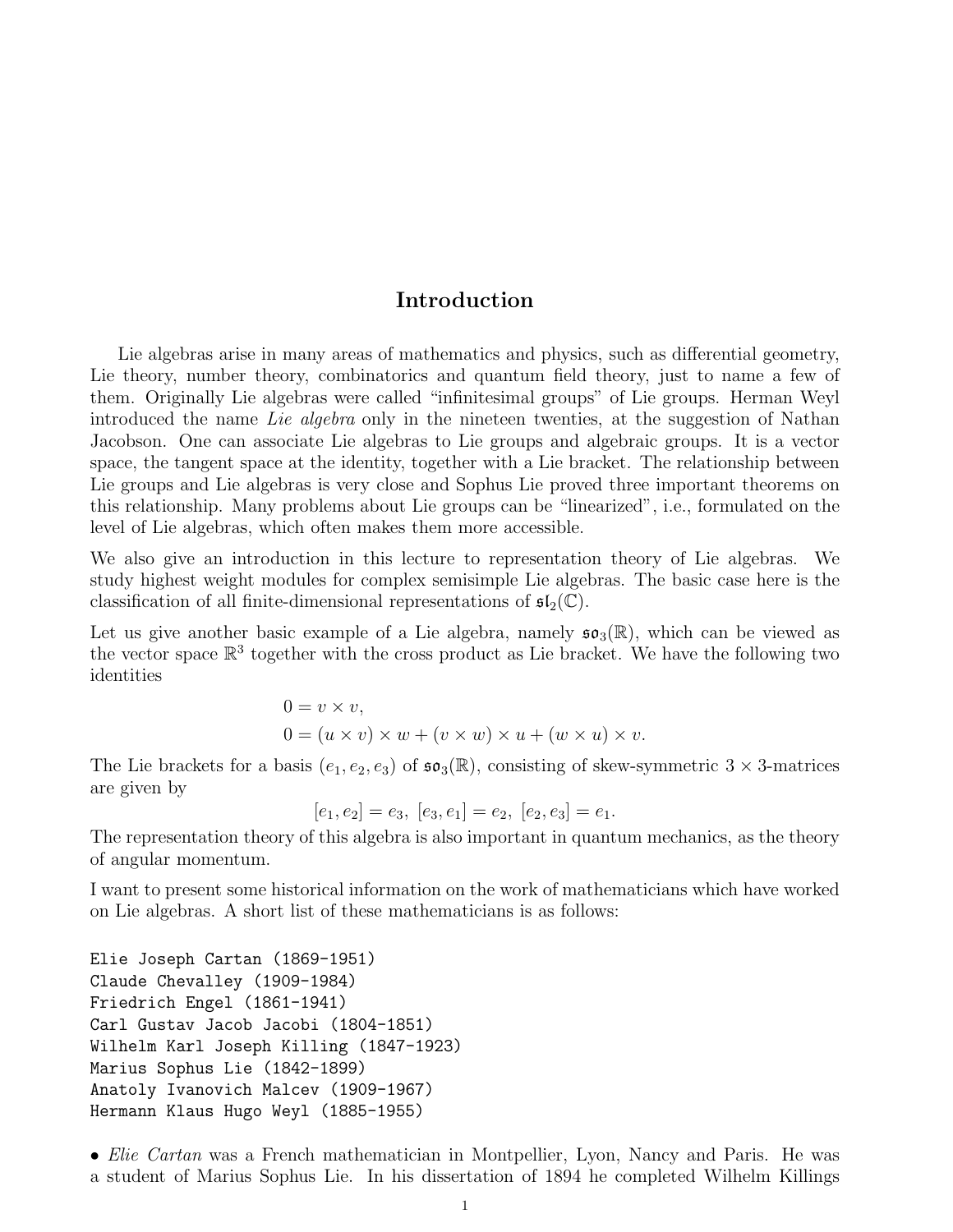## 2 INTRODUCTION

classification of finite-dimensional semisimple complex Lie algebras. He initiated among other things the theory of Riemannian symmetric spaces.

• *Claude Chevalley* was a French mathematician in Princeton, Columbia University and Paris. He proved fundamental results in the theory of algebraic groups and in algebraic geometry. He wrote a three-volume work on Lie groups.

• Friedrich Engel was a German mathematician in Leipzig, Greifswald and Gießen. He was a student of Marius Sophus Lie. Lie and Engel wrote in the eighteen nineties a three-volume work on transformation groups.

•  $Carl Jacobi$  was a German mathematician in Berlin and Königsberg. He made important contributions to number theory, determinants and partial differential equations. He invented the "Jacobi-identity" around 1830 in the context of Poisson brackets arsing in Hamiltonian mechanics.

• Wilhelm Killing was a German mathematician in Münster. he was a student of Weierstraß. He introduced Lie groups in the context of non-Euclidean geometry. He gave the first classification of finite-dimensional complex semisimple Lie algebras, although it was incomplete. After the death of his four sons he joined at the age of 39 with his spouse the Third Order of Franciscans in 1886.

• Sophus Lie was a Norwegian mathematician in Kristiania (Oslo) and Leipzig. He created the theory of continuous transformation groups, which later on became the concept of a Lie group. He applied this to the study of geometry and differential equations.

• Anatoly Malcev was a Russian mathematician in Moscow and Ivanovo. He studied among other things solvable groups, Lie groups, topological algebras and decision problems in algebra.

• Hermann Weyl was a German mathematician in Zürich, Göttingen and Princeton. His research has had major significance for theoretical physics as well as purely mathematical disciplines including number theory and Lie theory. He was one of the most influential mathematicians of the twentieth century, and an important member of the Institute for Advanced Study during its early years.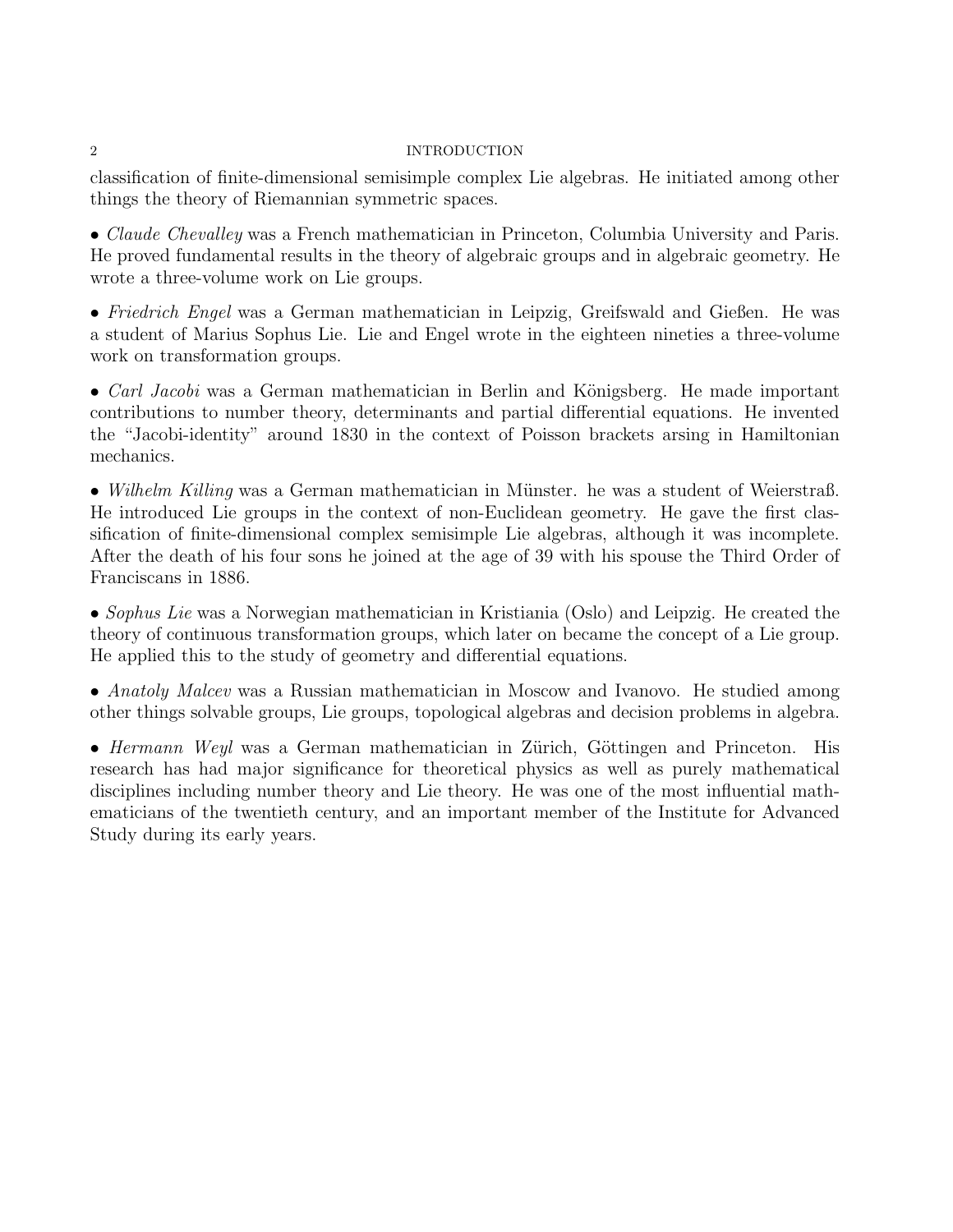#### CHAPTER 1

## Basic notions of Lie algebra theory

#### 1.1. Definitions and examples

<span id="page-5-1"></span><span id="page-5-0"></span>Let k be an arbitrary field and V be a k-vector space equipped with a k-bilinear product  $x \cdot y$ . For three elements  $x, y, z \in V$  define the *associator* by

 $(x, y, z) = (x \cdot y) \cdot z - x \cdot (y \cdot z).$ 

DEFINITION 1.1.1. A k-algebra A is a k-vector space together with a k-bilinear map

 $A \times A \rightarrow A$ ,  $(x, y) \mapsto x \cdot y$ .

The algebra A is called left-symmetric, or a pre-Lie algebra, if falls

$$
(x, y, z) = (y, x, z)
$$

for all  $x, y, z \in A$ . It is called *associative* if

$$
(x,y,z)=0
$$

for all  $x, y, z \in A$ .

A Lie algebra is a special type of a k-algebra, named after the mathematician Sophus Lie.

DEFINITION 1.1.2. A Lie algebra g over k is a k-vector space together with a k-bilinear map, the so-called Lie bracket

$$
\mathfrak{g} \times \mathfrak{g} \to \mathfrak{g}, \quad (x, y) \mapsto [x, y],
$$

such that we have for all  $x, y, z \in \mathfrak{g}$ ,

$$
0 = [x, x],
$$
  
\n
$$
0 = [x, [y, z]] + [y, [z, x]] + [z, [x, y]].
$$

The first identity is called *skew-symmetry*, because it implies the identity  $[y, x] = -[x, y]$ :

$$
0 = [x + y, x + y] = [x, x] + [x, y] + [y, x] + [y, y]
$$
  
= [x, y] + [y, x].

However, conversely this identity implies  $[x, x] = 0$  only for characteristic of k different from two. For  $y = x$  one obtains  $[x, x] = -[x, x]$ , hence  $2[x, x] = 0$  and  $[x, x] = 0$ . To include the case of characteristic  $p = 2$  one defines skew-symmetry by  $[x, x] = 0$ .

The second identity is called *Jacobi identity*. It arises by "derivation" of the group structure of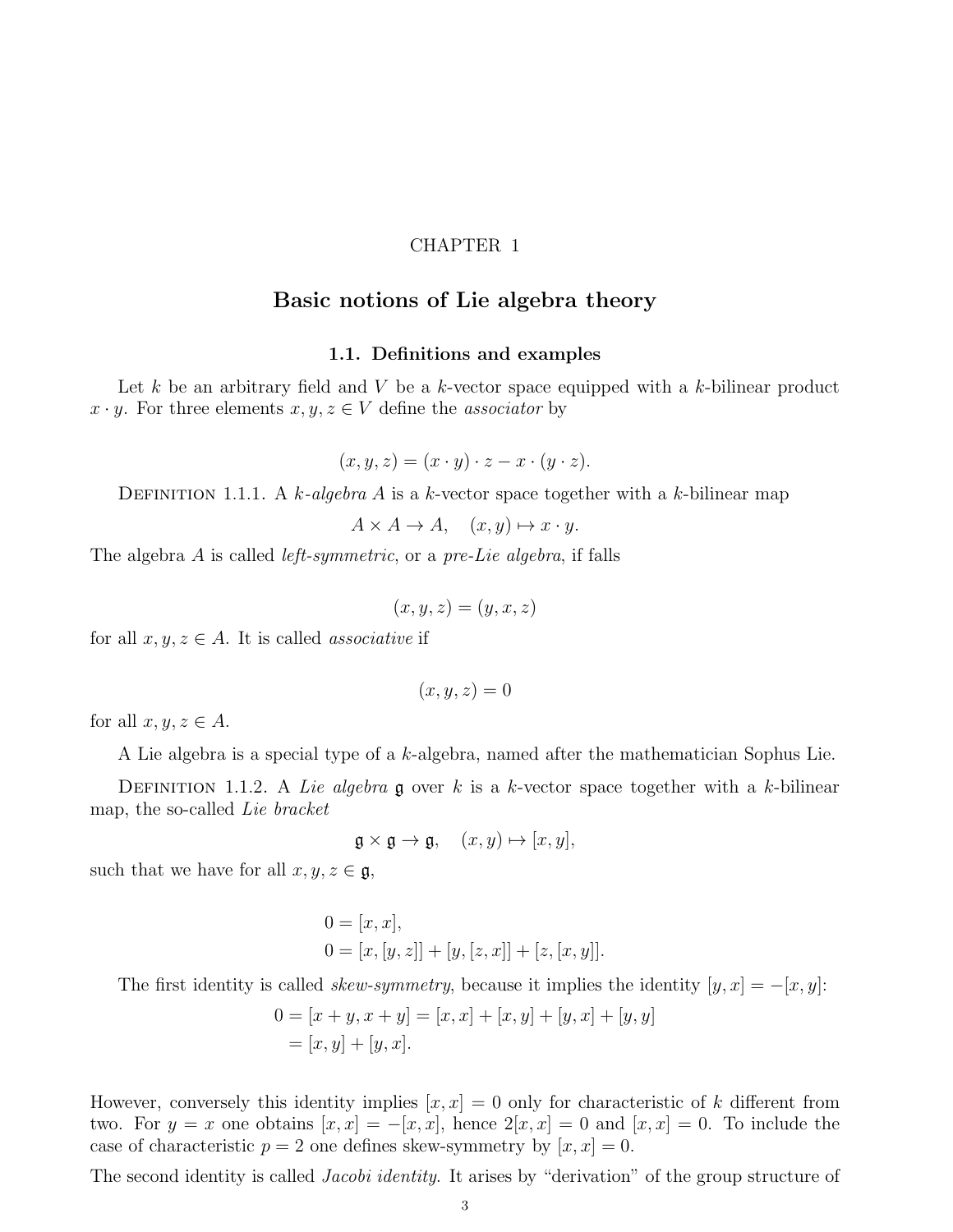Lie groups. Note that the Jacobi identity does not imply associativity in general (only if the Lie algebra is 2-step nilpotent).

For two subspaces  $\mathfrak{h}, \mathfrak{k}$  of  $\mathfrak{g}$  the space  $[\mathfrak{h}, \mathfrak{k}]$  is defined as the subspace generated by all products [h, k] with  $h \in \mathfrak{h}$  and  $k \in \mathfrak{k}$ . Each element of [h,  $\mathfrak{k}$ ] is a sum

$$
[h_1,k_1]+\cdots+[h_r,k_r]
$$

with  $h_i \in \mathfrak{h}, k_i \in \mathfrak{k}$ . The multiplication of subspaces in a Lie algebra is commutative.

LEMMA 1.1.3. For subspaces  $\mathfrak{h}, \mathfrak{k}$  of  $\mathfrak{g}$  we have  $[\mathfrak{h}, \mathfrak{k}] = [\mathfrak{k}, \mathfrak{h}].$ 

PROOF. Let  $h \in \mathfrak{h}$  and  $k \in \mathfrak{k}$ . Then  $[h, k] = -[k, h] \in [\mathfrak{k}, \mathfrak{h}]$ , hence  $[\mathfrak{h}, \mathfrak{k}] \subseteq [\mathfrak{k}, \mathfrak{h}]$ . Similarly obtain  $[\mathfrak{k}, \mathfrak{h}] \subset [\mathfrak{h}, \mathfrak{k}]$ . we obtain  $[\mathfrak{k}, \mathfrak{h}] \subseteq [\mathfrak{h}, \mathfrak{k}]$ .

A subspace  $\mathfrak a$  of a Lie algebra  $\mathfrak g$  is called *subalgebra* respectively *ideal*, if  $[\mathfrak a, \mathfrak a] \subseteq \mathfrak a$  respectively if  $[g, a] = [a, g] \subseteq a$ . The commutator algebra  $[g, g]$  is an ideal in g because of the Jacobi identity. Indeed, we have  $[\mathfrak{g}, [\mathfrak{g}, \mathfrak{g}] \subseteq [\mathfrak{g}, \mathfrak{g}].$ 

For every LSA A, hence also for every associative k-algebra the commutator defines a Lie bracket on the underlying vector space.

LEMMA 1.1.4. Let A be an LSA with product  $(x, y) \mapsto x \cdot y$ . Then  $(A, [,])$  is a Lie algebra with bracket  $[x, y] = x \cdot y - y \cdot x$ .

PROOF. The claim follows directly from the following identity

$$
[[a, b], c] + [[b, c], a] + [[c, a], b] =
$$

$$
(a, b, c) + (b, c, a) + (c, a, b) - (b, a, c) - (a, c, b) - (c, b, a),
$$

which holds in any k-algebra.  $\square$ 

EXAMPLE 1.1.5. Let  $A = M_n(k)$  be the associative matrix algebra of  $n \times n$ -matrices over k. Then taking commutators we obtain the general linear Lie algebra  $\mathfrak{gl}_n(k)$  of dimension  $n^2$ .

The Lie bracket for elements  $A, B \in M_n(k)$  is given by  $[A, B] = AB - BA$ . The commutator of  $\mathfrak{gl}_n(k)$  has a "special" name.

LEMMA 1.1.6. The commutator subalgebra of  $\mathfrak{gl}_n(k)$  is the special linear Lie algebra

$$
\mathfrak{sl}_n(k) = \{ X \in \mathfrak{gl}_n(k) \mid \text{tr}(X) = 0 \}
$$

of dimension  $n^2 - 1$ .

PROOF. We have to show that  $[\mathfrak{gl}_n(k), \mathfrak{gl}_n(k)] = \mathfrak{sl}_n(k)$ . Let  $A, B \in \mathfrak{gl}_n(k)$ . Then  $[A, B] \in$  $\mathfrak{sl}_n(k)$  because of

$$
\operatorname{tr}([A,B]) = \operatorname{tr}(AB) - \operatorname{tr}(BA) = 0.
$$

Thus we have  $[\mathfrak{gl}_n(k), \mathfrak{gl}_n(k)] \subseteq \mathfrak{sl}_n(k)$ . Conversely consider the matrices  $E_{ij}$ , having the entry 1 at position  $(i, j)$ , and zero entries otherwise. We have

(1.1) 
$$
[E_{jk}, E_{\ell m}] = \delta_{k\ell} E_{jm} - \delta_{jm} E_{\ell k}.
$$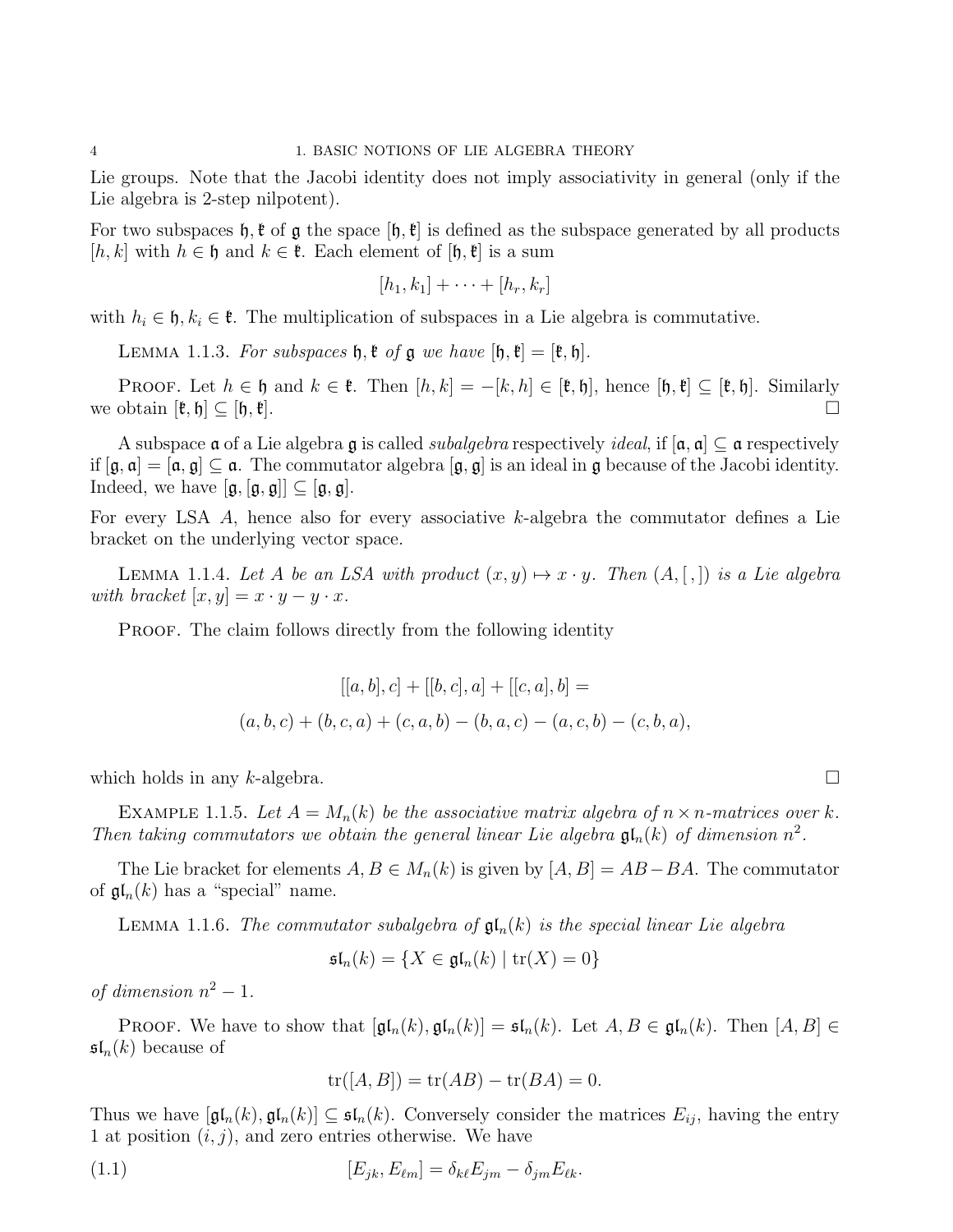In particular, we have for  $j \neq k, m$ 

$$
[E_{jk}, E_{kj}] = E_{jj} - E_{kk},
$$

$$
[E_{jm}, E_{mk}] = E_{jk}.
$$

These matrices generate the Lie algebra  $\mathfrak{sl}_n(k)$  for  $j \neq k$ . Obviously they are in the subspace of commutators. Hence we have  $\mathfrak{sl}_n(k) \subseteq [\mathfrak{gl}_n(k), \mathfrak{gl}_n(k)]$ . Finally, we easily see that the elements  $E_{ij}$  for  $i \neq j$  and the elements  $E_{ii} - E_{i+1,i+1}$  for  $1 \leq i \leq n-1$  form a basis of  $\mathfrak{sl}_n(k)$ . It has  $(n^2 - n) + (n - 1) = n^2 - 1$  elements.

REMARK 1.1.7. The algebra  $\mathfrak{sl}_n(k)$  is a Lie subalgebra of  $\mathfrak{gl}_n(k)$ , but not a subalgebra of  $M_n(k)$  with the matrix product.

Indeed, for 
$$
A = B = \begin{pmatrix} 1 & 0 \\ 0 & -1 \end{pmatrix} \in \mathfrak{sl}_2(k)
$$
 we have  $AB = id \notin \mathfrak{sl}_2(k)$ .

EXAMPLE 1.1.8. For a given matrix  $J \in \mathfrak{gl}_m(k)$  the subspace

$$
\mathfrak{g}(J) = \{ X \in \mathfrak{gl}_m(k) \mid JX + X^t J = 0 \}
$$

is a Lie subalgebra of  $\mathfrak{gl}_m(k)$ .

Indeed, for  $X, Y \in \mathfrak{g}(J)$  we have

$$
[X,Y]^{t}J + J[X,Y] = Y^{t}X^{t}J - X^{t}Y^{t}J + JXY - JYX
$$
  

$$
= -Y^{t}JX + X^{t}JY + JXY - JYX
$$
  

$$
= JYX - JXY + JXY - JYX
$$
  

$$
= 0.
$$

For  $m = 2n$  and

$$
J = \begin{pmatrix} 0 & E_n \\ -E_n & 0 \end{pmatrix}
$$

we obtain the Lie algebra  $\mathfrak{g}(J) = \mathfrak{sp}_{2n}(k)$ , the symplectic Lie algebra of order n. So a block matrix  $M = \begin{pmatrix} A & B \\ C & D \end{pmatrix}$  lies in  $\mathfrak{sp}_{2n}(k)$  if and only if

$$
\begin{pmatrix} A^t & C^t \ B^t & D^t \end{pmatrix} \begin{pmatrix} 0 & E_n \ -E_n & 0 \end{pmatrix} = - \begin{pmatrix} 0 & E_n \ -E_n & 0 \end{pmatrix} \begin{pmatrix} A & B \ C & D \end{pmatrix},
$$

hence if

$$
\begin{pmatrix} -C^t & A^t \ -D^t & B^t \end{pmatrix} = \begin{pmatrix} -C & -D \ A & B \end{pmatrix},
$$

hence if

$$
C^t = C, \quad B^t = B, \quad D = -A^t.
$$

Thus the dimension of the symplectic Lie algebra is

$$
\dim(\mathfrak{sp}_{2n}(k)) = n(n+1) + n^2 = 2n^2 + n.
$$

For  $J = E_m$  we obtain the Lie algebra  $\mathfrak{g}(J) = \mathfrak{so}_m(k)$ , the *orthogonal Lie algebra* of order m. It consists of all skew-symmetric matrices

$$
\mathfrak{so}_m(k) = \{ X \in \mathfrak{gl}_m(k) \mid X + X^t = 0 \}.
$$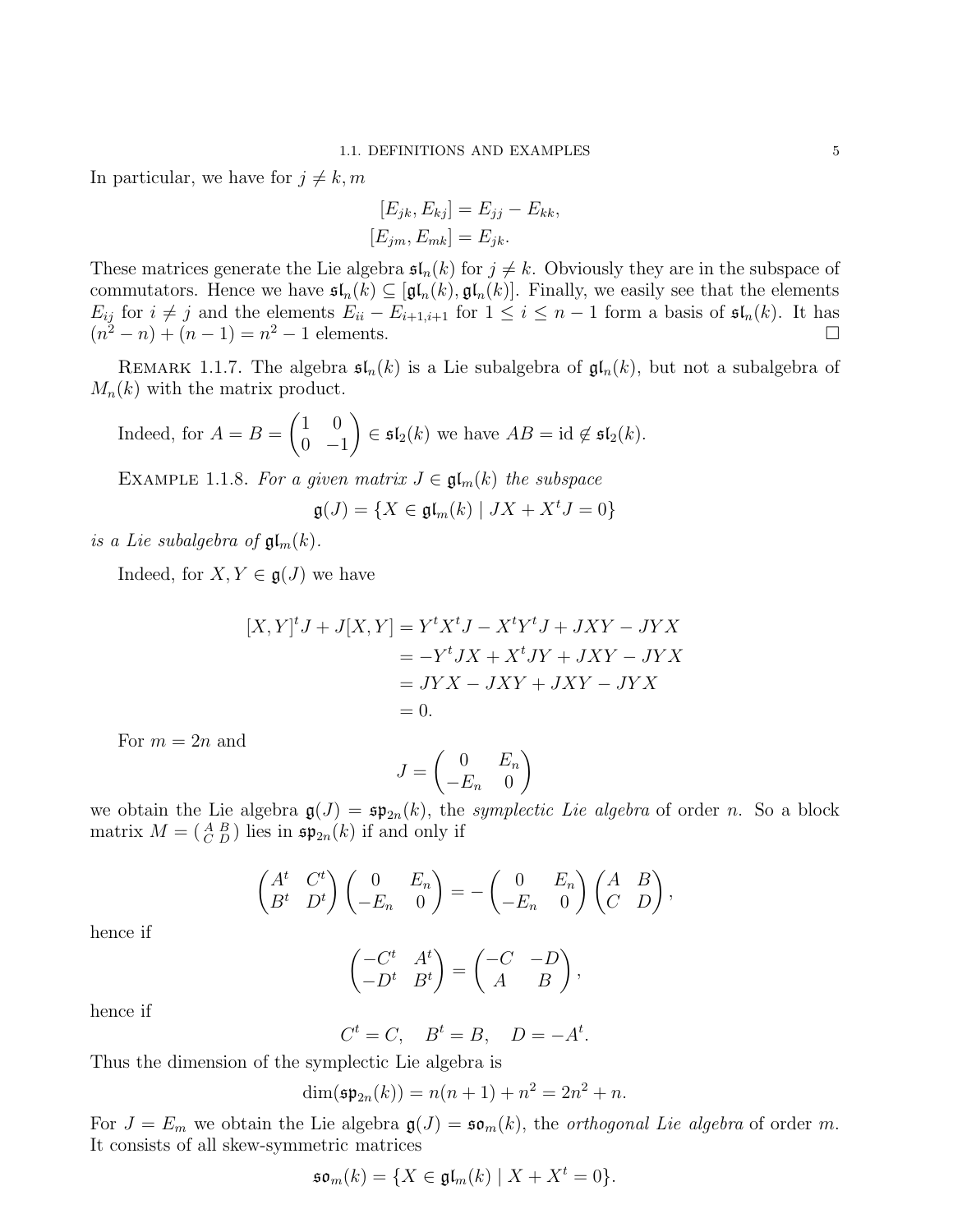Clearly we have  $\dim(\mathfrak{so}_m(k)) = \frac{m(m-1)}{2}$ . Sometimes we also need another representation of the orthogonal Lie algebra, distinguishing the case  $m = 2n$  even and the case  $m = 2n + 1$  odd. One chooses for J the first matrix for even m and the second matrix for odd m,

$$
J = \begin{pmatrix} 0 & E_n \\ E_n & 0 \end{pmatrix}, \ J = \begin{pmatrix} 1 & 0 & 0 \\ 0 & 0 & E_n \\ 0 & E_n & 0 \end{pmatrix}.
$$

Then we obtain two series of orthogonal Lie algebra, namely  $\mathfrak{so}_{2n}(k)$  and  $\mathfrak{so}_{2n+1}(k)$ . Their dimensions are  $n(2n-1)$  respectively  $n(2n+1)$ . Of course, these two different representations give isomorphic Lie algebras. There is only "one" orthogonal Lie algebra for any given order  $m$ .

EXAMPLE 1.1.9. The space of upper-triangular matrices of size n over k forms a Lie subalgebra of  $\mathfrak{gl}_n(k)$ , which we denote by  $\mathfrak{t}_n(k)$ .

Clearly the strictly upper-triangular matrices form a Lie subalgebra of  $t_n(k)$ , which we denote by  $\mathfrak{n}_n(k)$ . The Lie subalgebra of diagonal matrices in  $\mathfrak{t}_n(k)$  is denoted by  $\mathfrak{d}_n(k)$ . We have the following equalities.

$$
\mathfrak{d}_n(k) + \mathfrak{n}_n(k) = \mathfrak{t}_n(k),
$$
  
\n
$$
[\mathfrak{d}_n(k), \mathfrak{n}_n(k)] = \mathfrak{n}_n(k),
$$
  
\n
$$
[\mathfrak{t}_n(k), \mathfrak{t}_n(k)] = \mathfrak{n}_n(k).
$$

The last equality follows from the first two equalities.

Let us explicitly consider the Lie algebra  $\mathfrak{n}_3(k)$ , the so-called 3-dimensional *Heisenberg* Lie algebra. A basis  $(X, Y, Z)$  is given by the strictly upper-triangular matrices

$$
X = \begin{pmatrix} 0 & 1 & 0 \\ 0 & 0 & 0 \\ 0 & 0 & 0 \end{pmatrix}, Y = \begin{pmatrix} 0 & 0 & 0 \\ 0 & 0 & 1 \\ 0 & 0 & 0 \end{pmatrix}, Z = \begin{pmatrix} 0 & 0 & 1 \\ 0 & 0 & 0 \\ 0 & 0 & 0 \end{pmatrix},
$$

<span id="page-8-0"></span>with Lie brackets determined by  $[X, Y] = Z$ .

#### 1.2. Derivations and representations of Lie algebras

DEFINITION 1.2.1. Let A be a k-algebra with product  $(x, y) \mapsto x \cdot y$  and End(A) be the space of all vector space endomorphisms of A. A linear map  $D \in End(A)$  is called a *derivation* of A if

$$
D(x \cdot y) = D(x) \cdot y + x \cdot D(y)
$$

for all  $x, y \in A$ . The space of derivations of A is denoted by  $\text{Der}(A)$ .

It is clear that  $Der(A)$  is a subspace of  $End(A)$  ist.

EXAMPLE 1.2.2. For the R-algebra  $A = C^{\infty}(\mathbb{R})$  of smooth functions the map  $D: A \rightarrow A$ with  $D(f) = f'$  is a derivation.

This follows from the product rule (Leibniz rule).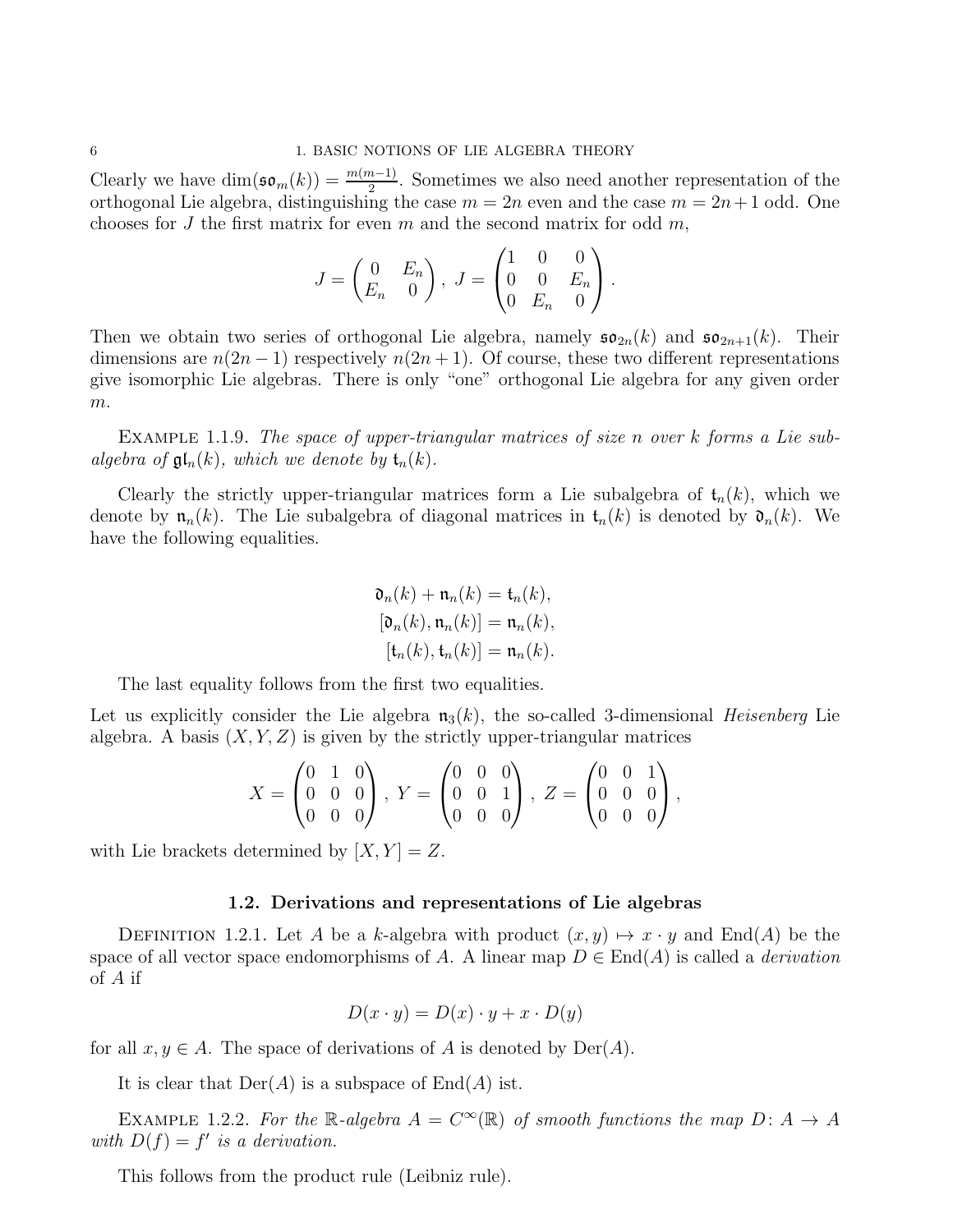<span id="page-9-0"></span>EXAMPLE 1.2.3. The derivation algebra of the pre-Lie algebra  $A = \mathbb{C}x \oplus \mathbb{C}y$  with product

$$
x \cdot x = 2x, \ x \cdot y = y
$$

$$
y \cdot x = 0, \quad y \cdot y = x
$$

is trivial. We have  $\text{Der}(A) = 0$ .

Note that A is a simple algebra, i.e., having no two-sided ideals except for 0 and A. The Lie algebra of A is given by  $[x, y] = y$ .

Let D be a derivation of A. Write  $D(x) = \alpha_1 x + \alpha_2 y$  and  $D(y) = \alpha_3 x + \alpha_4 y$ . Then  $D(x \cdot x) =$  $D(x) \cdot x + x \cdot D(x)$  is equivalent to  $2\alpha_1 x - \alpha_2 y = 0$ , so  $\alpha_1 = \alpha_2 = 0$  and  $D(x) = 0$ . In the same way we have

$$
D(y \cdot y) - D(y) \cdot y - y \cdot D(y) = D(x) - (\alpha_3 x + \alpha_4 y) \cdot y - y \cdot (\alpha_3 x + \alpha_4 y)
$$
  
= -2\alpha\_4 x - \alpha\_3 y  
= 0.

This gives  $D(y) = 0$  and D is the zero map.

Let us denote the Lie algebra of  $End(A)$  with commutator as Lie bracket, by  $\mathfrak{gl}(A)$ . Consider  $A = k^n$  as vector space. Then we identify  $\mathfrak{gl}(A)$  with  $\mathfrak{gl}_n(k)$ . The subspace  $\text{Der}(A)$  becomes a Lie algebra with commutator as Lie bracket, too.

LEMMA 1.2.4. Let A be a k-algebra. Then  $Der(A)$  is a Lie subalgebra of  $\mathfrak{gl}(A)$ .

**PROOF.** For given  $D_1, D_2 \in \text{Der}(A)$  we need to show that  $[D_1, D_2] \in \text{Der}(A)$ . For  $x, y \in A$ we have

$$
[D_1, D_2](x \cdot y) = (D_1 D_2)(x \cdot y) - (D_2 D_1)(x \cdot y)
$$
  
=  $D_1(D_2(x) \cdot y + x \cdot D_2(y)) - D_2(D_1(x) \cdot y + x \cdot D_1(y))$   
=  $(D_1 D_2(x)) \cdot y + x \cdot (D_1 D_2(y))) + D_2(x) \cdot D_1(y) + D_1(x) \cdot D_2(y)$   
-  $(D_2 D_1(x)) \cdot y - x \cdot (D_2 D_1(y)) - D_1(x) \cdot D_2(y) - D_2(x) \cdot D_1(y)$   
=  $[D_1, D_2](x) \cdot y + x \cdot [D_1, D_2](y).$ 

In the penultimate line we have added and subtracted the terms  $D_1(x) \cdot D_2(y)$  and  $D_2(x)$ .  $D_1(y).$ 

Now we can chose A to be a Lie algebra  $\mathfrak{g}$ . This yields the derivation Lie algebra  $Der(\mathfrak{g})$ .

<span id="page-9-1"></span>EXAMPLE 1.2.5. Let  $\mathfrak{r}_2(k) = kx \oplus ky$  be the 2-dimensional Lie algebra given by the Lie bracket  $[x, y] = y$ , see Example [1](#page-9-0).2.3. Then we have

$$
\operatorname{Der}(\mathfrak{r}_2(k)) = \left\{ \begin{pmatrix} 0 & 0 \\ \alpha & \beta \end{pmatrix} \mid \alpha, \beta \in k \right\}.
$$

To see this, we only need to check one non-trivial condition, namely for the basis elements x, y,

$$
D([x, y]) = [D(x), y] + [x, D(y)].
$$

This yields the claim. The Lie algebra  $\text{Der}(\mathfrak{r}_2(k))$  is also 2-dimensional with basis  $D_1, D_2$ corresponding to the choices  $(\alpha, \beta) = (0, 1)$  and  $(\alpha, \beta) = (1, 0)$ , and  $[D_1, D_2] = D_2$ . So the Lie algebras  $Der(\mathfrak{r}_2(k))$  and  $\mathfrak{r}_2(k)$  are isomorphic (can be rewritten).

There are several generalizations of derivations. For a particular one see [[4](#page-111-1)]: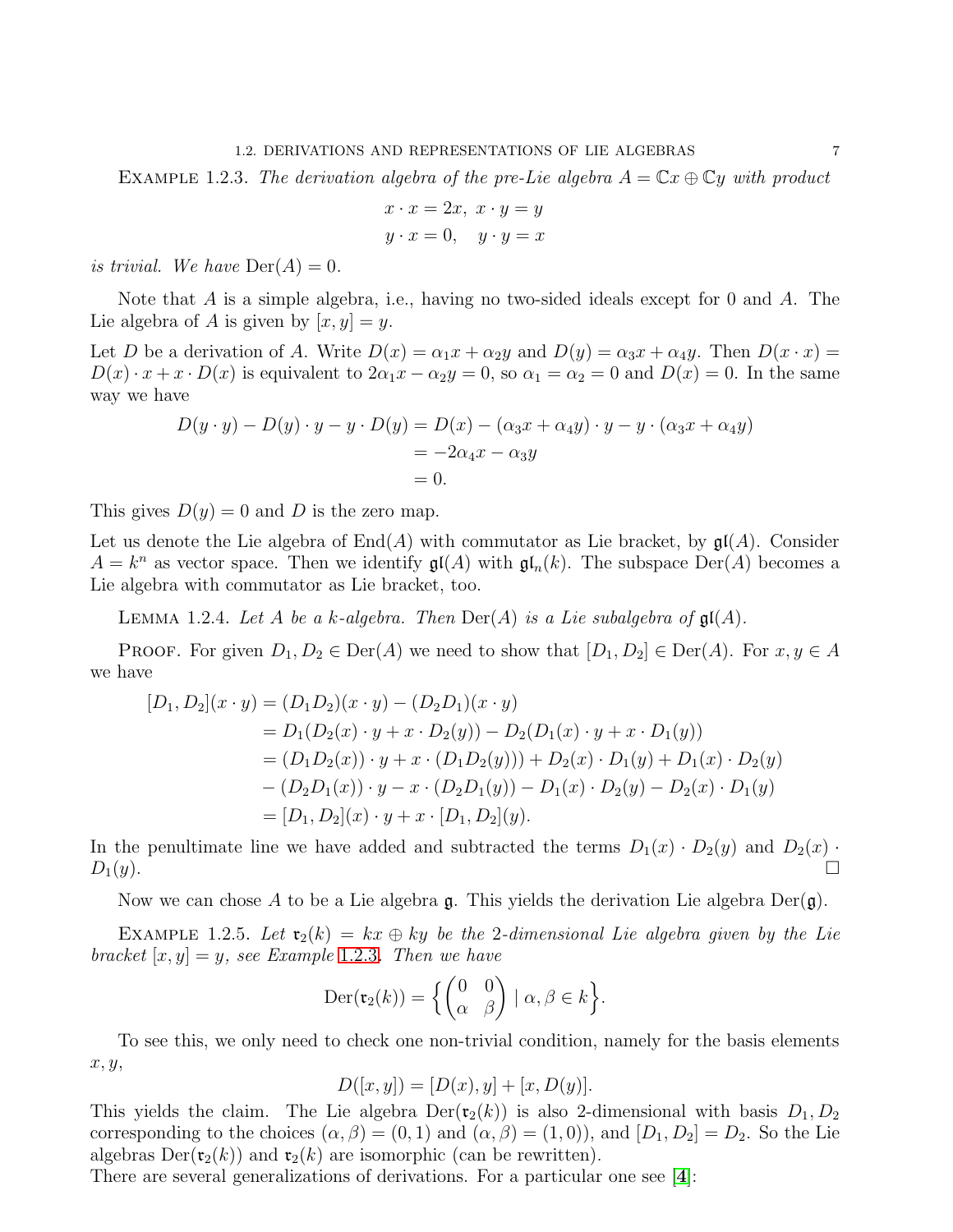8 1. BASIC NOTIONS OF LIE ALGEBRA THEORY

DEFINITION 1.2.6. A k-linear map  $P: \mathfrak{g} \to \mathfrak{g}$  is called a *prederivation* of  $\mathfrak{g}$  if

$$
P([x,[y,z]]) = [P(x), [y,z]] + [x,[P(y),z]] + [x,[y,P(z)]]
$$

for all  $x, y, z \in \mathfrak{g}$ .

the space of prederivations of g forms a Lie subalgebra  $\text{Pder}(\mathfrak{g})$  of  $\mathfrak{gl}(\mathfrak{g})$  containing the Lie algebra  $Der(\mathfrak{g})$ .

LEMMA 1.2.7. Let  $\mathfrak g$  be a Lie algebra. Then  $\text{Der}(\mathfrak g) \subseteq \text{Pder}(\mathfrak g)$ .

PROOF. Let  $D \in \text{Der}(\mathfrak{g})$ . Then we have

$$
D([x,[y,z]]) = [x, D([y,z])] + [D(x), [y,z]]
$$

Substituting  $D([y, z]) = [D(y), z] + [y, D(z)]$  we obtain

$$
D([x,[y,z]]) = [x,[D(y),z]] + [x,[y,D(z)]] + [D(x),[y,z]].
$$

 $\Box$ 

EXAMPLE 1.2.8. We have  $Pder(\mathfrak{r}_2(k)) = Der(\mathfrak{r}_2(k))$ , but

$$
\operatorname{Der}(\mathfrak{n}_3(k)) = \left\{ \begin{pmatrix} \alpha & \delta & 0 \\ \beta & \varepsilon & 0 \\ \gamma & \zeta & \alpha + \varepsilon \end{pmatrix} \mid \alpha, \beta, \gamma, \delta, \varepsilon, \zeta \in k \right\}.
$$

which is different from  $\text{Pder}(\mathfrak{n}_3(k)) = \mathfrak{gl}_3(k)$ .

Recall that the Lie bracket of  $\mathfrak{n}_3(k)$  is given by  $[x, y] = z$ , so that we have  $[[u, v], w] = 0$ for all  $u, v, w \in \mathfrak{n}_3(k)$ . Hence every term in the prederivation identity [1](#page-10-0).2.6 is equal to zero. Hence every  $P \in \mathfrak{gl}(k^3)$  is a prederivation. On the other hand,  $\text{Der}(\mathfrak{n}_3(k))$  consists of the linear maps  $D = (a_{ij})_{1 \le i,j \le 3}$  with  $a_{13} = a_{23} = 0$  and  $a_{33} = a_{11} + a_{22}$ . We have  $D(Z) \subseteq Z$ , where  $Z = \langle z \rangle$  is the center. Note that  $\mathfrak{n}_3(k)$  has nonsingular derivations. In this respect, there are Lie algebras having only nilpotent derivations. They are called characteristically nilpotent. Here is an example. Consider a 7-dimensional Lie algebra  $\mathfrak g$  with basis  $(e_1, \ldots, e_7)$  and Lie brackets

$$
[e_1, e_i] = e_{i+1}, \quad 2 \le i \le 6,
$$
  

$$
[e_2, e_3] = e_6 + e_7
$$
  

$$
[e_2, e_4] = e_7.
$$

Then all derivations in  $Der(\mathfrak{g})$  are nilpotent. However, there are even invertible prederivations, such as  $P = diag(1, 3, 3, 5, 5, 7, 7)$ . Note that  $dim(Der(\mathfrak{g})) = 11$  and  $dim(Pder(\mathfrak{g})) = 16$ .

REMARK 1.2.9. Every prederivation of a finite-dimensional semisimple Lie algebra g over a field k of characteristic zero is a derivation, and hence an *inner derivation*, i.e., Pder( $\mathfrak{g}$ ) =  $Der(\mathfrak{g}) = ad(\mathfrak{g}).$ 

Let us now come to Lie algebra representations.

DEFINITION 1.2.10. A Lie algebra homomorphism  $\varphi: \mathfrak{g} \to \mathfrak{h}$  is a linear map satisfying  $\varphi([x,y]_q) = [\varphi(x), \varphi(y)]_q$  for all  $x, y \in \mathfrak{g}$ . It is called a Lie algebra isomorphism if  $\varphi$  is bijective.

DEFINITION 1.2.11. A representation of a Lie algebra g over k is a pair  $(V, \rho)$  consisting of a k-vector space V and a homomorphism of Lie algebras  $\rho: \mathfrak{g} \to \mathfrak{gl}(V)$ . If  $\rho$  is injective, the representation is called faithful.

<span id="page-10-0"></span>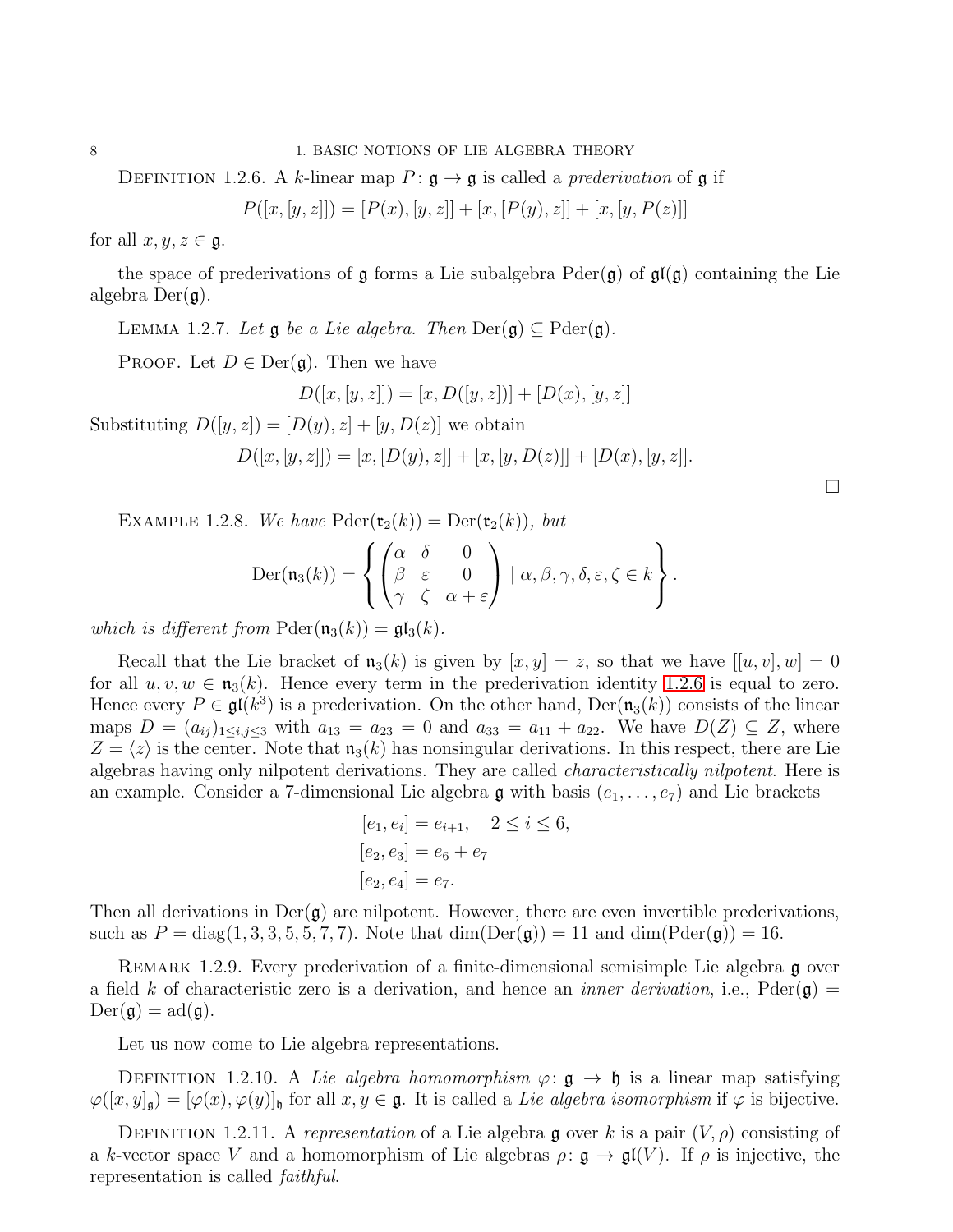REMARK 1.2.12. The term representation means that an abstract Lie algebra  $\mathfrak g$  is expressed in terms of explicit matrices. If it is faithful, we realize g this way as a Lie subalgebra of  $\mathfrak{gl}_n(k)$ . The famous Theorem of **Ado and Iwasawa** says that every finite-dimensional Lie algebra over a field k has a finite-dimensional faithful representation.

EXAMPLE 1.2.13. The linear map  $ad(x)$ :  $\mathfrak{g} \to \mathfrak{g}$  given by  $ad(x)(y) = [x, y]$  defines a Lie algebra representation

$$
ad: \mathfrak{g} \to \mathfrak{gl}(\mathfrak{g}), \quad x \mapsto ad(x).
$$

Indeed, we have

$$
[\text{ad}(x), \text{ad}(y)](z) - \text{ad}([x, y])(z) = [x, [y, z]] - [y, [x, z]] - [[x, y], z]
$$
  

$$
= [x, [y, z]] + [y, [z, x]] + [z, [x, y]]
$$
  

$$
= 0.
$$

The representation ad:  $g \to g f(g)$  is called the *adjoint representation* of g. It also is a representation of  $\mathfrak g$  into the subalgebra  $\mathrm{Der}(\mathfrak g) \subseteq \mathfrak{gl}(\mathfrak g)$ .

PROPOSITION 1.2.14. The endomorphisms  $ad(x)$  are derivations of  $\mathfrak{g}$ . For  $D \in \text{Der}(\mathfrak{g})$  and  $x \in \mathfrak{g}$  we have  $[D, ad(x)] = ad(D(x))$ . Hence  $ad(\mathfrak{g})$  is a Lie ideal in Der( $\mathfrak{g}$ ), called the ideal of inner derivations.

PROOF. For  $x, y, z \in \mathfrak{g}$  we have

$$
ad(x)([y, z]) - [ad(x)(y), z] - [y, ad(x)(z)] = [x, [y, z]] - [[x, y], z] - [y, [x, z]]
$$
  

$$
= [x, [y, z]] + [y, [z, x]] + [z, [x, y]]
$$
  

$$
= 0.
$$

Furthermore

$$
[D, ad(x)](y) = D([x, y]) - [x, D(y)]
$$

$$
= [D(x), y]
$$

$$
= ad(D(x))(y).
$$

 $\Box$ 

The kernel of the homomorphism ad:  $\mathfrak{g} \to \mathfrak{gl}(\mathfrak{g})$  is called the *center* of  $\mathfrak{g}$ ,

 $Z(\mathfrak{g}) = \{x \in \mathfrak{g} \mid [x, y] = 0 \,\forall \, y \in \mathfrak{g}\}.$ 

It coincides with  $Z_{\mathfrak{g}}(\mathfrak{g})$  defined below.

DEFINITION 1.2.15. Let  $A \subseteq \mathfrak{g}$  be a subset of a Lie algebra  $\mathfrak{g}$ . Then the *centralizer* of A in g is defined by

 $Z_{\mathfrak{q}}(A) = \{x \in \mathfrak{g} \mid [x, y] = 0 \quad \forall y \in A\},\$ 

and the normalizer of A in g is defined by

$$
N_{\mathfrak{g}}(A) = \{ x \in \mathfrak{g} \mid [x, y] \in A \quad \forall \, y \in A \}.
$$

Both centralizer and normalizer are Lie subalgebras of  $\mathfrak g$  and  $Z_{\mathfrak g}(\mathfrak g) = Z(\mathfrak g)$ .

Let us define  $\mathfrak{sl}_2(k) = kx \oplus ky \oplus kh$  abstractly (so not by explicit matrices) by the Lie brackets  $[x, y] = h$ ,  $[x, h] = -2x$  and  $[y, h] = 2y$ .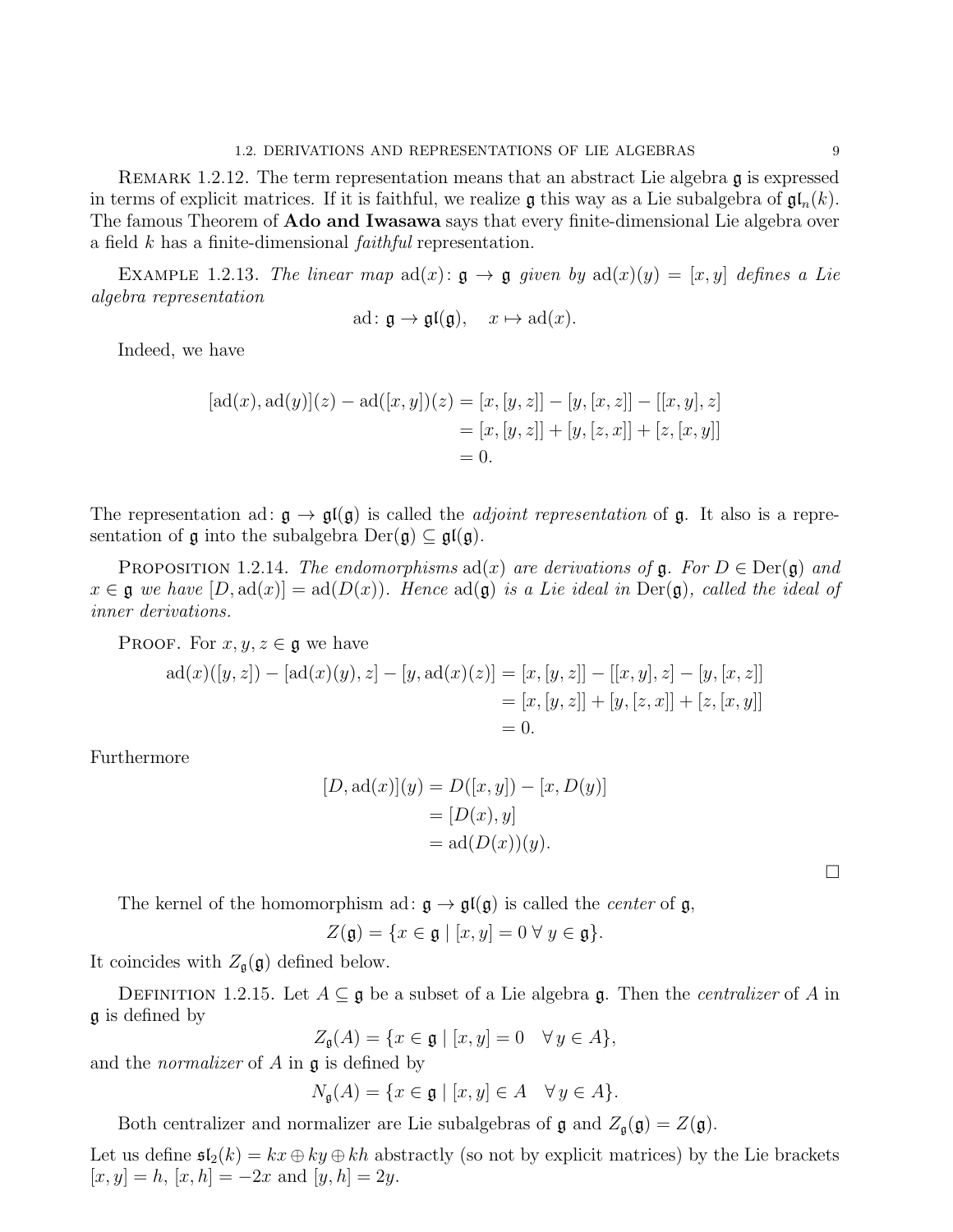Example 1.2.16. The map

$$
x \mapsto \begin{pmatrix} 0 & 1 \\ 0 & 0 \end{pmatrix}, \quad y \mapsto \begin{pmatrix} 0 & 0 \\ 1 & 0 \end{pmatrix}, \quad h \mapsto \begin{pmatrix} 1 & 0 \\ 0 & -1 \end{pmatrix}.
$$

defines a 2-dimensional representation of  $\mathfrak{sl}_2(k)$ .

Indeed, let  $\varphi: \mathfrak{sl}_2(k) \to \mathfrak{gl}(k^2)$  be the linear map, defined on a basis as above. Then we have

$$
\varphi([x, y]) = \varphi(h) = \begin{pmatrix} 1 & 0 \\ 0 & -1 \end{pmatrix} = \begin{bmatrix} 0 & 1 \\ 0 & 0 \end{bmatrix}, \begin{pmatrix} 0 & 0 \\ 1 & 0 \end{pmatrix} = [\varphi(x), \varphi(y)].
$$

Similarly we see that  $\varphi([x, h]) = [\varphi(x), \varphi(h)]$  and  $\varphi([y, h]) = [\varphi(y), \varphi(h)].$ 

EXAMPLE 1.2.17. The adjoint representation of  $\mathfrak{sl}_2(k)$  is the 3-dimensional representation given by

$$
ad(x) = \begin{pmatrix} 0 & 0 & -2 \\ 0 & 0 & 0 \\ 0 & 1 & 0 \end{pmatrix}, \quad ad(y) = \begin{pmatrix} 0 & 0 & 0 \\ 0 & 0 & 2 \\ -1 & 0 & 0 \end{pmatrix}, \quad ad(h) = \begin{pmatrix} 2 & 0 & 0 \\ 0 & -2 & 0 \\ 0 & 0 & 0 \end{pmatrix}.
$$

The identity map defines an *n*-dimensional representation of the Lie algebra  $\mathfrak{gl}_n(k)$ :

$$
\mathrm{id}\colon \mathfrak{gl}_n(k)\to \mathfrak{gl}(k^n).
$$

It is called the *natural representation*. This term is also applied to any subalgebra of  $\mathfrak{g} \subset \mathfrak{gl}_n(k)$ see Example 1.2.[16.](#page-12-0)

If  $(\rho, V)$  a representation of a Lie algebra g, then we obtain by  $x \cdot v = \rho(x)(v)$  a k-bilinear operation  $\mathfrak{g} \times V \to V$ ,  $(x, v) \mapsto x \cdot v$  such that for all  $x, y \in \mathfrak{g}$  and all  $v \in V$ ,

(1.2) 
$$
[x, y].v = x.(y.v) - y.(x.v).
$$

Then V together with this map is called a  $\mathfrak{g}\text{-module }M$ . We often identify the terms  $\mathfrak{g}\text{-module }M$ M and representation  $\rho$  of  $\mathfrak{g}$ .

EXAMPLE 1.2.18. The trivial action  $x.v = 0$  for all  $x \in \mathfrak{g}$  and  $v \in V$  equips every k-vector space  $V$  with a  $\mathfrak{g}\text{-module}$  structure.

The field  $k$  equipped with the trivial action is called the *trivial representation*. The zero space equipped with the trivial action is called the *zero representation* on  $\mathfrak{g}$ .

DEFINITION 1.2.19. A linear map  $\varphi: V \to W$  between two representations, i.e., g-modules V and W of a Lie algebra  $\mathfrak g$  is called a homomorphism of representations or  $\mathfrak g$ -module homomorphism if

$$
\varphi(x.v) = x.\varphi(v) \quad \forall \, v \in V, x \in \mathfrak{g}.
$$

Two representations are called *isomorphic*, if there is a homomorphism between them, which is an isomorphism of the underlying vector spaces. A subspace U of a representation V of  $\mathfrak g$  is called a *subrepresentation* if  $x.u \in U$  for all  $x \in \mathfrak{g}, u \in U$ .

EXAMPLE 1.2.20. For a linear form  $\lambda \in \mathfrak{g}^*$  on  $\mathfrak{g}$  the map  $\rho_{\lambda} : \mathfrak{g} \to \mathfrak{gl}(k)$  with  $x \mapsto \lambda(x)$  is a representation if and only if  $\lambda$  vanishes on  $[\mathfrak{g}, \mathfrak{g}]$ .

The linear forms of  $\mathfrak g$  vanishing on  $[\mathfrak g, \mathfrak g]$  are called *characters of*  $\mathfrak g$ . The 1-dimensional representation then is denoted by  $k_\lambda$ . The map  $\lambda \to k_\lambda$  induces a bijection of  $(\mathfrak{g}/[\mathfrak{g}, \mathfrak{g}])^*$  and the isomorphism classes of all 1-dimensional representations of g.

<span id="page-12-0"></span>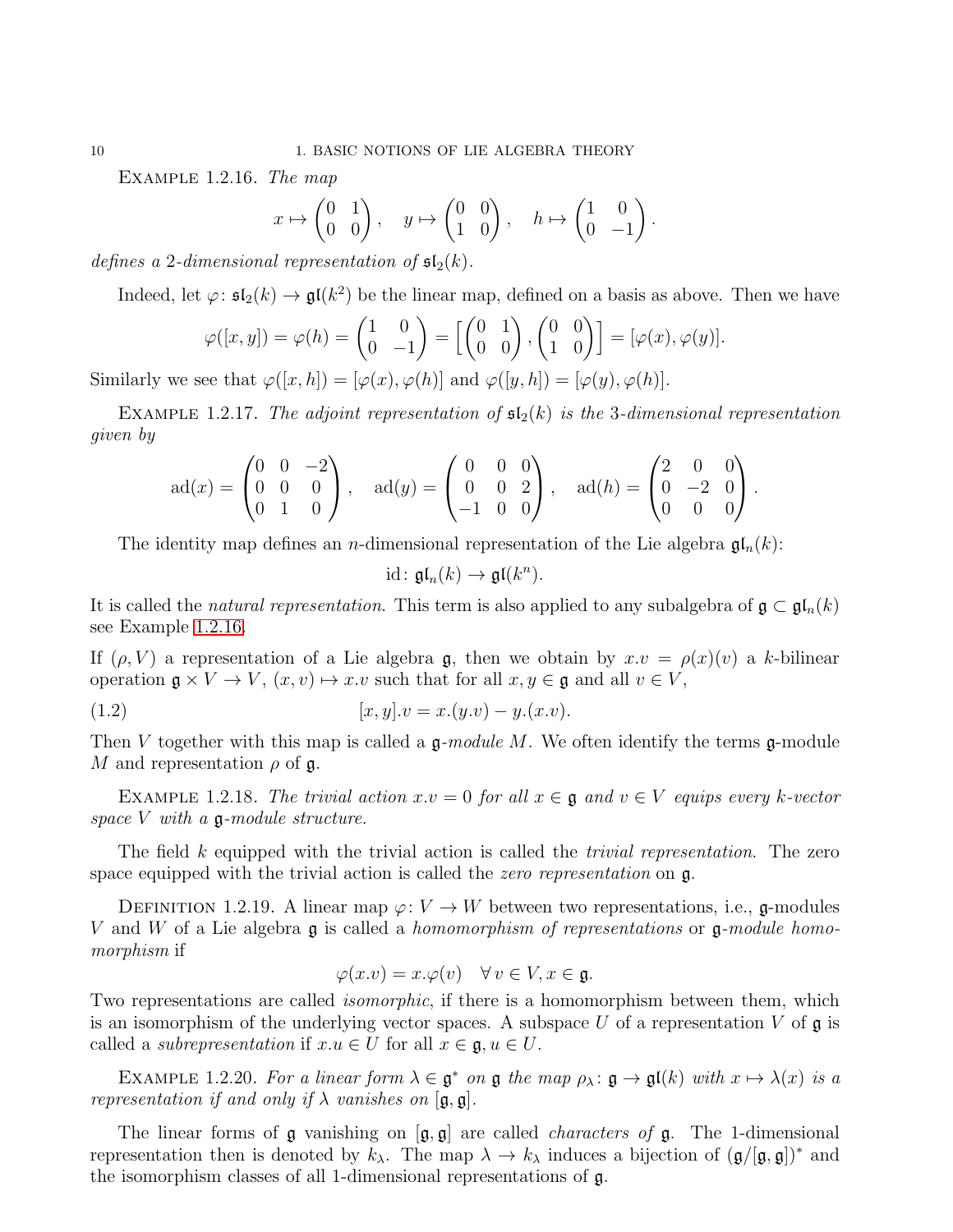DEFINITION 1.2.21. A representation V of a Lie algebra  $\mathfrak g$  is called *simple*, or *irreducible*, if it is nonzero and its only proper subrepresentation is the zero representation.

LEMMA 1.2.22. If  $\varphi: V \to W$  is a homomorphism of representations of a Lie algebra  $\mathfrak{g}$ , then ker( $\varphi$ ) is a subrepresentation of V and im( $\varphi$ ) is a subrepresentation of W.

If  $U \subset V$  is a subrepresentation of V, then there is exactly one representation of g on the quotient space  $V/U$  such that  $\pi: V \to V/U$ ,  $v \mapsto v + U$  is a homomorphism of representations. We call  $V/U$  the *quotient representation*.

<span id="page-13-0"></span>REMARK 1.2.23. The ideals of a Lie algebra  $\mathfrak g$  are exactly the subrepresentations of the adjoint representation of g.

If U is a subrepresentation of V, then a subrepresentation  $W \subset V$  is called a *complement* of U in V, if V is the direct vector space sum of U and W, i.e., if  $V \cong U \oplus W$ . The map  $U \oplus W \rightarrow V$ ,  $(u, w) \mapsto u + w$  then is an isomorphism of representations.

DEFINITION 1.2.24. A representation V of  $\mathfrak g$  is called *semisimple*, if each subrepresentation has a complement.

A simple representation only has 0 and V as subrepresentations and hence is semisimple.

<span id="page-13-2"></span>Lemma 1.2.25. Subrepresentations and quotient representations of semisimple representations are semisimple.

PROOF. Let V be a semisimple representation and  $W \subset V$  be a subrepresentation. Let us show first that W is semisimple. So let  $U \subset W$  be a subrepresentation. We have to find a complement of U in W. Since V is semisimple there is a complement U' of U in V, so that  $V = U \oplus U'$ . But then  $U' \cap W$  is a complement of U in W, because

$$
U \cap (U' \cap W) \subset U \cap U' = \{0\},\
$$

and because of  $W \subset U + U'$  and  $U \subset W$  we also have  $W \subset U + (U' \cap W)$ . Hence we have  $(U' \cap W) \oplus U = W.$ 

Secondly, we show that  $V/W$  is semisimple. Let  $\pi: V \to V/W$  be the canonical projection and W' be a complement of W in V. Then  $\pi|_{W'}: W' \to V/W$  is an isomorphism of representations.<br>Since W' is semisimple by the first part, this is also true for  $V/W$ . Since W' is semisimple by the first part, this is also true for  $V/W$ .

We can now state the following important result for semisimple representations (we always assume that the representations are finite-dimensional).

<span id="page-13-1"></span>PROPOSITION 1.2.26. For a representation V of a Lie algebra  $\mathfrak g$  the following assertions are equivalent:

- $(1)$  V is semisimple.
- $(2)$  V is the sum of simple representations.
- $(3)$  V is the direct sum of simple representations.

REMARK 1.2.27. The result enables us to reduce the classification of semisimple representations of a Lie algebra g to the case of simple representations.

EXAMPLE 1.2.28. Let  $\mathfrak{g} = \mathbb{C}$  be the 1-dimensional Lie algebra with trivial Lie bracket and  $V = \mathbb{C}^2$  be the representation of  $\mathfrak g$  defined by  $1.v = \left(\begin{smallmatrix} 0 & 1 \\ 0 & 0 \end{smallmatrix}\right)v$ . Then V is not semisimple.

Assume that  $V$  is semisimple. Then  $V$  is the direct sum of two 1-dimensional representations since V itself is not simple. Then there exists a basis in which the matrix  $\begin{pmatrix} 0 & 1 \\ 0 & 0 \end{pmatrix}$  has block form, i.e., is of the form  $(\begin{smallmatrix} z & 0 \\ 0 & w \end{smallmatrix})$ . This is impossible since the matrix is not diagonalizable.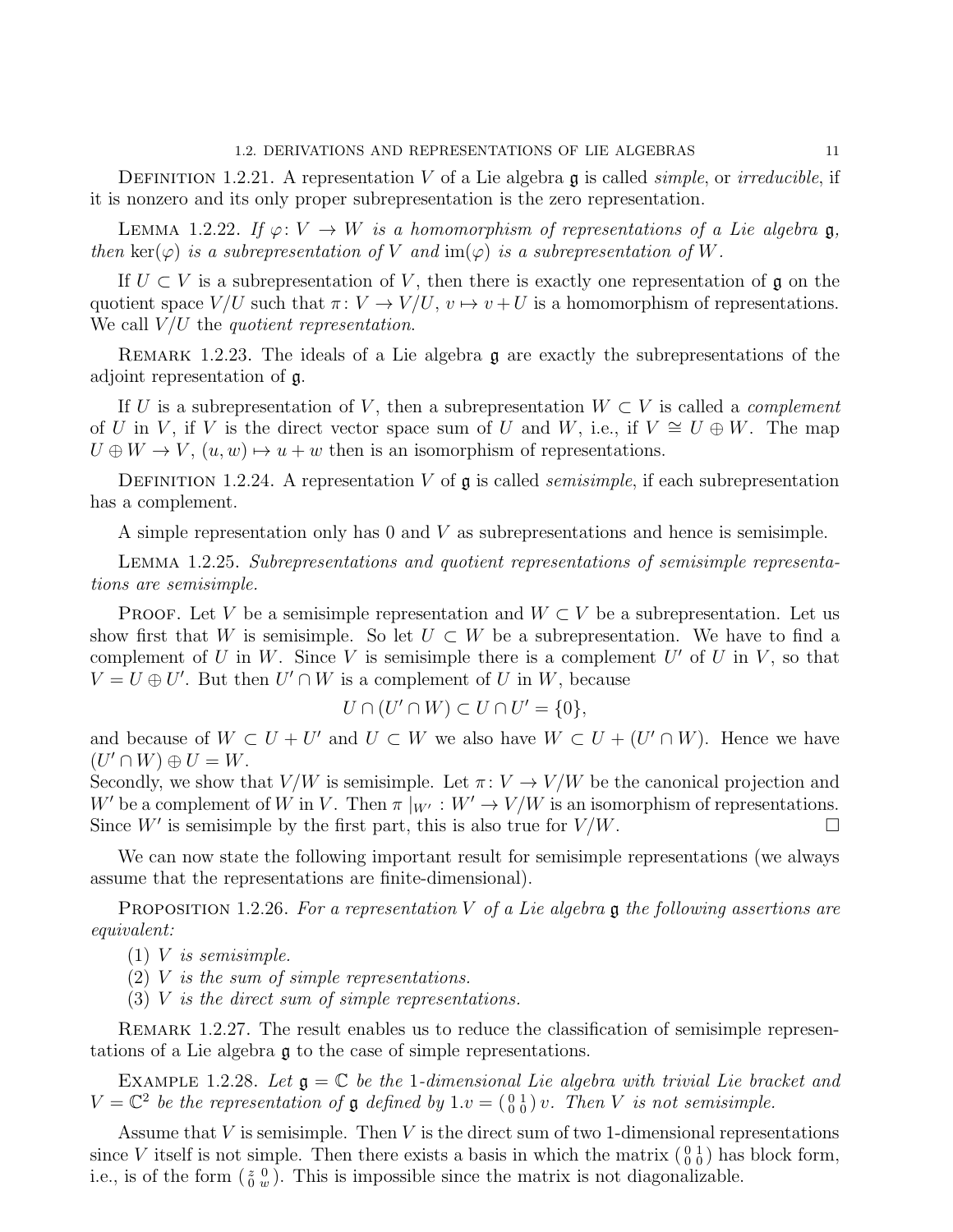#### 12 1. BASIC NOTIONS OF LIE ALGEBRA THEORY

DEFINITION 1.2.29. For representations V and W of a Lie algebra g denote by  $\text{Hom}_{\mathfrak{a}}(V, W)$ the space of homomorphisms  $\varphi: V \to W$  of representations. Define  $\text{End}_{\mathfrak{a}}(V) = \text{Hom}_{\mathfrak{a}}(V, V)$ .

It is clear that  $\text{End}_{\mathfrak{g}}(V)$  is an associative subalgebra of  $\text{End}(V)$  ist. Denote by  $\overline{k}$  an algebraic closure of k.

PROPOSITION 1.2.30 (Lemma of Schur). Let V and W be simple representations of  $\mathfrak g$ . Then we have:

- (1)  $\text{Hom}_{\mathfrak{a}}(V, W) = 0$ , if V and W are not isomorphic.
- (2)  $\text{End}_{\mathfrak{a}}(V)$  is a division algebra, i.e., every nonzero element is invertible.
- (3) If dim<sub>k</sub>  $V < \infty$  and  $k = \overline{k}$ , then  $\text{End}_{\mathfrak{a}}(V) = k \cdot \text{id}$ .

PROOF. For (1): Let  $\varphi: V \to W$  be a homomorphism of g-representations. If  $\varphi \neq 0$ , then  $\varphi(V) \subset W$  is a subrepresentation, different from the zero representation. Since W is simple, we obtain  $\varphi(V) = W$ . Similarly we see that ker $(\varphi) = 0$ . Hence  $\varphi$  is an isomorphism, i.e.,  $V \cong W$ . For (2): It is clear that  $\text{End}_{\mathfrak{g}}(V)$  is an algebra. Let  $\varphi \in \text{End}_{\mathfrak{g}}(V)$  be different from zero. As in (1) we see that  $\varphi$  is invertible.

For (3): Let  $\varphi \in \text{End}_{\mathfrak{a}}(V)$ . Since k is algebraically closed, the characteristic polynomial  $\chi_{\varphi}(t)$  =  $\det(\varphi - t \, \mathrm{id})$  has a root  $\lambda$  in k. Hence there is an eigenvector  $v \neq 0$  to the eigenvalue  $\lambda$ . Since the eigenspace  $V^{\lambda}(\varphi)$  of  $\varphi$  corresponding to  $\lambda$  is a subrepresentation of V, it follows that  $V^{\lambda}(\varphi) = V$ , since V is simple. Hence  $\varphi = \lambda$  id and  $\text{End}_{\mathfrak{g}}(V) = k \cdot \text{id}$ .

COROLLARY 1.2.31. Let  $\rho: \mathfrak{g} \to \mathfrak{gl}(V)$  be a simple representation of a Lie algebra g over an algebraically closed field k. Then the only endomorphisms of V commuting with all  $\rho(x)$ ,  $x \in \mathfrak{g}$ are the scalars, i.e., the  $\lambda \cdot id$  with  $\lambda \in k$ .

**PROOF.** Let  $\varphi \in \text{End}(V)$  and  $x.v = \rho(x)(v)$ . Then  $\varphi \in \text{End}_{\mathfrak{a}}(V)$  if  $\varphi(x.v) = x.\varphi(v)$ , see the definition of a g-module homomorphism. Using  $\rho$  this condition reads as  $(\varphi \circ \rho(x))(v) =$  $(\rho(x) \circ \varphi)(v)$ . Hence  $\varphi$  commutes with all  $\rho(x)$ . By Schur's Lemma it follows that  $\text{End}_{\mathfrak{a}}(V)$  =  $k \cdot \mathrm{id}_V$ .

REMARK 1.2.32. Schur's Lemma need not be true if  $k$  is not algebraically closed. Indeed, consider the simple representation of  $\mathfrak{g} = \mathbb{R}$  over  $k = \mathbb{R}$  in the real vector space  $V = \mathbb{C} \cong \mathbb{R}^2$ , where  $\lambda \in \mathfrak{g}$  acts on V by multiplication with  $\lambda i$ . Then  $\text{End}_{\mathfrak{g}}(V) = \mathbb{C} \cdot \text{id} \neq \mathbb{R} \cdot \text{id} = k \cdot \text{id}$ .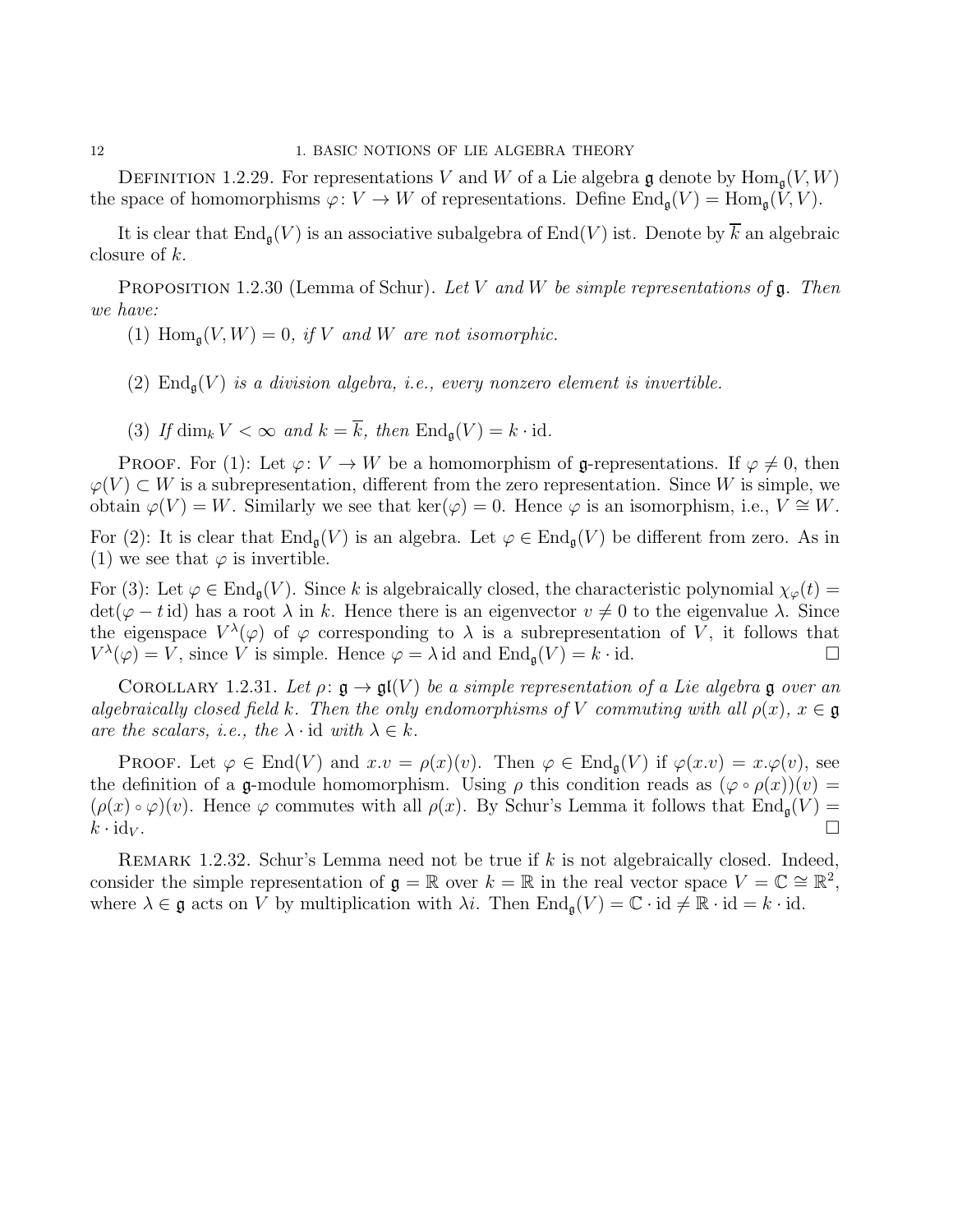#### 1.3. SEMIDIRECT SUMS OF LIE ALGEBRAS 13

#### 1.3. Semidirect sums of Lie algebras

<span id="page-15-0"></span>Suppose that  $\mathfrak{g}_j$ ,  $j \in J$  is a family of Lie algebras. Then we can form the direct sum of the vector spaces  $g_j$ ,

$$
\mathfrak{g}=\bigoplus_{j\in J}\mathfrak{g}_j.
$$

The elements of  $\mathfrak g$  are denoted by  $(x_j)$ . Then  $[(x_j),(y_j)] = ([x_j,y_j])$  defines a Lie bracket for  $\mathfrak g$ . This Lie algebra is called the *direct sum* or *direct product* of the Lie algebras  $\mathfrak{g}_j$ . Here the term "product" refers to the underlying Cartesian product, which gives the name for the group case.

DEFINITION 1.3.1. Let  $\mathfrak g$  be a Lie algebra,  $\mathfrak a$  be a subalgebra in  $\mathfrak g$  and  $\mathfrak b$  an *ideal* of  $\mathfrak g$  such that we have  $\mathfrak{g} = \mathfrak{a} \oplus \mathfrak{b}$  as vector spaces. Then  $\mathfrak{g}$  is called the *inner semidirect sum (or product)* of  $\mathfrak a$  and  $\mathfrak b$ . We write  $\mathfrak g = \mathfrak a \ltimes \mathfrak b$ .

Note that a semidirect sum  $\mathfrak{g} = \mathfrak{a} \ltimes \mathfrak{b}$  is direct if and only if both summands are ideals in g.

LEMMA 1.3.2. Let **a** and **b** be Lie algebras and  $\varphi: \mathfrak{a} \to \text{Der}(\mathfrak{b})$  be a Lie algebra homomorphism. Then we obtain a Lie bracket on  $\mathfrak{g} = \mathfrak{a} \times \mathfrak{b}$  by

<span id="page-15-1"></span>(1.3) 
$$
[(x, a), (y, b)] = ([x, y], [a, b] + \varphi(x)(b) - \varphi(y)(a)).
$$

This Lie algebra is denoted by  $\mathfrak{g} = \mathfrak{a} \ltimes_{\varphi} \mathfrak{b}$ .

**PROOF.** Clearly we have  $[(x, a), (x, a)] = (0, 0)$ . Let

 $J(x, y, z) = [x, [y, z]] + [y, [z, x]] + [z, [x, y]]$ 

for  $x, y, z \in \mathfrak{a} \times \mathfrak{b}$ . Note that  $J(x, y, z) = J(y, z, x) = J(z, x, y)$ . One may check that J is trilinear, so we may restrict ourselves for verifying  $J \equiv 0$  to the following four cases:

$$
x, y, z \in \mathfrak{b},
$$

$$
x, y \in \mathfrak{b}, z \in \mathfrak{a},
$$

$$
x \in \mathfrak{b}, y, z \in \mathfrak{a},
$$

$$
x, y, z \in \mathfrak{a}.
$$

In the first and the last case we obtain  $J \equiv 0$ , because **b** respectively **a** is a Lie algebra. The other two cases follow from the facts that the images of  $\varphi$  are derivations of **b** and that  $\varphi$  is a Lie algebra homomorphism.

DEFINITION 1.3.3. The Lie algebra  $\mathfrak{g} = \mathfrak{a} \ltimes_{\varphi} \mathfrak{b}$  is called the *outer semidirect sum* of  $\mathfrak{a}$  and  $\mathfrak b$ .

Obviously  $a \times 0 \cong a$  is a subalgebra in g, and  $0 \times b \cong b$  is an ideal in g. Hence g is also an *inner* direct sum of  $\alpha$  and  $\beta$ . Conversely the following holds.

PROPOSITION 1.3.4. Let  $\mathfrak g$  be an inner semidirect sum of  $\mathfrak a$  and  $\mathfrak b$ , and  $\varphi$  as above. Then  $\mathfrak{a} \ltimes_{\varphi} \mathfrak{b} \to \mathfrak{g}, \ (x, a) \to x + a \ \text{is an isomorphism of Lie algebras.}$ 

REMARK 1.3.5. A semidirect sum  $\mathfrak{g} = \mathfrak{a} \times \mathfrak{b}$  corresponds to a split short exact sequence of Lie algebras,

$$
0 \to \mathfrak{b} \to \mathfrak{g} \xrightarrow{\beta} \mathfrak{a} \to 0.
$$

Here *split* means that there is a Lie algebra homomorphism  $\tau : \mathfrak{a} \to \mathfrak{g}$  such that  $\beta \circ \tau = id_{|\mathfrak{a}|}.$ 

Let  $D: \mathfrak{g} \to \mathfrak{gl}(V)$  be a representation of  $\mathfrak{g}$ , where we consider V as an abelian Lie algebra. Then we have  $Der(V) = \mathfrak{gl}(V)$ . Hence [\(1.3\)](#page-15-1) shows the following.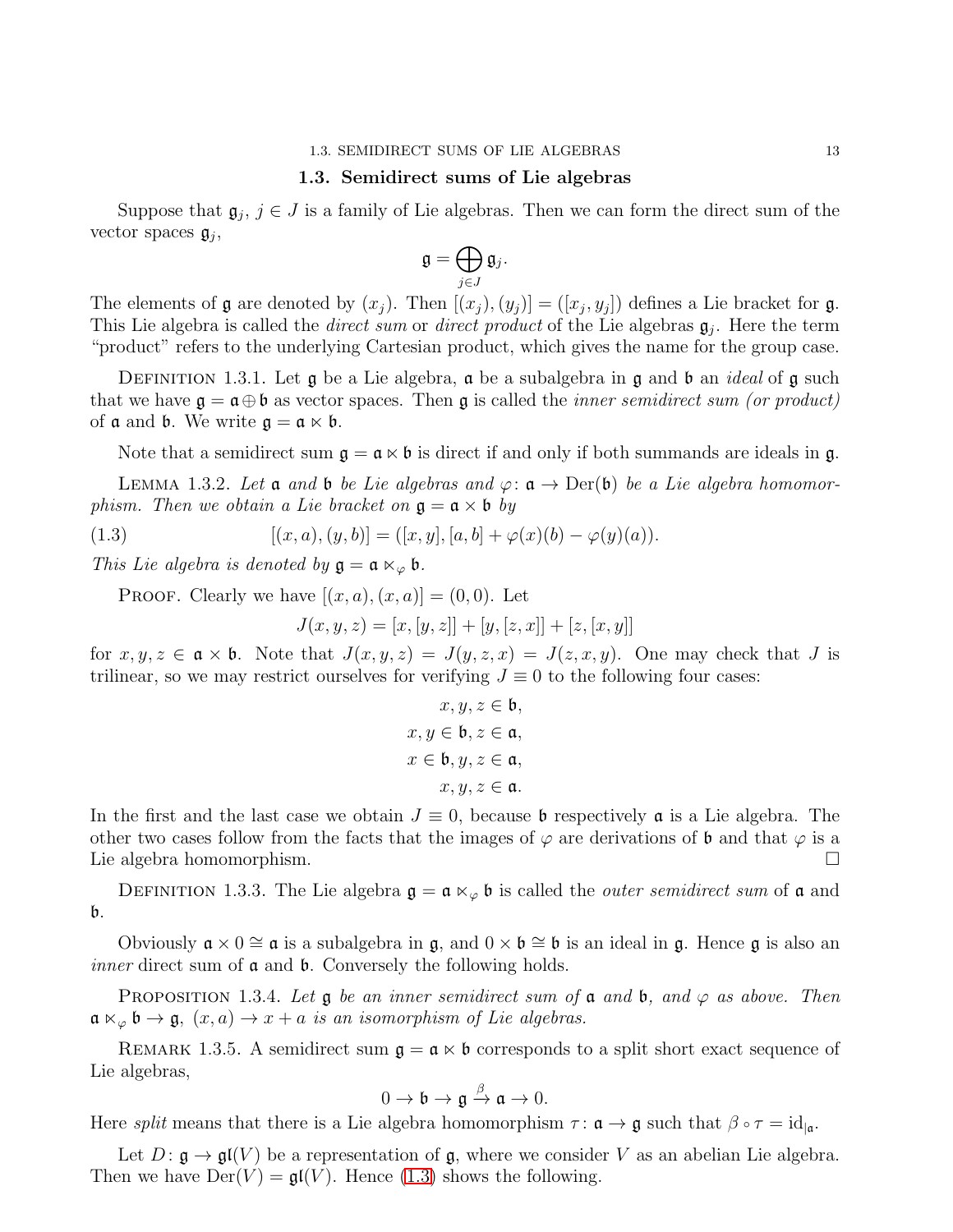EXAMPLE 1.3.6. The semidirect product  $\mathfrak{g} \ltimes V$  with abelian Lie algebra V becomes a Lie algebra by

$$
[(x, v), (y, w)] = ([x, y], D(x)(w) - D(y)(v)),
$$

for  $x, y \in \mathfrak{g}$  and  $v, w \in V$ .

For  $\mathfrak{g} = \mathfrak{gl}(V)$  and  $D = id$  we obtain the Lie algebra

$$
\mathfrak{aff}(V):=\mathfrak{gl}(V)\ltimes V
$$

with Lie bracket  $[(A, v), (B, w)] = ([A, B], Aw - Bv)$ . Identifying V with  $k^n$ , we obtain that  $\operatorname{\mathfrak{aff}}(V)$  is isomorphic to the following subalgebra of  $\operatorname{\mathfrak{gl}}_{n+1}(k)$ :

$$
\operatorname{aff}(V) \cong \left\{ \begin{pmatrix} A & v \\ 0 & 0 \end{pmatrix} \mid A \in M_n(k), \ v \in k^n \right\}.
$$

The Lie bracket here is given by the commutator of matrices,

$$
\begin{bmatrix}\begin{pmatrix} A & v \\ 0 & 0 \end{pmatrix}, \begin{pmatrix} B & w \\ 0 & 0 \end{pmatrix} \end{bmatrix} = \begin{pmatrix} [A, B] & Aw - Bv \\ 0 & 0 \end{pmatrix}
$$

The algebra  $\operatorname{\sf aff}(V)$  is the Lie algebra of the group  $\operatorname{Aff}(V)$  of *affine transformations*  $L_{A,v}: V \to V$  $V, x \mapsto Ax + v.$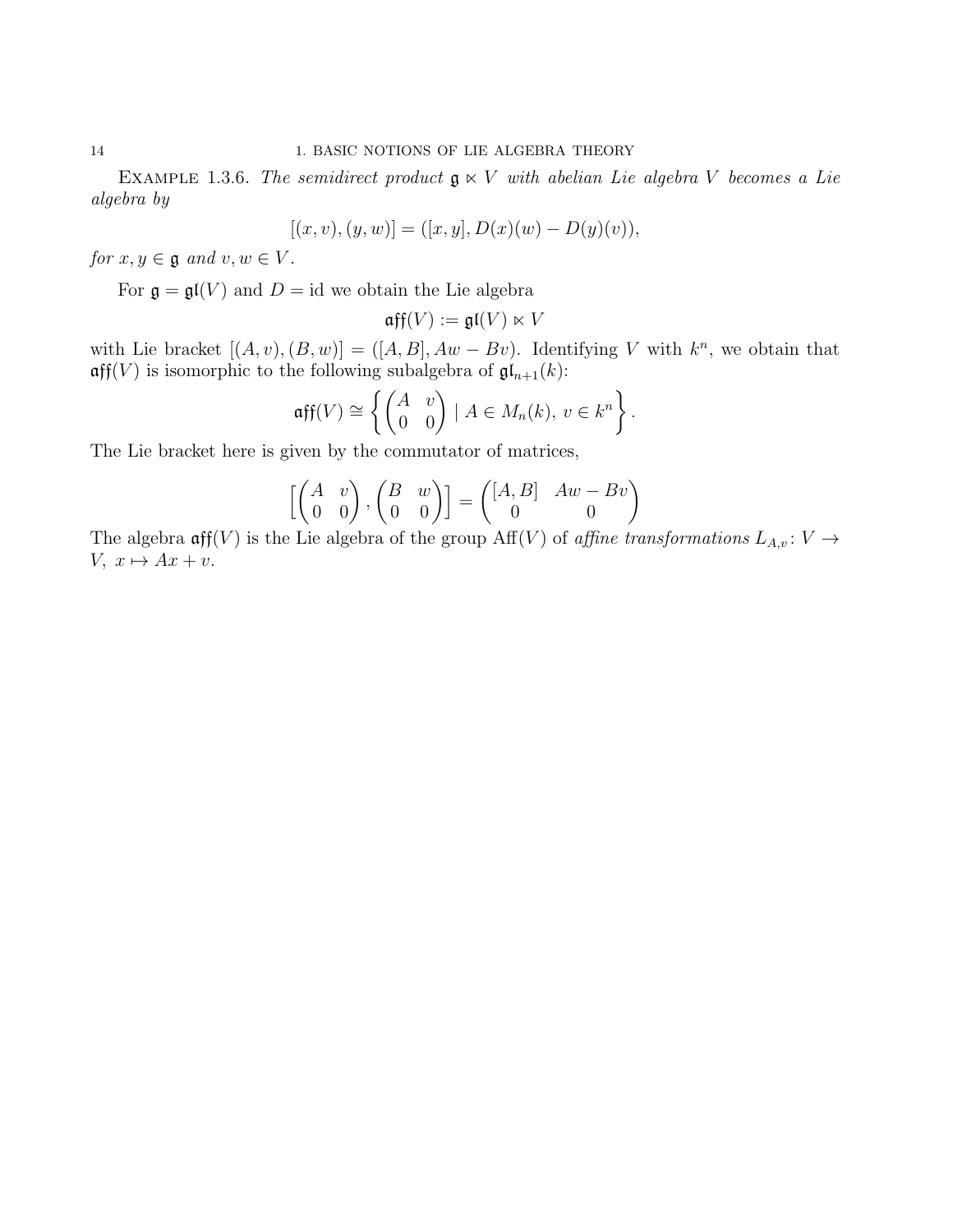### 1.4. Simple, semisimple and reductive Lie algebras

<span id="page-17-0"></span>DEFINITION 1.4.1. A Lie algebra  $\mathfrak g$  is called *simple*, if its adjoint representation is simple. It is called reductive, if its adjoint representation is semisimple.

Because of remark 1.2.[23](#page-13-0) we see that  $\mathfrak g$  is simple if and only if  $\mathfrak g$  has only the two ideals 0 and  $\mathfrak{g}$ , and the commutator  $[\mathfrak{g}, \mathfrak{g}]$  is nonzero, so that  $[\mathfrak{g}, \mathfrak{g}] = \mathfrak{g}$ . As in group theory, Lie algebras coinciding with their commutator ideal are called perfect.

By definition  $\mathfrak g$  is reductive if and only if for every ideal  $\mathfrak a$  in  $\mathfrak g$  there is a complementary ideal b in g such that

$$
\mathfrak{g}=\mathfrak{a}\oplus\mathfrak{b}.
$$

Note that a reductive Lie algebra need not be semisimple.

REMARK 1.4.2. A Lie algebra **g** is simple if and only if it is nonabelian and every nonzero homomorphism of Lie algebras  $\varphi: \mathfrak{g} \to \mathfrak{h}$  is injective.

In the theory of k-algebras, semisimple is equivalent to being a sum of simple algebras. We take this as a definition here.

DEFINITION 1.4.3. A Lie algebra  $\mathfrak g$  is called *semisimple*, if it is a direct sum of simple Lie algebras.

Obviously every simple Lie algebra is semisimple. The converse is not true. Furthermore every semisimple Lie algebra is reductive.

<span id="page-17-1"></span>LEMMA 1.4.4. Let  $g$  be a semisimple Lie algebra. Then  $g$  is perfect, reductive and has a trivial center.

PROOF. Let  $\mathfrak g$  be semisimple. Then there exist simple Lie algebras  $\mathfrak g_j$  with  $\mathfrak g = \bigoplus_{j \in J} \mathfrak g_j$ . Since all  $\mathfrak{g}_j$  are perfect we obtain

$$
[\mathfrak{g},\mathfrak{g}]=\bigoplus_{j\in J}[\mathfrak{g}_j,\mathfrak{g}_j]=\bigoplus_{j\in J}\mathfrak{g}_j=\mathfrak{g}.
$$

Now every  $g_j$  is a simple ideal in  $g$ , and therefore a simple subrepresentation of the adjoint representation of  $\mathfrak g$ . Thus the adjoint representation of  $\mathfrak g$  is semisimple by Proposition 1.2.[26,](#page-13-1) and hence g is reductive.

Since  $Z(\mathfrak{g}_j)$  is an ideal in  $\mathfrak{g}_j$ , it is zero or  $\mathfrak{g}_j$ . The latter is impossible since  $\mathfrak{g}_j$  is nonabelian by assumption. Hence we have  $Z(\mathfrak{g}_i) = 0$  and

$$
Z(\mathfrak{g})=\bigoplus_{j\in J}Z(\mathfrak{g}_j)=0.
$$

We can say more on the structure of reductive Lie algebras.

PROPOSITION 1.4.5. Let  $\mathfrak g$  be a reductive Lie algebra. Then the following holds.

- (1) For any ideal  $\mathfrak a$  in  $\mathfrak g$ , both  $\mathfrak a$  and  $\mathfrak g/\mathfrak a$  are reductive.
- (2) We have  $\mathfrak{g} = [\mathfrak{g}, \mathfrak{g}] \oplus Z(\mathfrak{g})$ , where  $[\mathfrak{g}, \mathfrak{g}]$  is semisimple.
- (3)  $\mathfrak g$  is semisimple if and only if  $Z(\mathfrak g)=0$ .

 $\Box$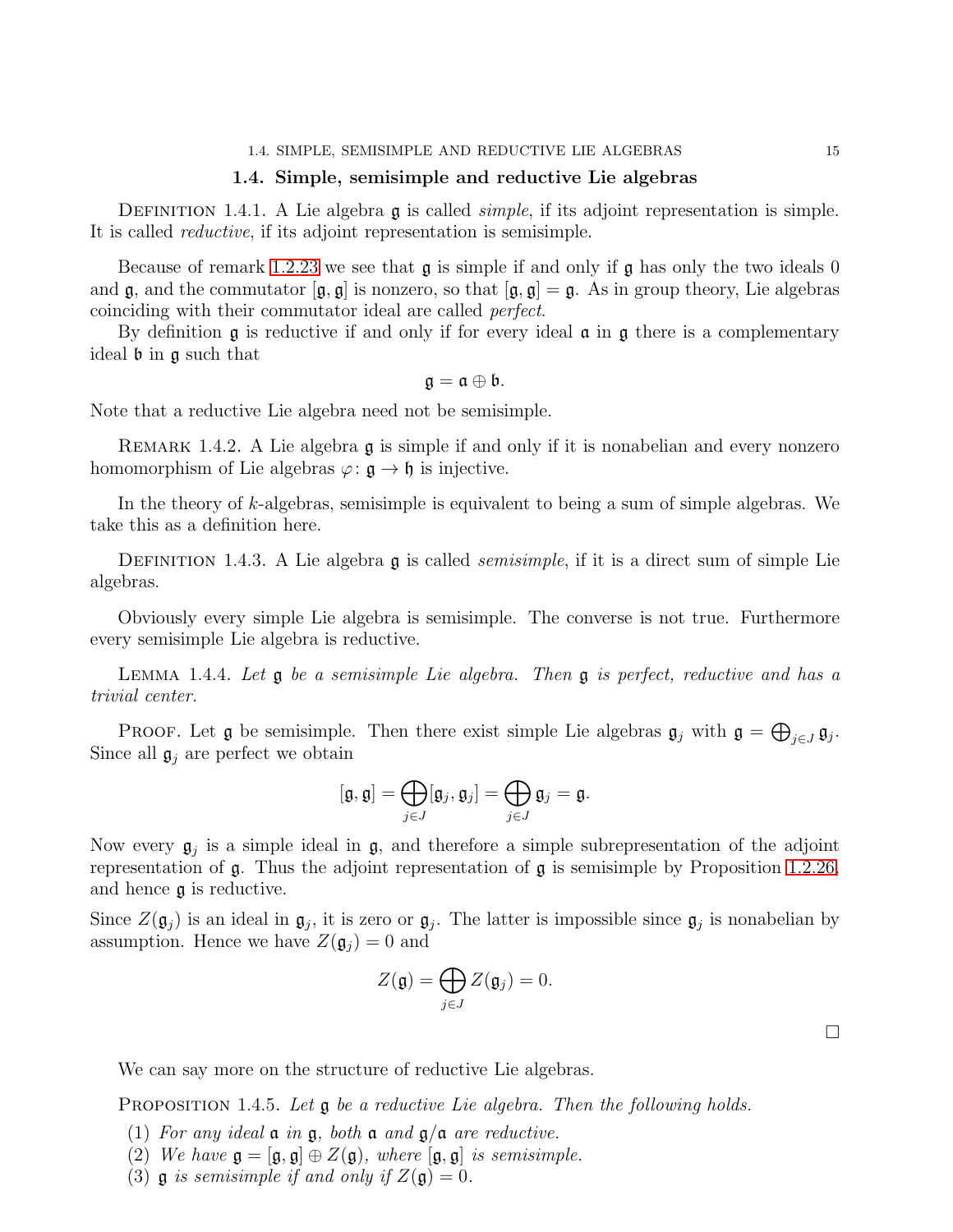16 1. BASIC NOTIONS OF LIE ALGEBRA THEORY

**PROOF.** For (1): by assumption there is an ideal **b** in  $\mathfrak{g}$  with  $\mathfrak{g} = \mathfrak{a} \oplus \mathfrak{b}$ . In particular we have  $[\mathfrak{a}, \mathfrak{b}] = 0$ , so that every ideal of  $\mathfrak{a}$  is an ideal of  $\mathfrak{g}$ . The ideals of  $\mathfrak{a}$  are hence just the subrepresentations of the adjoint representation of  $\alpha$ , which is semisimple by Lemma 1.2.[25.](#page-13-2) Hence there exists to every ideal in  $\alpha$  a complementary ideal in  $\alpha$ , so that  $\alpha$  is reductive. Because of  $\mathfrak{g}/\mathfrak{a} \cong \mathfrak{b}$  we see that  $\mathfrak{g}/\mathfrak{a}$  is reductive by the above argument applied to the ideal  $\mathfrak{b}$ .

For (2): Since the adjoint representation of  $\mathfrak g$  is semisimple, the subrepresentation  $[\mathfrak g, \mathfrak g]$  has a complement W and we have  $\mathfrak{g} = [\mathfrak{g}, \mathfrak{g}] \oplus W$ . Since  $[\mathfrak{g}, W] \subset [\mathfrak{g}, \mathfrak{g}] \cap W = 0$  we have  $W \subset Z(\mathfrak{g})$ , so  $[\mathfrak{g}, \mathfrak{g}] + Z(\mathfrak{g}) = \mathfrak{g}$ . The sum is in fact direct: the subrepresentation  $[\mathfrak{g}, \mathfrak{g}]$  is semisimple, so that there exists a complement U of  $[\mathfrak{g}, \mathfrak{g}] \cap Z(\mathfrak{g})$ . So we have  $U \oplus ([\mathfrak{g}, \mathfrak{g}] \cap Z(\mathfrak{g})) = [\mathfrak{g}, \mathfrak{g}]$ . On the other hand we have

$$
[\mathfrak{g},\mathfrak{g}]=[\mathfrak{g},[\mathfrak{g},\mathfrak{g}]+Z(\mathfrak{g})]=[\mathfrak{g},[\mathfrak{g},\mathfrak{g}]]=[\mathfrak{g},U]\subset U,
$$

hence  $[\mathfrak{g}, \mathfrak{g}] \cap Z(\mathfrak{g}) = 0$ . Finally, we need to show that the Lie algebra  $[\mathfrak{g}, \mathfrak{g}]$  is semisimple. The subrepresentation  $[g, g]$  of the adjoint representation of g is semisimple, hence it is a direct sum of simple representations  $\mathfrak{g}_j$ ,  $j \in J$ , which are also ideals in  $\mathfrak{g}$ . We have  $[\mathfrak{g}_i, \mathfrak{g}_j] = 0$  for  $i, j \in J$ . So we see that the ideals  $\mathfrak{g}_j$  are simple. Hence their direct sum is semisimple.

For (3): Assume that  $Z(\mathfrak{g}) = 0$ . Then  $\mathfrak{g} = [\mathfrak{g}, \mathfrak{g}]$  is semisimple by (2). Conversely assume that  $\mathfrak g$  is semisimple. Then  $Z(\mathfrak g)=0$  by Lemma [1](#page-17-1).4.4.

We want to show that the Lie algebra  $\mathfrak{sl}_2(k)$  is simple, except for characteristic 2, where it is the Heisenberg Lie algebra, without using any structure theory.

PROPOSITION 1.4.6. Let k be a field of characteristic different from two. Then the Lie algebra  $\mathfrak{sl}_2(k)$  is simple.

**PROOF.** Let **a** be a nonzero ideal in  $\mathfrak{sl}_2(k)$  and  $w \in \mathfrak{a}$  with  $w \neq 0$ . We can write  $w =$  $\alpha x + \beta y + \gamma h$  in the basis  $(x, y, h)$  of  $\mathfrak{sl}_2(k)$  with  $[x, y] = h$ ,  $[x, h] = -2x$  and  $[y, h] = 2y$ . We need to show that  $\mathfrak{a} = \mathfrak{sl}_2(k)$ . We have

> $[x, [x, w]] = [x, \beta h - 2\gamma x] = -2\beta x \in \mathfrak{a},$  $[y, [y, w]] = -2\alpha y \in \mathfrak{a}.$

For  $\alpha$  nonzero we have  $y \in \mathfrak{a}$ , and then  $h = [x, y] \in \mathfrak{a}$ ,  $\alpha x = w - \beta y - \gamma h \in \mathfrak{a}$ , hence  $\mathfrak{a} = \mathfrak{sl}_2(k)$ . For  $\beta$  nonzero we obtain  $\mathfrak{a} = \mathfrak{sl}_2(k)$  the same way. For  $\alpha = \beta = 0$  we have  $w = \gamma h \in \mathfrak{a}$ with  $\gamma \neq 0$ , hence  $h \in \mathfrak{a}$ . Then we have  $2x = [h, x] \in \mathfrak{a}$  and  $2y = [y, h] \in \mathfrak{a}$ , so that again  $\mathfrak{a} = \mathfrak{sl}_2(k)$ .  $\mathfrak{a} = \mathfrak{sl}_2(k).$ 

What about the Lie algebra  $\mathfrak{gl}_2(k)$ , in characteristic zero? We have  $\mathfrak{gl}_2(k) = \mathfrak{sl}_2(k) \oplus k$ , so that it is reductive. These result do not only hold for  $n = 2$ , but in general. Let us state the following result here without proof.

PROPOSITION 1.4.7. Let k be a field of characteristic zero. Then the Lie algebra  $\mathfrak{gl}_n(k)$  is reductive and its commutator subalgebra  $\mathfrak{sl}_n(k)$  is simple.

<span id="page-18-0"></span>For a proof see [[10](#page-111-2)] and Corollary 2.2.[15.](#page-47-0)

## 1.5. Classification of simple representations of  $\mathfrak{sl}_2(\mathbb{C})$

We already know simple representations of  $\mathfrak{sl}_2(\mathbb{C})$  in low dimensions, namely the trivial representation in dimension 1, the natural representation in dimension 2 and the adjoint representation in dimension 3. We will prove now that there is up to isomorphism a unique simple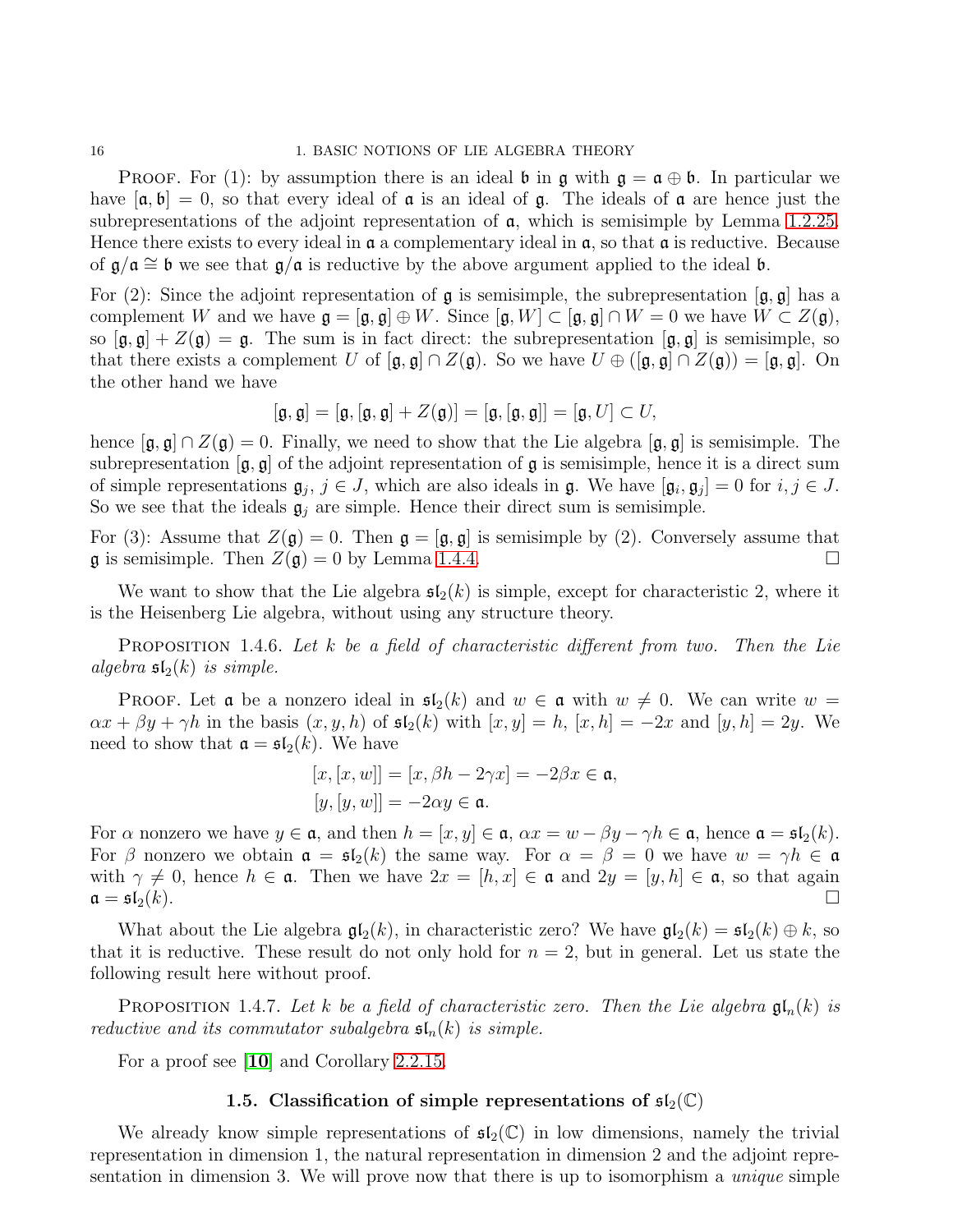representation in any dimension  $n \geq 1$ . Let  $k[X] = k[x_1, \ldots, x_n]$  be the polynomial ring in n variables and let  $\partial_i$  be the partial derivative with respect to the variable  $x_i$ .

<span id="page-19-0"></span>Lemma 1.5.1. The linear map

$$
\rho: \mathfrak{gl}_n(k) \to \mathfrak{gl}(k[X]),
$$

$$
E_{ij} \mapsto x_i \partial_j
$$

is a representation of  $\mathfrak{gl}_n(k)$  on the polynomial ring  $k[X]$ .

PROOF. For all polynomials  $p \in k[X]$  we have the formula

$$
x_i \partial_j x_k \partial_\ell(p) = \delta_{jk} x_i \partial_\ell(p) + x_i x_k \partial_j \partial_\ell(p).
$$

This yields

$$
[\rho(E_{ij}), \rho(E_{k\ell})] = [x_i \partial_j, x_k \partial_\ell]
$$
  
=  $\delta_{jk} x_i \partial_\ell - \delta_{\ell i} x_k \partial_j$   
=  $\rho(\delta_{jk} E_{i\ell} - \delta_{\ell i} E_{kj})$   
=  $\rho([E_{ij}, E_{k\ell}]).$ 

<span id="page-19-1"></span>THEOREM 1.5.2. In every dimension  $n \geq 1$  there is up to isomorphism exactly one simple representation of  $\mathfrak{sl}_2(\mathbb{C})$ .

**PROOF.** First we construct for every dimension n a simple representation of  $\mathfrak{sl}_2(\mathbb{C})$ . Then we show that every two simple representations of dimension n are isomorphic. Let  $(x, y, h)$  be the standard basis of  $\mathfrak{sl}_2(\mathbb{C})$ . By Lemma [1](#page-19-0).5.1 we obtain a representation  $\rho: \mathfrak{sl}_2(k) \to \mathfrak{gl}(k[X, Y])$ by

$$
\rho(x) = X\partial_Y,
$$
  
\n
$$
\rho(y) = Y\partial_X,
$$
  
\n
$$
\rho(h) = X\partial_X - Y\partial_Y.
$$

However, this representation is neither finite-dimensional nor simple. But we can consider the subrepresentation  $V(m)$  formed by the polynomials of fixed total degree m, given by

$$
V(m)=k[X,Y]^m\subset k[X,Y]
$$

This representation has dimension  $m + 1$  with basis  $v_i = Y^i X^{m-i}$  for  $i = 0, 1, \ldots m$ . With respect to this basis the action of  $\mathfrak{sl}_2(k)$  on  $V(m)$  is given as follows:

$$
x.vi = ivi-1,\n y.vi = (m - i)vi+1,\n h.vi = (m - 2i)vi.
$$

Here we set  $v_{-1} = v_{m+1} = 0$ . The representing matrices are given by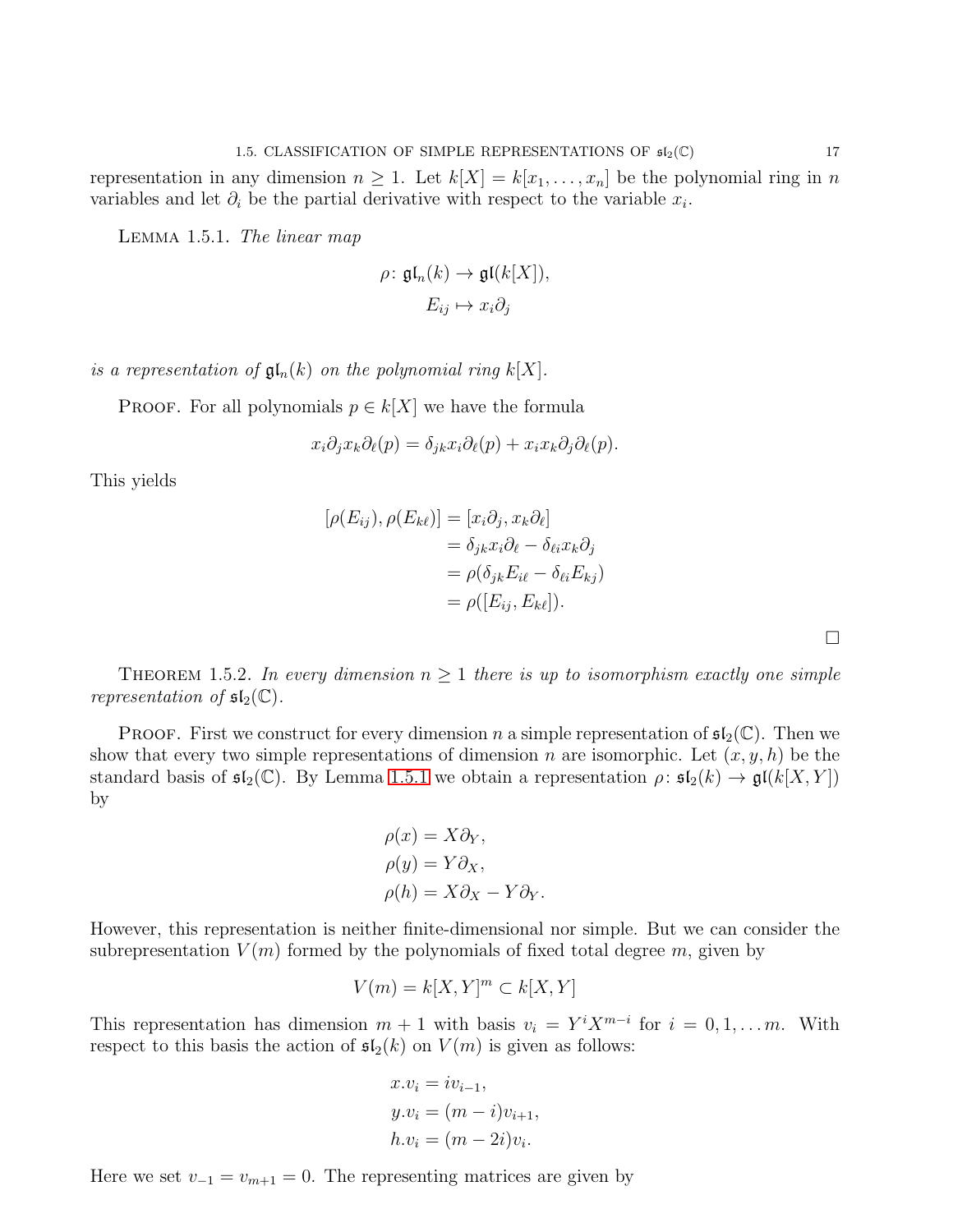$$
\rho(x) = \begin{pmatrix} 0 & 1 & 0 & \cdots & 0 \\ 0 & 0 & 2 & \ddots & \vdots \\ \vdots & \ddots & \ddots & \ddots & 0 \\ \vdots & \ddots & \ddots & \ddots & m-1 \\ 0 & 0 & \cdots & 0 & 0 \end{pmatrix}, \quad \rho(y) = \begin{pmatrix} 0 & 0 & \cdots & 0 & 0 \\ m & 0 & \ddots & 0 & 0 \\ 0 & \ddots & \ddots & \ddots & \vdots \\ \vdots & \ddots & 2 & 0 & 0 \\ 0 & \cdots & 0 & 1 & 0 \end{pmatrix}
$$

and

$$
\rho(h) = \begin{pmatrix} m & 0 & \cdots & 0 & 0 \\ 0 & m-2 & \cdots & 0 & 0 \\ \vdots & \ddots & \ddots & \ddots & \vdots \\ 0 & 0 & \cdots & 2-m & 0 \\ 0 & 0 & \cdots & 0 & -m \end{pmatrix}
$$

These representations are *simple*. Indeed, every nonzero subrepresentation  $U \subset V(m)$ contains an eigenvector for h, hence one of the  $v_i$ , since we have  $h.U\subset U$  by definition. The formulas then immediately imply that  $U = V(m)$ . First we have  $v_0 \in U$  by repeated action of x, then  $v_1, v_2, \ldots v_m$  by action of y. So we have found a simple representation in each dimension  $m \geq 1$ .

Now we have to show that any two simple representations of dimension  $m$  are isomorphic. Let  $\rho: \mathfrak{sl}_2(\mathbb{C}) \to \mathfrak{gl}(V)$  be an arbitrary representation of dimension m and

$$
V_{\mu} = \ker(\rho(h) - \mu \,\mathrm{id})
$$

be the eigenspace of  $\rho(h)$  corresponding to the eigenvalue  $\mu \in \mathbb{C}$ . We have

$$
h.(x.v) - x.(h.v) = [h, x].v = 2xv,h.(x.v) = x.(h + 2).v,
$$

and hence  $x.V_\mu \subset V_{\mu+2}$ . In the same way we see that  $y.V_\mu \subset V_{\mu-2}$  because of  $h.(y.v)$  $y.(h-2).v.$ 

Since V is finite-dimensional and nonzero there is a  $\lambda \in \mathbb{C}$  with  $V_{\lambda} \neq 0$ , but  $V_{\lambda+2} = 0$ . For  $v \in V_\lambda$  we obtain  $x.v = 0$  and  $h.v = \lambda v$ . By induction we verify the following identities, with  $y.(y.v) = y^2.v$  and so on for all  $n \geq 1$ :

$$
h.(yn.v) = (\lambda - 2n)yn.v,
$$
  

$$
x.(yn.v) = n(\lambda - n + 1)yn-1.v.
$$

Thus the subspace generated by all  $y^n.v$  with  $n \geq 0$  is a subrepresentation. Assuming now that V is simple and  $v \neq 0$ , we see that the  $y^n.v$  span all of V. If  $y^n.v \neq 0$  then all elements  $v, y, \ldots, y^n, v$  are eigenvectors of h to pairwise distinct eigenvalues, and hence linearly independent. Because of dim  $V < \infty$  there exists a  $d \geq 1$  such that  $y^d \cdot v = 0$ . Choosing this d minimal, the set of vectors  $(v, y, v, \ldots, y^{d-1}, v)$  is a basis of V and we have dim  $V = d$ . Now  $y^d \cdot v = 0$  implies that

$$
0 = x.(yd.v) = d(\lambda - d + 1)y^{d-1}.v,
$$

and therefore  $\lambda = d - 1$ , since we had assumed that  $d \neq 0$  and  $y^{d-1}$   $v \neq 0$ . For every simple representation  $\rho$  of  $\mathfrak{sl}_2(\mathbb{C})$  the matrices for  $\rho(x)$ ,  $\rho(y)$  and  $\rho(h)$  in the basis  $(v, y, v, \ldots, y^{d-1}.v)$ only depend on d. Hence any two of them in the same dimension are isomorphic.  $\Box$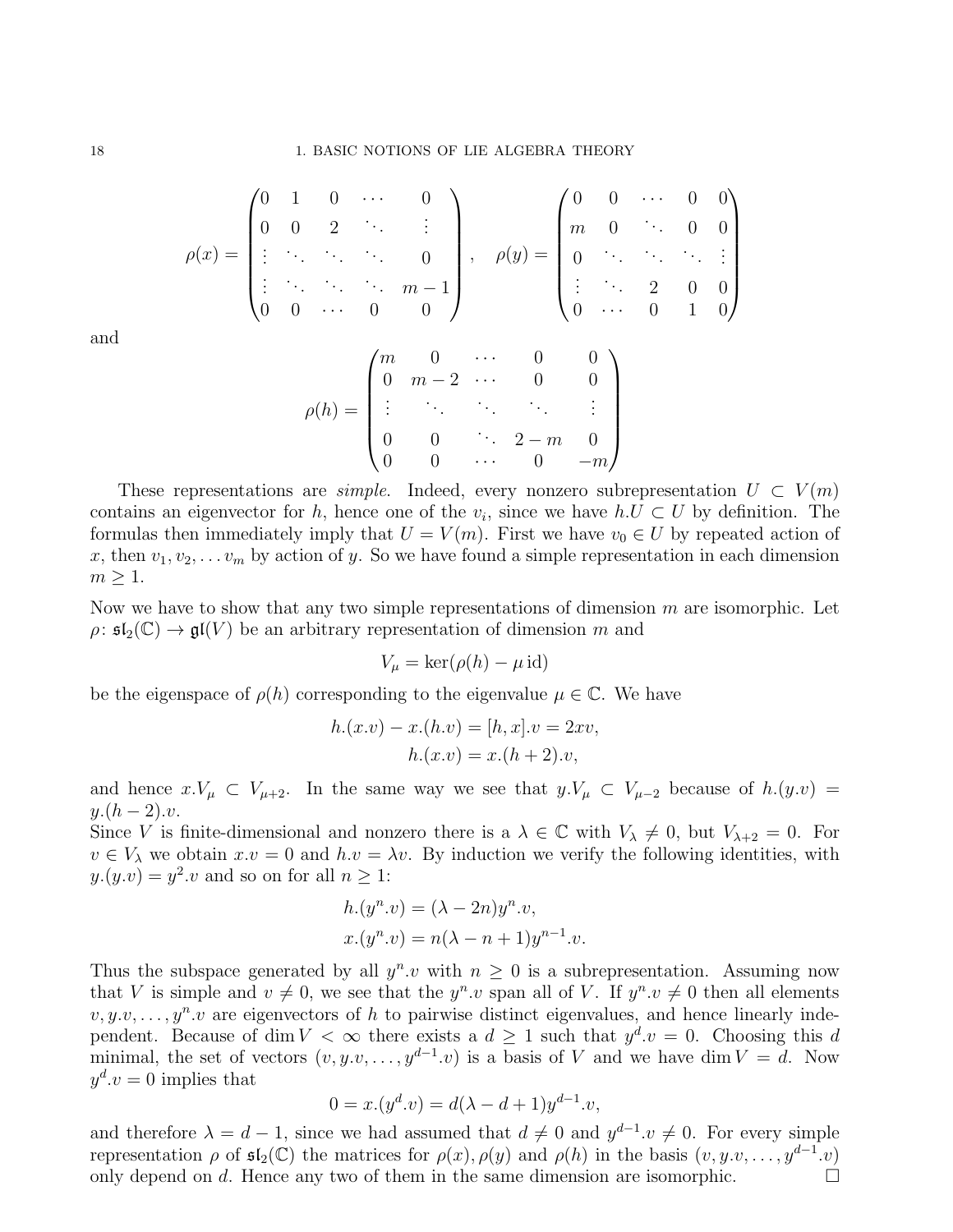Every simple representation  $V(m)$  of dimension  $m + 1$  of  $\mathfrak{sl}_2(\mathbb{C})$  decomposes under h in 1-dimensional eigenspaces to the eigenvalues  $m, m-2, \ldots, 2-m, -m$ . We write

$$
V = V_m \oplus V_{m-2} \oplus \cdots \oplus V_{2-m} \oplus V_{-m}.
$$

REMARK 1.5.3. The Lie algebra  $\mathfrak{sl}_2(\mathbb{C})$  is isomorphic to the complexified Lie algebra of the rotation group  $SO_3(\mathbb{R})$  and its universal cover, the spin group  $S^3$ , i.e.,

$$
\mathfrak{sl}_2(\mathbb{C}) \cong \mathbb{C} \otimes_{\mathbb{R}} \mathrm{Lie}(SO_3(\mathbb{R})) \cong \mathbb{C} \otimes_{\mathbb{R}} \mathrm{Lie}(S^3).
$$

<span id="page-21-0"></span>It follows from Theorem [1](#page-19-1).5.2 that the dimension induces a bijection between the simple finitedimensional continuous complex representations of  $S^3$  up to isomorphism, and the set of positive integers. In fact, the integers corresponding to  $SO_3(\mathbb{R})$  are  $\{1,3,5,7,\ldots\}$ .

#### 1.6. Abelian, nilpotent and solvable Lie algebras

Let  $\mathfrak g$  be a nonzero Lie algebra if not said otherwise.

DEFINITION 1.6.1. A Lie algebra g over k is called *abelian*, if  $[\mathfrak{g}, \mathfrak{g}] = 0$ .

An abelian Lie algebras has a trivial Lie bracket. So it is just a  $k$ -vector space like  $k<sup>n</sup>$ . Note that an abelian Lie algebra  $g \neq 0$  is not semisimple by definition, but only reductive. Let us inductively define two sequences of ideals of g:

- The descending central series  $\mathfrak{g}^0 = \mathfrak{g}, \mathfrak{g}^1 = [\mathfrak{g}, \mathfrak{g}], \ldots, \mathfrak{g}^{i+1} = [\mathfrak{g}, \mathfrak{g}^i];$
- The derived series  $\mathfrak{g}^{(0)} = \mathfrak{g}, \mathfrak{g}^{(1)} = [\mathfrak{g}, \mathfrak{g}], \ldots, \mathfrak{g}^{(i+1)} = [\mathfrak{g}^{(i)}, \mathfrak{g}^{(i)}].$

We have  $\mathfrak{g}^i \subset \mathfrak{g}^{i-1}$  and  $\mathfrak{g}^{(i)} \subset \mathfrak{g}^{(i-1)}$ . The next lemma shows that indeed all subspaces  $\mathfrak{g}^i$  and  $\mathfrak{g}^{(i)}$  are Lie ideals in  $\mathfrak{g}$ .

LEMMA 1.6.2. Let  $\mathfrak a$  and  $\mathfrak b$  be ideals in  $\mathfrak g$ . Then also  $\mathfrak a + \mathfrak b$ ,  $\mathfrak a \cap \mathfrak b$  and  $[\mathfrak a, \mathfrak b]$  are ideals in  $\mathfrak g$ .

PROOF. The first two claims are obvious, and the third one is implied by the Jacobi identity, which we have already shown earlier in the special case of  $\mathfrak{g} = \mathfrak{a} = \mathfrak{b}$  for the commutator ideal. So we have

$$
[\mathfrak{g},[\mathfrak{a},\mathfrak{b}]] \subset [[\mathfrak{g},\mathfrak{a}],\mathfrak{b}] + [\mathfrak{a},[\mathfrak{g},\mathfrak{b}]]
$$

$$
\subset [\mathfrak{a},\mathfrak{b}] + [\mathfrak{a},\mathfrak{b}]
$$

$$
\subset [\mathfrak{a},\mathfrak{b}].
$$

Here we used that  $[\mathfrak{g}, \mathfrak{a}] \subset \mathfrak{a}$  and  $[\mathfrak{g}, \mathfrak{b}] \subset \mathfrak{b}$ .

DEFINITION 1.6.3. A Lie algebra  $\mathfrak{g} \neq 0$  is called k-step nilpotent, if  $\mathfrak{g}^k = 0$  and  $\mathfrak{g}^{k-1} \neq 0$ . It is called k-step *solvable* if  $\mathfrak{g}^{(k)} = 0$  and  $\mathfrak{g}^{(k-1)} \neq 0$ .

We may consider the zero Lie algebra as being nilpotent and solvable, too. Abelian Lie algebras are solvable and nilpotent of step or class 1. Because of  $\mathfrak{g}^{(i)} \subset \mathfrak{g}^i$  every nilpotent Lie algebra is solvable. If  $\mathfrak g$  is solvable of class  $k$ , then we obtain an identity of iterated Lie brackets with  $2^k$  elements. For, say,  $k = 3$  the condition  $\mathfrak{g}^{(3)} = 0$  reads as

$$
\left[ [[x_1, x_2], [x_3, x_4]], [[x_5, x_6], [x_7, x_8]] \right] = 0
$$

for all  $x_i \in \mathfrak{g}$ .

EXAMPLE 1.6.4. The Heisenberg Lie algebra  $\mathfrak{n}_3(k)$  is 2-step nilpotent.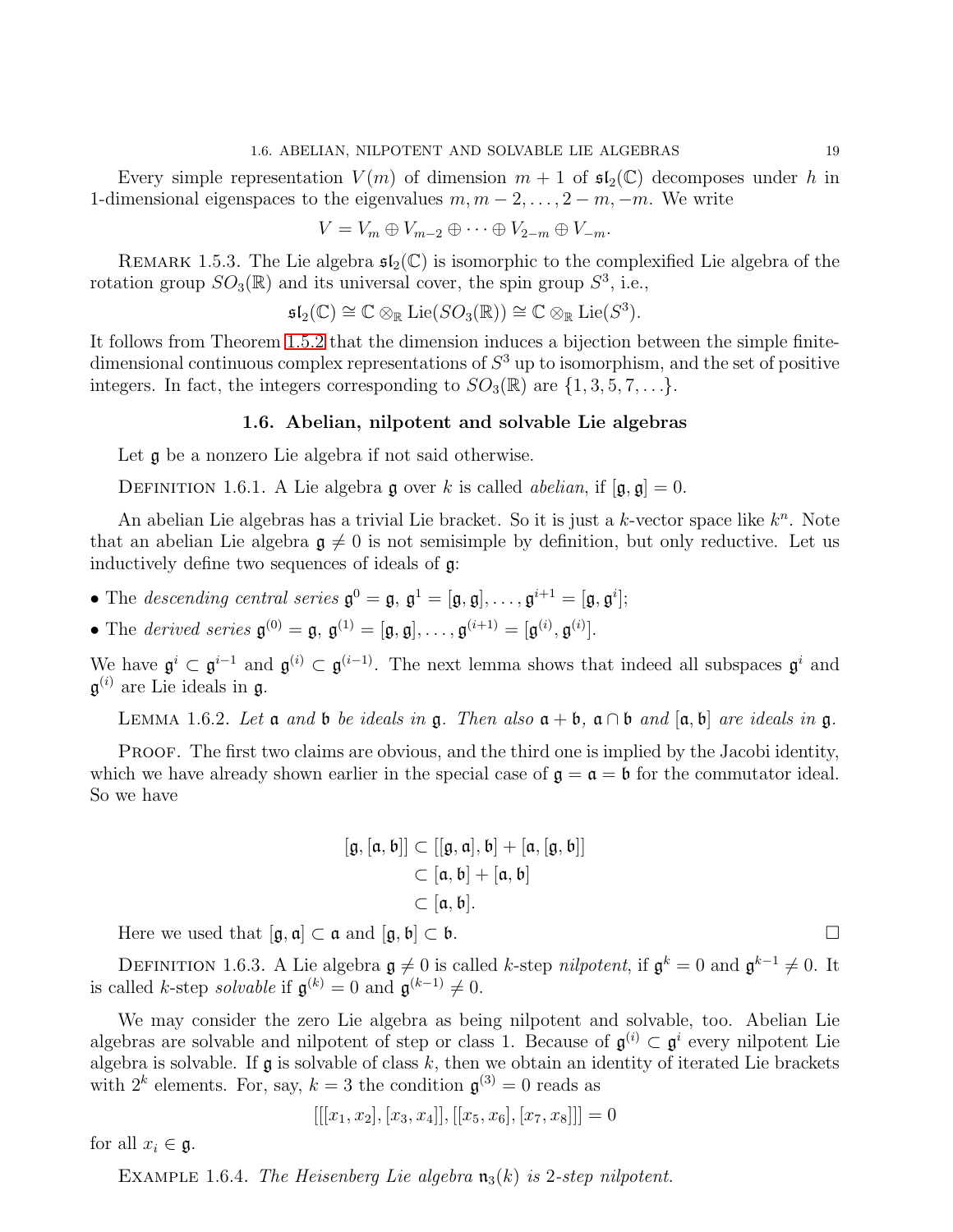Note that the center of  $\mathfrak{n}_3(k)$  is 1-dimensional and hence abelian. So  $\mathfrak{n}_3(k)$  is 2-step solvable and 2-step nilpotent. This explains again, why  $\mathfrak{sl}_2(k) = \mathfrak{n}_3(k)$  is nilpotent in characteristic two.

EXAMPLE 1.6.5. The Lie algebra  $t_n(k)$  of upper-triangular matrices is solvable and its commutator algebra  $\mathfrak{n}_n(k)$  is nilpotent.

LEMMA 1.6.6. For  $r, s \in \mathbb{N}$  we have  $[\mathfrak{g}^r, \mathfrak{g}^s] \subset \mathfrak{g}^{r+s+1}$ .

PROOF. We show this by induction on  $r \geq 0$ . For  $r = 0$  the claim is true by definition. The step  $r \mapsto r + 1$  goes as follows:

$$
[\mathfrak{g}^{r+1}, \mathfrak{g}^s] = [[\mathfrak{g}, \mathfrak{g}^r], \mathfrak{g}^s]
$$
  
\n
$$
\subset [[\mathfrak{g}, \mathfrak{g}^s], \mathfrak{g}^r] + [\mathfrak{g}, [\mathfrak{g}^s, \mathfrak{g}^r]]
$$
  
\n
$$
\subset [\mathfrak{g}^r, \mathfrak{g}^{s+1}] + [\mathfrak{g}, \mathfrak{g}^{r+s+1}]
$$
  
\n
$$
\subset \mathfrak{g}^{r+s+2} + \mathfrak{g}^{r+s+2}
$$
  
\n
$$
\subset \mathfrak{g}^{r+s+2}.
$$

REMARK 1.6.7. A Lie algebra g is called *residually nilpotent*, if

$$
\bigcap_{n\in\mathbb{N}}\mathfrak{g}^n=0.
$$

If g is finite-dimensional, then this is equivalent to being nilpotent. In general however, a residually nilpotent Lie algebra need not be nilpotent.

<span id="page-22-0"></span>PROPOSITION 1.6.8. Let  $\mathfrak g$  be a nilpotent Lie algebra. Then we have the following statements:

(1) For any ideal  $a \neq 0$  in g we have  $a \cap Z(g) \neq 0$ . In particular we have  $Z(g) \neq 0$ .

- (2) Every subalgebra and every homomorphic image of g is nilpotent.
- (3) Given a short exact sequence of Lie algebras

$$
0 \to \mathfrak{a} \to \mathfrak{h} \to \mathfrak{g} \to 0
$$

where both  $\mathfrak a$  and  $\mathfrak g \cong \mathfrak h/\mathfrak a$  are nilpotent, and with  $\mathfrak a \subset Z(\mathfrak h)$ , then it follows that also  $\mathfrak h$ is nilpotent.

**PROOF.** For (1): Since  $\boldsymbol{\alpha}$  is an ideal in  $\boldsymbol{\alpha}$  we have that  $\boldsymbol{\alpha}$  acts on  $\boldsymbol{\alpha}$  by the adjoint represen-tation. By Lemma 1.6.[13](#page-23-0) there is a  $v \neq 0$  in  $\mathfrak a$  such that  $0 = \mathfrak g.v = [\mathfrak g, v]$ , so with  $v \in \mathfrak a \cap Z(\mathfrak g)$ . This shows the claim. On the other hand, there is also a direct proof. If g is nilpotent of class k then  $\mathfrak{g}^{k-1} \neq 0$  and  $\mathfrak{g}^k = [\mathfrak{g}, \mathfrak{g}^{k-1}] = 0$ , hence  $\mathfrak{g}^{k-1} \subset Z(\mathfrak{g})$ .

For (2): If  $\mathfrak a$  is a subalgebra of  $\mathfrak g$  then we have  $\mathfrak a^n \subset \mathfrak g^n$  for all  $n \geq 0$ . Hence also  $\mathfrak a$  is nilpotent. If  $\varphi \colon \mathfrak{g} \to \mathfrak{h}$  is a surjective Lie algebra Homomorphism then  $\varphi(\mathfrak{g}^n) = \mathfrak{h}^n$ . Hence also  $\mathfrak{h}$  is nilpotent.

For (3): Let  $\pi: \mathfrak{h} \to \mathfrak{h}/\mathfrak{a}$  be the quotient map. Since  $\mathfrak{h}/\mathfrak{a}$  is nilpotent, there exists a  $n \geq 1$  with  $(\mathfrak{h}/\mathfrak{a})^n = 0$ . Because of (2) we then have  $\pi(\mathfrak{h}^n) = (\mathfrak{h}/\mathfrak{a})^n = 0$ . Hence  $\mathfrak{h}^n \subset \mathfrak{a} \subset Z(\mathfrak{h})$ , and thus  $\mathfrak{h}^{n+1} \subset [\mathfrak{h}, Z(\mathfrak{h})] = 0.$ 

There is an important remark for (3). If  $\alpha$  and  $\beta/\alpha$  are nilpotent then  $\beta$  need not be nilpotent in general. So we cannot abandon the condition that  $\mathfrak{a} \subset Z(\mathfrak{h})$ . Nilpotency is not an extension property in general. We demonstrate this with an example.

 $\Box$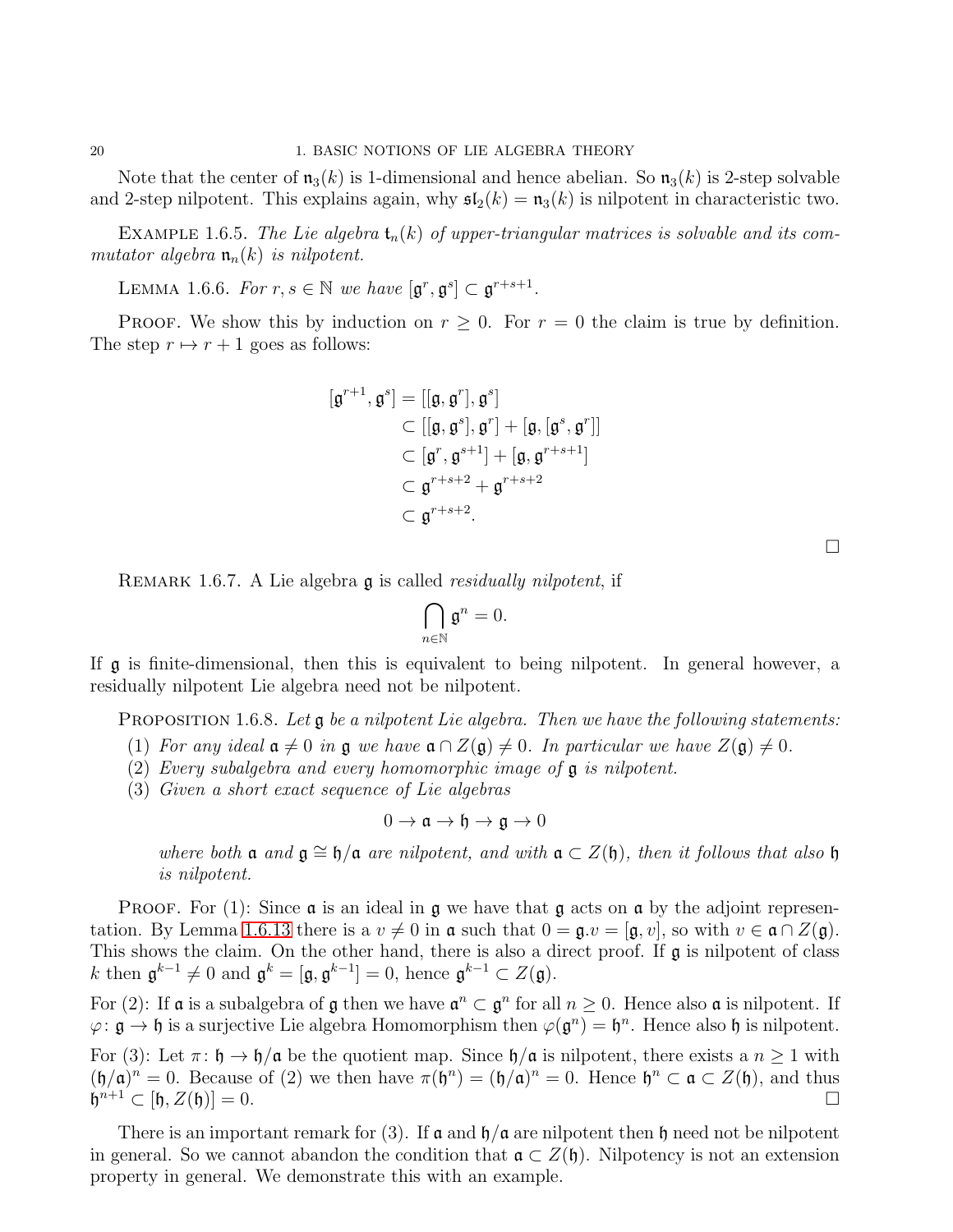EXAMPLE 1.6.9. Let  $\mathfrak{h} = \mathfrak{r}_2(k)$  with  $[x, y] = y$ , and  $\mathfrak{a} = ky$  be an ideal in  $\mathfrak{h}$ . Then  $\mathfrak{a}$  and  $h/a$  are nilpotent, but h is not nilpotent.

Indeed,  $\alpha$  and  $\beta/\alpha$  are 1-dimensional and hence abelian and nilpotent. On the other hand we have  $\mathfrak{h}^n = ky$  for all  $n \geq 1$ . So  $\mathfrak h$  is not nilpotent.

LEMMA 1.6.10. Let  $\mathfrak a$  and  $\mathfrak b$  be nilpotent ideals in  $\mathfrak g$ . Then the ideal  $\mathfrak a + \mathfrak b$  is nilpotent.

PROOF. We show that

$$
(\mathfrak{a} + \mathfrak{b})^{2m} \subset \mathfrak{a}^m + \mathfrak{b}^m
$$

for all  $m \ge 0$ . Then the claim follows by choosing m so big that  $\mathfrak{a}^m = \mathfrak{b}^m = 0$ . The case  $m = 0$ is clear. Let

 $y := [x_1, [x_2, [x_3, \ldots, [x_{2m}, x_{2m+1}] \cdots]]] \in (\mathfrak{a} + \mathfrak{b})^{2m},$ 

where we may assume that  $x_j \in \mathfrak{a} \cup \mathfrak{b}$ . If at least  $m+1$  of the  $x_j$  are in  $\mathfrak{a}$ , we have  $y \in \mathfrak{a}^m$ . If this is not the case then there are at at least  $m + 1$  of the  $x_j$  in  $\mathfrak{b}$ , and hence  $y \in \mathfrak{b}^m$ . Since we can write every element of  $(\mathfrak{a} + \mathfrak{b})^{2m}$  as a sum of elements of the form of y, we are done.  $\Box$ 

The lemma shows that there exists a *maximal* nilpotent ideal in a finite-dimensional Lie algebra. Indeed, if  $\mathfrak n$  is a nilpotent ideal of maximal dimension in  $\mathfrak g$  and  $\mathfrak a$  an arbitrary nilpotent ideal in  $\mathfrak{g}$ , then  $\mathfrak{a} + \mathfrak{n}$  is again a nilpotent ideal. Then  $\mathfrak{n} = \mathfrak{n} + \mathfrak{a}$  by dimension reasons. Hence  $\mathfrak{a} \subset \mathfrak{n}$ , so that  $\mathfrak{n}$  contains every nilpotent ideal. So it is maximal. Also, it is uniquely determined. So the following definition makes sense.

DEFINITION 1.6.11. Let  $\mathfrak g$  be a finite-dimensional Lie algebra. Then the maximal nilpotent ideal in  $\mathfrak g$  is called the *nilradical* of  $\mathfrak g$ , and is denoted by nil $(\mathfrak g)$ .

Now we want to come to Engel's Theorem. We'll need the following lemma.

<span id="page-23-1"></span>LEMMA 1.6.12. Let V be a  $\mathfrak g$ -module and  $\mathfrak a$  be an ideal in  $\mathfrak g$ . Then

$$
V^{\mathfrak{a}} = \{ v \in V \mid \mathfrak{a}.v = 0 \}
$$

is a submodule of V .

PROOF. Let  $w \in V^{\mathfrak{a}}, x \in \mathfrak{g}$  and  $y \in \mathfrak{a}$ . Then  $[y, x] \in \mathfrak{a}$  and

$$
y.(x.w) = [y, x].w + x.(y.w) = 0.
$$

Hence we have  $x.w \in V^{\mathfrak{a}}$ 

<span id="page-23-0"></span>LEMMA 1.6.13. Let V be a nonzero vector space over a field k and  $\mathfrak{g} \leq \mathfrak{gl}(V)$  be a finitedimensional subalgebra such that every element in  $\mathfrak g$  is a nilpotent endomorphism of V. Then there is a  $v \in V$ ,  $v \neq 0$ , with  $\mathfrak{g} . v = 0$ .

**PROOF.** Let  $x \in \mathfrak{gl}(V)$  be a nilpotent endomorphismus. Then also ad $(x) \in \text{End}(\mathfrak{gl}(V))$  is nilpotent. Indeed,  $ad(x)^n(y)$  is, for all  $y \in gl(V)$ , a linear combination of terms of the form  $x^{i}yx^{n-i}$ . Hence  $x^{n} = 0$  implies that  $ad(x)^{2n} = 0$ . More generally we have, for x, y in an associative algebra,

$$
(\mathrm{ad}(x))^n(y) = \sum_{i=0}^n \binom{n}{i} (-1)^{n-i} x^i y x^{n-i}.
$$

We show the lemma by induction on dim  $\mathfrak{g}$ . The case dim  $\mathfrak{g} = 0$  is clear. We may assume that the claim is true for all Lie algebras  $\mathfrak h$  with dim  $\mathfrak h <$  dim  $\mathfrak g$ .

*Claim* 1: For every proper subalgebra  $\mathfrak h$  of  $\mathfrak g$  the normalizer  $N_{\mathfrak g}(\mathfrak h)$  is strictly larger than  $\mathfrak h$ . To

.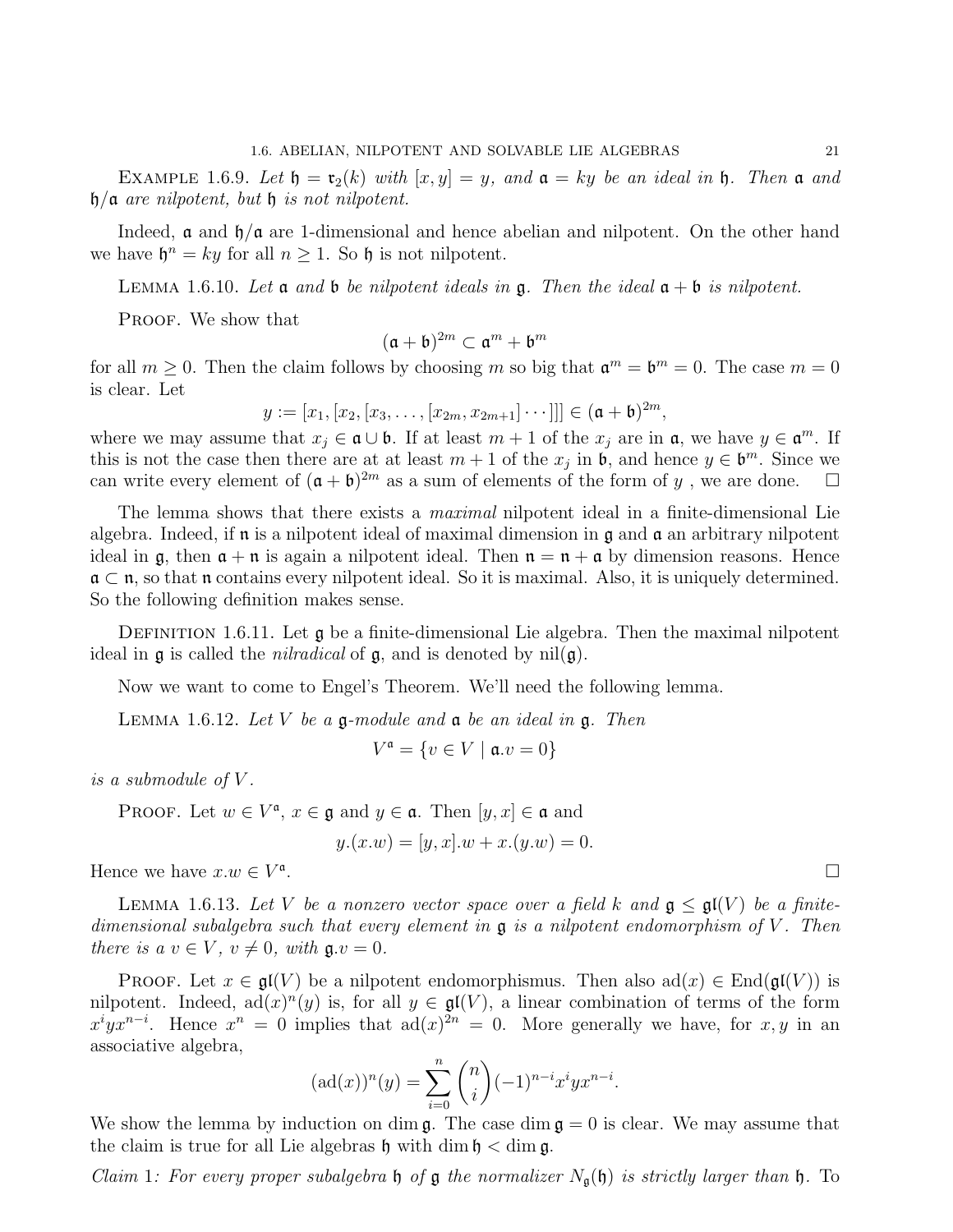#### 22 1. BASIC NOTIONS OF LIE ALGEBRA THEORY

see this, consider the canonical homomorphism  $\rho: \mathfrak{h} \to \mathfrak{gl}(\mathfrak{g}/\mathfrak{h})$  with  $\rho(x)(y + \mathfrak{h}) = [x, y] + \mathfrak{h}$ . This turns the quotient space  $\mathfrak{g}/\mathfrak{h}$  into an  $\mathfrak{h}$ -module. Since  $x \in \mathfrak{h}$  is nilpotent, so is ad(x). Hence for every  $x \in \mathfrak{h}$  there exists a  $n \geq 1$  such that  $ad(x)^n = 0$ , hence also with  $\rho(x)^n = 0$ . Because of dim  $\mathfrak{h} <$  dim  $\mathfrak{g}$  we can apply the induction hypothesis to the Lie subalgebra  $\rho(\mathfrak{h})$  of  $\mathfrak{gl}(\mathfrak{g}/\mathfrak{h})$ . So it exists a  $\overline{v} \in \mathfrak{g}/\mathfrak{h}, \overline{v} \neq \overline{0}$  with  $(\mathfrak{g}/\mathfrak{h}) \cdot \overline{v} = 0$ . Hence there is a  $v \in \mathfrak{g} \setminus \mathfrak{h}$  with  $\rho(\mathfrak{h})(v + \mathfrak{h}) = 0$ , and hence with  $[v, \mathfrak{h}] \subset \mathfrak{h}$ . This yields  $v \in N_{\mathfrak{g}}(\mathfrak{h}) \setminus \mathfrak{h}$ .

*Claim 2:*  $\mathfrak g$  contains an ideal  $\mathfrak a$  of codimension one. To see this, let  $\mathfrak a$  be a proper subalgebra in g of maximal dimension. Then  $N_{\mathfrak{g}}(\mathfrak{a})$  is strictly larger than  $\mathfrak{a}$  by Claim 1. So  $N_{\mathfrak{g}}(\mathfrak{a}) = \mathfrak{g}$  and  $\mathfrak a$  is an ideal in  $\mathfrak g$ . For  $x \in \mathfrak g \setminus \mathfrak a$  we also have that  $\mathfrak a + kx$  is a subalgebra of  $\mathfrak g$ , hence  $\mathfrak g = \mathfrak a + kx$ . In particular, a has codimension one.

Now we can finish the induction by applying the hypothesis on  $\mathfrak{a} \subset \mathfrak{gl}(V)$ . We obtain

$$
V^{\mathfrak{a}} = \{ v \in V \mid \mathfrak{a}.v = 0 \} \neq 0.
$$

By Lemma 1.6.[12](#page-23-1) this is a g-submodule of V. For  $x \in \mathfrak{g} \setminus \mathfrak{a}$  the restriction of x to  $V^{\mathfrak{a}}$  is a nilpotent endomorphism of  $V^{\mathfrak{a}}$ . Hence by assumption there exists a  $w \in V^{\mathfrak{a}} \setminus 0$  with  $x.w = 0$ . Since we have  $\mathfrak{g} = \mathfrak{a} + kx$ , this gives then  $\mathfrak{g} \cdot w = 0$  and we are done.

Under the assumptions of Lemma 1.6.[13](#page-23-0) we note the following corollary.

COROLLARY 1.6.14. In  $V$  there exists a chain of subspaces

$$
0 = V_0 \subset V_1 \subset \ldots \subset V_n = V
$$

with dim  $V_i = i$  and  $\mathfrak{g} \cdot V_i \subseteq V_{i-1}$  for  $i = 1, \ldots, n$ .

Hence there is a basis of V such that the matrices of elements in  $\mathfrak g$  are all strictly upper triangular matrices. If  $\mathfrak g$  is not yet a linear Lie algebra, we can consider a representation  $\rho$  of g, for example the adjoint representation. Then the image  $\rho(\mathfrak{g})$  is a linear Lie algebra.

DEFINITION 1.6.15. A representation  $\rho: \mathfrak{g} \to \mathfrak{gl}(V)$  is called *nilpotent*, if there is an  $n \geq 1$ such that  $\rho(x_1)\cdots \rho(x_n)=0$  for all  $x_1,\ldots,x_n\in \mathfrak{g}$ .

Then we write  $\rho(\mathfrak{g})^n = 0$ . We want to show that the adjoint representation of  $\mathfrak g$  is nilpotent if and only if g is nilpotent. We note the following lemma.

LEMMA 1.6.16. A representation  $\rho: \mathfrak{g} \to \mathfrak{gl}(V)$  is nilpotent if and only if there is a basis of V, such that the matrices of all  $\rho(x)$  are strictly upper-triangular.

Here now is Engel's Theorem.

THEOREM 1.6.17 (Engel). Let  $\rho: \mathfrak{g} \to \mathfrak{gl}(V)$  be a finite-dimensional representation, for which all  $\rho(x)$  are nilpotent endomorphisms. Then  $\rho$  is a nilpotent representation.

PROOF. We'll show the result by induction on dim V. The case dim  $V = 1$  is clear, because every nilpotent linear map of a 1-dimensional vector space is zero. The induction step goes as follows. By Lemma 1.6.[13](#page-23-0) we know that  $V^{\mathfrak{g}} \neq 0$  and hence that  $V^{\mathfrak{g}}$  is a nontrivial submodule of V with quotient module  $V/V^{\mathfrak{g}}$ . Let  $\overline{\rho}$ :  $\mathfrak{g} \to \mathfrak{gl}(V/V^{\mathfrak{g}})$  the induced representation of  $\mathfrak{g}$  on  $V/V^{\mathfrak{g}}$ . Then also the endomorphisms  $\overline{\rho}(x)$  are nilpotent and we may apply the induction hypothesis on  $V/V^{\mathfrak{g}}$ . So the representation  $\bar{\rho}$  is nilpotent, i.e.,  $\bar{\rho}(\mathfrak{g})^n \cdot (V/V^{\mathfrak{g}}) = 0$ . But this implies  $\rho(\mathfrak{g})^n \cdot V \subset V^{\mathfrak{g}}$  and hence  $\rho(\mathfrak{g})^{n+1} \cdot V = 0$ .

For the adjoint representation  $\rho = ad$  we obtain the following corollary.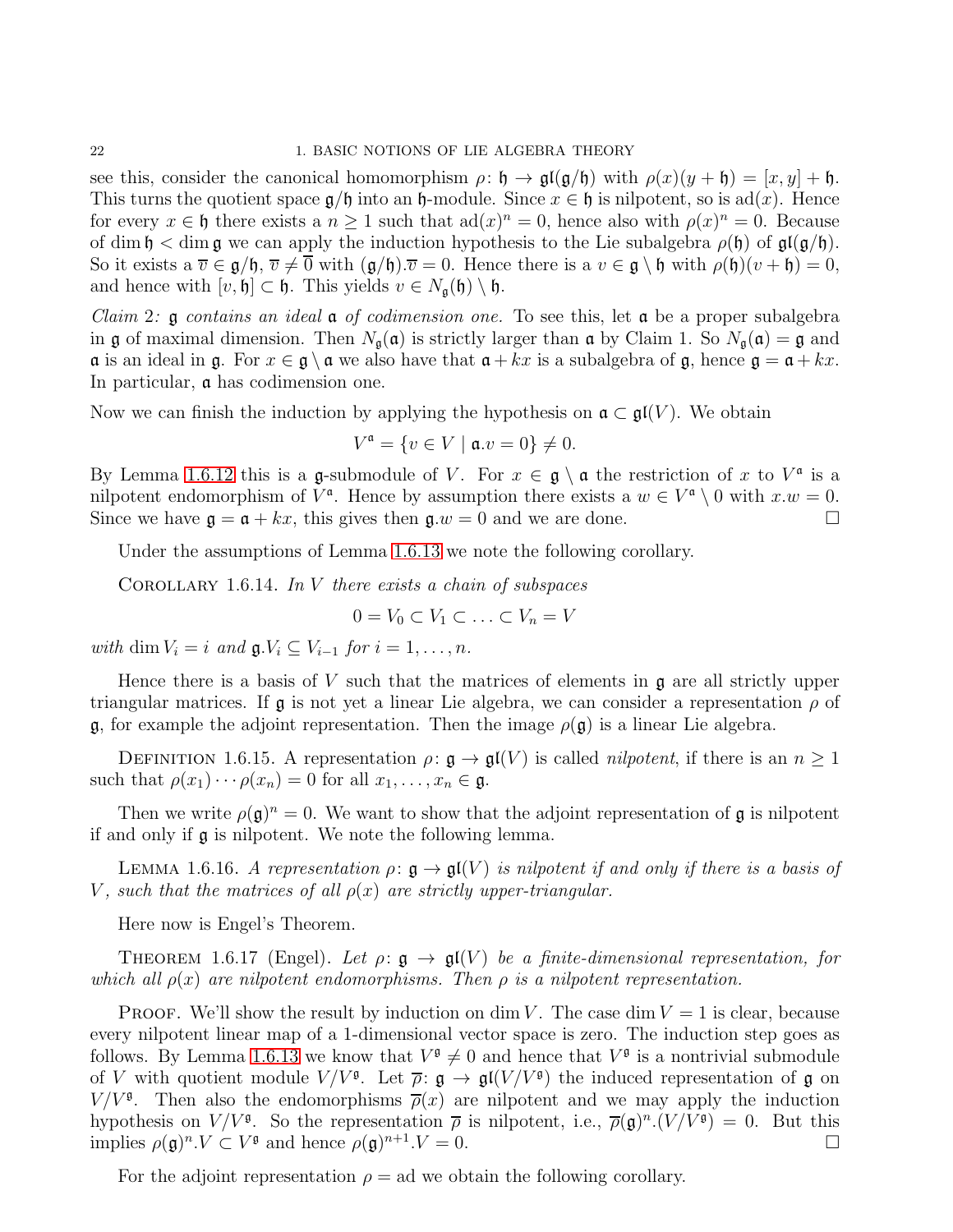COROLLARY 1.6.18 (Engel). A finite-dimensional Lie algebra  $\mathfrak g$  over an arbitrary field k is nilpotent if and only if every endomorphism  $ad(x)$  for  $x \in \mathfrak{g}$  is nilpotent.

Now we want to generalize this to *solvable* Lie algebras. The analogue to Proposition [1](#page-22-0).6.8 is the following result.

<span id="page-25-0"></span>PROPOSITION 1.6.19. Let  $\mathfrak g$  be a Lie algebra. Then the following assertions hold.

- (1) If  $\mathfrak g$  is solvable then all subalgebras and all homomorphic images of  $\mathfrak g$  are solvable.
- (2) Given a short exact sequence of Lie algebras

$$
0 \to \mathfrak{a} \to \mathfrak{h} \to \mathfrak{g} \to 0
$$

with both  $\mathfrak{a}$  and  $\mathfrak{g} \cong \mathfrak{h}/\mathfrak{a}$  solvable, we have that  $\mathfrak{h}$  is solvable. Hence solvability is an extension property.

(3) If a and b are solvable ideals in  $\mathfrak g$ , then also the ideal  $\mathfrak a + \mathfrak b$  is solvable.

**PROOF.** For (1): If  $\mathfrak{a}$  is a subalgebra of  $\mathfrak{g}$  then  $\mathfrak{a}^{(m)} \subset \mathfrak{g}^{(m)}$ . So  $\mathfrak{g}^{(m)} = 0$  implies that  $\mathfrak{a}^{(m)} = 0$ . If  $\varphi: \mathfrak{g} \to \mathfrak{h}$  is a surjective homomorphism, then we obtain inductively that  $\varphi(\mathfrak{g}^{(n)}) = \mathfrak{h}^{(n)}$ , and thus  $\mathfrak{h}^{(n)} = 0$  provided that  $\mathfrak{g}^{(n)} = 0$ .

For (2): Let  $\pi: \mathfrak{h} \to \mathfrak{h}/\mathfrak{a}$  be the quotient map. Then we have  $\pi(\mathfrak{h}^{(n)}) = (\mathfrak{h}/\mathfrak{a})^{(n)}$  since  $\pi$  is surjective. By assumption  $(\mathfrak{h}/\mathfrak{a})^{(n)} = 0$ , so that  $\mathfrak{h}^{(n)} \subset \mathfrak{a}$  and hence  $\mathfrak{h}^{(n+m)} \subset \mathfrak{a}^{(m)} = 0$  for a  $m \geq 0$ , since **a** is solvable. Consequently **h** is solvable, too.

For (3): By assumption and by (1),  $\mathfrak{b}/(\mathfrak{a} \cap \mathfrak{b}) \cong (\mathfrak{a} + \mathfrak{b})/\mathfrak{a}$  is solvable. By (2), also  $\mathfrak{a} + \mathfrak{b}$  is solvable.  $\Box$ solvable.  $\Box$ 

Contrary to nilpotent Lie algebras a solvable Lie algebra may have trivial center, for example  $Z(\mathfrak{r}_2(k)) = 0.$ 

By  $(3)$ , every finite-dimensional Lie algebra  $\mathfrak g$  has a largest solvable ideal.

DEFINITION 1.6.20. Let  $\mathfrak g$  be a finite-dimensional Lie algebra. The largest solvable ideal in in  $\mathfrak g$  is called the *solvable radical* of  $\mathfrak g$ , and we denote it by rad( $\mathfrak g$ ).

LEMMA 1.6.21. Let  $\mathfrak g$  be a finite-dimensional Lie algebra. Then we have

 $rad(\mathfrak{g}/\mathrm{rad}(\mathfrak{g})) = 0.$ 

PROOF. Let  $\pi: \mathfrak{g} \to \mathfrak{g}/\text{rad}(\mathfrak{g})$  be the quotient map and let  $\mathfrak{a}$  be a solvable ideal in  $\mathfrak{g}/\text{rad}(\mathfrak{g})$ . Then  $rad(\mathfrak{g}) \subset \pi^{-1}(\mathfrak{a})$  is a solvable ideal with a solvable quotient

 $\pi^{-1}(\mathfrak{a})/\operatorname{rad}(\mathfrak{g}) = \pi(\pi^{-1}(\mathfrak{a})) = \mathfrak{a}.$ 

Hence  $\pi^{-1}(\mathfrak{a})$  itself is a solvable ideal of  $\mathfrak{g}$ , hence  $\pi^{-1}(\mathfrak{a}) \subset \text{rad}(\mathfrak{g})$ . It follows that  $\mathfrak{a} =$  $\pi(\pi^{-1}(\mathfrak{a})) = 0$  in  $\mathfrak{g}/\operatorname{rad}(\mathfrak{g}).$ 

LEMMA 1.6.22. Let  $\mathfrak g$  be a semisimple Lie algebra. Then  $\text{rad}(\mathfrak g)=0$ .

**PROOF.** Since ideals of semisimple Lie algebras are semisimple,  $rad(\mathfrak{g})$  is semisimple and hence perfect. So we have  $[rad(\mathfrak{g}),rad(\mathfrak{g})]=rad(\mathfrak{g})$ . On the other hand,  $rad(\mathfrak{g})$  is solvable by definition. Hence there is a  $n \geq 0$  with  $0 = \text{rad}(\mathfrak{g})^{(n)} = \text{rad}(\mathfrak{g})$ .

Now we come to Lie's Theorem, which is the analogues statement of Engel's Theorem for solvable Lie groups. For this, we need to generalize Lemma 1.6.[12](#page-23-1) as follows (for  $\chi = 0$  we obtain it back).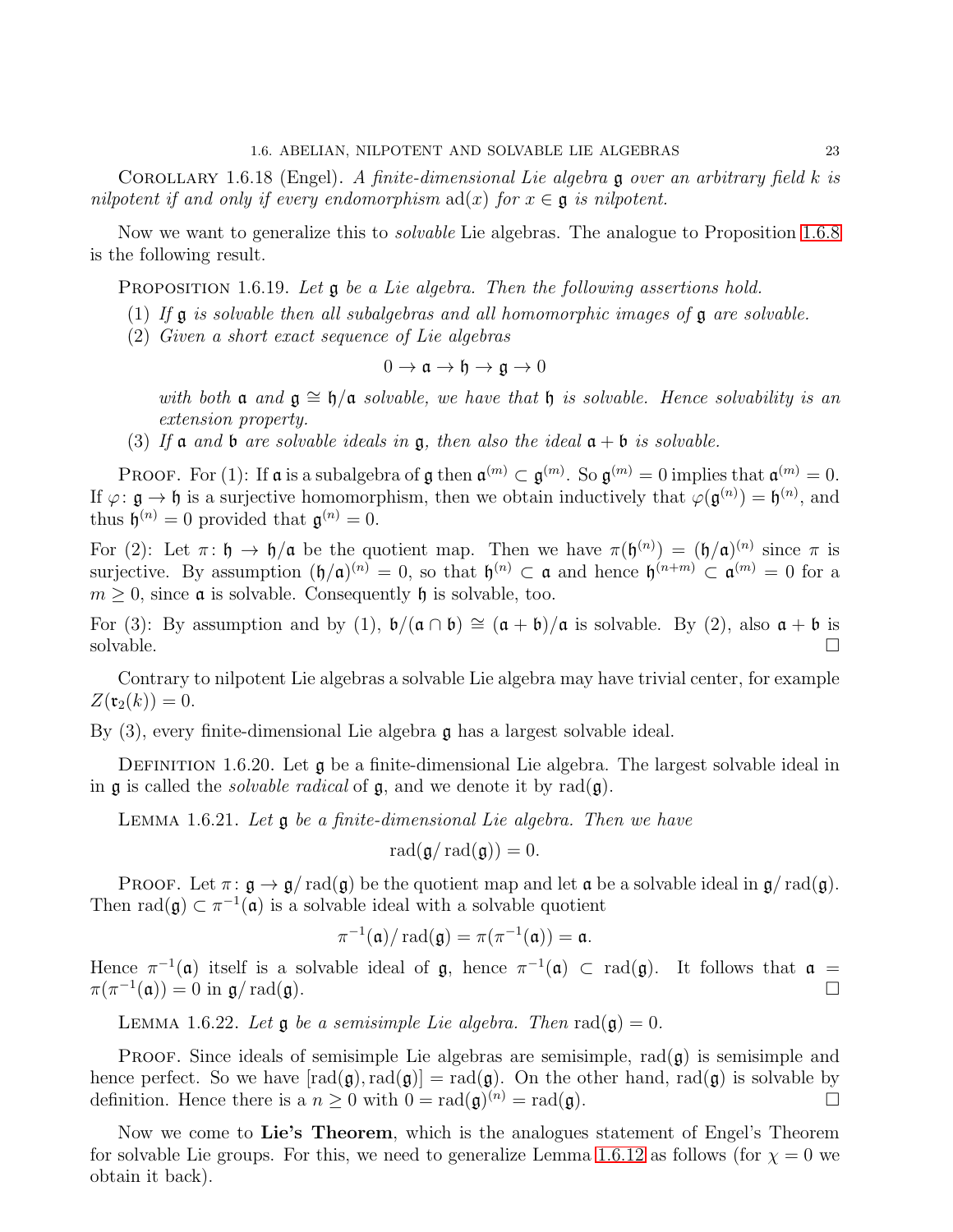<span id="page-26-1"></span>LEMMA 1.6.23. Let  $V$  be a finite-dimensional  $\mathfrak g$ -module over a field  $k$  of characteristic zero,  $\mathfrak a$  be an ideal in  $\mathfrak g$  and  $\chi \in \mathfrak a^* = \mathrm{Hom}(\mathfrak a,k)$ . Then

$$
V^{\chi} = \{ v \in V \mid h.v = \chi(h)v \ \forall h \in \mathfrak{a} \}
$$

is a  $\mathfrak{g}\text{-}submodule$  of V. For a given  $\chi$  with  $V^{\chi} \neq 0$  we have  $\chi([\mathfrak{a}, \mathfrak{g}]) = 0$ .

PROOF. Let  $x \in \mathfrak{g}$ ,  $h \in \mathfrak{a}$  and  $0 \neq v \in V^\chi$ . Define spaces

$$
V_m = \text{span}\{v, x.v, \dots, x^{m-1}.v\}
$$

for  $m \geq 1$  and  $V_0 = 0$ . Then  $x \cdot V_m \subset V_{m+1}$ . Since  $\dim(V)$  is finite, there is a minimal n with  $V_n = V_{n+1}$ . Then  $x \cdot V_n \subset V_n$  and hence  $V_m = V_n$  for  $m \ge n$ . Then  $(v, x \cdot v, \dots, x^{n-1} \cdot v)$  is a basis of  $V_n$ . By induction over n we want to show that

<span id="page-26-0"></span>
$$
(1.4) \qquad \qquad h.(x^j.v) - \chi(h)x^j.v \in V_j
$$

for all  $j \geq 0$ . This implies then  $h.V_{j+1} \subset V_{j+1}$  for all  $j \geq 0$ . The base case  $j = 0$  goes as follows. We have  $V_1 = \text{span}\{v\}$  and  $(1.4)$  hold because of  $v \in V^{\chi}$ .

For  $j \ge 1$  we have  $h(x^{j-1} \cdot v) = \chi(h)x^{j-1} \cdot v + V_{j-1}$  and  $\mathfrak{a} \cdot V_j \subset V_j$  by induction hypothesis. Moreover we have  $x.V_{j-1} \subset V_j$ . Hence we have

$$
h.(xj.v) = x.(h.(xj-1.v)) + [h, x].(xj-1.v)
$$
  
\n
$$
\in (\chi(h)xj.v + x.Vj-1) + \mathfrak{a}.Vj
$$
  
\n
$$
\subset \chi(h)xj.v + Vj.
$$

This shows [\(1.4\)](#page-26-0). It follows that  $h \in \mathfrak{a}$  acts by endomorphisms  $\rho(h)$  of  $V_n$ , which have uppertriangular form with respect to the above basis, with diagonal entries equal to  $\chi(h)$ . Hence we have  $tr(\rho(h)) = n\chi(h)$ . Thus we have, for elements of the form  $[x, h] \in \mathfrak{a}$ ,

$$
n\chi([x,h]) = \text{tr}(\rho([x,h]))
$$
  
= tr([p(x), p(h)])  
= 0.

Now we need that k has characteristic zero (or at least that  $char(k) > dim V$ ) to conclude that  $\chi([h,x]) = 0$ . For  $w \in V^{\chi}$  we still need to show that  $x.w \in V^{\chi}$ . But this follows from

$$
h.(x.w) = x.(h.w) + [h, x].w
$$
  
=  $\chi(h)x.w + \chi([h, x]).w$   
=  $\chi(h)x.w.$ 

 $\Box$ 

<span id="page-26-2"></span>LEMMA 1.6.24. Let k be an algebraically closed field of characteristic zero,  $V$  be a finitedimensional k-vector space and  $\mathfrak g$  be a solvable Lie subalgebra of  $\mathfrak{gl}(V)$ . If  $V \neq 0$ , then there exists a  $v \neq 0$  in V with  $\mathfrak{g} \cdot v \subset kv$ .

**PROOF.** We prove the result by induction over dim  $\mathfrak{g}$ . For  $\mathfrak{g} = 0$  there is nothing to prove. Let  $\mathfrak{a} \subset \mathfrak{g}$  be a subspace of codimension one containing  $\mathfrak{g}^1$ . Such a subspace exists since  $\mathfrak{g}$  is solvable so that  $\mathfrak{g}^1 \neq \mathfrak{g}$ . Every subspace containing  $\mathfrak{g}^1$  is an ideal. Indeed, then  $\mathfrak{a}/\mathfrak{g}^1$  is an ideal. in  $\mathfrak{g}/\mathfrak{g}^1$ , since  $\mathfrak{g}/\mathfrak{g}^1$  is abelian. Hence  $\mathfrak a$  is an ideal in  $\mathfrak g$ . By induction hypothesis we find a  $v \in V$ ,  $v \neq 0$  with  $\mathfrak{a} \cdot v \subset kv$ . Now let  $\chi \in \mathfrak{a}^*$  with  $h \cdot v = \chi(h) \cdot v$  for all  $h \in \mathfrak{a}$ . Then  $V^\chi$  is a  $\mathfrak{g}$ -submodule by Lemma 1.6.[23.](#page-26-1) Chose an arbitrary  $x \in \mathfrak{g} \setminus \mathfrak{a}$ . Then  $\mathfrak{g} = \mathfrak{a} + kx$ . There is an eigenvector w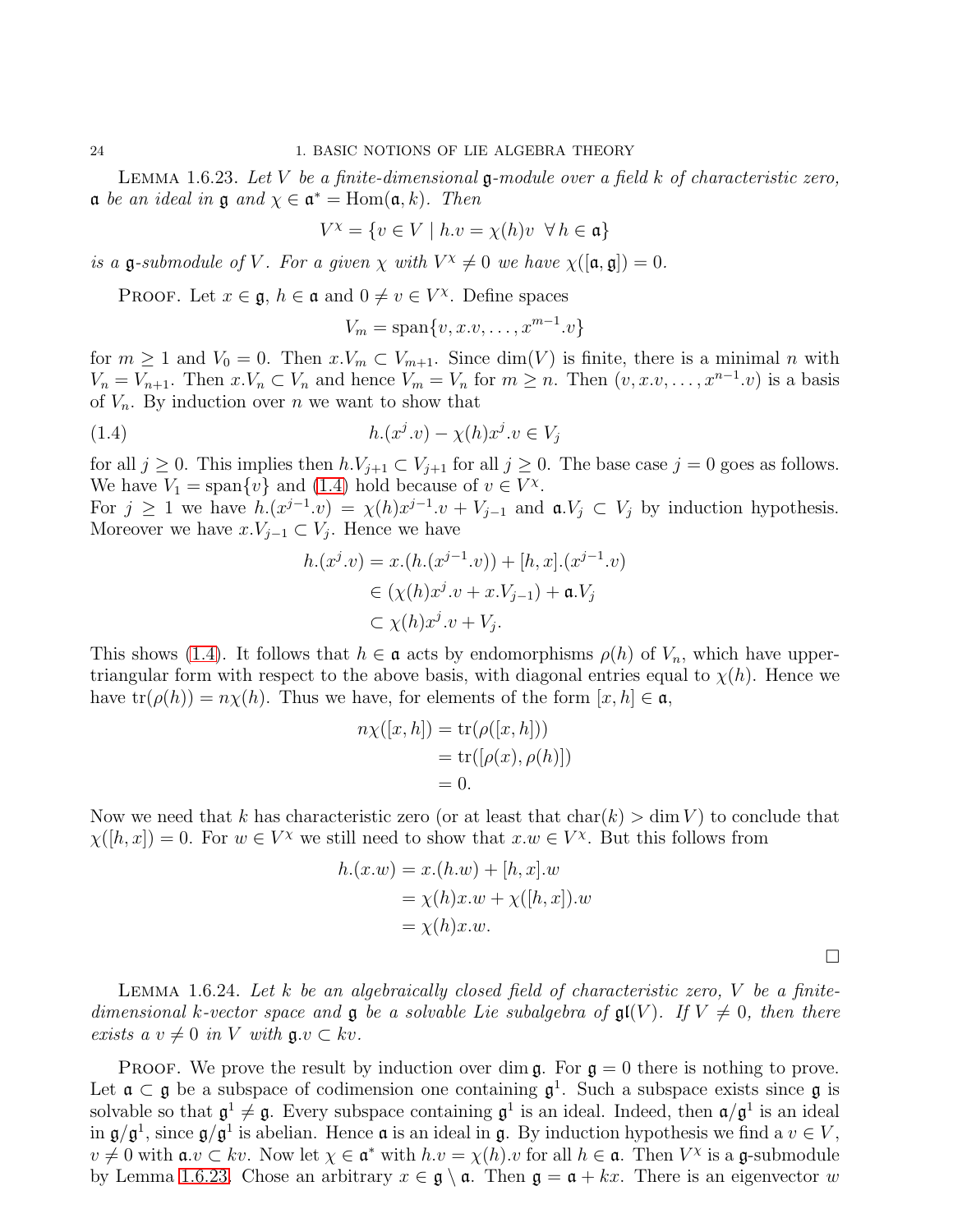for x in  $V^{\chi}$ , since k is algebraically closed. Together we obtain  $\mathfrak{g}.w \subset \mathfrak{a}.w + kx.w \subset kw$ , since  $V^{\chi}$  is a g-submodule.

**PROPOSITION** 1.6.25 (Lie's Theorem). Let  $\mathfrak g$  be a solvable Lie algebra over an algebraically closed field k of characteristic zero, and let  $\rho: \mathfrak{g} \to \mathfrak{gl}(V)$  be a representation of  $\mathfrak{g}$ . Then V admits a basis such that all endomorphisms  $\rho(x)$  for  $x \in \mathfrak{g}$  are represented by upper-triangular matrices.

PROOF. We'll again use induction over dim V to show that there is a g-invariant flag  $0 =$  $V_0 \subset V_1 \subset \cdots \subset V_n = V$  in V such that  $\dim V_j = j$ . Choosing the basis elements for V as  $v_i \in V_i$ , the claim follows because of  $\rho(x)(V_i) \subset V_i$ . For  $V = 0$  there is nothing to show. So let dim  $V \geq 1$ . By Lemma 1.6.[24](#page-26-2) there is a  $v \in V$ ,  $v \neq 0$  with  $\mathfrak{g} \in v \subset kv$ . It follows that  $W = kv$  is a 1-dimensional g-submodule. By applying the induction hypothesis to the quotient module  $V/W$  we find there an g-invariant flag  $0 = W_1 \subset \cdots \subset W_n$  with dim  $W_j = j - 1$ . Let  $\pi: V \to V/W$  be the quotient map. Then  $V_0 = 0$  and  $V_j = \pi^{-1}(W_j)$  defines a g-invariant flag in V with dim  $V_j = j$ .

COROLLARY 1.6.26. Let  $\mathfrak g$  be a solvable Lie algebra over an algebraically closed field k of characteristic zero. Then every simple representation of  $\mathfrak g$  is 1-dimensional.

PROOF. Let  $\rho: \mathfrak{g} \to \mathfrak{gl}(V)$  be a simple representation. Then the g-invariant spaces  $V_i$  from above are 1-dimensional subrepresentations. However, they are no proper subrepresentations since  $\rho$  is simple. Hence we have dim  $V = 1$ .

Remark 1.6.27. Lie's Theorem does not hold in general if we omit one of the assumptions. Consider the Lie algebra  $\mathfrak{sl}_2(k)$ , together with the natural representation

$$
\rho \colon \mathfrak{sl}_2(k) \to \mathfrak{gl}_2(k)
$$

given by  $\rho(x) = \begin{pmatrix} 0 & 1 \\ 0 & 0 \end{pmatrix}$ ,  $\rho(y) = \begin{pmatrix} 0 & 0 \\ 1 & 0 \end{pmatrix}$ ,  $\rho(h) = \begin{pmatrix} 1 & 0 \\ 0 & -1 \end{pmatrix}$ . The  $\rho(z)$  have no common eigenvector different from zero for all  $z \in \mathfrak{sl}_2(k)$ , so that there is no basis in which all operators are all of upper-triangular form. Here the assumption that  $\mathfrak g$  is solvable is violated, except for characteristic  $p = 2$ . But in that case Lie's Theorem is also not true, as this example shows.

<span id="page-27-0"></span>Remark 1.6.28. The following example contradicts Lie's Theorem in any characteristic  $p > 0$ . Let  $\mathfrak{g} = \mathfrak{r}_2(k)$  be the solvable Lie algebra in dimension 2 over a field k of characteristic  $p > 0$ , with Lie bracket  $[x, y] = x$  in a basis  $(x, y)$ . Define a p-dimensional representation

$$
\rho\colon \mathfrak{g}\to \mathfrak{gl}(V)
$$

of g on the vector space V with basis  $(e_1, \ldots, e_p)$  by  $\rho(x) = E$ ,  $\rho(y) = F$  with

$$
E(e_1) = e_p,
$$
  
\n
$$
E(e_i) = e_{i-1}, i \ge 2,
$$
  
\n
$$
F(e_i) = (i - 1)e_i.
$$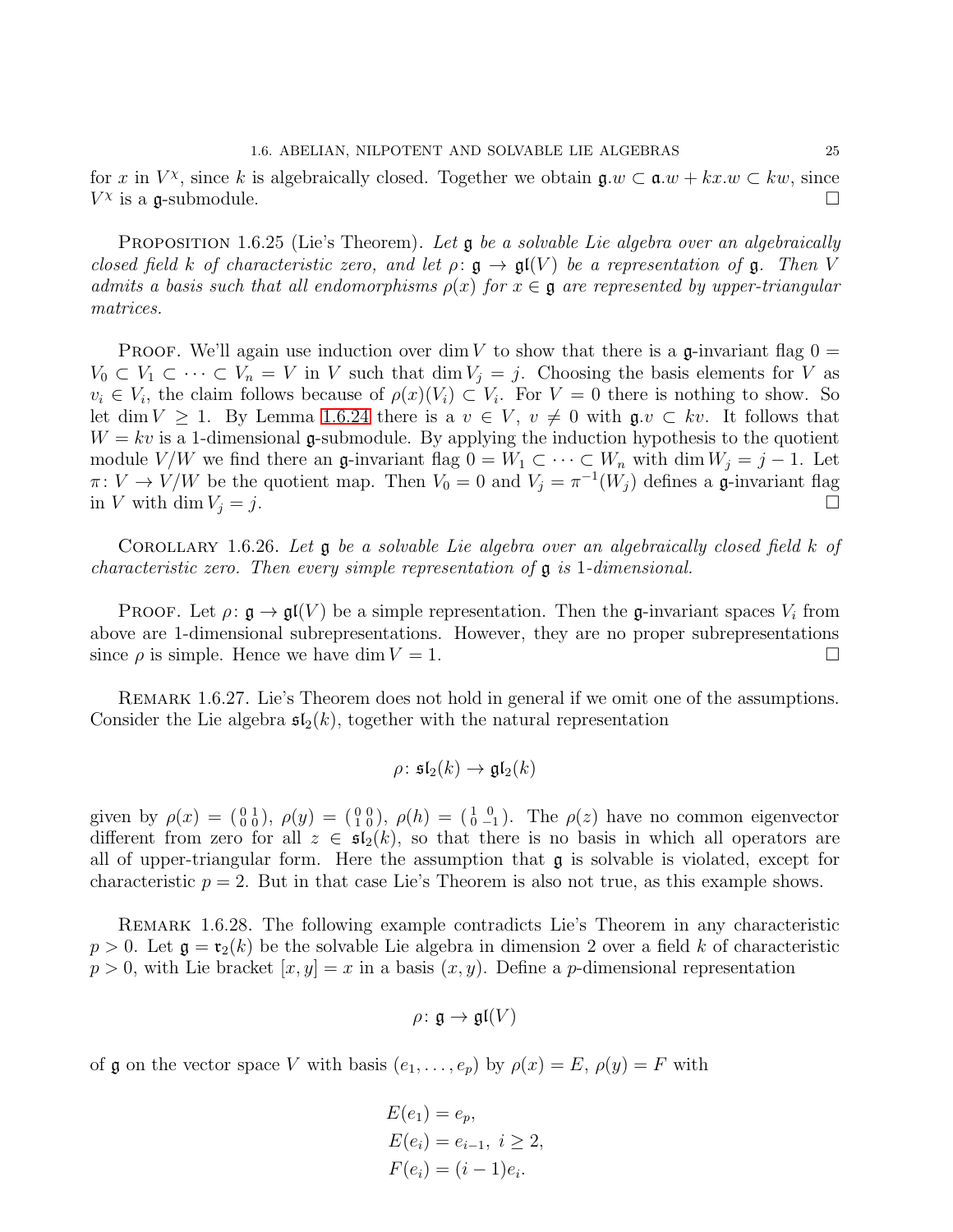It is easy to see that

$$
[E, F](e_1) = E(F(e_1)) - F(E(e_1))
$$
  
= 0 - (p - 1)e<sub>p</sub>  
= e<sub>p</sub>,  

$$
[E, F](e_i) = E(F(e_i)) - F(E(e_i))
$$
  
= (i - 1)e<sub>i-1</sub> - (i - 2)e<sub>i-1</sub>  
= e<sub>i-1</sub>

for  $i \geq 2$ . Hence  $[\rho(x), \rho(y)] = [E, F] = E = \rho(x)$  and  $\rho$ , because of char $(k) = p$ , is a representation. This is not true in characteristic zero. The operators  $E, F$  are given as follows

$$
E = \begin{pmatrix} 0 & 1 & 0 & 0 & \cdots & 0 \\ 0 & 0 & 1 & 0 & \cdots & 0 \\ 0 & 0 & 0 & 1 & \cdots & \vdots \\ \vdots & \vdots & \vdots & \vdots & \ddots & 0 \\ 0 & 0 & 0 & 0 & \cdots & 1 \\ 1 & 0 & 0 & 0 & \cdots & 0 \end{pmatrix}, \quad F = \begin{pmatrix} 0 & 0 & 0 & 0 & \cdots & 0 \\ 0 & 1 & 0 & 0 & \cdots & 0 \\ 0 & 0 & 2 & 0 & \cdots & 0 \\ 0 & 0 & 0 & 3 & \cdots & 0 \\ \vdots & \vdots & \vdots & \vdots & \ddots & 0 \\ 0 & 0 & 0 & 0 & \cdots & p-1 \end{pmatrix}
$$

.

From  $Ev = \lambda v$  and  $Fv = \mu v$  we obtain  $v = 0$ , first for  $\mu = 0$ , and then for  $\mu \neq 0$ . Hence the  $\rho(v)$  do not have a common nonzero eigenvector.

Let us note here that Lie's Theorem has an analogue for algebraic groups, which was proved by Ellis Kolchin (1916-1991).

THEOREM 1.6.29 (Lie-Kolchin). Let G be a connected solvable linear algebraic group over an algebraically closed field of arbitrary characteristic. Let  $\rho: G \to GL(V)$  be a representation on a finite-dimensional vector space V. Then there exists a common nonzero eigenvector  $v \in V$ for all  $\rho(g)$  with  $g \in G$ .

For a proof, see [[20](#page-111-3)]. Again we cannot omit some of the assumptions. In particular, the connectedness assumption is necessary even for closed subgroups. Also, it fails for solvable connected Lie groups in general, because these are not necessarily isomorphic to groups of upper triangular matrices.

A standard counterexample for  $k = \mathbb{R}$  is as follows. Consider the connected abelian linear algebraic group over  $\mathbb R$  given by

$$
G = \left\{ \begin{pmatrix} a & b \\ -b & a \end{pmatrix} \mid a^2 + b^2 = 1, a, b \in \mathbb{R} \right\}.
$$

Let  $\rho$  be the natural representation. Obviously,  $\rho(G)$  is not triangularizable over R.

<span id="page-28-0"></span>COROLLARY 1.6.30. Let  $\mathfrak g$  be a Lie algebra over a field k of characteristic zero. Then  $\mathfrak g$  is solvable if and only if  $\mathfrak{g}^1 = [\mathfrak{g}, \mathfrak{g}]$  is nilpotent.

**PROOF.** Let  $\mathfrak{g}^1$  be nilpotent. Then  $\mathfrak{g}^1$  and  $\mathfrak{g}/\mathfrak{g}^1$  are both solvable, namely nilpotent respec-tively abelian. By Proposition 1.6.[19](#page-25-0) then  $\mathfrak g$  is solvable. This even holds in characteristic  $p > 0$ .

The converse statement only holds in characteristic zero. Let g be solvable. Assume first that k is algebraically closed. Then we can apply Lie's Theorem for the adjoint representation of  $\mathfrak{g}$ . With respect to a suitable basis of  $\mathfrak g$  the subalgebra  $ad(\mathfrak g) \subset \mathfrak{gl}(\mathfrak g)$  consists of upper-triangular matrices. Hence  $[\text{ad}(g), \text{ad}(g)] = \text{ad}([g, g])$  consists of *strictly* upper-triangular matrices, and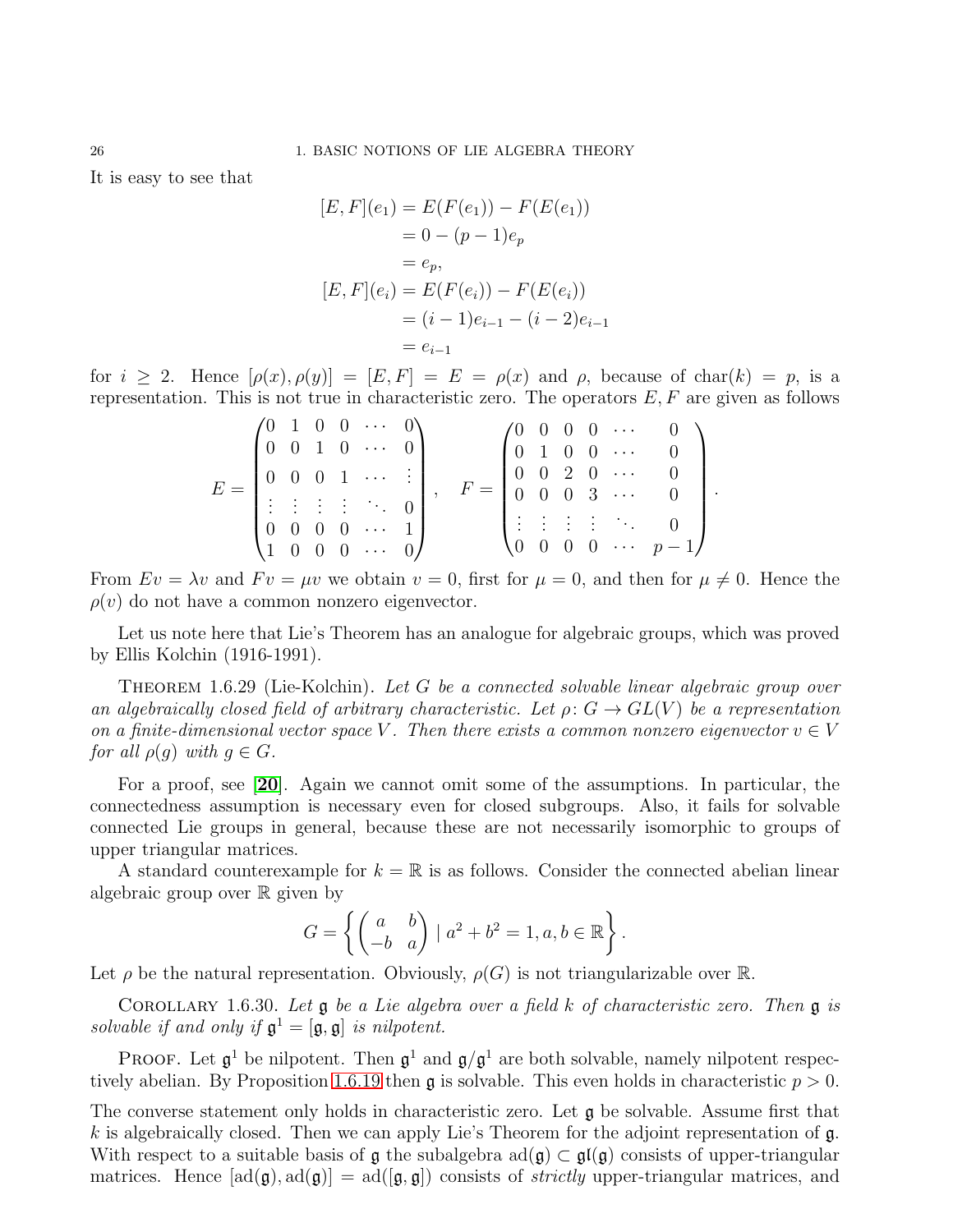hence is nilpotent. Since the kernel of ad:  $[\mathfrak{g}, \mathfrak{g}] \to \mathfrak{gl}(\mathfrak{g})$  lies in the center of  $[\mathfrak{g}, \mathfrak{g}]$ , we obtain that  $[\mathfrak{g}, \mathfrak{g}]$  is nilpotent by Proposition [1](#page-22-0).6.8. If k is not algebraically closed we may apply the method of scalar extension. Let  $\mathbb F$  be an algebraic closure of k. For a k-vector space V we consider  $V_{\mathbb{F}} = V \otimes_k \mathbb{F}$ . If  $\mathfrak{g}$  is solvable, so is  $\mathfrak{g}_{\mathbb{F}}$ . Hence  $[\mathfrak{g}_{\mathbb{F}}, \mathfrak{g}_{\mathbb{F}}]$  is nilpotent by the above argument, and hence  $[\mathfrak{g}, \mathfrak{g}]$  is nilpotent. and hence  $[\mathfrak{g}, \mathfrak{g}]$  is nilpotent.

REMARK 1.6.31. There are indeed examples of solvable Lie algebras in characteristic  $p > 0$ , whose commutator subalgebra is *not* nilpotent. We can construct such an example from Remark 1.6.[28.](#page-27-0) Let  $\mathfrak{g} = \mathfrak{r}_2(k)$  and V be the *p*-dimensional representation given there. We equip the space

$$
\mathfrak{h} = \mathfrak{g} \oplus V
$$

with the structure of a Lie algebra by viewing V as an abelian Lie algebra and letting  $\mathfrak g$  act on V by  $\rho$ . More concretely,  $\mathfrak h$  has a basis  $(x, y, e_1, \ldots, e_p)$  with Lie brackets

$$
[x, y] = x,\n[x, e1] = ep,\n[x, ei] = ei-1, i \ge 2,\n[y, ei] = (i - 1)ei, 1 \le i \le p.
$$

Since V and the quotient  $\mathfrak{h}/V$  are solvable, so is  $\mathfrak{h}$ . But  $[\mathfrak{h}, \mathfrak{h}] = kx \oplus V$  is not nilpotent. We have  $[\mathfrak{h}, \mathfrak{h}]^1 = [\mathfrak{h}, \mathfrak{h}]^2 = \cdots = V$ . This example is taken from Jacobson [[21](#page-111-4)].

We mention still another corollary to Lie's Theorem.

COROLLARY 1.6.32. Let  $g$  be a Lie algebra over a field k of characteristic zero. Then  $[\mathfrak{g}, \text{rad}(\mathfrak{g})]$  is a nilpotent ideal of  $\mathfrak{g},$  i.e., satisfying

$$
[\mathfrak{g}, \mathrm{rad}(\mathfrak{g})] \subseteq \mathrm{nil}(\mathfrak{g}).
$$

PROOF. Let  $\mathfrak{r} = \text{rad}(\mathfrak{g})$  and set  $L := \mathfrak{r} + \langle y \rangle$  for an element  $y \in \mathfrak{g}$ . Then we have  $[L, L] \subseteq$  $[\mathfrak{r},\mathfrak{r}] + [\mathfrak{r},\langle y \rangle] \subseteq \mathfrak{r}$ , so that  $[L,L]$  is a solvable ideal of  $\mathfrak{g}$ , and hence L is solvable, too. It follows that [L, L] is nilpotent by Corollary 1.6.[30,](#page-28-0) i.e., ad(x) is nilpotent for all  $x \in [L, L]$ . Now let  $x = [a, b] \in [\mathfrak{r}, \mathfrak{g}]$  a pure commutator. Then there is a  $y \in \mathfrak{g}$  with  $b \in \mathfrak{r} + \langle y \rangle$ , i.e., we have  $x \in [L, L]$ , so that  $ad(x)$  is nilpotent. Now since y is arbitrary,  $x = [a, b]$  runs through whole  $[\mathfrak{r}, \mathfrak{g}]$ , which yields that  $ad(x)$  is nilpotent for all  $x \in [\mathfrak{r}, \mathfrak{g}]$ . By Engel's theorem,  $[\mathfrak{r}, \mathfrak{g}]$  is nilpotent.  $\Box$ nilpotent.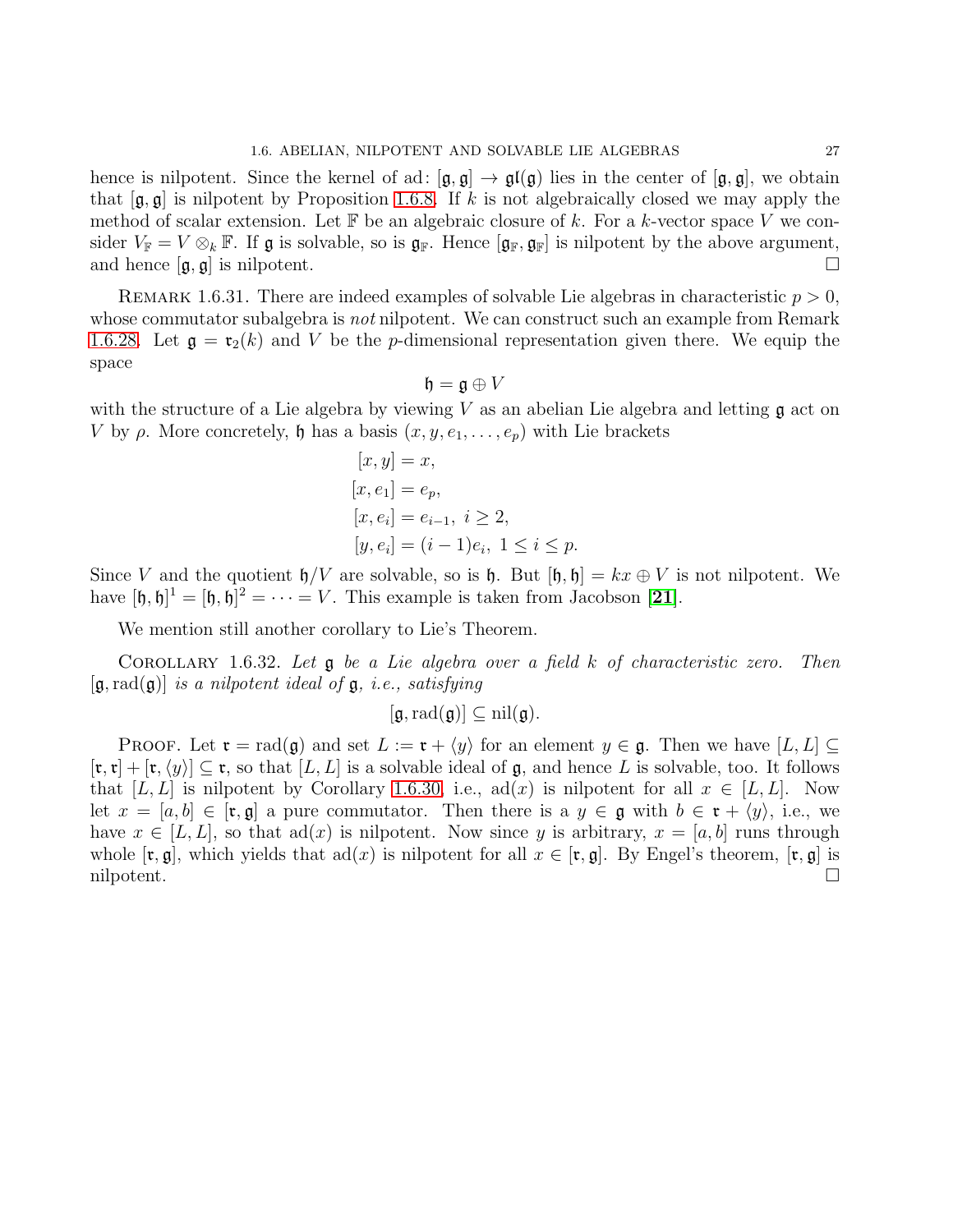#### 28 1. BASIC NOTIONS OF LIE ALGEBRA THEORY

#### 1.7. The classification of Lie algebras in low dimension

Our aim of this section is to classify all Lie algebras of dimension  $n \leq 3$  over an *arbitrary* field k. For  $n \leq 2$  we obtain just one non-abelian Lie algebra. In dimension 3, however, we obtain already infinitely many different solvable Lie algebras. We order the cases for a fixed dimension of  $\mathfrak{g}$  by the dimension of  $\mathfrak{g}^1 = [\mathfrak{g}, \mathfrak{g}].$ 

Case 1, dim  $\mathfrak{g} = 1$ : We have  $\mathfrak{g} \cong k$ , the 1-dimensional abelian Lie algebra.

Case 2a, dim  $\mathfrak{g} = 2$ , dim  $\mathfrak{g}^1 = 0$ . We have  $\mathfrak{g} \cong k^2$ , the abelian Lie algebra in dimension 2.

Case 2b, dim  $\mathfrak{g} = 2$ , dim  $\mathfrak{g}^1 = 1$ : Let  $\mathfrak{g} = kx + ky$ . Then  $[\mathfrak{g}, \mathfrak{g}] = k \cdot [x, y]$  is 0-dimensional or 1-dimensional. We may assume that  $[\mathfrak{g}, \mathfrak{g}] = ky$ . Then  $[x, y] = \alpha y$  with some  $\alpha \neq 0$ . Replacing x by  $\alpha^{-1}x$  we may assume that  $[x, y] = y$ . We denote this Lie algebra, as before, by  $\mathfrak{r}_2(k)$ . Every non-abelian 2-dimensional Lie algebra is isomorphic to  $\mathfrak{r}_2(k)$ , as we have just shown. This Lie algebra is also isomorphic to  $\arg(k) \cong k \ltimes k$  with  $[x, y] = [(1, 0), (0, 1)] = (0, 1) = y$ .

Case 3a, dim  $\mathfrak{g} = 3$ , dim  $\mathfrak{g}^1 = 0$ . We have  $\mathfrak{g} \cong k^3$ , the abelian Lie algebra in dimension 3.

Case 3b, dim  $\mathfrak{g} = 3$ , dim  $\mathfrak{g}^1 = 1$ : Suppose that  $\mathfrak{g}^1 \subset Z(\mathfrak{g})$  and let  $\mathfrak{g}^1 = kz$ . We can extend z to a basis  $(x, y, z)$  of g. Because of  $z \in Z(g)$  we have  $[x, z] = [y, z] = 0$ . We may assume that  $[x, y] = z$ . Then **g** is isomorphic to the Heisenberg Lie algebra  $\mathfrak{h}_3(k)$ .

If  $\mathfrak{g}^1 = ky$  is not contained in the center of  $\mathfrak{g}$ , then there exists an  $x' \in \mathfrak{g}$  with  $[x', y] \neq 0$ . Since  $\dim \mathfrak{g}^1 = 1$ , we have  $[x', y] = \alpha y$ , and therefore  $[x, y] = y$  with  $x = \alpha^{-1} x'$ . The subalgebra  $\mathfrak{a} = kx + ky$  hence is isomorphic to  $\mathfrak{r}_2(k)$ . Moreover  $\mathfrak{a}$  is an ideal in  $\mathfrak{g}$  because of  $\mathfrak{g}^1 \subset \mathfrak{a}$ . Let  $z \in \mathfrak{g} \setminus \mathfrak{a}$ . Because of Der( $\mathfrak{a}$ ) = ad( $\mathfrak{a}$ ), see Example [1](#page-9-1).2.5, there exists a  $w \in \mathfrak{a}$  with ad( $z)_{|\mathfrak{a}} =$ ad(w). Then  $[z - w, \mathfrak{a}] = 0$ . We have the direct decomposition  $\mathfrak{g} = \mathfrak{a} \oplus k \cdot (z - w) \cong \mathfrak{r}_2(k) \oplus k$ .

Case 3c, dim  $\mathfrak{g} = 3$ , dim  $\mathfrak{g}^1 = 2$ : We claim that  $\mathfrak{g}^1$  is abelian. Otherwise we had  $\mathfrak{g}^1 \cong \mathfrak{r}_2(k)$  and hence  $\mathfrak{g} \cong \mathfrak{r}_2(k) \oplus k$  as above, a contradiction to dim  $\mathfrak{g}^1 = 2$ . Hence  $\mathfrak{g}^1$  is an abelian ideal in  $\mathfrak{g}$ . Choosing an  $x \in \mathfrak{g} \setminus \mathfrak{g}^1$ , we have

$$
\mathfrak{g} \cong kx \ltimes \mathfrak{g}^1 \cong k \ltimes k^2.
$$

These Lie algebras are solvable. Every such semidirect product is determined by a homomorphism  $D: k \to \mathfrak{gl}_2(k)$ , i.e., by a linear map  $A = D(1) \in GL_2(k)$ . The Lie bracket in g is then given, for  $x, x' \in k^2$  and  $t, t' \in k$ , by

$$
[(t, x), (t', x')] = (0, tAx' - t'Ax).
$$

The matrix A is invertible since  $\dim \mathfrak{g}^1 = 2$ . Let us denote this Lie algebra by  $\mathfrak{g}_A$ . We want to determine the isomorphism classes of such Lie algebras. Hence let  $\varphi: \mathfrak{g}_A \to \mathfrak{g}_B$  be an isomorphism of two such Lie algebras. Then  $\varphi(\mathfrak{g}^1_A) \subset \mathfrak{g}^1_B$ . Hence there exists a  $C \in GL_2(k)$ , a scalar  $\alpha \in k^*$  and a  $y \in k^2$  with  $\varphi(t, x) = (\alpha t, Cx + ty)$ . On the other hand, we have for all  $t, t', x, x'$  that

<span id="page-30-0"></span>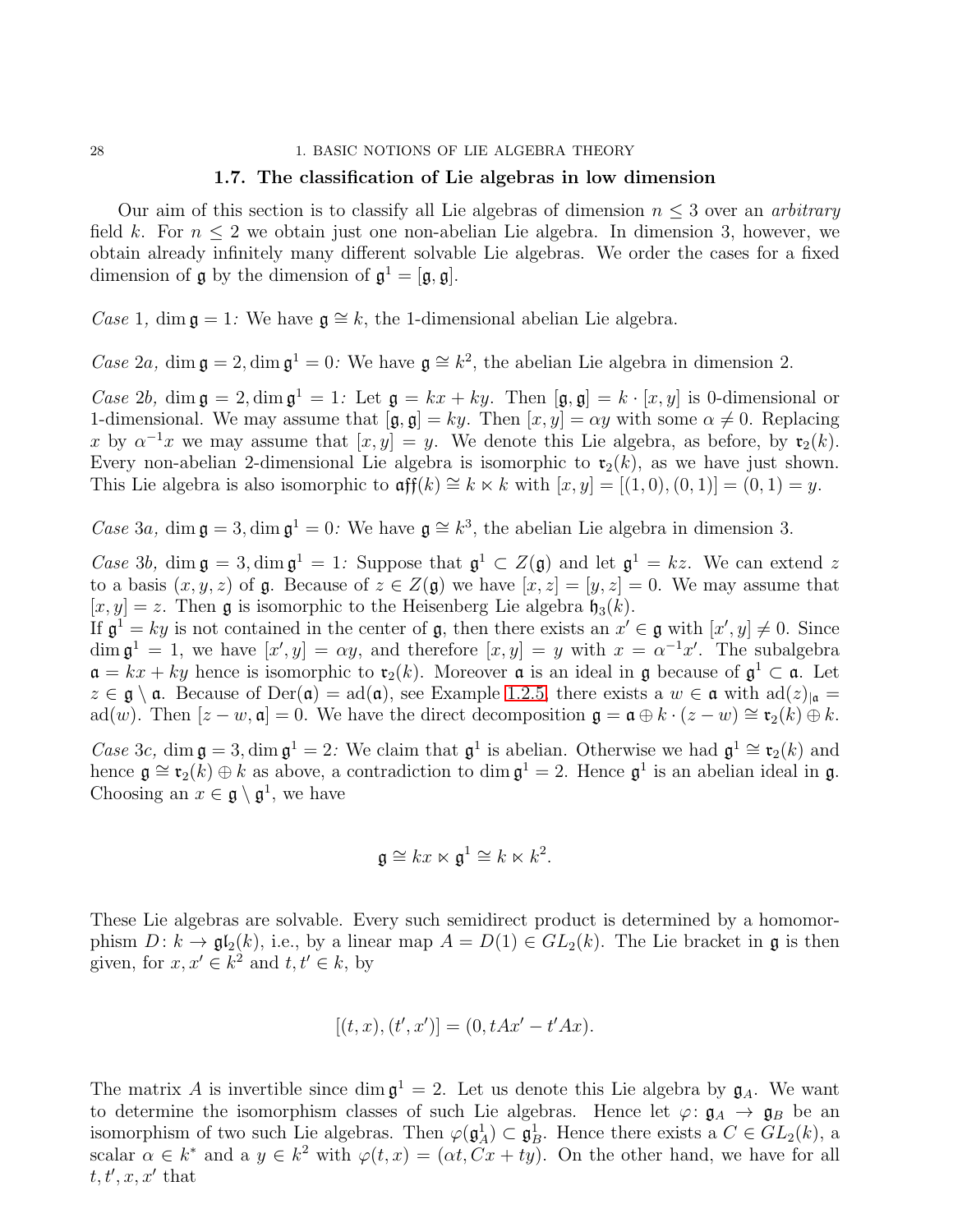$$
(0, tCAx' - t'CAx) = \varphi([(t, x), (t', x')]_A)
$$
  
\n
$$
= [\varphi(t, x), \varphi(t', x')]_B
$$
  
\n
$$
= [(\alpha t, Cx + ty), (\alpha t', Cx' + t'y)]_B
$$
  
\n
$$
= (0, \alpha tBCx' + \alpha t t'By - \alpha t'BCx - \alpha t t'By)
$$
  
\n
$$
= (0, \alpha tBCx' - \alpha t'BCx).
$$

This implies that  $CA = \alpha BC$ , or

 $A = \alpha C^{-1} BC$ .

Thus the group  $G = k^* \times GL_2(k)$  acts on  $GL_2(k)$  by  $(\alpha, C)$ .  $A = \alpha C^{-1}AC$ . The Lie algebras  $\mathfrak{g}_A$ and  $\mathfrak{g}_B$  are isomorphic if and only if A and B are in the same orbit of this action. Let us first assume that  $k$  is algebraically closed. The the Jordan normal form says that a representing system for the G-orbits is given by the following matrices.

$$
\begin{pmatrix} 1 & 1 \\ 0 & 1 \end{pmatrix}, \quad \begin{pmatrix} 1 & 0 \\ 0 & \lambda \end{pmatrix}, \lambda \in k^*.
$$

This corresponds to the following Lie algebras:

$$
\mathfrak{r}_3(k) : [e_1, e_2] = e_2, [e_1, e_3] = e_2 + e_3,
$$
  

$$
\mathfrak{r}_{3,\lambda}(k) : [e_1, e_2] = e_2, [e_1, e_3] = \lambda e_3, \lambda \neq 0.
$$

The only isomorphisms are given, with  $\lambda, \mu \in k^*$ , as follows. We have  $\mathfrak{r}_{3,\lambda}(k) \cong \mathfrak{r}_{3,\mu}(k)$  if and only if  $\lambda = \mu$  or  $\lambda \mu = 1$ .

More generally, we have the following classification result in this case over an arbitrary field, see [[13](#page-111-5)]:

PROPOSITION 1.7.1. Let **g** be a 3-dimensional Lie algebra over an arbitrary field k with  $\dim \mathfrak{g}^1 = 2$ . Then  $\mathfrak g$  is isomorphic to one of the following solvable Lie algebras,

$$
L1 : [e3, e1] = e1, [e3, e2] = e2,\nL2\alpha : [e3, e1] = e2, [e3, e2] = \alpha e1 + e2, \alpha \neq 0,\nL3\alpha : [e3, e1] = e2, [e3, e2] = \alpha e1, \alpha \neq 0.
$$

The only isomorphisms are, for  $\alpha, \beta \in k^*$ , as follows. We have  $L^3_\alpha \cong L^3_\beta$  if and only if  $\alpha = t^2\beta$ with some  $t \in k^*$ .

Case 3d, dim  $\mathfrak{g} = 3$ , dim  $\mathfrak{g}^1 = 3$ : In this case  $\mathfrak{g}$  has to be *simple*. Otherwise  $\mathfrak{g}$  had a nontrivial ideal  $\alpha$ , which were necessarily solvable because of dim  $\alpha \leq 2$ . In the same way,  $\beta/\alpha$  were solvable, so that  $\mathfrak g$  were a solvable extension, hence solvable, a contradiction to  $\mathfrak g^1 = \mathfrak g$ .

Let  $(e_1, e_2, e_3)$  be a basis of **g** and set

$$
f_1 = [e_2, e_3], f_2 = [e_3, e_1], f_3 = [e_1, e_2].
$$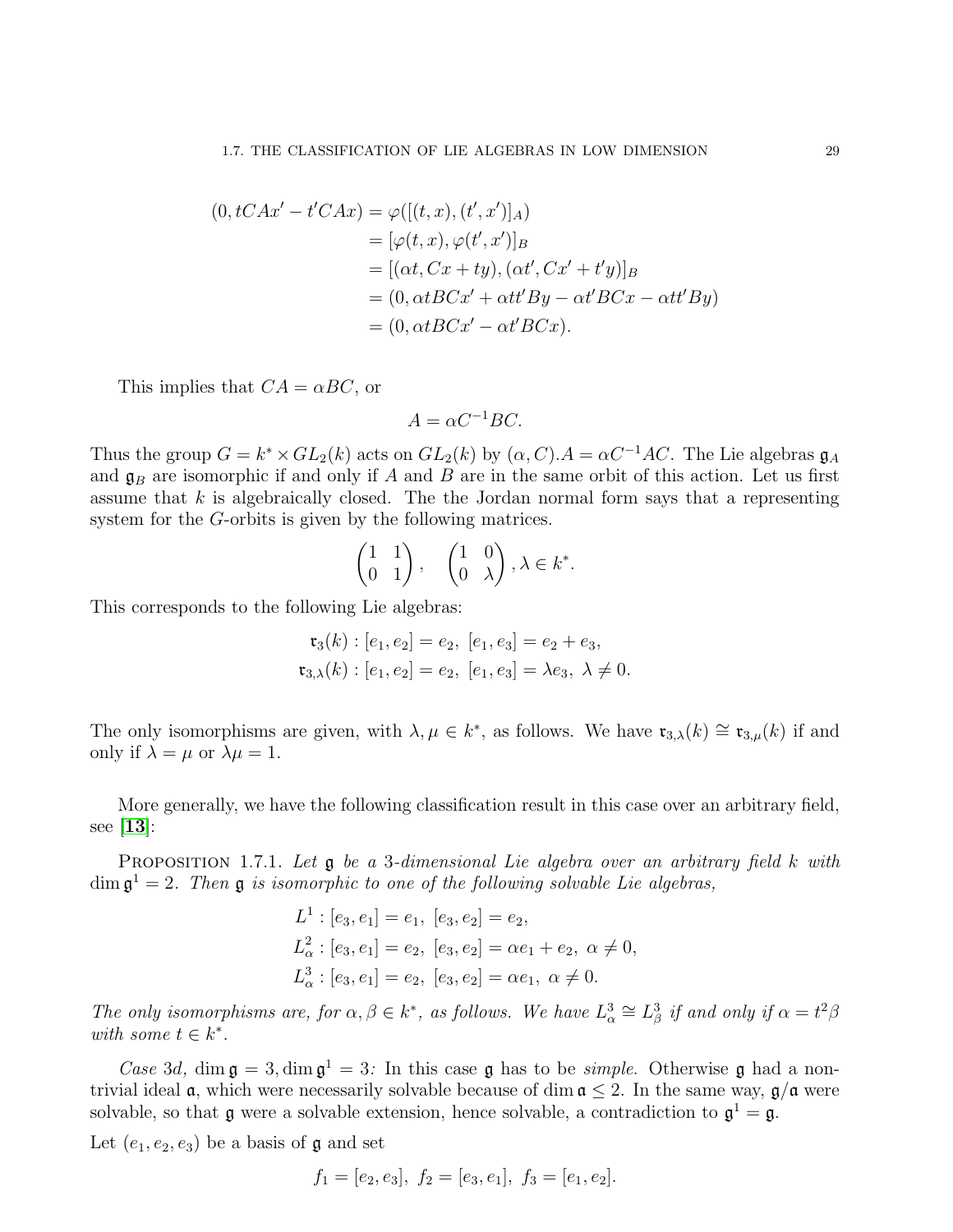Since  $\mathfrak{g}^1 = \mathfrak{g}$  then  $(f_1, f_2, f_3)$  is another basis of  $\mathfrak{g}$ . We may express one basis by the other, i.e.,

$$
f_i = \sum_{j=1}^3 a_{ij} e_j.
$$

The Jacobi identity  $J(x, y, z) = 0$  in g with respect to the basis  $(e_1, e_2, e_3)$  then imposes conditions on the coefficients  $a_{ij}$ . In fact, the matrix

$$
A:=(a_{ij})_{1\leq i,j\leq 3}
$$

then is symmetric. The proof goes as follows. Because of skew-symmetry we have  $J = 0$  as soon as two elements are equal. Thus it suffices to look at the conditions given by  $J(e_1, e_2, e_3) = 0$ .

$$
0 = J(e_1, e_2, e_3)
$$
  
= [e<sub>1</sub>, [e<sub>2</sub>, e<sub>3</sub>]] + [e<sub>2</sub>, [e<sub>3</sub>, e<sub>1</sub>]] + [e<sub>3</sub>, [e<sub>1</sub>, e<sub>2</sub>]]  
= [e<sub>1</sub>, f<sub>1</sub>] + [e<sub>2</sub>, f<sub>2</sub>] + [e<sub>3</sub>, f<sub>3</sub>]  
= a<sub>12</sub>f<sub>3</sub> - a<sub>13</sub>f<sub>2</sub> - a<sub>21</sub>f<sub>3</sub> + a<sub>23</sub>f<sub>1</sub> + a<sub>31</sub>f<sub>2</sub> - a<sub>32</sub>f<sub>1</sub>.

Conversely we obtain for every symmetric matrix  $A \in M_3(k)$  a Lie algebra  $\mathfrak{g}_A$  by specifying the Lie brackets  $[e_i, e_j]$  accordingly to A. Thus we have described all 3-dimensional simple Lie algebras. It remains to classify the isomorphism classes. Let  $M$  be the matrix of an isomorphism  $\varphi: \mathfrak{g}_A \to \mathfrak{g}_B$ . As before one can check that we have

$$
B = \det(M)(M^{-1})^t AM^{-1}
$$

Then we can define the action of the group  $G = k^* \times GL_3(k)$  on the space of symmetric matrices in  $M_3(k)$  by  $(\alpha, C)A = \alpha CAC^t$ . We see that  $\mathfrak{g}_A$  and  $\mathfrak{g}_B$  are isomorphic if and only if A and B lie in the same G-orbit. If k is algebraically closed and of characteristic different from two, then we can reconstruct every symmetric bilinear form from its quadratic form. Hence in this case the representing system only consists of the identity matrix  $A = E_3$ . This corresponds to the simple Lie algebra

$$
\mathfrak{so}_3(k): [e_1, e_2] = e_3, [e_2, e_3] = e_1, [e_3, e_1] = e_2.
$$

It is isomorphic to  $\mathfrak{sl}_2(k)$ , as long as the characteristic is not two. The isomorphism  $\varphi: \mathfrak{sl}_2(k) \to$  $\mathfrak{so}_3(k)$  is given by

$$
\varphi = \begin{pmatrix} t & t & 0 \\ 0 & 0 & 2t \\ 1 & -1 & 0 \end{pmatrix},
$$

where  $t \in k$  is a solution of  $t^2 + 1 = 0$ .

PROPOSITION 1.7.2. Let **g** be a simple 3-dimensional Lie algebra over an algebraically closed field k of characteristic different from two. Then  $\mathfrak{g} \cong \mathfrak{sl}_2(k)$ .

The result does not hold for fields k, which are not algebraically closed. It is clear that, as an example,  $\mathfrak{sl}_2(\mathbb{R})$  and  $\mathfrak{so}_3(\mathbb{R})$  are not isomorphic, since  $\mathfrak{sl}_2(\mathbb{R})$  admits a 2-dimensional subalgebra, but  $\mathfrak{so}_3(\mathbb{R})$  does not.

We will see later that the following result holds.

**PROPOSITION 1.7.3.** Let  $\mathfrak{g}$  be a simple real 3-dimensional Lie algebra. Then  $\mathfrak{g}$  is isomorphic to  $\mathfrak{sl}_2(\mathbb{R})$  or  $\mathfrak{so}_3(\mathbb{R})$ .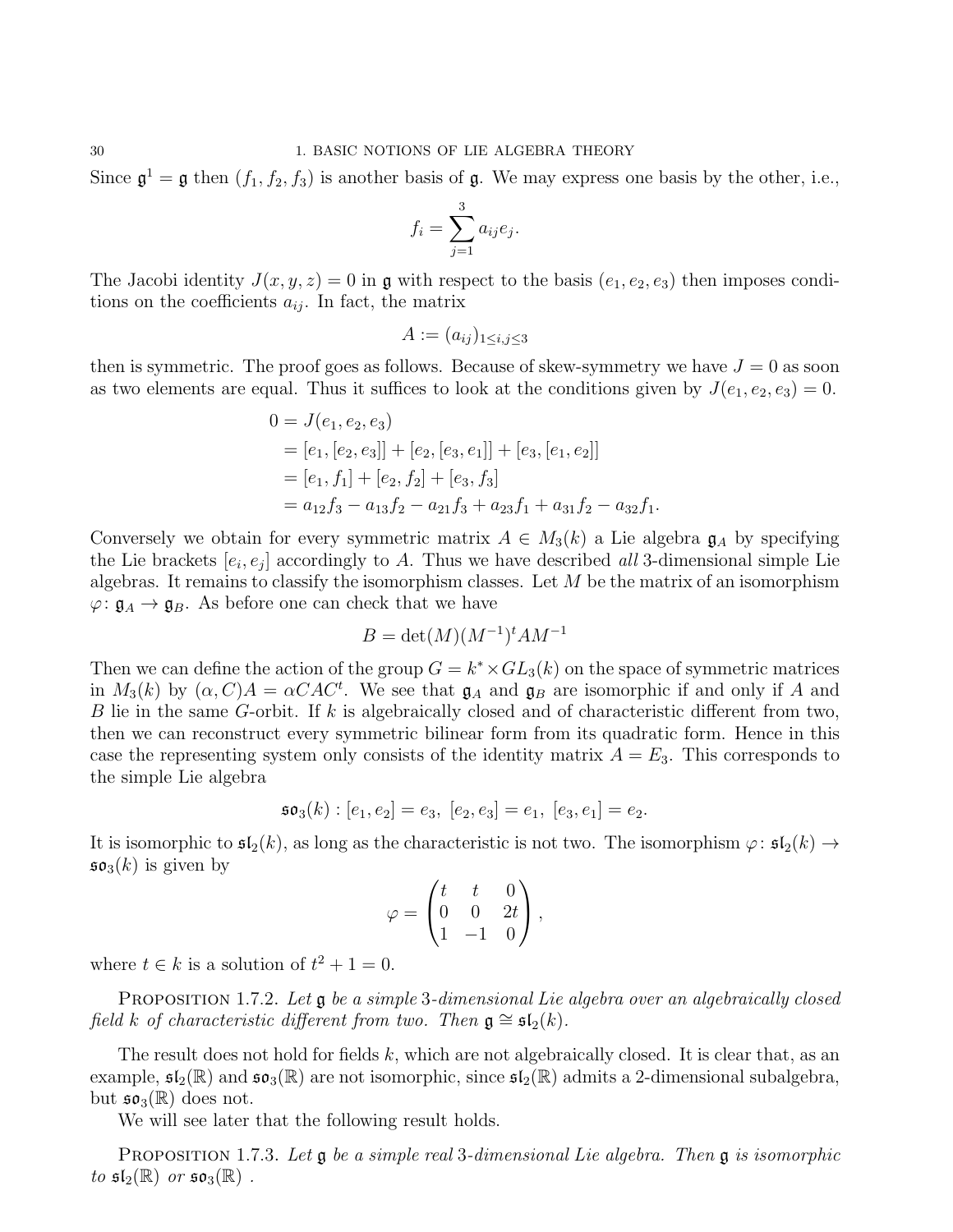If k has characteristic two, then  $g \cong \mathfrak{sl}_2(k)$  is no longer simple, since it is nilpotent. Then it is replaced by the following simple Lie algebra,

$$
W(1; \underline{2})^{(2)} : [x, y] = h, [h, x] = x, [h, y] = y.
$$

The following result has been proved by Strade [[32](#page-112-0)]:

PROPOSITION 1.7.4. Let **g** be a simple 3-dimensional Lie algebra over an algebraically closed field of characteristic  $p = 2$ , or over a finite field  $\mathbb{F}_{2^k}$ . Then  $\mathfrak{g} \cong W(1; \underline{2})^{(1)}$ .

For  $p > 2$  Strade proved the following result [[32](#page-112-0)].

PROPOSITION 1.7.5. Let **g** be a simple 3-dimensional Lie algebra over a finite field k of *characteristic*  $p \geq 3$ . Then  $\mathfrak{g} \cong \mathfrak{sl}_2(k)$ .

In dimension 4 the classification becomes of course much more difficult. The best case is a result over the complex numbers.

PROPOSITION 1.7.6. Every 4-dimensional complex Lie algebra is isomorphic to one of the following list, with  $\alpha, \beta \in \mathbb{C}$ :

| g                                                                               | Lie brackets                                                                    |
|---------------------------------------------------------------------------------|---------------------------------------------------------------------------------|
| $\mathfrak{g}_0=\mathbb{C}^4$                                                   |                                                                                 |
| $\mathfrak{g}_1 = \mathfrak{n}_3(\mathbb{C}) \oplus \mathbb{C}$                 | $ e_1, e_2  = e_3$                                                              |
| $\mathfrak{g}_2 = \mathfrak{n}_4(\mathbb{C})$                                   | $[e_1, e_2] = e_3, [e_1, e_3] = e_4$                                            |
| $\mathfrak{g}_3 = \mathfrak{r}_2(\mathbb{C}) \oplus \mathbb{C}^2$               | $[e_1, e_2] = e_2$                                                              |
| $\mathfrak{g}_4 = \mathfrak{r}_2(\mathbb{C}) \oplus \mathfrak{r}_2(\mathbb{C})$ | $[e_1, e_2] = e_2, [e_3, e_4] = e_4$                                            |
| $\mathfrak{g}_5 = \mathfrak{sl}_2(\mathbb{C}) \oplus \mathbb{C}$                | $ e_1, e_2  = e_2, [e_1, e_3  = -e_3, [e_2, e_3] = e_1$                         |
| $\mathfrak{g}_6$                                                                | $ e_1, e_2  = e_2, [e_1, e_3] = e_3, [e_1, e_4] = e_4$                          |
| $\mathfrak{g}_7(\alpha)$                                                        | $[e_1, e_2] = e_2, [e_1, e_3] = e_3, [e_1, e_4] = e_3 + \alpha e_4$             |
| $\mathfrak{g}_8$                                                                | $[e_1,e_2]=e_2,\, [e_1,e_3]=e_3,\, [e_1,e_4]=2e_4,\, [e_2,e_3]=e_4$             |
| $g_9(\alpha, \beta)$                                                            | $[e_1, e_2] = e_2, [e_1, e_3] = e_2 + \alpha e_3, [e_1, e_4] = e_3 + \beta e_4$ |
| $\mathfrak{g}_{10}(\alpha)$                                                     | $[e_1, e_2] = e_2, [e_1, e_3] = e_2 + \alpha e_3,$                              |
|                                                                                 | $[e_1, e_4] = (\alpha + 1)e_4, [e_2, e_3] = e_4$                                |

There are no isomorphisms between different types, but there are still isomorphisms within some of the infinite families. We have  $\mathfrak{g}_7(\alpha) \cong \mathfrak{g}_7(\beta)$  if and only if  $\alpha = \beta$ , and  $\mathfrak{g}_{10}(\alpha) \cong \mathfrak{g}_{10}(\alpha')$ if and only if  $\alpha \alpha' = 1$  or  $\alpha = \alpha'$ . Furthermore we have  $\mathfrak{g}_9(\alpha_1, \beta_1) \cong \mathfrak{g}_9(\alpha_2, \beta_2)$  if and only if the double ratios 1 :  $\alpha_1$  :  $\beta_1$  and 1 :  $\alpha_2$  :  $\beta_2$  coincide up to permutation. In other words, for  $\alpha, \beta \neq 0$ , we have

$$
\mathfrak{g}_9(\alpha,\beta) \cong \mathfrak{g}_9(\alpha',\beta')
$$

if and only if  $(\alpha', \beta')$  is one of the following possibilities,

$$
(\alpha, \beta), (\beta, \alpha), \left(\frac{1}{\alpha}, \frac{\beta}{\alpha}\right), \left(\frac{\beta}{\alpha}, \frac{1}{\alpha}\right), \left(\frac{1}{\beta}, \frac{\alpha}{\beta}\right), \left(\frac{\alpha}{\beta}, \frac{1}{\beta}\right).
$$

We may compose every isomorphism from the following two ones,

$$
\mathfrak{g}_9(\alpha,\beta) \cong \mathfrak{g}_9(\beta,\alpha)
$$
  

$$
\mathfrak{g}_9(\alpha,\beta) \cong \mathfrak{g}_9\left(\frac{1}{\beta},\frac{\alpha}{\beta}\right), \beta \neq 0
$$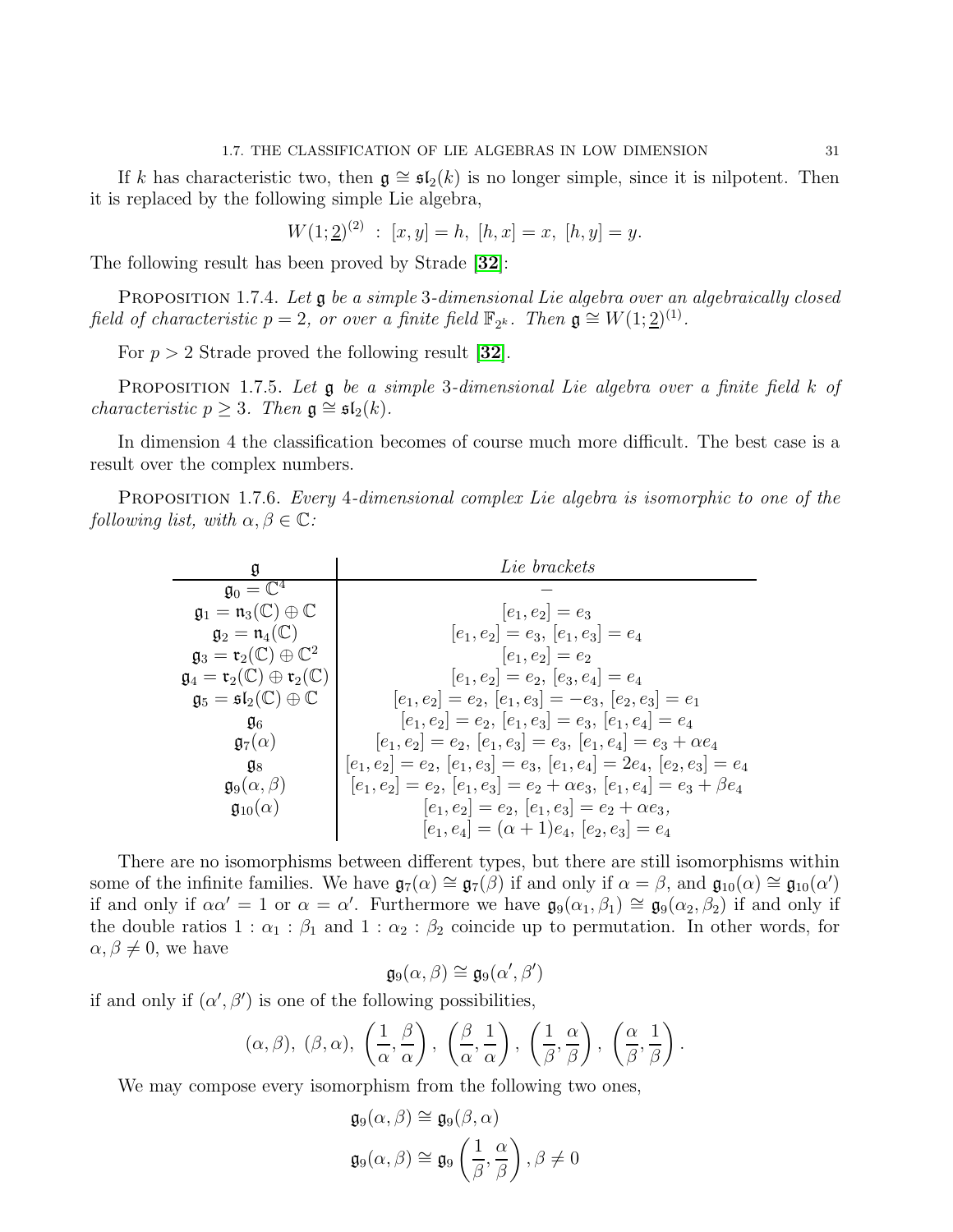32 1. BASIC NOTIONS OF LIE ALGEBRA THEORY

Note that some of the algebras are decomposable, for example,

$$
\mathfrak{g}_7(0) \cong \mathfrak{r}_{3,1}(\mathbb{C}) \oplus \mathbb{C},
$$
  
\n
$$
\mathfrak{g}_9(\alpha, 0) \cong \mathfrak{r}_{3,\alpha}(\mathbb{C}) \oplus \mathbb{C} \text{ with } \alpha \neq 0, 1
$$
  
\n
$$
\mathfrak{g}_9(0,1) \cong \mathfrak{r}_3(\mathbb{C}) \oplus \mathbb{C}.
$$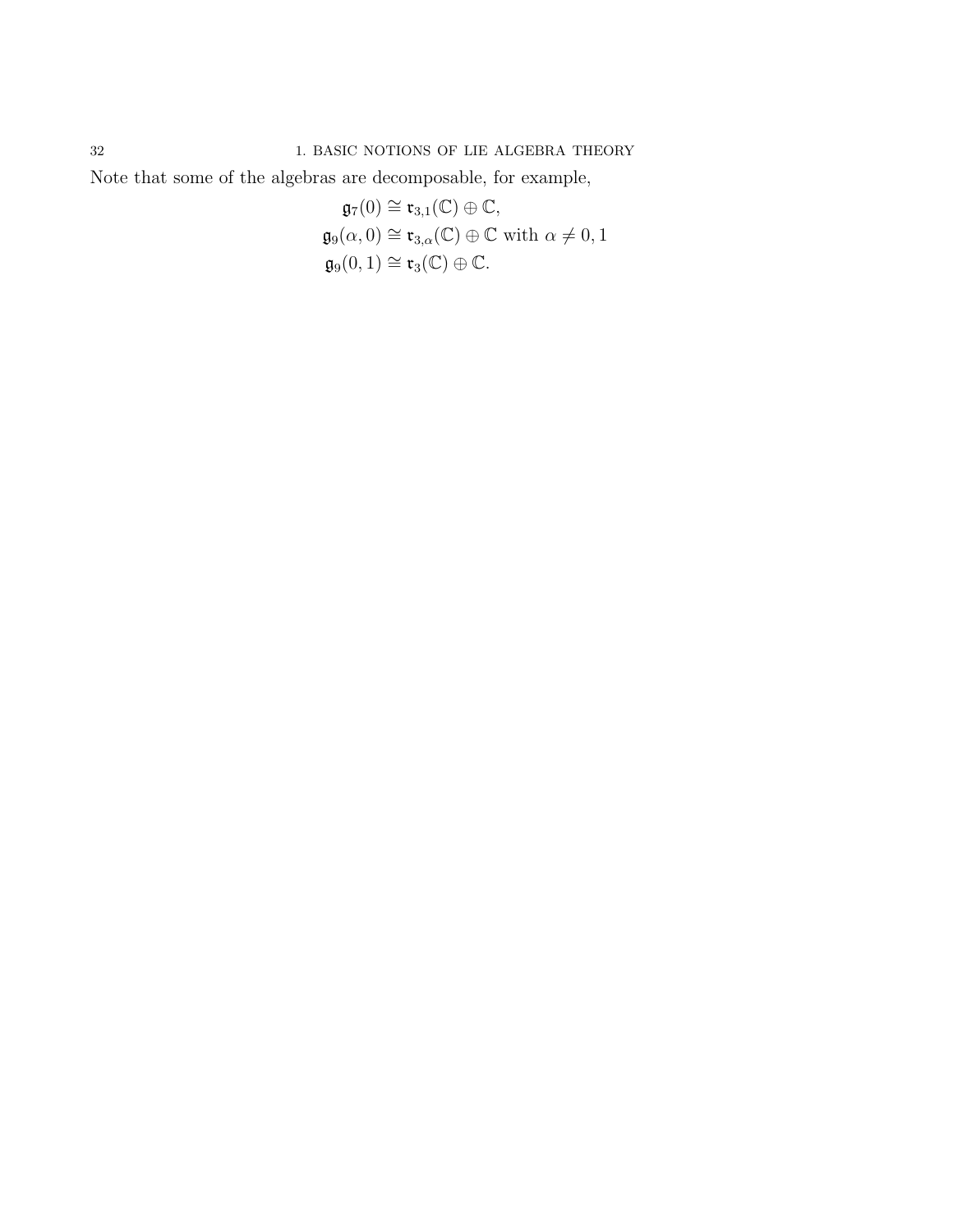#### 1.8. Lie groups and Lie algebras

<span id="page-35-0"></span>Lie groups form an important class of differentiable manifolds. Basic finite-dimensional examples over the real numbers are the general linear group  $GL_n(\mathbb{R})$ , the unitary group  $U(n)$ , the orthogonal group  $O_n(\mathbb{R})$  and the special linear group  $SL_n(\mathbb{R})$ . Of great importance here is the close relationship between a Lie group and its Lie algebra.

DEFINITION 1.8.1. A Lie group G is a group, whose elements are the points of a smooth manifold, such that the group multiplication  $G \times G \to G$  is smooth.

Note that it follows that the map  $x \to x^{-1}$  is smooth as well. For a given Lie group G we consider the tangent space at the identity, denoted by  $T_1(G)$ . This vector space admits a natural Lie bracket, yielding the Lie algebra g of G. The map  $G \to T_1(G)$  has very good properties. It is a functor of the category of Lie groups to the category of Lie algebras. We cannot go into too much detail here, but we want to give an illustrating example with the orthogonal group  $G = O(n)$ , consisting of  $n \times n$  matrices A with  $A<sup>t</sup>A = E_n$ . How do we compute its Lie algebra  $\mathfrak{so}(n)$ ? We consider the differentiable families

$$
A: ]-\varepsilon, \varepsilon[ \to O(n) \subset \mathbb{R}^{n^2}
$$

for some  $\varepsilon > 0$  with  $A(0) = E_n$ . All entries are differentiable functions. Now we take the derivative of  $A(t)^t A(t) = E_n$  with respect to t,

$$
\dot{A}(t)^{t}A(t) + A(t)^{t}\dot{A}(t) = 0,
$$

and substitute  $t = 0$  so that we have

$$
\dot{A}(0)^t + \dot{A}(0) = 0,
$$

hence  $X + X^t = 0$  with  $X = \dot{A}(0)$ . So the Lie algebra  $\mathfrak{so}(n)$  consists of the skew-symmetric  $n \times n$  matrices. Of course the commutator defines a Lie bracket on this space. Hence we have determined the tangent space  $T_1(O(n))$ .

Consider now some some  $A \in O(n)$  the conjugation  $c_A: O(n) \to O(n)$ , with  $B \mapsto ABA^{-1}$ . If we take instead of a fixed matrix  $A$  again a differentiable family as above, take the derivative with respect to t and set  $t = 0$ , we obtain

$$
(A(t)BA(t)^{-1})\big|_{t=0} = \dot{A}(0)B - B\dot{A}(0).
$$

Here we have used

$$
(A(t)^{-1})^{\cdot} = -A(t)^{-1}\dot{A}(t)A(t)^{-1}
$$

−1

which follows from taking the derivative of the identity  $A(t)A(t)^{-1} = E_n$ . Now we just have computed the adjoint representation of the Lie algebra, namely

$$
ad(X) \colon \mathfrak{so}(n) \to \mathfrak{so}(n)
$$

$$
Y \to XY - YX.
$$

A natural question is, whether or not we can also compute the converse direction. It turns out that it is indeed possible if the Lie group is connected and simply connected. Then the Lie group is up to isomorphism determined by its Lie algebra. The exponential function  $\exp: \mathfrak{g} \to G$ then is a *local diffeomorphism*. We have the following result.

THEOREM 1.8.2 (Lie's third theorem). Every real finite-dimensional Lie algebra is isomorphic to a Lie algebra of a Lie group.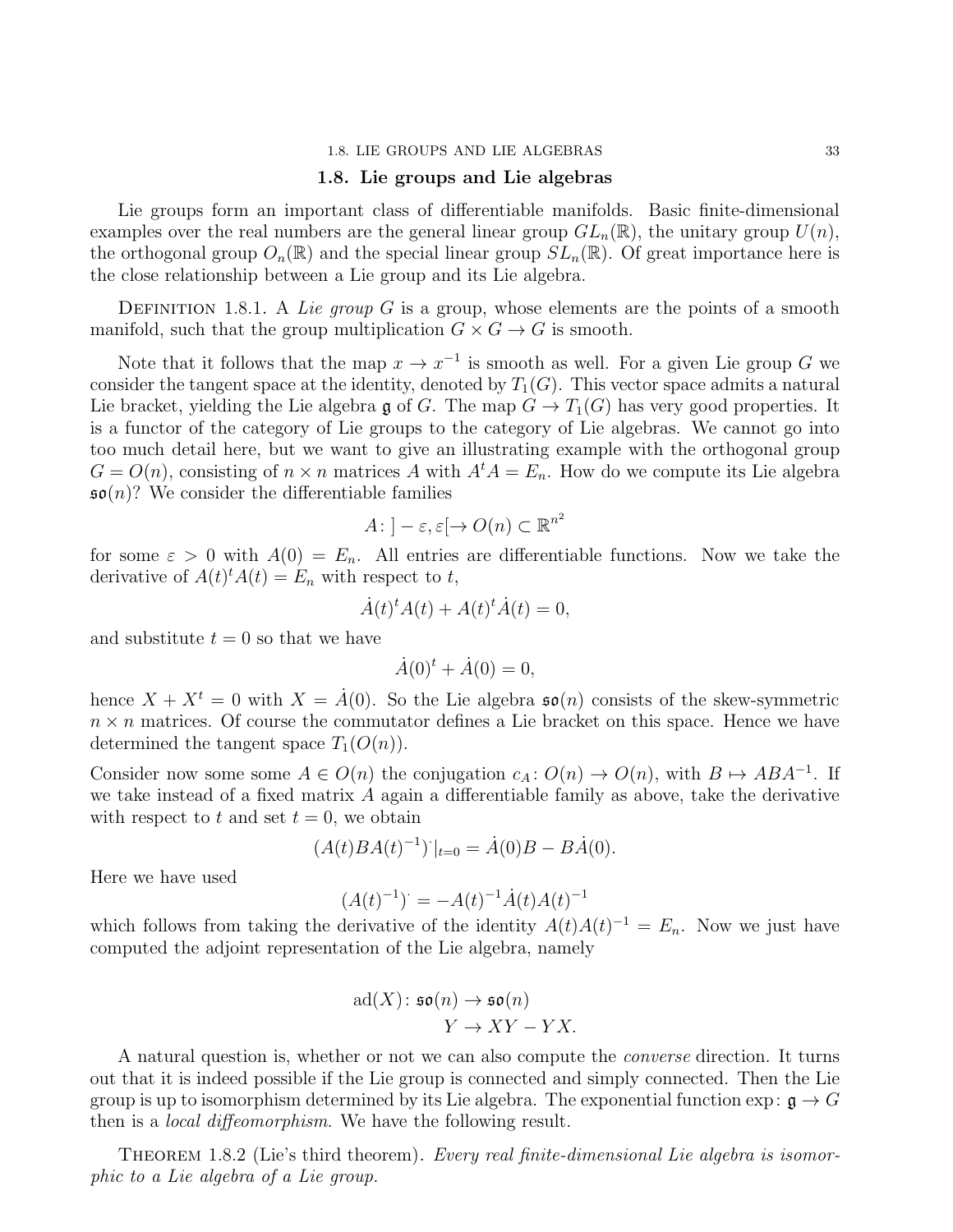### 34 1. BASIC NOTIONS OF LIE ALGEBRA THEORY

We may summarize this as follows (in finite dimension).

THEOREM 1.8.3. The functor  $G \to T_1(G)$  defines an equivalence of categories between the category of real connected and simply connected Lie groups and the category of real Lie algebras.

How does this look like in our example with  $G = O(n)$ ? The exponential map

 $\exp: \mathfrak{so}(n) \rightarrow SO(n)$ 

has as image only the subgroup  $SO(n)$  of  $O(n)$  consisting of orthogonal matrices with determinant one. As a topological space,  $O(n)$  consists of two components, one with determinant 1, the other with determinant  $-1$ . For  $A \in \mathfrak{gl}(n)$ ,  $\exp(A)$  is defined by

$$
e^A = E_n + A + \frac{A^2}{2!} + \dots + \frac{A^n}{n!} + \dots
$$

This series converges uniformly on each bounded subset of  $\mathfrak{gl}(n)$  and w have  $\det(e^A) = e^{\text{tr}(A)}$ . Hence we have  $e^A \in GL(n)$ . Moreover we have  $e^{A+B} = e^A e^B$ , for  $AB = BA$  and  $Be^AB^{-1} =$  $e^{BAB^{-1}}$ . For  $\mathfrak{so}(n)$  we obtain the Lie group  $SO(n)$ , and not  $O(n)$ . So we see that we need the connectedness in the correspondence.

EXAMPLE 1.8.4. For the matrix  $A = \begin{pmatrix} 0 & -\theta \\ \theta & 0 \end{pmatrix} \in \mathfrak{so}_2(\mathbb{R})$  we have

$$
e^A = \begin{pmatrix} \cos \theta & -\sin \theta \\ \sin \theta & \cos \theta \end{pmatrix} \in SO_2(\mathbb{R}).
$$

A very natural question is to asks for which Lie groups the exponential function is indeed surjective. Even for connected matrix groups it need not be surjective in general. For example,

$$
\exp\colon \mathfrak{sl}_n(\mathbb{R})\to SL_n(\mathbb{R})
$$

is not surjective for  $n \geq 2$  (note that  $SL_n(\mathbb{R})$  is not simply connected, but  $SL_n(\mathbb{C})$  is simply connected). To see this we may assume that  $n = 2$ . Let

$$
A = \begin{pmatrix} a & b \\ c & -a \end{pmatrix}
$$

be any matrix in  $\mathfrak{sl}_2(\mathbb{R})$ . Then  $A^2 = (a^2 + bc)E_2 = -\det(A)E_2$ . If  $\det(A) = 0$  then  $e^A = E_2 + A$ , and hence  $tr(e^A) = 2$ . For  $det(A) > 0$  we can find an  $\omega > 0$  with  $det(A) = \omega^2$ , hence with  $\omega^2 = -(a^2 + bc)$ . Then  $A^2 = -\omega^2 E_2$  and

$$
e^{A} = \cos(\omega)E_{2} + \frac{\sin(\omega)}{\omega}A.
$$

Then we have  $tr(e^A) = 2 cos(\omega) \in [-2, 2]$ . Finally, we could have that  $det(A) < 0$ , i.e.,  $a^2 + bc > 0$ . Then there is an  $\eta > 0$  with  $\eta^2 = a^2 + bc$ , and  $A^2 = \eta^2 E_2$ . We have

$$
e^{A} = \cosh(\eta)E_{2} + \frac{\sinh(\eta)}{\eta}A.
$$

This means that  $tr(e^A) = 2 \cosh(\omega) \in [2, \infty)$ . Altogether we always have that  $tr(e^A) \ge -2$ . Therefore it is clear now that, say,

$$
A = \begin{pmatrix} -2 & 0 \\ 0 & -\frac{1}{2} \end{pmatrix} \notin \exp(\mathfrak{sl}_2(\mathbb{R})),
$$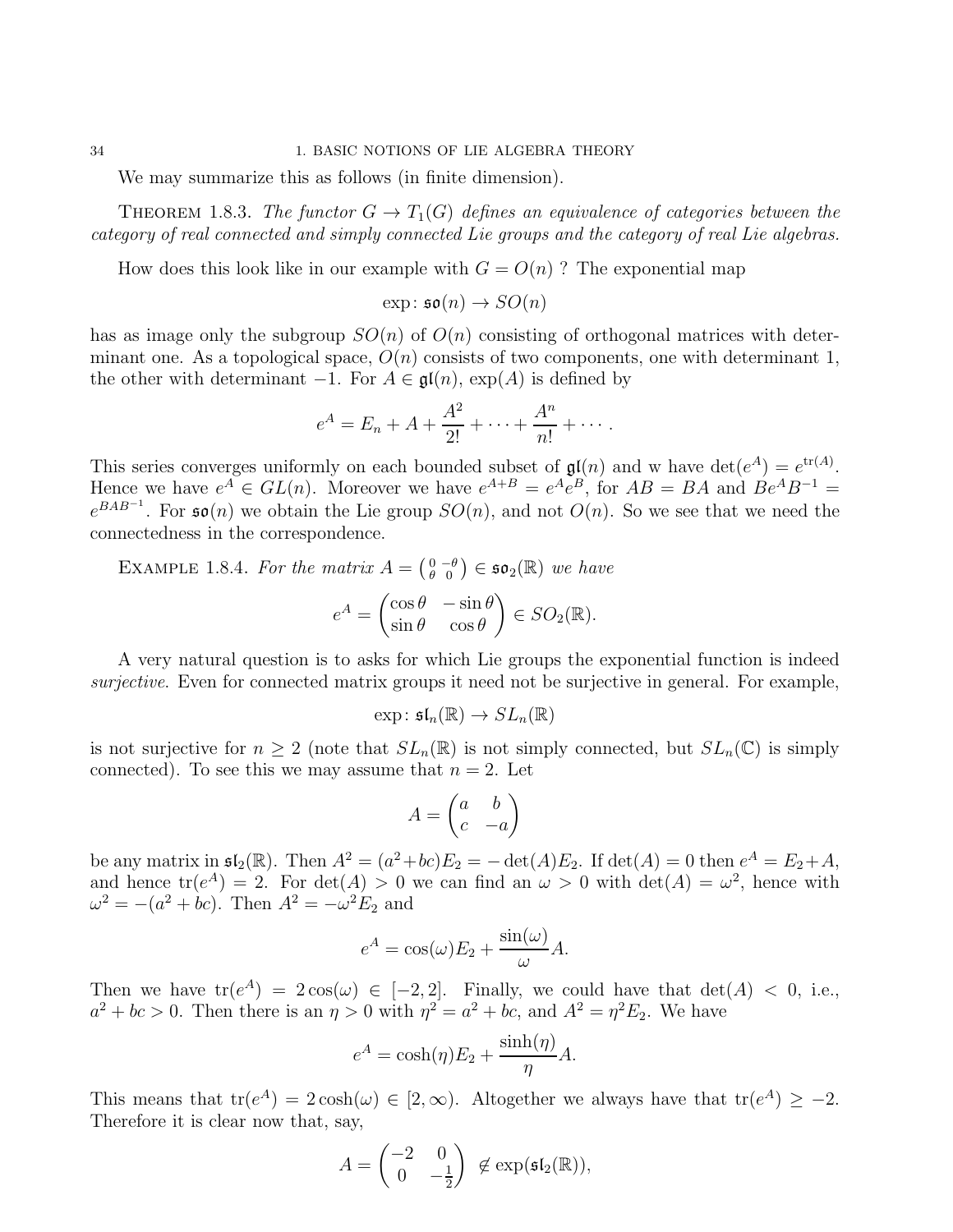#### 1.8. LIE GROUPS AND LIE ALGEBRAS 35

but  $A \in SL_2(\mathbb{R})$ . It is easy to see that also for all  $\lambda \neq 0$  the matrices

$$
A = \begin{pmatrix} -1 & \lambda \\ 0 & -1 \end{pmatrix} \notin \exp(\mathfrak{sl}_2(\mathbb{R}))
$$

are not contained in the image of exp. On the other hand we have the following result.

PROPOSITION 1.8.5. Let G be a connected compact real Lie group. Then the exponential map is surjective.

But this is not the only criterion. For example,  $\exp: \mathfrak{gl}_n(\mathbb{C}) \to GL_n(\mathbb{C})$  is surjective, whereas exp:  $\mathfrak{sl}_n(\mathbb{C}) \to SL_n(\mathbb{C})$  and exp:  $\mathfrak{gl}_n(\mathbb{R}) \to GL_n(\mathbb{R})$  are not surjective. For more details see [[14](#page-111-0)] and the references given therein.

Finally we want to mention, that Ado's Theorem need not be true for finite-dimensional Lie groups in general, i.e., not all Lie groups are matrix groups. Here is a counterexample. Let

$$
G = \left\{ \begin{pmatrix} 1 & x & z \\ 0 & 1 & y \\ 0 & 0 & 1 \end{pmatrix}, x, y, z \in \mathbb{R} \right\}, \quad N = \left\{ \begin{pmatrix} 1 & 0 & n \\ 0 & 1 & 0 \\ 0 & 0 & 1 \end{pmatrix}, n \in \mathbb{Z} \right\}.
$$

Then N is a normal subgroup in G and  $H = G/N$  is a 3-dimensional Lie group.

**PROPOSITION** 1.8.6. Every Lie group homomorphism  $\varphi: H \to GL_n(\mathbb{R})$  has a non-trivial kernel.

In other words, there is no faithful linear representation. Hence  $H$  is not a matrix group.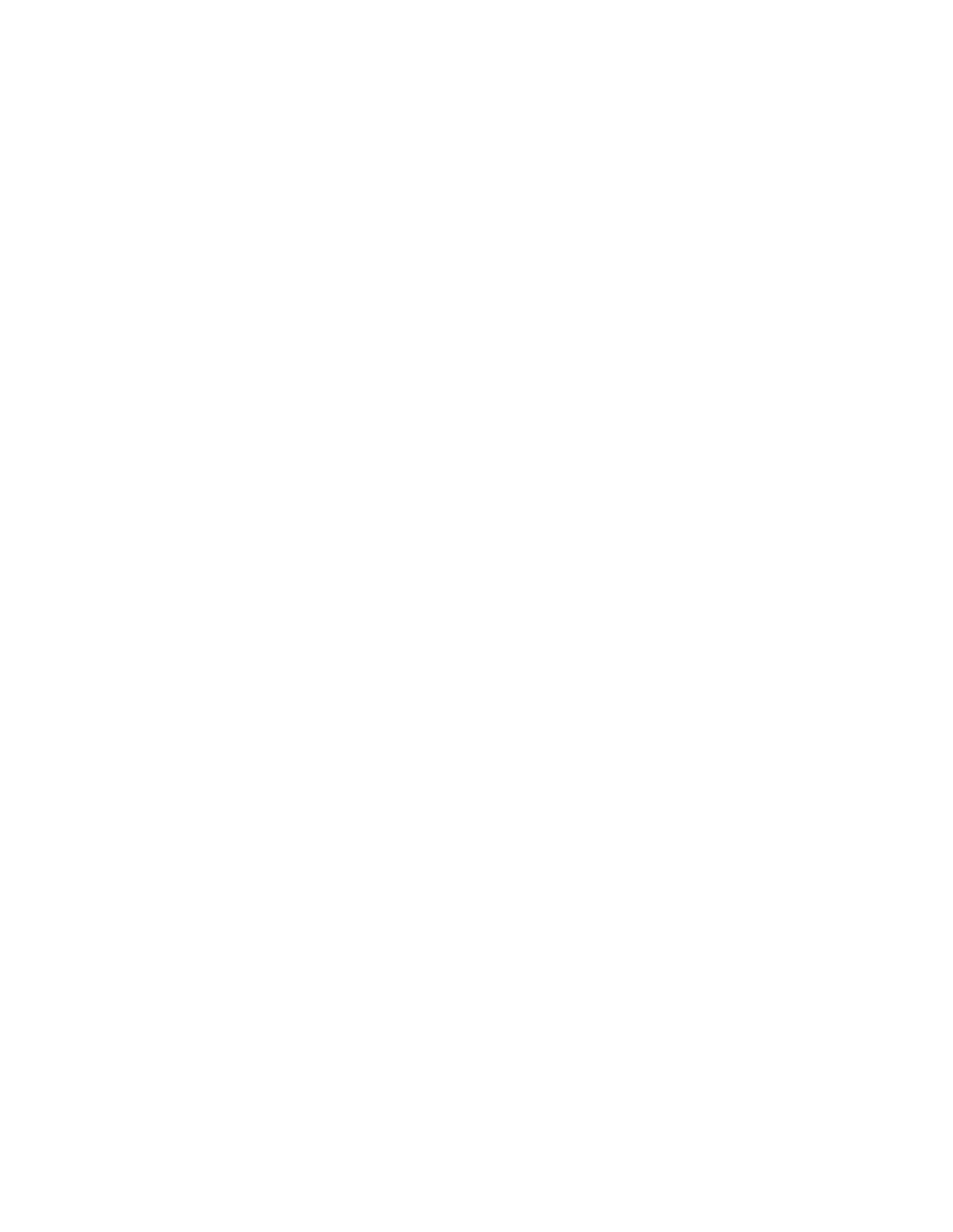# CHAPTER 2

# Structure theory of Lie algebras

### 2.1. Die Jordan-Chevalley decomposition

Let k be a field of characteristic zero in this section. For an endomorphism  $x \in End(V)$  the eigenspace  $E_{\lambda}(x)$  to the eigenvalue  $\lambda \in k$  is given by

$$
E_{\lambda}(x) = \ker(x - \lambda \operatorname{id}).
$$

The generalized eigenspace of x to  $\lambda$  is given by

$$
H_{\lambda}(x) = \bigcup_{n \ge 0} \ker(x - \lambda \operatorname{id})^n.
$$

DEFINITION 2.1.1. An  $x \in End(V)$  is called *diagonalizable*, if V is the direct sum of the eigenspaces of x, i.e., if  $V = \bigoplus_{\lambda} E_{\lambda}(x)$ . We call x semisimple, if V is semisimple as module for the Lie algebra  $kx \text{ }\subset \text{End}(V)$ .

If  $x \in End(V)$  is nilpotent then  $V = H_0(x)$ . The converse is also true if V is finite dimensional. By definition, x is semisimple if for every x-invariant subspace  $U \subset V$  there exists a complementary x-invariant subspace U' with  $V = U \oplus U'$ . It is easy to see that x is semisimple if and only if the roots of its minimal polynomial are all distinct.

<span id="page-39-0"></span>LEMMA 2.1.2. Let k be an algebraically closed field. Then  $x \in End(V)$  is semisimple if and only if x is diagonalizable.

**PROOF.** Let x be diagonalizable. Then  $V$  is the direct sum of its eigenspaces and hence the sum of 1-dimensional x-invariant subspaces, which are simple  $kx$ -submodules. By Proposition 1.2.[26,](#page-13-0) part  $(2)$  it follows that x is semisimple.

Conversely, let x be semisimple. Then V is by Proposition 1.2.[26](#page-13-0) the direct sum of simple  $kx$ -modules. hence it suffices to show that every simple  $kx$ -module is 1-dimensional, because every 1-dimensional kx-submodule is spanned by an eigenvector of x. So let  $V \neq 0$  be a simple kx-module and  $v \in V \setminus 0$ . Then we have  $V = \text{span}\{x^n \cdot v \mid n \geq 0\}$ . The right hand side is a nonzero x-invariant subspace, hence equal to V. Suppose that all  $x^n.v$  are linearly independent. Then  $U = \text{span}\{x^n, v \mid n \ge 1\}$  is a proper x-invariant submodule, contradiction our assumption. Hence there exists a  $n \geq 1$  such that  $x^n \cdot v$  is a linear combination of the vectors  $v, x, v, \ldots, x^{n-1}$ .v. It follows that V is finite-dimensional. Since k is algebraically closed, x has an eigenvector w in V and  $V = \text{span}\{w\}$  is 1-dimensional.

<span id="page-39-1"></span>LEMMA 2.1.3. Let  $x, y \in End(V)$  be two commuting endomorphisms. If x and y are diagonalizable, the also their sum  $x + y$  is diagonalizable. If x and y are nilpotent, then also the sum  $x + y$  is nilpotent.

**PROOF.** Since x and y commute, they are simultaneously diagonalizable, so that  $x + y$  is diagonalizable. Let us give a different proof, using Lemma [2](#page-39-0).1.2. Assume that  $k$  is algebraically closed. Then for each eigenvector  $v \in E_{\lambda}(x)$  we have  $xy(v) = yx(v) = \lambda y(v)$ . Hence  $yv \in E_{\lambda}(x)$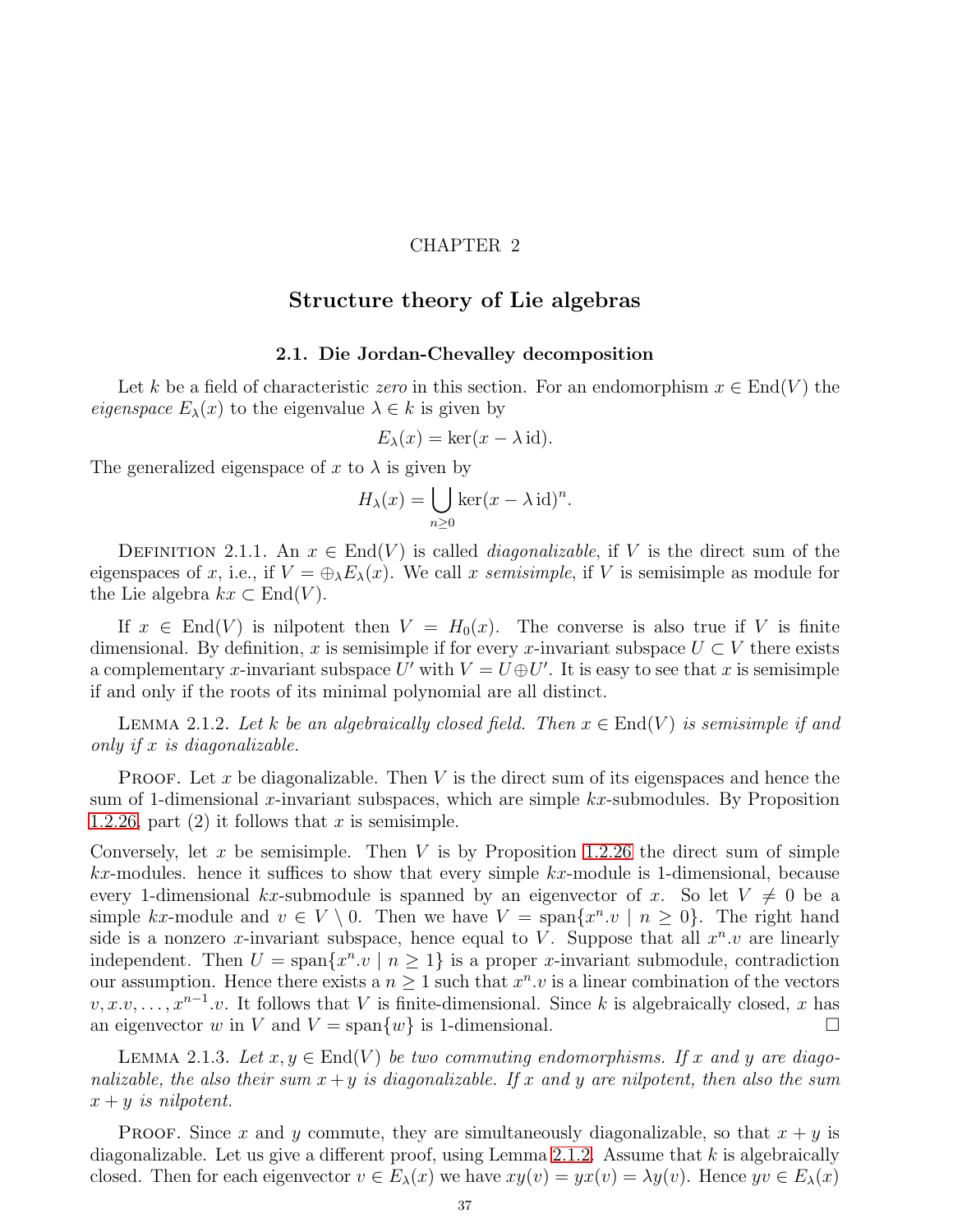and y leaves the eigenspaces of x invariant. Since y is diagonalizable, V si a semisimple kymodule. Submodules of  $V$  hence are also semisimple. Thus the restriction of  $y$  to the eigenspaces of x is diagonalizable and there is a basis of eigenvectors in which x and y are simultaneously of diagonal form. Hence  $x + y$  is diagonalizable.

Assume that x and y are nilpotent with  $x^n = y^m = 0$ . Then, because of  $xy = yx$ , the binomial formula implies that

$$
(x+y)^k = \sum_{i+j=k} \binom{k}{i} x^i y^j.
$$

For all  $k \geq n+m-1$  the summands are zero, so that  $(x+y)^k = 0$ .

<span id="page-40-0"></span>PROPOSITION 2.1.4 (Jordan-Chevalley). Let V be a finite-dimensional vector space over an algebraically closed field k and  $x \in End(V)$ . Then the following statements hold.

- (1) There exist unique  $x_s, x_n \in End(V)$  with  $x = x_s + x_n$ , where  $x_s$  is semisimple,  $x_n$  is nilpotent and  $x_s$ ,  $x_n$  commute.
- (2) The eigenspaces of  $x_s$  are the generalized eigenspaces of x, i.e.,  $E_{\lambda}(x_s) = H_{\lambda}(x)$ .
- (3) There exist polynomials  $p(t), q(t) \in k[t]$  without constant term such that  $x_s = p(x)$  and  $x_n = q(x)$ .
- (4) Any  $y \in End(V)$  commuting with x also commutes with  $x_s$  and  $x_n$ .
- (5) For commuting  $x, y \in End(V)$  we have  $(x + y)_s = x_s + y_s$  and  $(x + y)_n = x_n + y_n$ .

PROOF. For  $(1), (3), (4)$ : Let  $\alpha_i$  be the different eigenvalues of x with multiplicities  $m_i$ , for  $i = 1, \ldots, k$ . Hence x has the characteristic polynomial

$$
f = \prod_{i=1}^{k} (t - \alpha_i)^{m_i},
$$

which splits into linear factors since  $k$  is algebraically closed.  $V$  is the direct sum of the eigenspaces  $E_i = E_{\alpha_i}(x)$ , and each eigenspace is x-invariant. On  $E_i$  the endomorphism x has the characteristic polynomial  $(t-\alpha_i)^{m_i}$ . Now we apply the CRT (Chinese Remainder Theorem) to  $R = k[t]$  an. There exists a polynomial p with

$$
p(t) \equiv \alpha_i \mod (t - \alpha_i)^{m_i}
$$
  

$$
p(t) \equiv 0 \mod t.
$$

We put  $q(t) = t - p(t)$ . The second congruence is only necessary if zero is not an eigenvalue of x, in which case t is relatively prime to  $(t - \alpha_i)^{m_i}$ . Certainly p and q have no constant term. We define  $x_s := p(x)$  and  $x_n := q(x)$ . These are polynomials in x and hence they commute. So we have  $[x_s, x_n] = 0$ . The polynomials also commute with endomorphisms commuting with x, and they leave the eigenspaces  $E_i$  invariant. The first congruence shows that the restriction of  $x_s - \alpha_i$  id on  $E_i$  is identically zero for all i. Therefore  $x_s$  acts diagonally on  $E_i$  with single eigenvalue  $\alpha_i$ . By definition  $x_n = x - x_s$  then is nilpotent. We have shown (3), (4) and (1) except for the uniqueness. So let  $x = s + n$  be another decomposition with these properties. Since s and n commute with x, they also commute with  $x_s$  and  $x_n$ . We have

$$
s - x_s = n - x_n.
$$

Since the difference of two commuting diagonalizable endomorphisms  $s$  and  $x<sub>s</sub>$  is again diagonalizable, and  $n - x_n$  is nilpotent again, we have that  $s - x_s = n - x_n$  are both diagonalizable and nilpotent. Hence they are both zero, i.e., we have  $s = x_s$  and  $n = x_n$ .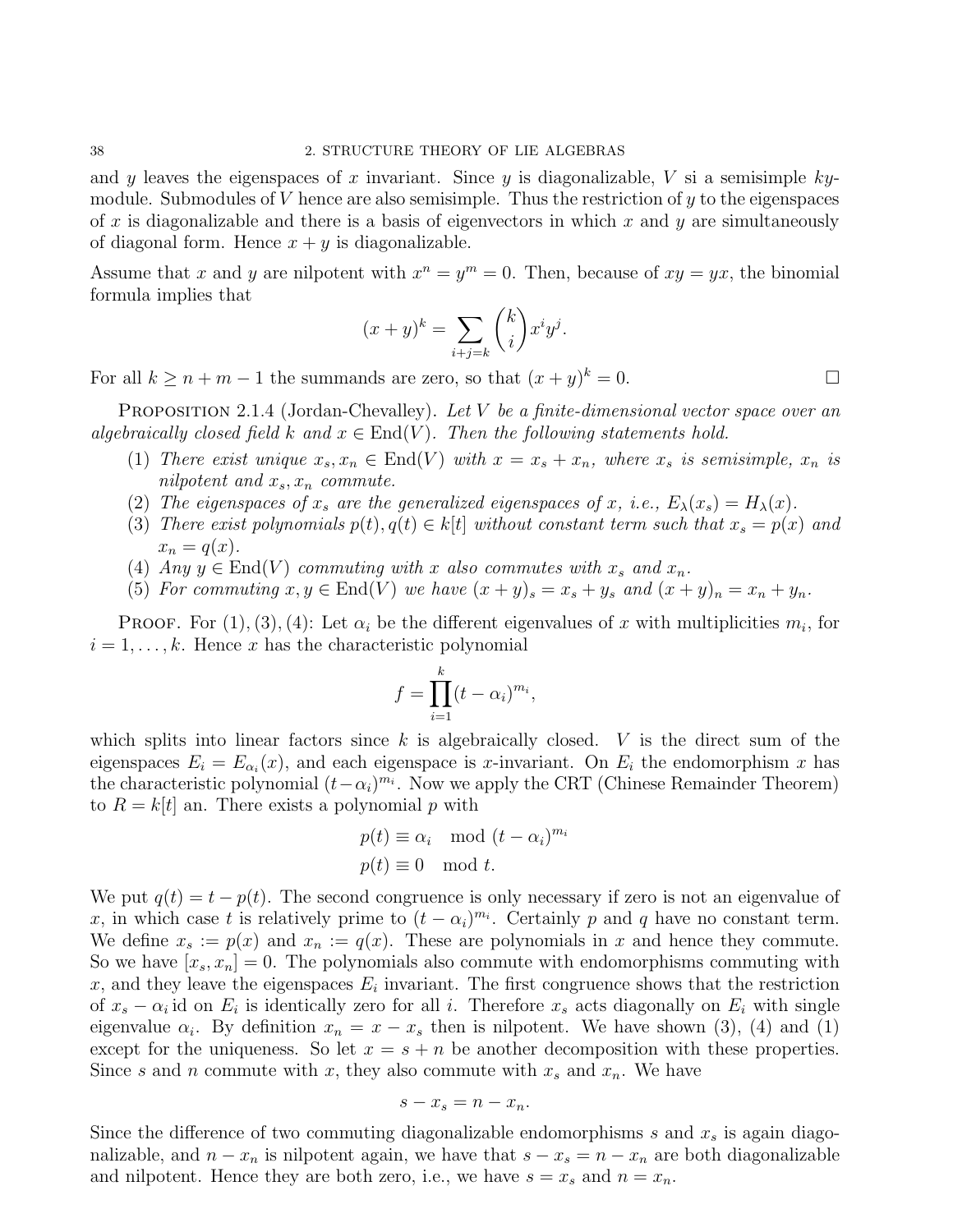For (5): Assume that  $x, y \in End(V)$  commute. Then by Lemma [2](#page-39-1).1.3 we have that  $x_s + y_s$ is diagonalizable and  $x_n + y_n$  is nilpotent. Both commute with each other and we have  $x + y = (x_s + y_s) + (x_n + y_n)$ . Because of the uniqueness of this decomposition we obtain the claim.

For  $(2)$ : Exercise.

DEFINITION 2.1.5. The decomposition  $x = x_s + x_n$  is called the *additive Jordan-Chevalley* decomposition of  $x \in End(V)$ . Here  $x_s$  is called the semisimple part, and  $x_n$  is called the nilpotent part of x.

EXAMPLE 2.1.6. The Jordan-Chevalley decomposition of  $x = \begin{pmatrix} \lambda & 1 \\ 0 & \lambda \end{pmatrix}$  is given by

$$
x = \begin{pmatrix} \lambda & 0 \\ 0 & \lambda \end{pmatrix} + \begin{pmatrix} 0 & 1 \\ 0 & 0 \end{pmatrix}
$$

.

On the other hand,

$$
x = \begin{pmatrix} 1 & 2 \\ 0 & 3 \end{pmatrix} = \begin{pmatrix} 1 & 0 \\ 0 & 3 \end{pmatrix} + \begin{pmatrix} 0 & 2 \\ 0 & 0 \end{pmatrix} = x_s + x_n
$$

is not the Jordan-Chevalley decomposition of x. It is true, though, that  $x_s$  is semisimple and  $x_n$  is nilpotent, but the two summands do not commute:

$$
\left[\begin{pmatrix} 0 & 2 \\ 0 & 0 \end{pmatrix}, \begin{pmatrix} 1 & 0 \\ 0 & 3 \end{pmatrix}\right] = \begin{pmatrix} 0 & 4 \\ 0 & 0 \end{pmatrix}.
$$

Hence  $x = x_s$  is the Jordan-Chevalley decomposition of x.

<span id="page-41-1"></span>COROLLARY 2.1.7. Let  $x = x_s + x_n$  be the Jordan-Chevalley decomposition of  $x \in End(V)$ and let  $E \subset F \subset V$  be subspaces with  $x(F) \subset E$ . Then we have  $x_s(F) \subset E$  and  $x_n(F) \subset E$ .

PROOF. For every polynomial  $p(t) \in t \cdot k[t]$  we have  $p(x)F \subset E$  by assumption. Then the m follows from Proposition 2.1.4. claim follows from Proposition [2](#page-40-0).1.4.

<span id="page-41-0"></span>LEMMA 2.1.8. Let V be a finite-dimensional vector space and  $x \in End(V)$ . If x is nilpotent respectively diagonalizable, then so is  $ad(x)$ .

**PROOF.** Denote by  $L_x$  and  $R_x$  the left- respectively right multiplication by x. Then

$$
ad(x) = L_x - R_x
$$

$$
[L_x, R_x] = 0.
$$

Because of Lemma [2](#page-39-1).1.3 it suffices to show that  $L_x, R_x$  inherit the nilpotency respectively diagonalizability of x. Suppose that x is nilpotent with  $x^n = 0$ . Then  $L_x^n = L_{x^n} = 0$  and also  $R_x^n = 0$ . Thus  $L_x$  and  $R_x$  are nilpotent, as well as  $L_x - R_x = \text{ad}(x)$ .

Suppose now that x is diagonalizable and  $\lambda_1, \ldots, \lambda_n$  are the different eigenvalues of x. We have  $V = \bigoplus_{j=1}^n E_{\lambda_i}(x)$ . For  $y \in \text{End}(V)$  we write  $y = \sum_{j,k=1}^n y_{jk}$  with  $y_{jk}E_{\lambda_k}(x) \subset E_{\lambda_j}(x)$ . Consider the block matrix of y with respect to the direct sum decomposition of  $V$  into the eigenspaces. Then we have

$$
L_x y_{jk} = \lambda_j y_{jk}
$$
  
\n
$$
R_x y_{jk} = \lambda_k y_{jk}
$$
  
\n
$$
ad(x)y_{jk} = (\lambda_j - \lambda_k)y_{jk}.
$$

Hence  $L_x, R_x \in \text{End}(\text{End}(V))$  are diagonalizable endomorphisms of  $\text{End}(V)$ .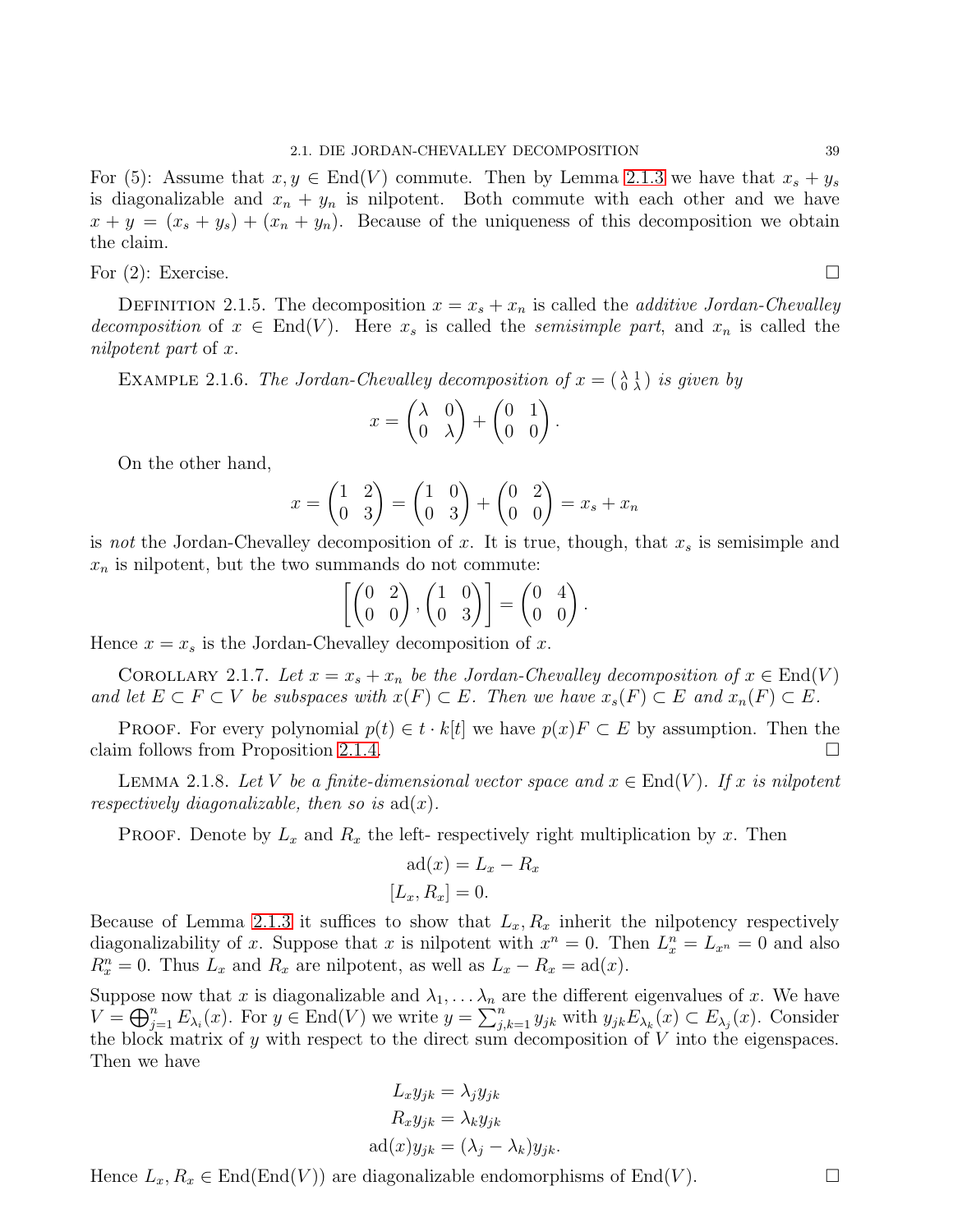COROLLARY 2.1.9. Let  $x \in End(V)$  and  $x = x_s + x_n$  be the Jordan-Chevalley decomposition. Then  $ad(x) = ad(x<sub>s</sub>) + ad(x<sub>n</sub>)$  is the Jordan-Chevalley decomposition of  $ad(x)$  in End(End(V)).

**PROOF.** By Lemma [2](#page-41-0).1.8 we know that  $\text{ad}(x_s)$  is diagonalizable and  $\text{ad}(x_n)$  is nilpotent. Both are commuting with each other because of  $[ad(x_s), ad(x_n)] = ad([x_s, x_n]) = 0$ . So the claim follows by the uniqueness of the Jordan-Chevalley decomposition.

**PROPOSITION** 2.1.10. Let A be a finite-dimensional k-algebra. Then the Lie algebra  $Der(A)$ contains the semisimple and nilpotent part of all of its elements.

PROOF. Let  $D = D_s + D_n$  be the Jordan-Chevalley decomposition. It suffices to show that  $D_s \in \text{Der}(A)$  since  $\text{Der}(A)$  is a vector space, so that  $D_n = D - D_s \in \text{Der}(A)$  follows. For  $a, b \in A$  and  $\lambda, \mu \in k$  we have for all  $n \geq 1$ 

<span id="page-42-0"></span>(2.1) 
$$
(D - (\lambda + \mu) \mathrm{id})^n(ab) = \sum_{k=0}^n {n \choose k} (D - \lambda \mathrm{id})^k(a) (D - \mu \mathrm{id})^{n-k}(b).
$$

For  $a \in E_\lambda(D_s) = H_\lambda(D)$  and  $b \in E_\mu(D_s) = H_\mu(D)$  we have  $ab \in E_{\lambda+\mu}(D_s) = H_{\lambda+\mu}(D)$ , so that  $D_s(ab) = (\lambda + \mu)ab$ . On the other hand we have  $D_s(a)b + aD_s(b) = \lambda ab + \mu ab = (\lambda + \mu)ab$ . Since A is the direct sum of the spaces  $E_{\lambda}(D_s)$ , it follows that  $D_s$  is a derivation of A.

Let us mention the *multiplicative Jordan-Chevalley decomposition* as well. An endomorphism  $x \in End(V)$  is called *unipotent*, if id  $-x$  is nilpotent. Equivalently, all eigenvalues over an algebraic closure of k are equal to one. If  $x = x_s + x_n$  is the Jordan-Chevalley decomposition of x, then  $g_u = id + x_s^{-1} x_n$  is unipotent. We have the following result.

**PROPOSITION** 2.1.11. Let G be an algebraic group over a perfect field  $k$ . Then for every element  $g \in G(k)$  there exist unique elements  $g_s, g_u \in G(k)$  with  $g = g_s g_u = g_u g_s$ . For all linear representations  $\varphi: G \to GL(V)$  it holds that  $\varphi(g_s)$  is semisimple and  $\varphi(g_u)$  is unipotent.

Every  $g \in Aut(V)$  of a finite-dimensional vector space V over an algebraically closed field has a unique multiplicative Jordan-Chevalley decomposition  $g = g_s g_u = g_u g_s$ , where  $g_s$  is semisimple and  $g_u$  is unipotent. For  $g, h \in Aut(V)$  with  $gh = hg$  we have  $(gh)_s = g_s h_s$  and  $(gh)_u = g_u h_u.$ 

This may not hold for all subgroups G of  $GL_n(k)$ . There may be elements  $g \in G$ , so that  $g_s$  or  $g_u$  need not be in G. Consider the following subgroup

$$
G = \left\{ \begin{pmatrix} 1 & 0 \\ 0 & 1 \end{pmatrix}, \begin{pmatrix} 1 & 1 \\ 0 & -1 \end{pmatrix} \right\}.
$$

The unique multiplicative Jordan-Chevalley of the element g of order 2 is given by

$$
g = \begin{pmatrix} 1 & 1 \\ 0 & -1 \end{pmatrix} = \begin{pmatrix} 1 & 0 \\ 0 & -1 \end{pmatrix} \begin{pmatrix} 1 & 1 \\ 0 & 1 \end{pmatrix} = g_u g_s.
$$

However, both  $g_s$  and  $g_u$  are not in  $G$ .

Note that this cannot happen if the subgroup is *closed*, i.e., if it is a linear algebraic group. In this case we always have  $g_s, g_u \in G$  for all  $g \in G$ .

Back to the additive Jordan-Chevalley decomposition, one can show the following result, by using Weyl's Theorem, see Theorem [2](#page-52-0).3.7:

PROPOSITION 2.1.12. Let  $\mathfrak{g} \subset \mathfrak{gl}(V)$  be a semisimple linear Lie algebra, where V is finitedimensional. Then  $\mathfrak g$  contains the semisimple and nilpotent part of all of its elements.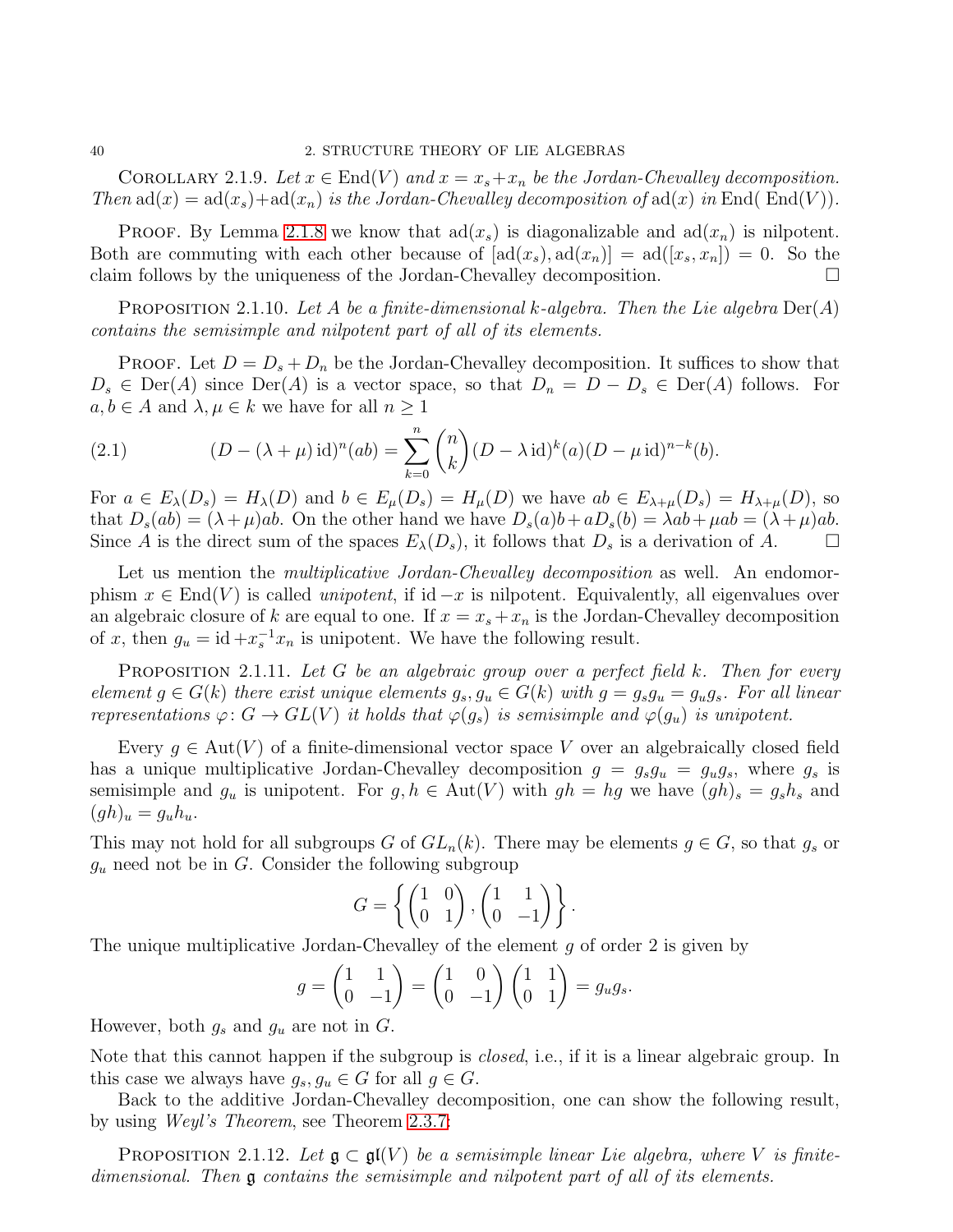### 2.1. DIE JORDAN-CHEVALLEY DECOMPOSITION 41

For the proof see for example [[19](#page-111-1)]. So far we only have defined a Jordan-Chevalley decomposition for linear Lie algebras. It is also called the concrete Jordan-Chevalley decomposition. For arbitrary Lie algebras we may define an abstract Jordan-decomposition for semisimple Lie algebras as follows.

<span id="page-43-0"></span>PROPOSITION 2.1.13. Let  $\mathfrak g$  be a semisimple Lie algebra over a field k of characteristic zero. Let  $x \in \mathfrak{g}$ . Then there exists unique elements  $s, n \in \mathfrak{g}$  with

$$
(1) x = s + n.
$$

 $(2)$  [s, n] = 0.

(3) ad(s) is semisimple and  $ad(n)$  is nilpotent.

The proof depends very much on Corollary 2.2.[18,](#page-47-0) saying that

 $Der(g) = ad(g),$ 

i.e., that all derivations in this case are inner.

The element s is called the *semisimple part* of x, and n the nilpotent part of x. Sometimes we just call s then ad-semisimple and n then ad-nilpotent. For a linear semisimple Lie algebra  $\mathfrak g$ the concrete and abstract Jordan-Chevalley decomposition coincide.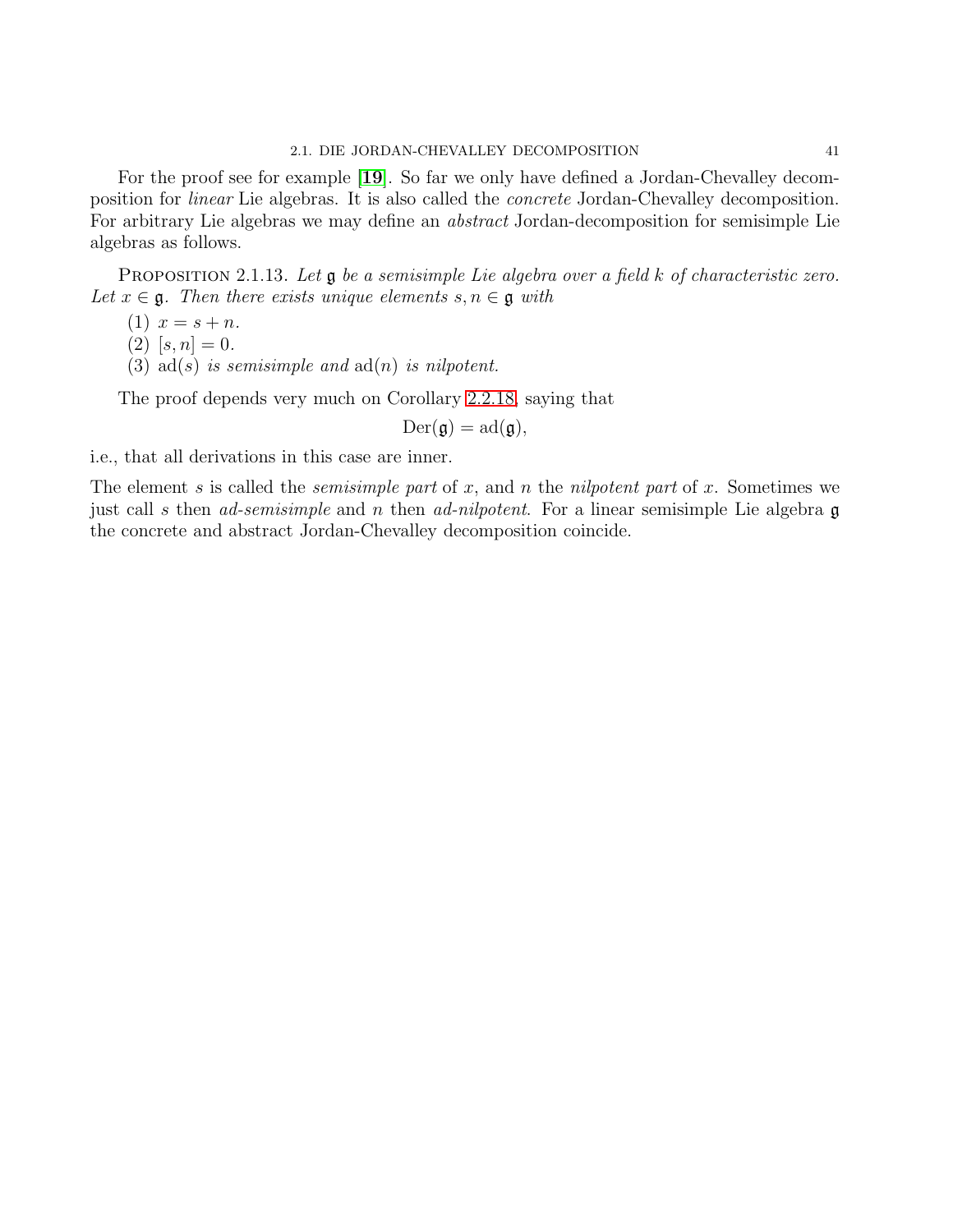# 2.2. The Cartan criterion

DEFINITION 2.2.1. Let  $\mathfrak g$  be a finite-dimensional Lie algebra over a field k. The bilinear form  $\kappa: \mathfrak{g} \times \mathfrak{g} \to k$  given by

$$
\kappa(x, y) = \text{tr}(\text{ad}(x) \text{ad}(y))
$$

is called the Killing form, or Cartan-Killing form.

More generally we have, for every finite-dimensional representation  $\rho: \mathfrak{g} \to \mathfrak{gl}(V)$  the bilinear form  $\kappa_{\rho}(x, y) = \text{tr}(\rho(x)\rho(y))$ . Then  $\kappa = \kappa_{ad}$  is a special case.

DEFINITION 2.2.2. A symmetric bilinear form  $\beta$ :  $\mathfrak{g} \times \mathfrak{g} \to k$  is called *invariant*, if

$$
\beta([x, y], z) + \beta(y, [x, z]) = 0
$$

for all  $x, y, z \in \mathfrak{g}$ .

More generally, replacing the adjoint representation by an arbitrary representation  $\rho$ , we could say that  $\beta$  is  $\rho$ -invariant if  $\beta(\rho(x)(v), w) + \beta(v, \rho(x)(w)) = 0$  for all  $x \in \mathfrak{g}$  and  $v, w \in V$ .

DEFINITION 2.2.3. For a bilinear form  $\beta$  on a vector space V and a subspace  $U \subset V$  we define the *orthogonal space* with respect to  $\beta$  by

$$
U^{\perp} = \{ v \in V \mid \beta(v, u) = 0 \ \forall u \in U \}.
$$

<span id="page-44-0"></span>LEMMA 2.2.4. Let  $\rho: \mathfrak{g} \to \mathfrak{gl}(V)$  be a finite-dimensional representation. Then  $\kappa_{\rho}$  is a symmetric invariant bilinear form on  $\mathfrak g$ . If  $\mathfrak n$  is a nilpotent ideal of  $\mathfrak g$ , then  $\kappa(\mathfrak n, \mathfrak g) = 0$  and thus  $\mathfrak{n} \subset \mathfrak{g}^{\perp}$ .

**PROOF.** We have  $\kappa_{\rho}(x, y) = \text{tr}(\rho(x)\rho(y)) = \text{tr}(\rho(y)\rho(x)) = \kappa_{\rho}(y, x)$ . The form is invariant, because we have

$$
\kappa_{\rho}([x, y], z) = \text{tr}(\rho([x, y])\rho(z))
$$
  
= tr(\rho(x)\rho(y)\rho(z)) - tr(\rho(y)\rho(x)\rho(z))  
= tr(\rho(y)\rho(z)\rho(x)) - tr(\rho(y)\rho(x)\rho(z))  
= tr(\rho(y)\rho([z, x]))  
= -\kappa\_{\rho}(y, [x, z]).

Let  $x \in \mathfrak{n}$  and  $y \in \mathfrak{g}$ . Since  $\mathfrak{n}$  is nilpotent, we may assume that  $ad(\mathfrak{n})$  consists of strictly uppertriangular matrices. We set  $V_j = \text{ad}(\mathfrak{n})^j(\mathfrak{g})$  for  $j \geq 0$ . Then  $[\mathfrak{n}, \mathfrak{g}] \subset \mathfrak{n}$  implies  $\text{ad}(x) \text{ad}(y)V_j \subset$ V<sub>j−1</sub>. Hence the trace of all ad(x) ad(y) is equal to zero, i.e., we have  $\kappa(x, y) = 0$ .  $\Box$ 

In particular, the Killing form of a nilpotent Lie algebra is identically zero.

LEMMA 2.2.5. For every derivation  $D \in \text{Der}(\mathfrak{g})$  and  $x, y \in \mathfrak{g}$  we have  $\kappa(D(x), y) + \kappa(x, D(y)) =$ 0.

**PROOF.** Using  $[D, ad(x)] = ad(D(x))$  and the invariance we have

$$
\kappa(D(x), y) = \text{tr}(\text{ad}(D(x)) \text{ad}(y))
$$
  
= tr([D, \text{ad}(x)] \text{ad}(y))  
= - \text{tr}(\text{ad}(x)[D, \text{ad}(y)])  
= - \text{tr}(\text{ad}(x) \text{ad}(D(y)))  
= -\kappa(x, D(y)).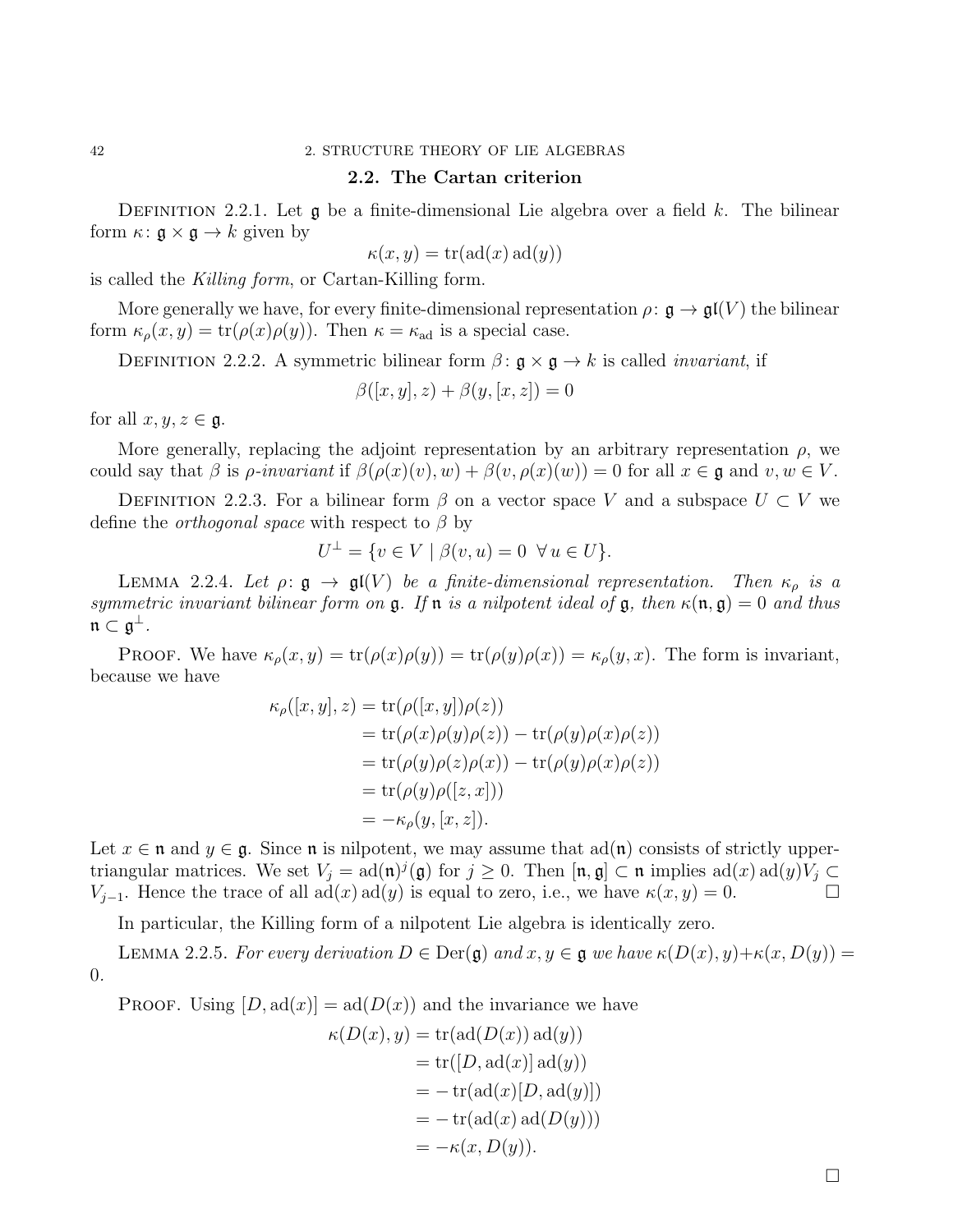LEMMA 2.2.6. let  $\rho: \mathfrak{g} \to \mathfrak{gl}(V)$  be a representation,  $\beta$  be a *ρ*-invariant bilinear form on  $\mathfrak{g}$ , and  $U \subset V$  be a subrepresentation of V. Then  $U^{\perp}$  is a subrepresentation of V.

**PROOF.** Let  $u \in U$ ,  $v \in U^{\perp}$  and  $x \in \mathfrak{g}$ . Then  $\beta(\rho(x)(v), u) = -\beta(v, \rho(x)(u)) = 0$ , since  $\rho(x)(u) \in U$ . Hence we have  $\rho(x)(v) \in U^{\perp}$ , and thus  $U^{\perp}$  is invariant under **g**.

Applying this lemma to the Killing form  $\beta = \kappa$  we obtain the following corollary.

<span id="page-45-1"></span>COROLLARY 2.2.7. For every ideal  $\mathfrak a$  in  $\mathfrak g$  the orthogonal space  $\mathfrak a^{\perp}$  with respect to the Killing form is an ideal in g.

We'll need the following result concerning nilpotency.

<span id="page-45-0"></span>**PROPOSITION** 2.2.8. Let V be a finite-dimensional k-vector space over a field k of characteristic zero and  $E \subseteq F$  two subspaces of  $End(V)$ . Let  $x \in End(V)$  be an endomorphism with  $ad(x)(F) \subseteq E$ . If  $tr(xy) = 0$  for all  $y \in End(V)$  with  $ad(y)(F) \subseteq E$ , then x is nilpotent.

PROOF. Let  $M = \{y \in End(V) \mid \text{ad}(y)(F) \subset E\}$ . Suppose first that k is algebraically closed. Let  $(v_1, \ldots, v_n)$  be a basis of V consisting of eigenvectors of  $x_s$ , say  $x_s v_i = \lambda_i v_i$  for suitable  $\lambda_i \in k$ . Let  $Q = \text{span}_{\mathbb{Q}}\{\lambda_1, \ldots, \lambda_n\}$  be the  $\mathbb{Q}$ -vector space in k spanned by the  $\lambda_i$ . We need to show that  $Q = 0$ . Then  $x = x_s + x_n = x_n$  is nilpotent.

Suppose that  $Q \neq 0$ . Then also the dual space  $Q^*$  is nonzero. Hence there exists a nonvanishing Q-linear map  $f: Q \to \mathbb{Q}$ . Define  $y \in \text{End}(V)$  by  $yv_i = f(\lambda_i)v_i$  for  $i = 1, ..., n$ . We claim that  $y \in M$ . We have

$$
ad(y)(E_{ij}) = (f(\lambda_i) - f(\lambda_j))E_{ij}
$$
  
=  $f(\lambda_i - \lambda_j)E_{ij}$ 

for all  $i$  and  $j$ . Hence

$$
E_{\mu}(\mathrm{ad}(y)) = \bigoplus_{f(\lambda)=\mu} E_{\lambda}(\mathrm{ad}(x_s)),
$$

so in particular  $\text{ad}(y)(F) \subset E$ , since  $\text{ad}(x_s)(F) \subseteq E$ , see Corollary [2](#page-41-1).1.7. Hence by assumption we have

$$
0 = \operatorname{tr}(xy) = \sum_{i=1}^{n} \lambda_i f(\lambda_i).
$$

It follows that

$$
0 = f(0) = f(\text{tr}(xy)) = \sum_{i=1}^{n} f(\lambda_i)^2.
$$

So  $f(\lambda_i) = 0$  for all i, contradicting the assumption that  $f \neq 0$ .

If k is not algebraically closed we may replace V by  $V \otimes_k \mathbb{F}$ , where F is an algebraic closure of k. Then we consider instead of  $x, y \in End(V)$  their F-linear extensions in End( $V \otimes_k \mathbb{F}$ ). It is not difficult to see how to finish the proof. not difficult to see how to finish the proof.

Now we'll introduce the linear case of the so-called Cartan-criterion.

PROPOSITION 2.2.9. Let  $\mathfrak{g} \subset \mathfrak{gl}(V)$  be a linear Lie algebra over a field k of characteristic zero. Then  $\mathfrak g$  is solvable if and only if  $\text{tr}(xy) = 0$  for all  $x \in \mathfrak g$  and all  $y \in [\mathfrak g, \mathfrak g]$ .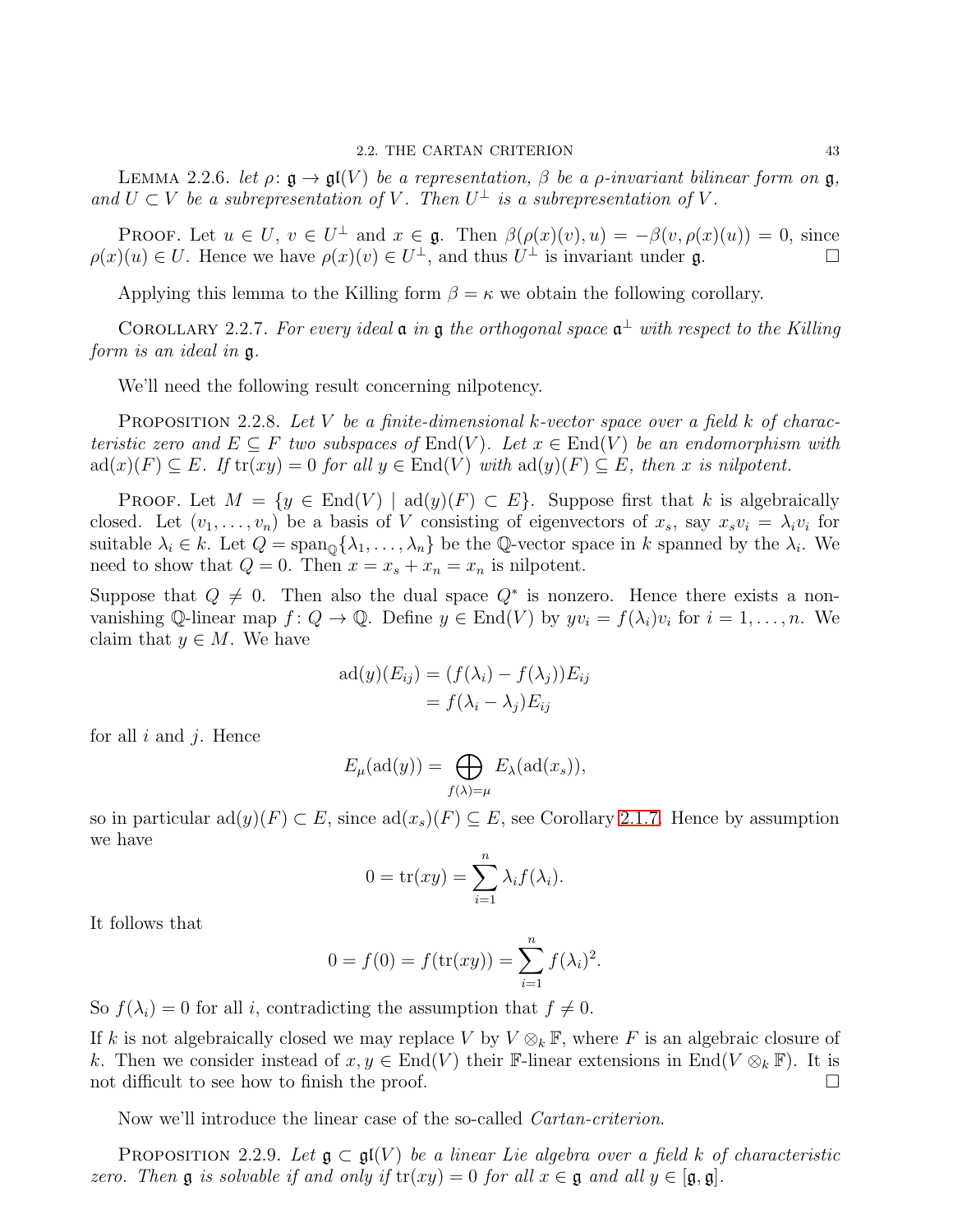**PROOF.** We may assume that  $k$  is algebraically closed, because otherwise we may replace V by  $V \otimes_k \mathbb{F}$  and  $\mathfrak{g}$  by  $\mathfrak{g} \otimes_k \mathbb{F}$ , where F is an algebraic closure of k.

Suppose that  $\mathfrak g$  is solvable. Then we may, by Lie's Theorem, identify  $\mathfrak g$  with a Lie subalgebra of  $\mathfrak{t}_n(k)$ , and  $[\mathfrak{g},\mathfrak{g}]$  with a Lie subalgebra of  $\mathfrak{n}_n(k)$ . Then we have, for  $x \in \mathfrak{t}_n(k)$  and  $y \in \mathfrak{n}_n(k)$ that  $tr(xy) = 0$ . The argument for this is the same as the one in Lemma [2](#page-44-0).2.4.

Conversely suppose that  $tr(xy) = 0$  for all  $x \in \mathfrak{g}$  and  $y \in [\mathfrak{g}, \mathfrak{g}]$ . By Corollary 1.6.[30](#page-28-0) it suffices to show that  $[g, g]$  is nilpotent in order to conclude that g is solvable. By Engel's Theorem  $[\mathfrak{g}, \mathfrak{g}]$  is nilpotent if and only if all ad(x) for  $x \in [\mathfrak{g}, \mathfrak{g}]$  are nilpotent. It is enough to show that all  $x \in [\mathfrak{g}, \mathfrak{g}]$  are nilpotent. By Lemma [2](#page-41-0).1.8 then also all ad(x) are nilpotent. Fix an arbitrary  $x \in [\mathfrak{g}, \mathfrak{g}]$ . We want to apply Proposition [2](#page-45-0).2.8 with  $E = [\mathfrak{g}, \mathfrak{g}]$  and  $F = \mathfrak{g}$  and with  $\mathfrak{g} \subset M = \{y \in \text{End}(V) \mid [y, \mathfrak{g}] \subset [\mathfrak{g}, \mathfrak{g}]\}.$  For this we need to show that  $\text{tr}(xy) = 0$  for all  $y \in M$ . Since x is the sum of commutators, and the trace is linear it suffices to show that  $tr([a, b]y) = 0$ with  $a, b \in \mathfrak{g}$  for all  $y \in M$ . By the invariance of the trace form we have  $\text{tr}([a, b]y) = \text{tr}(a[b, y])$ . So we have  $[b, y] \in [\mathfrak{g}, \mathfrak{g}]$  because of  $y \in M$ . By assumption the trace on the right hand side is always zero and Proposition 2.2.8 vields that  $x \in [\mathfrak{a}, \mathfrak{a}]$  is nilpotent. always zero and Proposition [2](#page-45-0).2.8 yields that  $x \in [\mathfrak{g}, \mathfrak{g}]$  is nilpotent.

<span id="page-46-0"></span>COROLLARY 2.2.10. Let  $\mathfrak g$  be a Lie algebra over a field k of characteristic zero. Then  $\mathfrak g$  is solvable if and only if  $\kappa(\mathfrak{g}, [\mathfrak{g}, \mathfrak{g}]) = 0$ .

**PROOF.** Suppose that  $\mathfrak{g}$  is solvable. Then  $\text{ad}(\mathfrak{g})$  is solvable, too, as an homomorphic image. By the above proposition it follows that  $tr(\text{ad}(x) \text{ad}(y)) = 0$  for all  $x \in \mathfrak{g}$  and all  $y \in [\mathfrak{g}, \mathfrak{g}]$ .

Conversely, suppose that  $\kappa(\mathfrak{g}, [\mathfrak{g}, \mathfrak{g}]) = 0$ . Then  $\text{ad}(\mathfrak{g})$  is solvable by the Cartan criterion. Then also  $\mathfrak g$  is solvable, because of ad( $\mathfrak g$ ) ≅  $\mathfrak g/Z(\mathfrak g)$ .

REMARK 2.2.11. We may rewrite the condition  $\kappa(\mathfrak{g}, [\mathfrak{g}, \mathfrak{g}]) = 0$  as  $[\mathfrak{g}, \mathfrak{g}]^{\perp} = \mathfrak{g}$ . It means that  $tr(\text{ad}(x) \text{ad}(y)) = 0$  for all  $x \in \mathfrak{g}$  and all  $y \in [\mathfrak{g}, \mathfrak{g}]$ . In general we have  $[\mathfrak{g}, \mathfrak{g}]^{\perp} = rad(\mathfrak{g})$ . Furthermore g is solvable if and only if  $\kappa_{\rho}(\mathfrak{g}, [\mathfrak{g}, \mathfrak{g}]) = 0$ , where  $\rho$  is some finite-dimensional representation of g.

Now we'll come to Cartan's criterion for semisimplicity.

<span id="page-46-1"></span>**PROPOSITION** 2.2.12. Let  $\mathfrak{g}$  be a finite-dimensional Lie algebra over a field k of characteristic zero. The the following assertions are equivalent.

- (1)  $\mathfrak g$  is semisimple.
- (2) The solvable radical rad $(\mathfrak{g})$  is zero.
- (3) The Killing form on g is non-degenerate.

PROOF. (1)  $\Rightarrow$  (2): This is exactly the assertion of Lemma 1.6.[22.](#page-25-0)

 $(2) \Rightarrow (3)$ : Let  $\mathfrak{a} = \mathfrak{g}^{\perp}$  be the orthogonal space of  $\mathfrak{g}$  with respect to  $\kappa$ . Then  $\mathfrak{a}$  is an ideal in  $\mathfrak{g}$ because of Corollary [2](#page-45-1).2.7. We claim that  $\kappa_{\mathfrak{a}}(x, y) = \kappa(x, y)$  for all  $x, y \in \mathfrak{a}$ . The endomorphisms  $ad(x)$  and  $ad(y)$  map g to a. Thus this holds for  $ad(x) ad(y)$ , too. Hence we have

$$
\kappa_{\mathfrak{a}}(x, y) = \text{tr}(\text{ad}(x)_{\mathfrak{a}} \text{ad}(y)_{\mathfrak{a}}) = \text{tr}((\text{ad}(x) \text{ad}(y))_{\mathfrak{a}})
$$

$$
= \text{tr}(\text{ad}(x) \text{ad}(y)) = \kappa(x, y).
$$

So we have

$$
\kappa_{\mathfrak{a}}(\mathfrak{a}, [\mathfrak{a}, \mathfrak{a}]) = \kappa(\mathfrak{a}, [\mathfrak{a}, \mathfrak{a}]) \subset \kappa(\mathfrak{a}, \mathfrak{g}) = 0.
$$

It follows from Corollary 2.2.[10](#page-46-0) that **a** is solvable. Hence  $\mathfrak{a} \subset \text{rad}(\mathfrak{g}) = 0$  and  $\kappa$  is nondegenerate.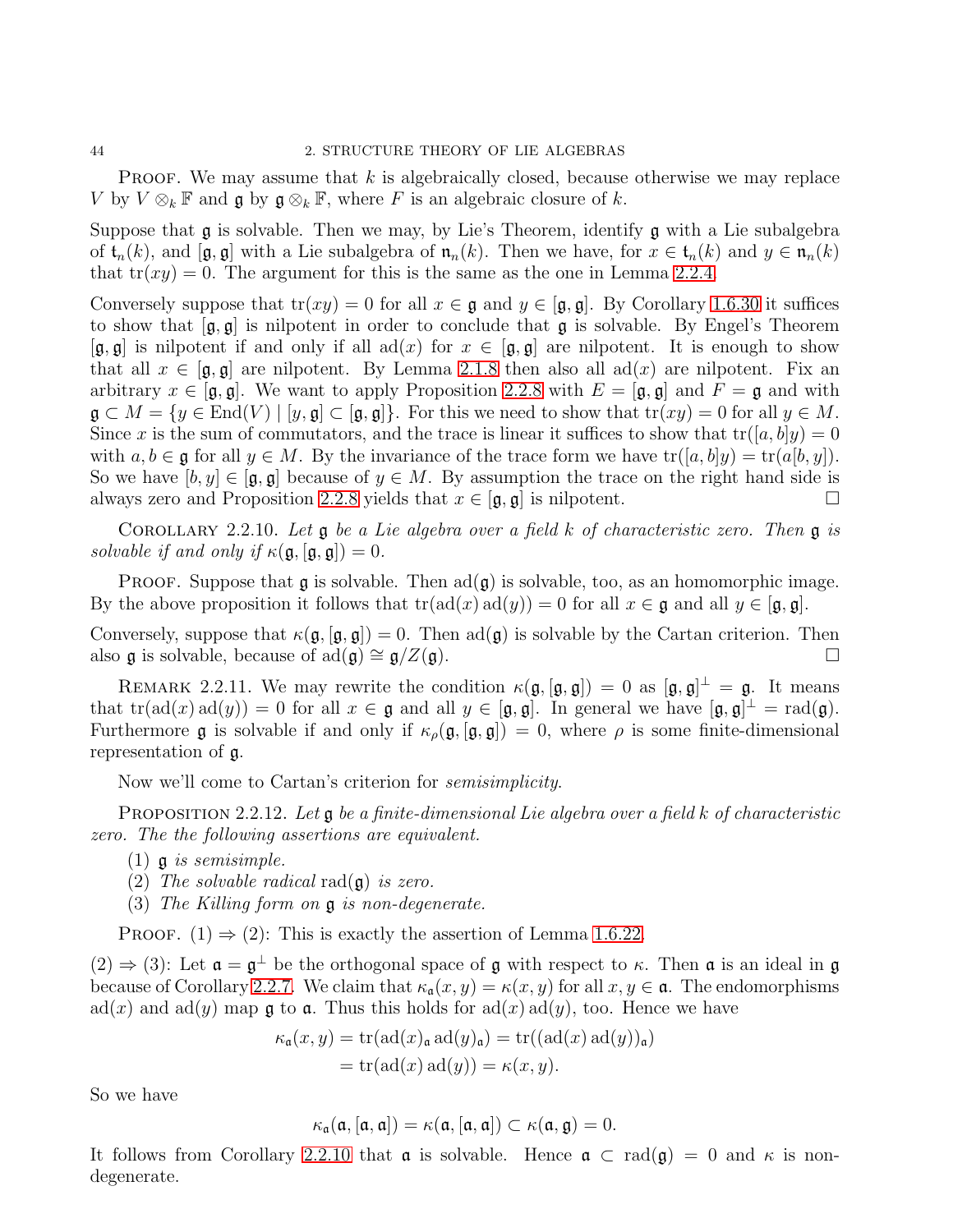$(3) \Rightarrow (2)$ : Let **a** be an abelian ideal in **g**. For  $x \in \mathfrak{a}$  and  $y \in \mathfrak{g}$  the space im( $ad(x)ad(y)$ ) is a Lie subalgebra of  $\mathfrak a$  and hence we have  $(\text{ad}(x) \text{ad}(y))^2 = 0$ , since  $\mathfrak a$  is abelian. Thus  $\text{ad}(x) \text{ad}(y)$ is nilpotent and  $tr(\text{ad}(x) \text{ad}(y)) = 0$ . So we have  $\kappa(\mathfrak{a}, \mathfrak{g}) = 0$ . Since  $\kappa$  is non-degenerate we obtain  $\mathfrak{a} = 0$ . Hence rad( $\mathfrak{g}$ ) = 0.

 $(2) \Rightarrow (1)$ : Let **a** be an ideal in **g**. Then  $\mathfrak{b} = \mathfrak{a}^{\perp} \cap \mathfrak{a}$  is an ideal in **g**. The restriction of  $\kappa$  on  $\mathfrak{b} \times \mathfrak{b}$  vanishes. For  $a, b \in \mathfrak{b}$  and  $x \in \mathfrak{g}$  we have  $[b, x] \in \mathfrak{b}$ , hence in particular  $[b, x] \in \mathfrak{a}^{\perp}$  and  $\kappa([a, b], x) = \kappa(a, [b, x]) = 0$ . Then b is solvable by Corollary 2.2.[10,](#page-46-0) so that  $\mathfrak{b} \subset \text{rad}(\mathfrak{g}) = 0$ and  $\mathfrak{a}^{\perp} \cap \mathfrak{a} = 0$ . We already have shown that (2) implies that  $\kappa$  is non-degenerate. Hence we have dim  $\mathfrak{a}^{\perp} = \dim \mathfrak{g} - \dim \mathfrak{a}$ , and therefore  $\mathfrak{g} = \mathfrak{a} \oplus \mathfrak{a}^{\perp}$  is a direct sum of ideals. Hence  $\mathfrak{g}$  is reductive. Because of  $Z(\mathfrak{g}) \subset \text{rad}(\mathfrak{g}) = 0$ , by Proposition [1](#page-17-0).4.5,  $\mathfrak{g}$  is semisimple.

REMARK 2.2.13. The implication  $(3) \Rightarrow (1)$  remains true in characteristic  $p > 0$ . However, the converse implication  $(1) \Rightarrow (3)$  need not be true in characteristic  $p > 0$ . For example, the classical Lie algebra  $\mathfrak{psl}_n(k)$  for  $p \mid n$  is simple  $(\mathfrak{sl}_n(k))$  has a 1-dimensional center  $\mathfrak{z}$  for  $p \mid n$  with simple quotient  $\mathfrak{psl}_n(k) = \mathfrak{sl}_n(k)/\mathfrak{z}$ . However, the Killing form of  $\mathfrak{psl}_n(k)$  is identically zero.

We want to formulate the following fact, which we have shown in the proof above, as a lemma.

LEMMA 2.2.14. Let  $\mathfrak a$  be an ideal in  $\mathfrak g$ . Then the Killing form  $\kappa_{\mathfrak a}$  of  $\mathfrak a$  is the restriction of the Killing form  $\kappa$  of  $\mathfrak g$  on  $\mathfrak a \times \mathfrak a$ .

COROLLARY 2.2.15. Let  $n \geq 2$  and k be a field of characteristic zero. Then the Lie algebra  $\mathfrak{sl}_n(k)$  is semisimple.

**PROOF.** By Cartan's criterion it suffices to show that the Killing form on  $\mathfrak{sl}_n(k)$  is nondegenerate. Let  $X = (x_{ij}) \in \mathfrak{sl}_n(k)$  be given such that  $\kappa(X, Y) = 0$  for all  $Y \in \mathfrak{sl}_n(k)$ . A direct calculation shows that  $\kappa(X, Y) = 2n \operatorname{tr}(XY)$ . So for  $Y = E_{ij}$  with  $i \neq j$  we have

$$
0 = \kappa(X, E_{ij}) = 2nx_{ji}.
$$

Since  $2n \neq 0$ , X is a diagonal matrix. For  $Y = E_{ii} - E_{jj}$  we obtain

$$
0 = \kappa(X, E_{ii} - E_{jj}) = 2n(x_{ii} - x_{jj})
$$

for  $1 \leq i, j \leq n$ . Hence  $X = \lambda E_n$ . So  $tr(X) = 0$  implies that  $X = 0$ . Hence  $\kappa$  is non-degenerate.  $\Box$ 

<span id="page-47-2"></span>COROLLARY 2.2.16. Let  $\mathfrak g$  be a Lie algebra with solvable radical rad( $\mathfrak g$ ). Then  $\mathfrak g$ / rad( $\mathfrak g$ ) is semisimple.

PROOF. Because of Lemma 1.6.[21](#page-25-1) we have rad( $\mathfrak{s}$ ) = 0 for  $\mathfrak{s} = \mathfrak{g}/\text{rad}(\mathfrak{g})$ . Then  $\mathfrak{s}$  is semisim-ple by Proposition 2.2.[12.](#page-46-1)

<span id="page-47-1"></span>PROPOSITION 2.2.17. Let  $\mathfrak g$  be a finite-dimensional Lie algebra over a field k of characteristic zero, and  $\mathfrak a$  be a semisimple ideal in  $\mathfrak g$ . Then  $\mathfrak g = \mathfrak a \oplus \mathfrak a^{\perp}$  and  $\mathfrak a^{\perp}$  is the centralizer of  $\mathfrak a$  in  $\mathfrak g$ .

PROOF. Since **a** is semisimple, the Killing form  $\kappa_{\mathfrak{a}} = \kappa_{|\mathfrak{a} \times \mathfrak{a}|}$  of **a** is non-degenerate. As above we obtain that  $\mathfrak{g} = \mathfrak{a} \oplus \mathfrak{a}^{\perp}$  is the direct sum of ideals. Because of  $Z(\mathfrak{a}) = 0$  the centralizer of  $\mathfrak{a}$ is  $\mathfrak{a}^{\perp}$ , hence  $Z_{\mathfrak{g}}(\mathfrak{a})=\mathfrak{a}$ <sup>⊥</sup>.

<span id="page-47-0"></span>COROLLARY 2.2.18. Let  $\mathfrak g$  be a finite-dimensional semisimple Lie algebra over a field  $k$  of characteristic zero. Then we have  $Der(\mathfrak{g}) = ad(\mathfrak{g})$ . In other words, all derivations of  $\mathfrak{g}$  are inner.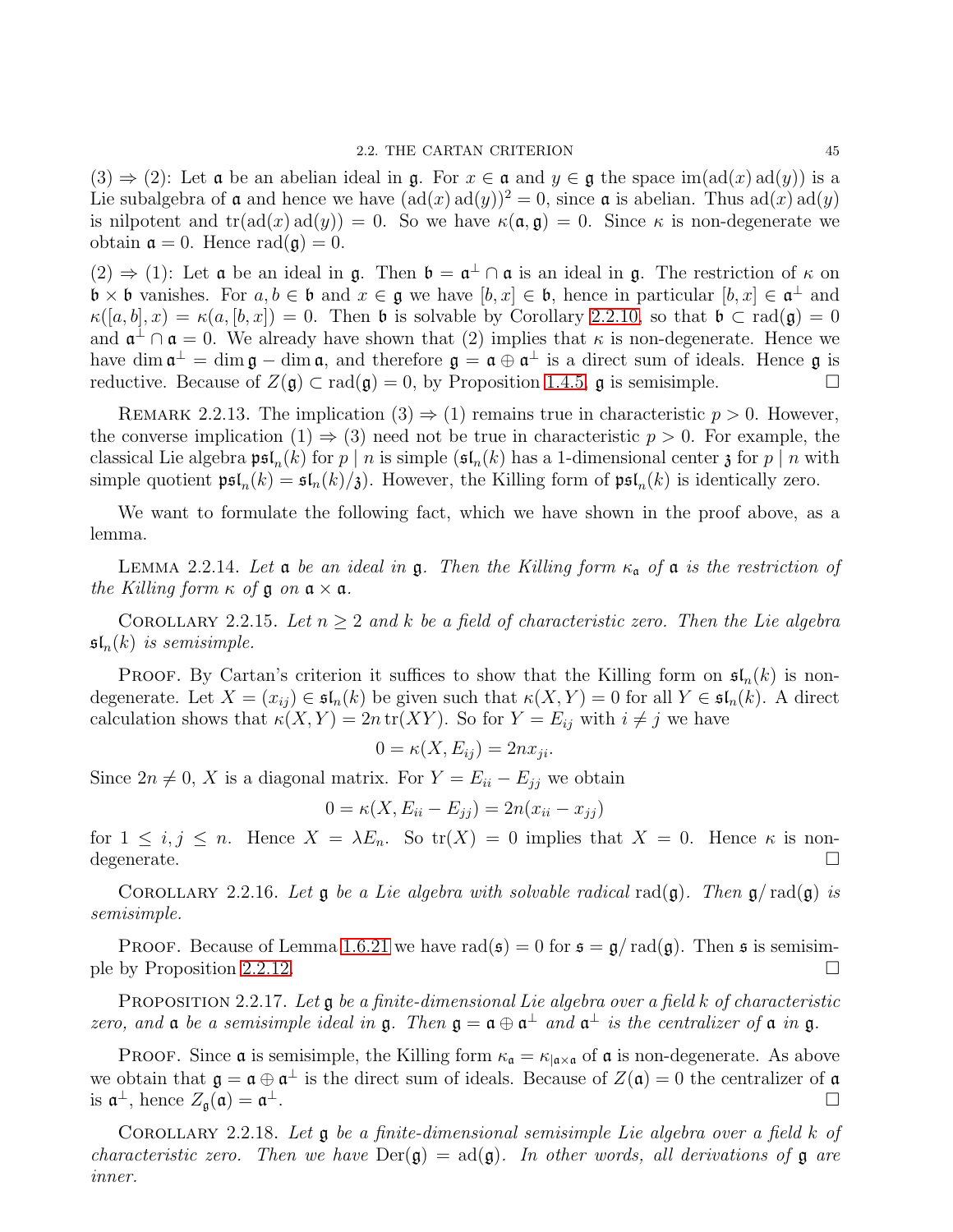PROOF. We apply Proposition 2.2.[17](#page-47-1) to the Lie algebra Der(g). Since  $Z(g) = 0$  we have  $ad(\mathfrak{g}) \cong \mathfrak{g}$ , so  $ad(\mathfrak{g})$  is a semisimple ideal in  $Der(\mathfrak{g})$ . Hence we have  $Der(\mathfrak{g}) = ad(\mathfrak{g}) \oplus ad(\mathfrak{g})^{\perp}$ . But  $ad(\mathfrak{g})^{\perp}$  is the centralizer of  $ad(\mathfrak{g})$  in  $Der(\mathfrak{g})$  by Proposition 2.2.[17,](#page-47-1) and this is zero. For  $D \in \mathrm{ad}(\mathfrak{g})^{\perp}$  we have

$$
ad(D(x)) = [D, ad(x)] = 0 \quad \forall x \in \mathfrak{g}.
$$

Since ad is injective, we obtain  $D = 0$  and hence  $ad(\mathfrak{g})^{\perp} = 0$ .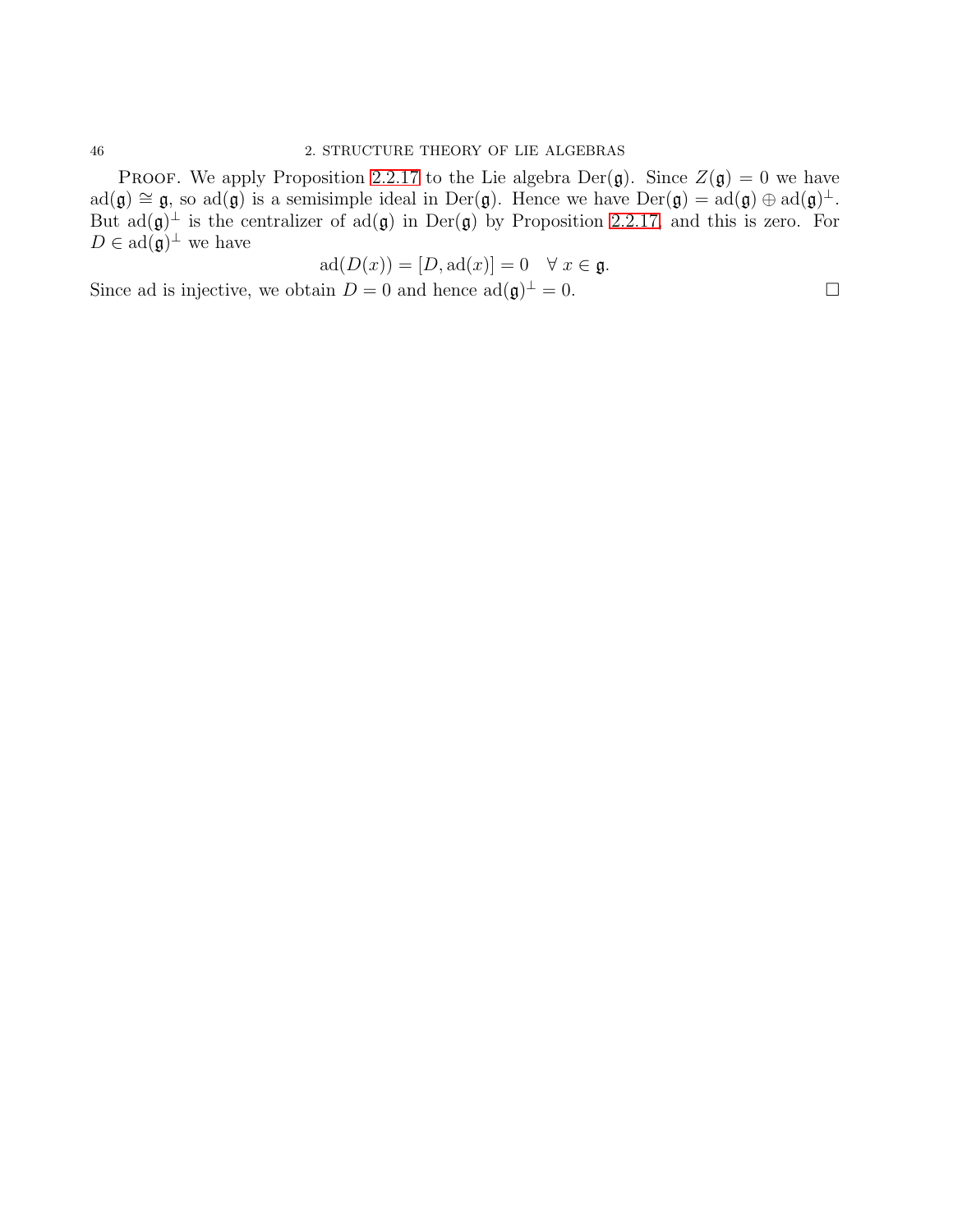#### 2.3. WEYL'S THEOREM 47

# 2.3. Weyl's Theorem

Weyl's Theorem is a central result in the theory of representations of semisimple Lie algebras. Note that we always assume that the Lie algebras and their representations are finitedimensional. The original proof of this result by Weyl uses integration on compact Lie groups. Afterwards a purely algebraic proof was found by van der Waerden, based on work of the physicist Hendrik Casimir, who lived from 1909 till 2000. Brauer discovered in 1937 another algebraic proof. The result also follows from the Whitehead Lemma about Lie algebra cohomology.

Let us give an elementary algebraic proof using *Casimir elements* associated to a non-degenerate bilinear form  $\beta$ . The radical of  $\beta$  is defined by

$$
\mathrm{rad}(\beta) = \{ x \in \mathfrak{g} \mid \beta(x, y) = 0 \,\forall \, y \in \mathfrak{g} \}.
$$

So  $\beta$  is non-degenerate if and only if  $rad(\beta) = 0$ . If this is the case then for a given basis  $(x_1, \ldots, x_n)$  of **g** there exists a unique dual basis  $(x^1, \ldots, x^n)$  with respect to  $\beta$ , given by  $\beta(x_i, x^j) = \delta_{ij}.$ 

<span id="page-49-0"></span>LEMMA 2.3.1. Let  $\beta$  be a non-degenerate invariant bilinear form on a Lie algebra g with basis  $(x_1, \ldots, x_n)$  and  $(x^1, \ldots, x^n)$  be the dual base with respect to  $\beta$ . Let  $\rho: \mathfrak{g} \to A$  be a homomorphism into an associative algebra, i.e., satisfying also  $\rho([x, y]) = \rho(x)\rho(y) - \rho(y)\rho(x) =$  $[\rho(x), \rho(y)]$ . Then the element

$$
\Omega(\beta, \rho) = \sum_{j=1}^{n} \rho(x^j) \rho(x_j)
$$

in A commutes with all  $\rho(x)$ .

PROOF. Let  $z \in \mathfrak{g}$ . The we can write

$$
[z, xj] = \sum_{k=1}^{n} a_{kj} x_k,
$$

$$
[z, xj] = \sum_{k=1}^{n} ajk xk
$$

with elements  $a_{kj}$ ,  $a^{jk} \in k$ . We have

$$
a_{kj} = \beta([z, x_j], x^k) = -\beta(x_j, [z, x^k]) = -a^{kj}.
$$

Then

$$
\rho(x^j)\rho(x_j)\rho(z) - \rho(z)\rho(x^j)\rho(x_j) = \rho(x^j)\Big(\rho(x_j)\rho(z) - \rho(z)\rho(x_j)\Big) - \Big(\rho(z)\rho(x^j) - \rho(x^j)\rho(z)\Big)\rho(x_j).
$$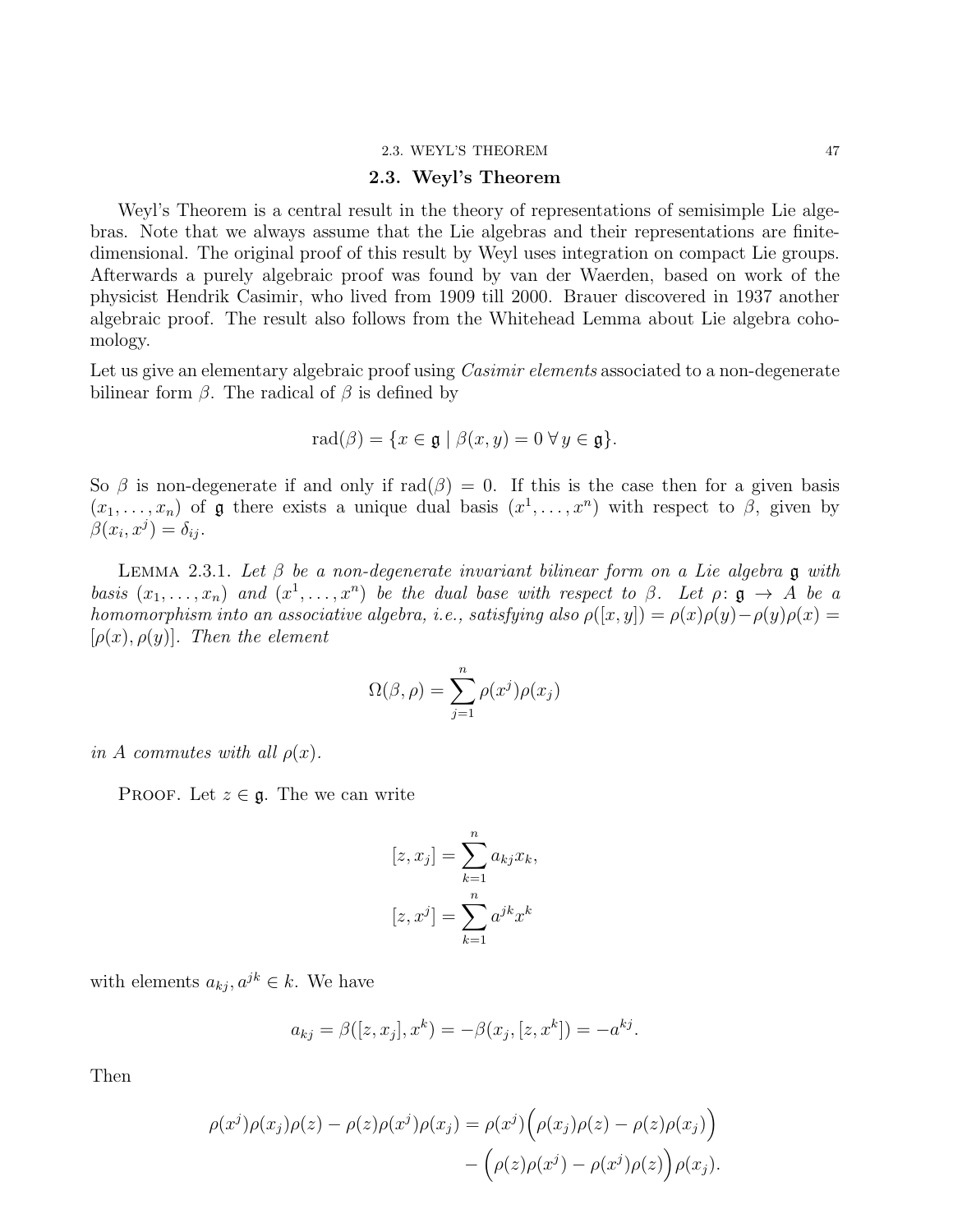It follows, writing  $\Omega = \Omega(\beta, \rho)$ ,

$$
\Omega \rho(z) - \rho(z) \Omega = \sum_{j=1}^{n} \rho(x^{j}) \rho(x_{j}) \rho(z) - \rho(z) \rho(x^{j}) \rho(x_{j})
$$
  
\n
$$
= \sum_{j=1}^{n} \rho(x^{j}) [\rho(x_{j}), \rho(z)] - [\rho(z), \rho(x^{j})] \rho(x_{j})
$$
  
\n
$$
= \sum_{j=1}^{n} \rho(x^{j}) \rho([x_{j}, z]) - \rho([z, x^{j}]) \rho(x_{j})
$$
  
\n
$$
= \sum_{j,k=1}^{n} -a_{kj} \rho(x^{j}) \rho(x_{k}) - a^{jk} \rho(x^{k}) \rho(x_{j})
$$
  
\n
$$
= \sum_{j,k=1}^{n} a^{kj} \rho(x^{j}) \rho(x_{k}) - a^{jk} \rho(x^{k}) \rho(x_{j})
$$
  
\n
$$
= \sum_{j,k=1}^{n} a^{kj} \rho(x^{j}) \rho(x_{k}) - \sum_{j,k=1}^{n} a^{kj} \rho(x^{j}) \rho(x_{k})
$$
  
\n
$$
= 0.
$$

DEFINITION 2.3.2. Let  $\beta$  be a non-degenerate invariant bilinear form on  $\mathfrak{g}$  and  $\rho$  be a representation of **g** as above. Then the element  $\Omega(\beta, \rho) \in A$  is called a (quadratic) Casimir element with respect to  $\beta$  and  $\rho$ .

 $\Box$ 

It is easy to see that  $\Omega(\beta, \rho)$  does not depend on the choice of a basis for g.

LEMMA 2.3.3. Let  $\mathfrak g$  be a semisimple Lie algebra and  $\rho: \mathfrak g \to \mathfrak{gl}(V)$  be a faithful representation of g. Then  $\beta(x, y) = \text{tr}(\rho(x)\rho(y))$  is a symmetric non-degenerate invariant bilinear form on g.

PROOF. Any trace form is invariant because of  $tr([A, B]C) = tr(A[B, C])$  for  $A, B, C \in$ End(V). Hence rad(β) is an ideal in **g**. Since  $\rho$  is injective we have  $\rho(\text{rad}(\beta)) \cong \text{rad}(\beta)$ . By definition of the radical the trace form vanishes there, so that  $rad(\beta)$  is solvable by the linear Cartan criterion. Hence we have  $rad(\beta) \subset rad(\mathfrak{g}) = 0$  and  $\beta$  is non-degenerate.

We can define the Casimir element with respect to  $\beta$  and  $\rho$  in particular for the algebra  $A = \text{End}(V)$ . Then  $\rho$  is a Lie algebra representation and  $\Omega(\beta, \rho)$  is an endomorphism of V, also called Casimir operator. We have

$$
\operatorname{tr}(\Omega) = \sum_{j=1}^{n} \operatorname{tr}(\rho(x_j)\rho(x^j))
$$

$$
= \sum_{j=1}^{n} \beta(x_j, x^j)
$$

$$
= \sum_{j=1}^{n} 1 = \dim \mathfrak{g}.
$$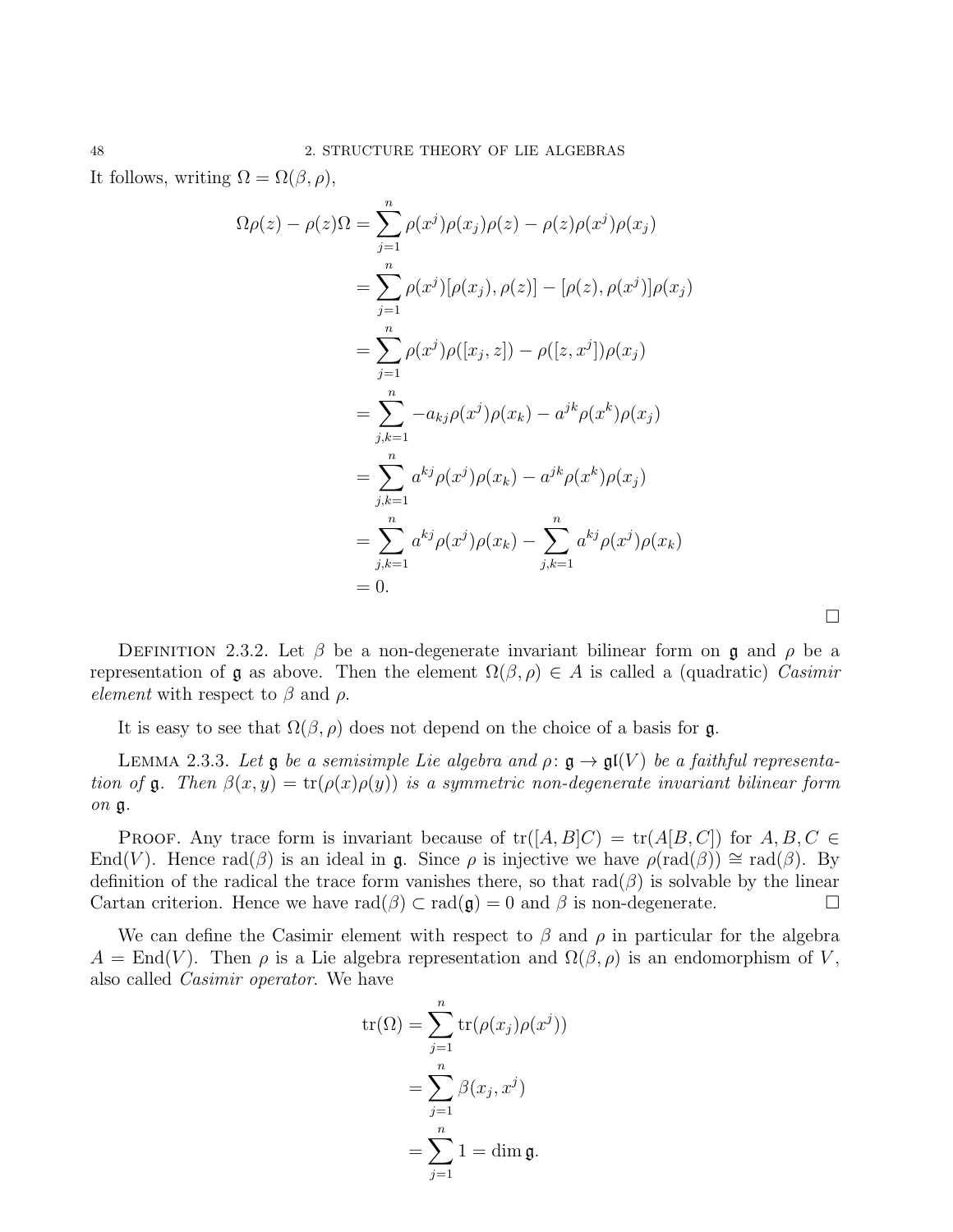A possible faithful representation of  $\mathfrak g$  is  $\rho = \text{ad}$ , because  $\mathfrak g$  is semisimple and hence ker(ad) =  $Z(\mathfrak{g})=0.$ 

EXAMPLE 2.3.4. Let  $\mathfrak{g} = \mathfrak{sl}_2(k)$ ,  $V = k^2$  and  $\rho$  be the identity map  $\mathfrak{g} \to \mathfrak{gl}(V)$ . Let  $(x, y, h)$ be the standard basis of  $\mathfrak g$  and  $\beta$  be the trace from on  $\mathfrak g$ . Then we have

$$
\Omega(\beta,\mathrm{id}) = \begin{pmatrix} 3/2 & 0 \\ 0 & 3/2 \end{pmatrix}.
$$

To see this, first note that the dual basis with respect to  $\beta$  is given by  $(y, x, \frac{h}{2})$ . Then

$$
\Omega(\beta, id) = \rho(x)\rho(y) + \rho(y)\rho(x) + \frac{\rho(h)^2}{2} = \begin{pmatrix} 3/2 & 0 \\ 0 & 3/2 \end{pmatrix},
$$

recalling from Example 1.2.[16](#page-12-0) that

$$
\rho(x) = \begin{pmatrix} 0 & 1 \\ 0 & 0 \end{pmatrix}, \quad \rho(y) = \begin{pmatrix} 0 & 0 \\ 1 & 0 \end{pmatrix}, \quad \rho(h) = \begin{pmatrix} 1 & 0 \\ 0 & -1 \end{pmatrix}
$$

So  $\Omega$  acts here as a scalar, i.e., by  $\lambda \cdot id$  with  $\lambda \in k$ . This is clear. Indeed, the representation  $ρ$  is simple and Ω commutes with all  $ρ(x)$  by Lemma [2](#page-49-0).3.1. Then Schur's Lemma 1.2.[31](#page-14-0) gives  $\Omega = \lambda \cdot id$ . More precisely, we have  $\lambda = \frac{3}{2} = \frac{\dim \mathfrak{g}}{\dim V}$  $\frac{\dim \mathfrak{g}}{\dim V}$ .

Let us mention another consequence of Schur's Lemma here, see [[19](#page-111-1)].

LEMMA 2.3.5. Let **g** be a simple Lie algebra and  $\alpha(x, y)$ ,  $\beta(x, y)$  be two symmetric nondegenerate invariant bilinear forms on  $\mathfrak g$ . Then there is a nonzero scalar  $\mu \in k^*$  with  $\alpha(x, y) =$  $\mu\beta(x, y)$  for all  $x, y \in \mathfrak{g}$ .

In particular the Killing form of simple Lie algebras is a scalar multiple of the trace form. The following table shows a few examples. Note that  $\mathfrak{gl}(n)$  is reductive but not simple.

|                               | $\kappa(x,y)$                                                                                            |
|-------------------------------|----------------------------------------------------------------------------------------------------------|
|                               | $\mathfrak{gl}(n), n \geq 2 \mid 2n \operatorname{tr}(xy) - 2 \operatorname{tr}(x) \operatorname{tr}(y)$ |
| $\mathfrak{sl}(n), n \geq 2$  | $2n \operatorname{tr}(xy)$                                                                               |
| $\mathfrak{so}(n), n \geq 3$  | $(n-2)$ tr $(xy)$                                                                                        |
| $\mathfrak{sp}(2n), n \geq 1$ | $2(n+1)\operatorname{tr}(xy)$                                                                            |

REMARK 2.3.6. One can ask how we may express the Killing form  $tr(\text{ad}(x) \text{ad}(y))$  and more generally also  $tr(ad^2(x)ad^2(y))$  by the trace form. We may write

$$
tr((ad(x))^2(ad(y))^2) = \alpha_n tr(x^2y^2) + \beta_n tr(xyxy) + \gamma_n tr(x^2) tr(y^2)
$$
  
+  $\delta_n (tr(xy))^2$ 

with certain scalars  $\alpha_n, \beta_n, \gamma_n, \delta_n$  depending on n. To give an example, let  $\mathfrak{g} = \mathfrak{sl}(n)$ . Then it is easy to see that we have, for all  $x, y \in \mathfrak{sl}(n)$ ,

$$
\operatorname{tr}((\operatorname{ad}(x))^2(\operatorname{ad}(y))^2) = 2n \operatorname{tr}(x^2y^2) + 2 \operatorname{tr}(x^2) \operatorname{tr}(y^2) + 4(\operatorname{tr}(xy))^2.
$$

.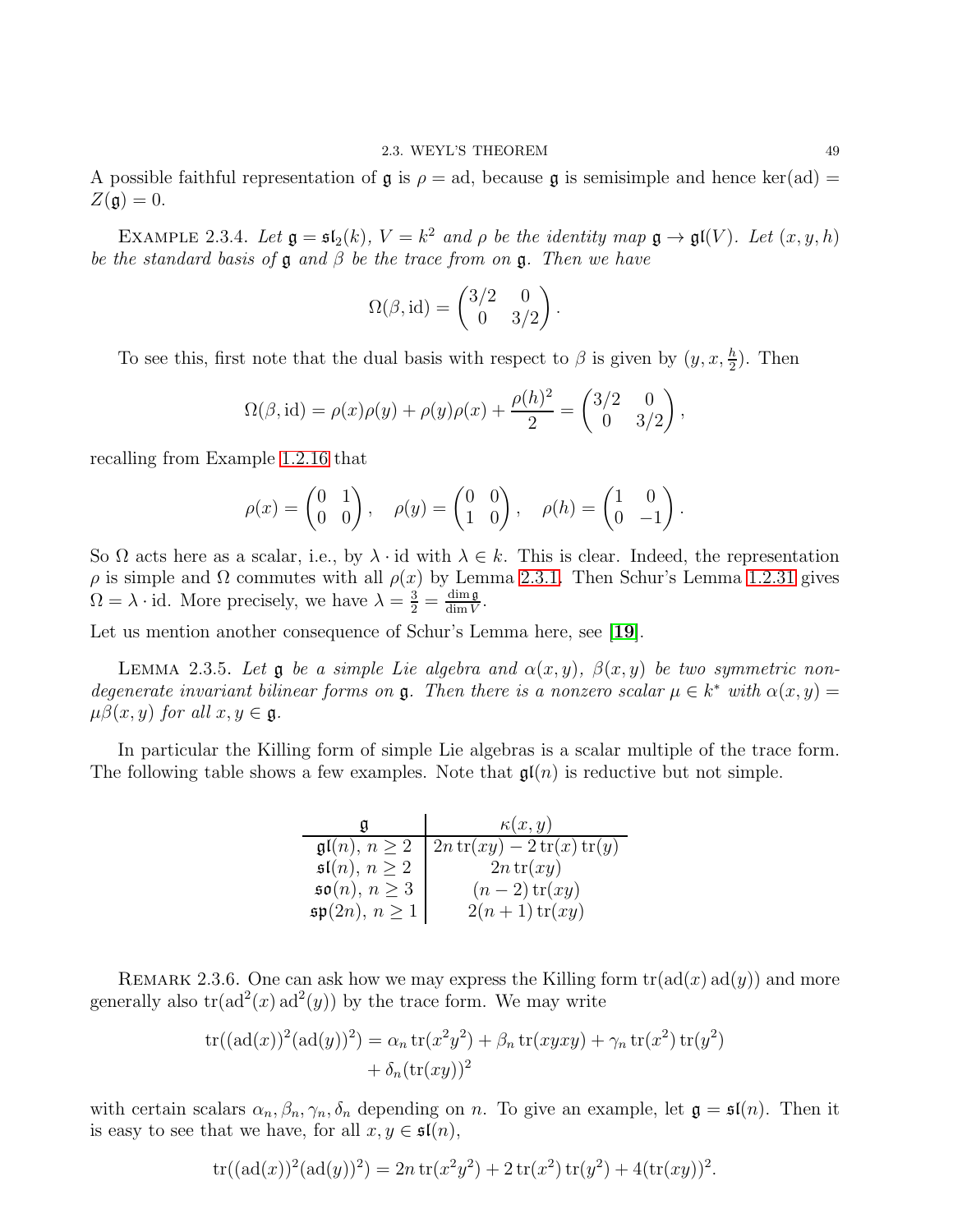Indeed, for  $n \geq 4$  we obtain from the above the following system of linear equations

$$
\beta_n + \delta_n = 4,
$$
  
\n
$$
\alpha_n + \beta_n + 2\gamma_n + 2\delta_n = 2n + 12,
$$
  
\n
$$
\alpha_n + \beta_n + 4\gamma_n + \delta_n = 2n + 12,
$$
  
\n
$$
\gamma_n = 2.
$$

This system has a unique solution as above. How do we obtain the linear equations? We explicitly compute the terms with respect to a standard basis of  $\mathfrak{sl}(n)$ . The adjoint representation is given by the formula [\(1.1\)](#page-6-0). For example, for  $h_i = E_{ii} - E_{i+1,i+1}$  we obtain that  $\text{ad}(h_i)$  is a diagonal matrix with  $2(n-2)$  entries 1,  $2(n-2)$  entries  $-1$ , once 2, once  $-2$  and otherwise zeros on the diagonal. Hence  $ad^2(h_i)$  is a diagonal matrix with  $4(n-2)$  entries 1 and 2 entries 4 on the diagonal, yielding trace 4n. So we have  $tr(ad^4(h_i)) = 4n + 24$ . Plugging into our Ansatz  $x = y = h_i$ , we obtain

$$
4n + 24 = 2\alpha_n + 2\beta_n + 4\gamma_n + 4\delta_n.
$$

This is the second linear equation listed, providing we have  $2 \neq 0$ . Similarly we obtain the other equations.

We also can show that, for all  $x, y \in \mathfrak{so}(n)$ ,

$$
tr((ad(x))^{2}(ad(y))^{2}) = (n - 6) tr(x^{2}y^{2}) - 2 tr(xyxy) + tr(x^{2}) tr(y^{2})
$$
  
+ 2(tr(xy))<sup>2</sup>.

Now we are ready to prove Weyl's Theorem.

<span id="page-52-0"></span>THEOREM 2.3.7 (Weyl). Let  $\rho: \mathfrak{g} \to \mathfrak{gl}(V)$  be a representation of a semisimple Lie algebra over a field k of characteristic zero. Then  $\rho$  is semisimple.

**PROOF.** Step (1): Since V is semisimple as g-module if and only if V is semisimple as  $\rho(\mathfrak{g})$ module, we may replace g by  $\rho(\mathfrak{g})$  and assume that  $\mathfrak{g} \subset \mathfrak{gl}(V)$  and  $\rho = id$ . Then  $\beta(x, y) = \text{tr}(xy)$ is a symmetric invariant bilinear form. It is non-degenerate, since  $rad(\beta)$  is a solvable ideal by the linear Cartan criterion. Hence  $rad(\beta) \subset rad(\mathfrak{g}) = 0$ . Thus we may define the associated Casimir element  $\Omega = \sum_{j=1}^n \rho(x_j) \rho(x^j) \in \text{End}(V)$ . It lies in  $\text{End}_{\mathfrak{g}}(V) = \{A \in \text{End}(V) \mid Ax =$  $xA \forall x \in \mathfrak{g}$ , with  $\text{tr}(\Omega) = \dim \mathfrak{g} = n$ . Note that Ax and xA are products of endomorphisms. Suppose that  $\rho$  is a simple representation. Then  $\Omega$  is an automorphism of V and we have  $tr(\Omega) \neq 0$ , since  $\mathfrak{g} \neq 0$  and k has characteristic zero. So  $\Omega \neq 0$  and Schur's Lemma yields  $\Omega = \lambda \cdot id$  with  $\lambda \neq 0$ .

Step (2): Let  $W \subset V$  be a subrepresentation of codimension 1. We'll show that W has a complement. Since dim  $V/W = 1$  we know that  $\mathfrak{g} = [\mathfrak{g}, \mathfrak{g}]$  acts trivially on  $V/W$ , because all commutators of endomorphisms of a 1-dimensional vector space vanish.

(a): We'll show that we may assume that W is simple. Indeed, suppose that the claim in  $(2)$ holds for all simple modules. Then we use induction on  $\dim V$  to show that the claim holds in general. So let  $0 \neq V_1 \subset V$  be a minimal submodule. For V being simple there is nothing to show. So assume that  $V_1 \neq V$  is a proper submodule. If  $V_1 \cap W = 0$ , then  $V_1$  is already a module complement for W, since we then have  $W + V_1 = V$  because of dim  $V/W = 1$ . Otherwise, if  $V_1 \cap W \neq 0$ , then we obtain  $V_1 \subset W$  from the minimality of  $V_1$ . Now we can apply the induction hypothesis on  $V/V_1$ . So the submodule  $W/V_1$  of codimension 1 has a module complement U, which we can write as

$$
U=U'/V_1
$$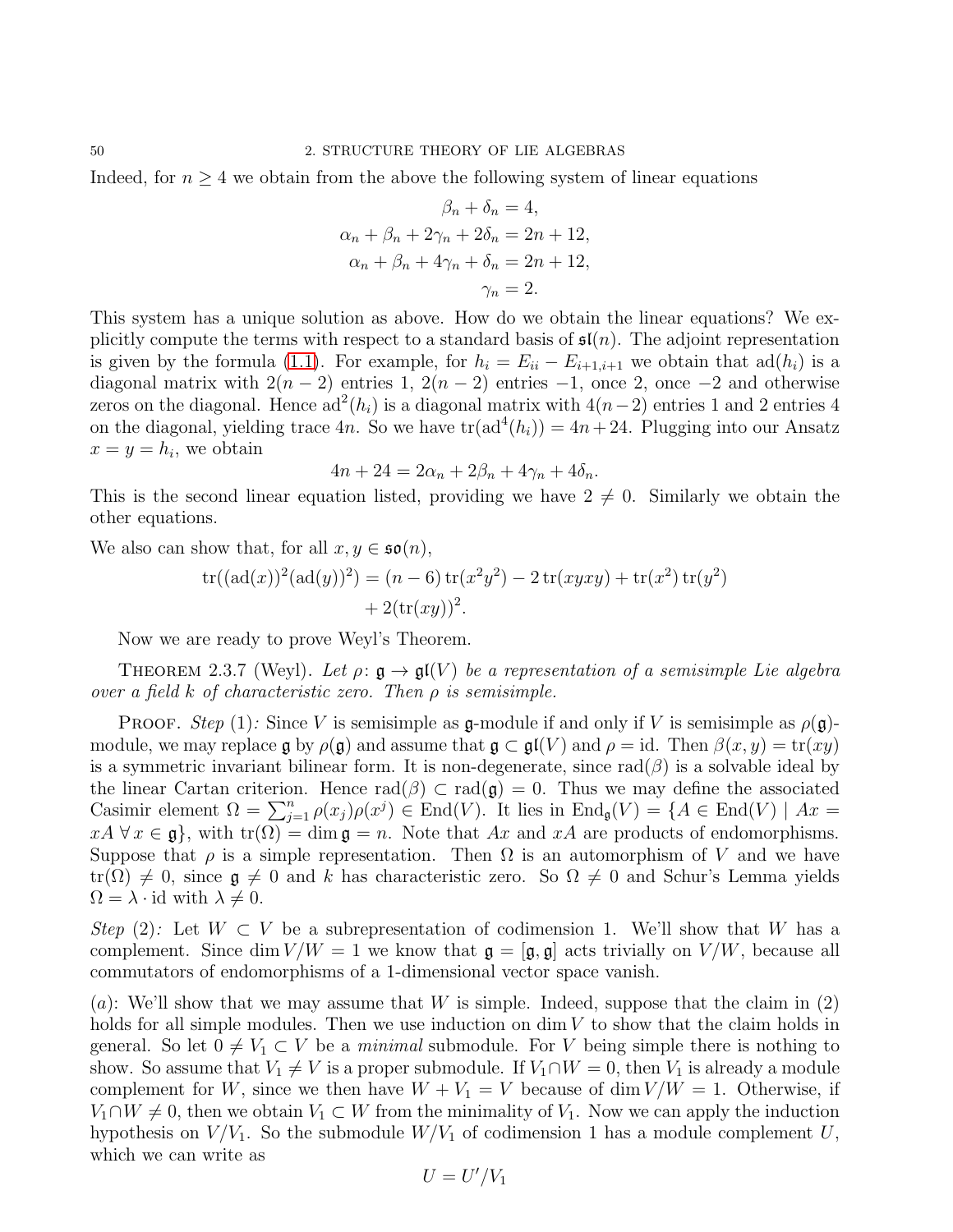for a submodule  $U' \supset V_1$  of V. Hence we have  $W/V_1 \oplus U'/V_1 = V/V_1$  with dim  $U'/V_1 = 1$ . Thus  $V_1 \subset U'$  is a simple submodule of codimension 1. We may apply the claim (2) to it, to find a module complement  $V_2$  to  $V_1$  in  $U'$ , so  $V_1 \oplus V_2 = U'$ . Then  $V_2$  is a module complement to  $W$  in V, hence  $V = W \oplus V_2$ , because dim  $W + \dim V_2 = (\dim V - 1) + 1 = \dim V$  and  $W \cap V_2 = 0$ .

(b): We claim that g acts faithfully on W. Let  $\mathfrak{a} = \{x \in \mathfrak{g} \mid x.W = 0\}$ . This is an ideal in g. Since g is semisimple, so is a and we have  $\mathfrak{a} = [\mathfrak{a}, \mathfrak{a}]$ . Because of  $\mathfrak{g} \cdot (V/W) = 0$  we have  $\mathfrak{g} \cdot V \subset W$ , and hence  $[\mathfrak{a}, \mathfrak{a}] = 0$ , because for  $x, y \in \mathfrak{a}$  we have  $xy \cdot V \subset x \cdot W = 0$ . This we have  $\mathfrak{a} = 0$  and therefore the representation of of g on W is faithful.

(c): We can now prove the claim (2). So let W be simple. Let  $\rho_V$  be the representation of g on V and  $\rho_W$  be the restriction on W. The latter is faithful, see (b). Thus we can define the Casimir operator  $\Omega_W \in \text{End}(V)$ , which is associated to the bilinear form  $\kappa_{\rho_W}(x, y) = \text{tr}(\rho_W(x)\rho_W(y)).$ Because of (1),  $\Omega_W$  is injective on the simple module W, because it acts there as a nonzero scalar. Hence ker( $\Omega_W$ ) is a 1-dimensional g-submodule of V, having trivial intersection with W. So we have  $V = W \oplus \text{ker}(\Omega_W)$ . Thus the desired complement to W in V is given by ker $(\Omega_W)$ .

Step (3): Now we can prove the general case, where  $W \subset V$  is an arbitrary submodule. We may equip the space  $Hom(V, W)$  with a structure of a g-module by

$$
x.\varphi = \rho_W(x) \circ \varphi - \varphi \circ \rho_V(x), \quad x \in \mathfrak{g}, \varphi \in \text{Hom}(V, W).
$$

Then the space

$$
U = \{ \varphi \in \text{Hom}(V, W) \mid \varphi_{|W} \in k \cdot \text{id}_W \}
$$

is a g-submodule, since for  $\varphi \in U$  we even have  $(x \cdot \varphi)(W) = 0$ . Indeed, we obtain, with  $\varphi_{|W} = \lambda \cdot id_W$  and  $w \in W$ , that

$$
(x.\varphi)(w) = x.\varphi(w) - \varphi(x.w)
$$

$$
= x.(\lambda w) - \lambda x.w
$$

$$
= 0.
$$

Hence  $U_0 = \{ \varphi \in U \mid \varphi(W) = 0 \}$  is a submodule of U with dim  $U/U_0 = 1$ . With (2) we find a  $\psi \in U$  with  $k\psi \oplus U_0 = U$ . By applying a suitable scalar multiplication we may assume that  $\psi_{\vert W} = \mathrm{id}_W$ . Then the 1-dimensional g-module  $k\psi$  is trivial, and hence we have  $x.\psi = 0$  and  $x.\psi(v) - \psi(x.v) = (x.\psi)(v) = 0$ . Thus  $\psi$  is a module homomorphism and therefore ker( $\psi$ ) is a submodule of V. But then ker( $\psi$ ) is a complementary submodule to W in V, i.e., we have  $V = \ker(\psi) \oplus W$  and V is semisimple.

Remark 2.3.8. The "converse" of Weyl's Theorem also holds. If every finite-dimensional representation of  $\mathfrak g$  is semisimple, then  $\mathfrak g$  is semisimple. In fact, since the adjoint representation is semisimple, every ideal in  $\mathfrak g$  has a complementary ideal and hence can be viewed as a quotient of  $\mathfrak g$ . Suppose that  $\mathfrak g$  is not semisimple. Then  $\mathfrak g$  has a commutative quotient, hence also a 1dimensional quotient. But the Lie algebra  $g = k$  also has non-semisimple representations, see Example 1.2.[28.](#page-13-1) This is a contradiction.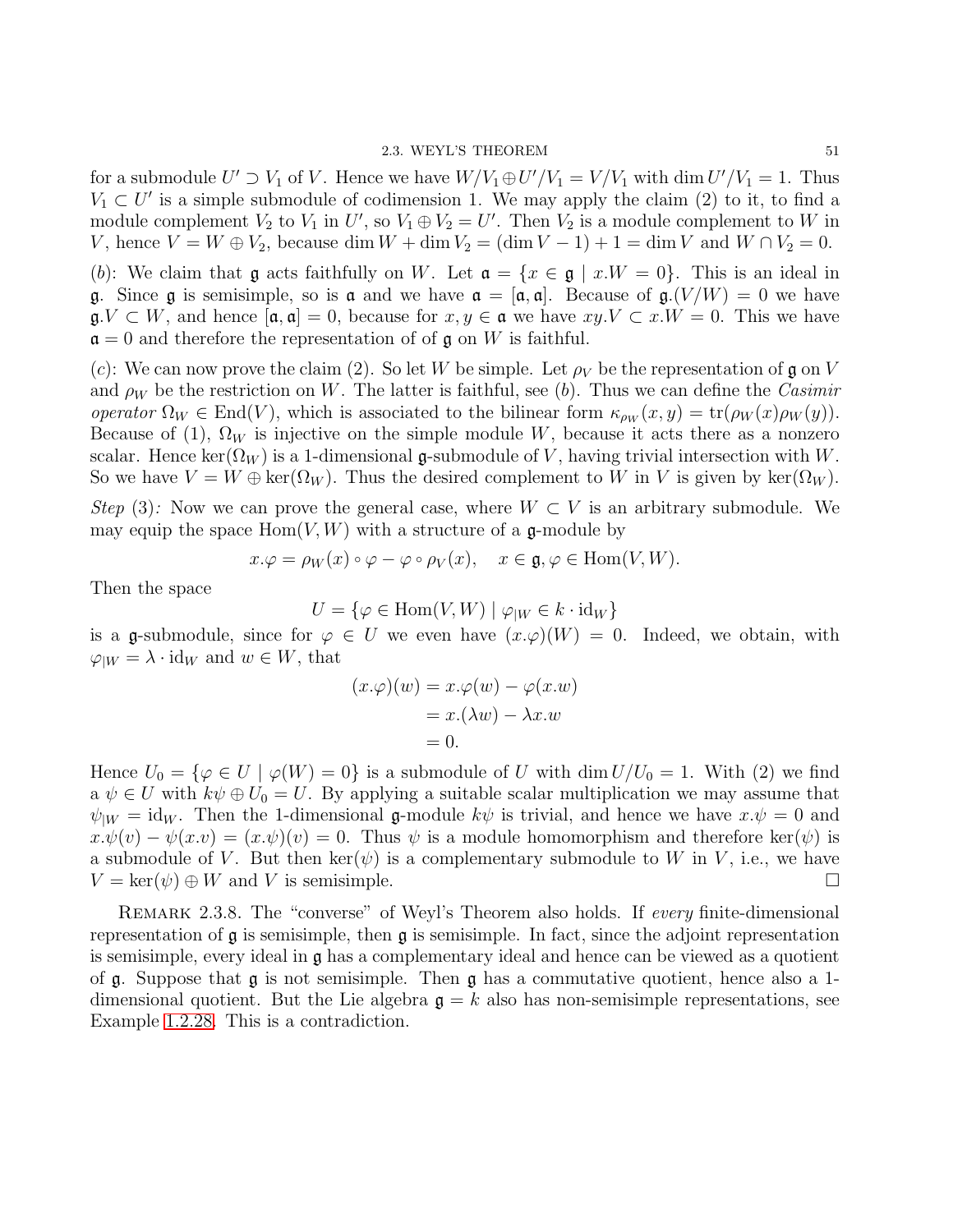# 2.4. Levi's Theorem

In this section all Lie algebras are finite-dimensional over a field k of characteristic zero. Levi's Theorem says that any Lie algebra  $\mathfrak g$  has a semisimple subalgebra  $\mathfrak s$ , a so-called Levi complement, with  $g \cong s \times rad(g)$ . In other words, the short exact sequence of Lie algebras

 $0 \to \text{rad}(\mathfrak{g}) \to \mathfrak{g} \to \mathfrak{s} \to 0$ 

splits. In this case,  $\mathfrak{s} \cong \mathfrak{g}/\text{rad}(\mathfrak{g})$ . A Levi complement need not be unique. Malcev's Theorem says that all Levi complements are conjugated by special automorphisms of g.

The existence of Levi complements reduces the classification of Lie algebras to a large extend to the classification of semisimple and solvable Lie algebras. The semisimple Lie algebras can be classified, whereas the solvable ones cannot in general. We start with the following lemma.

<span id="page-54-0"></span>LEMMA 2.4.1. Let  $\alpha: \mathfrak{g} \to \mathfrak{h}$  be a surjective homomorphisms of Lie algebras. Then we have  $\alpha(\text{rad}(\mathfrak{g})) = \text{rad}(\mathfrak{h}).$ 

**PROOF.** Since rad( $\mathfrak{g}$ ) is a solvable ideal in  $\mathfrak{g}$ , also  $\alpha(\text{rad}(\mathfrak{g}))$  is a solvable ideal in  $\mathfrak{h}$ , since  $\alpha$  is a surjective homomorphism. We have  $\alpha(\text{rad}(\mathfrak{g})) \subset \text{rad}(\mathfrak{h})$ . To see this, we note that  $\alpha(\text{rad}(\mathfrak{g}))$ is an ideal in h, because

$$
[\mathfrak{h}, \alpha(\mathrm{rad}(\mathfrak{g}))] = [\alpha(\mathfrak{g}), \alpha(\mathrm{rad}(\mathfrak{g}))] = \alpha([\mathfrak{g}, \mathrm{rad}(\mathfrak{g})]) \subset \alpha(\mathrm{rad}(\mathfrak{g})).
$$

It is solvable since homomorphic images of solvable Lie algebras are solvable. Conversely, consider the quotient map  $\pi: \mathfrak{h} \to \mathfrak{h}/\alpha(\text{rad}(\mathfrak{g}))$  and the homomorphism  $\beta = \pi \circ \alpha: \mathfrak{g} \to \mathfrak{h}/\alpha(\text{rad}(\mathfrak{g}))$ . Because of  $rad(\mathfrak{g}) \subset \ker(\beta)$ ,  $\beta$  factorizes to a surjective homomorphisms  $\beta' : \mathfrak{g}/rad(\mathfrak{g}) \to$  $\mathfrak{h}/\alpha(\text{rad}(\mathfrak{g}))$ . Since  $\mathfrak{g}/\text{rad}(\mathfrak{g})$  is semisimple by Corollary 2.2.[16,](#page-47-2) also  $\mathfrak{h}/\alpha(\text{rad}(\mathfrak{g}))$  is semisimple, being a homomorphic image of  $\mathfrak{g}/\text{rad}(\mathfrak{g})$ . Hence we have  $\pi(\text{rad}(\mathfrak{h})) \subset \text{rad}(\mathfrak{h}/\alpha(\text{rad}(\mathfrak{g}))) = 0$ , and  $\text{rad}(\mathfrak{h}) \subset \alpha(\text{rad}(\mathfrak{a}))$ . and rad $(\mathfrak{h}) \subset \alpha(\text{rad}(\mathfrak{g}))$ .

<span id="page-54-1"></span>LEMMA 2.4.2. Let V be a  $\mathfrak g$ -module,  $\mathfrak a$  be an ideal in  $\mathfrak g$ , and  $Z_{\mathfrak a}(w) = \{x \in \mathfrak a \mid x.w = 0\}$  for  $w \in V$ . Let  $v \in V$  be an element with  $\mathfrak{g} \cdot v = \mathfrak{a} \cdot v$  and  $Z_{\mathfrak{a}}(v) = 0$ . Then we have  $\mathfrak{g} \cong Z_{\mathfrak{g}}(v) \ltimes \mathfrak{a}$ .

PROOF. By assumption  $Z_{\mathfrak{g}}(v) \cap \mathfrak{a} = Z_{\mathfrak{a}}(v) = 0$  and  $\mathfrak{a}$  is an ideal. Moreover  $Z_{\mathfrak{g}}(v)$  is a subalgebra of  $\mathfrak g$ . So we only need to show that  $Z_{\mathfrak g}(v) + \mathfrak a = \mathfrak g$ . Consider the linear map  $\varphi: \mathfrak{g} \to V$ ,  $x \mapsto x.v$ . Because of  $\mathfrak{g}.v = \mathfrak{a}.v$  we have  $\varphi(\mathfrak{g}) = \varphi(\mathfrak{a})$ , and hence  $\mathfrak{g} = \ker(\varphi) + \mathfrak{a} = Z_{\mathfrak{g}}(v) + \mathfrak{a}$ .  $Z_{\mathfrak{g}}(v) + \mathfrak{a}.$ 

THEOREM 2.4.3 (Levi). Every short exact sequence of Lie algebras in characteristic zero

$$
0 \to \mathrm{rad}(\mathfrak{g}) \xrightarrow{\iota} \mathfrak{g} \xrightarrow{\alpha} \mathfrak{s} \to 0
$$

with a semisimple Lie algebra  $\mathfrak s$  splits, i.e., there is a homomorphism  $\beta \colon \mathfrak s \to \mathfrak g$  with  $\alpha \circ \beta = \mathrm{id}_{\mathfrak s}$ .

PROOF. Let  $\mathfrak{a} = \ker(\alpha) = \iota(\text{rad}(\mathfrak{g}))$ . We will prove the result by induction over dim  $\mathfrak{a}$ . For  $\mathfrak{a} = 0$ , the homomorphism  $\alpha$  is injective and surjective. Then the claim follows with  $\beta = \alpha^{-1}$ . So we may assume that  $\dim(\mathfrak{a}) \geq 1$ . We will make a case distinction.

Case 1: There exists a proper minimal ideal  $\mathfrak{a}_1$  in  $\mathfrak{a} = \text{ker}(\alpha)$ , which is different from 0 and  $\mathfrak{a}$ . Then  $\alpha$  factorizes to a surjective homomorphism

$$
\alpha_1\colon \mathfrak{g}/\mathfrak{a}_1\to \mathfrak{s}
$$

with dim ker( $\alpha_1$ ) = dim  $\mathfrak{a}$  – dim  $\mathfrak{a}_1$  < dim  $\mathfrak{a}$  = dim ker( $\alpha$ ). By induction hypothesis there exists a homomorphism

 $\beta_1: \mathfrak{s} \to \mathfrak{g}/\mathfrak{a}_1$  with  $\alpha_1 \circ \beta_1 = \mathrm{id}_{\mathfrak{s}}$ .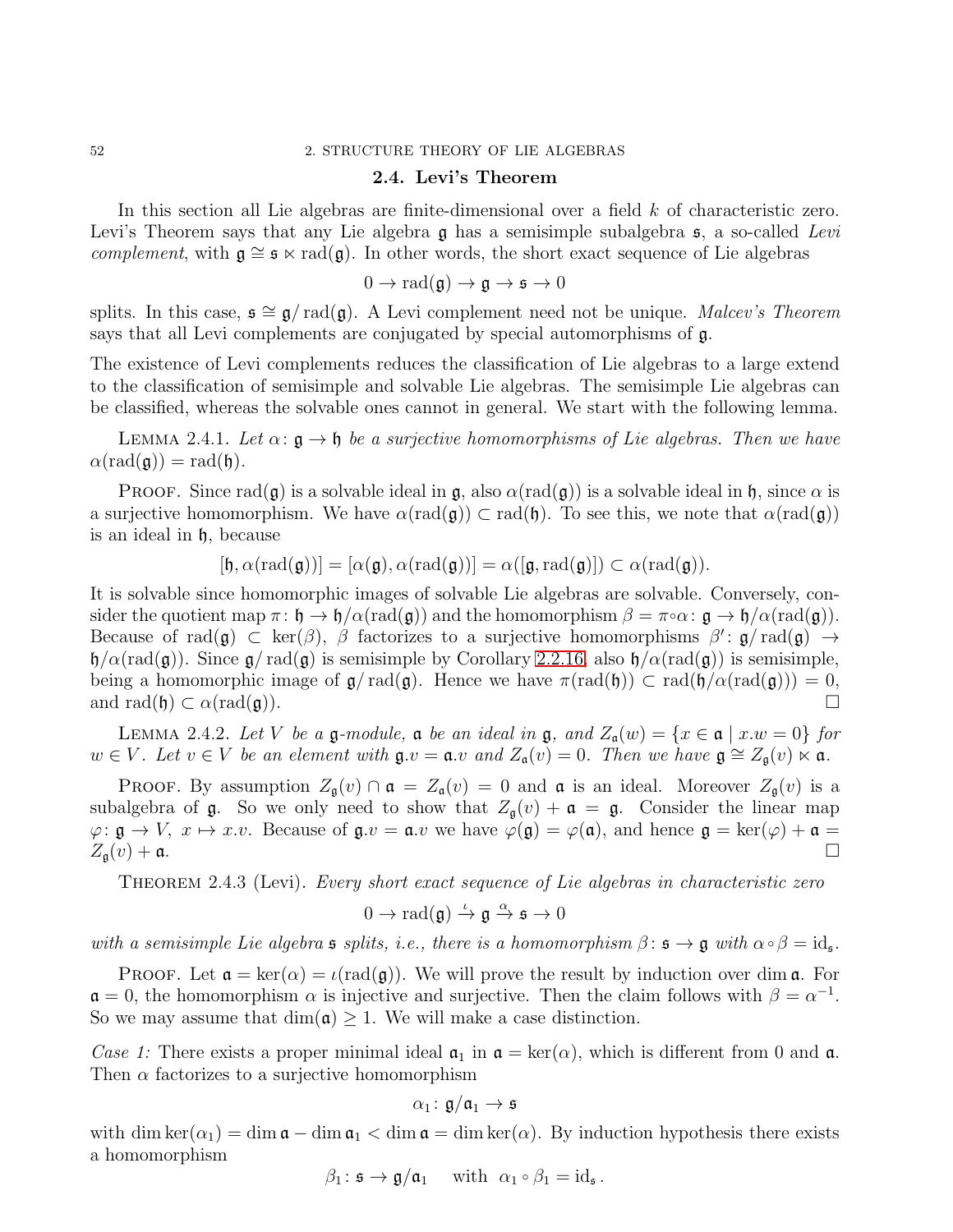Let  $q: \mathfrak{g} \to \mathfrak{g}/\mathfrak{a}_1$  be the quotient map and

$$
\mathfrak{b}=q^{-1}(\beta_1(\mathfrak{s}))
$$

the preimage of  $\beta_1(\mathfrak{s})$  under q. Then **b** is a subalgebra of **g** and the homomorphism

$$
\widetilde{\alpha} = q \mid_{\mathfrak{b}} : \mathfrak{b} \to \beta_1(\mathfrak{s}) \cong \mathfrak{s}, \quad x \mapsto x + \mathfrak{a}_1
$$

is surjective. We have dim ker $(\tilde{\alpha}) = \dim \mathfrak{a}_1 < \dim \mathfrak{a} = \dim \ker(\alpha)$ , so that by induction hypothesis there exists a homomorphism

$$
\widetilde{\beta}: \beta_1(\mathfrak{s}) \to \mathfrak{b} \quad \text{ with } \widetilde{\alpha} \circ \widetilde{\beta} = \mathrm{id}_{\beta_1(\mathfrak{s})} \, .
$$

But then  $\beta = \widetilde{\beta} \circ \beta_1 : \mathfrak{s} \to \mathfrak{g}$  is a homomorphism with

$$
\alpha \circ \beta = \alpha_1 \circ (\widetilde{\alpha} \circ \beta) \circ \beta_1 = \alpha_1 \circ \beta_1 = \mathrm{id}_{\mathfrak{s}}
$$

and we are done.

Case 2: The ideal **a** itself is minimal and different from 0. We have  $\alpha(\text{rad}(\mathfrak{g})) = \text{rad}(\mathfrak{s}) = 0$ because of Lemma [2](#page-54-0).4.1 and since  $\mathfrak s$  is semisimple. So we have  $\text{rad}(\mathfrak g) \subset \text{ker}(\alpha) = \mathfrak a$ . If rad( $\mathfrak{g}$ ) = 0, then  $\mathfrak{a} = \ker(\alpha) = \iota(0) = 0$ , a contradiction. So we may assume that rad( $\mathfrak{g}$ )  $\neq 0$ . Chose a maximal  $n \geq 1$  such that  $\text{rad}(\mathfrak{g})^{(n)} \neq 0$ . This is an abelian ideal of  $\mathfrak{g}$  different from zero, because  $0 = rad(\mathfrak{g})^{(n+1)} = [rad(\mathfrak{g})^{(n)}, rad(\mathfrak{g})^{(n)}]$ . Since **a** was minimal, it follows that  $\mathfrak{a} \subset \text{rad}(\mathfrak{g})^{(n)}$ . Thus  $\mathfrak{a}$  is abelian. Then  $\mathfrak{a}$  is in the kernel of the representation

$$
\rho\colon \mathfrak{g} \to \mathfrak{gl}(\mathfrak{a}), \quad x \mapsto \mathrm{ad}(x) \mid_{\mathfrak{a}}
$$

which then factorizes by the homomorphism theorem to a representation of  $\mathfrak{g}/\mathfrak{a}$  on  $\mathfrak{a}$ . Since  $\alpha: \mathfrak{g} \to \mathfrak{s}$  is a surjective homomorphism, we have  $\mathfrak{g}/\text{ker}(\alpha) = \mathfrak{g}/\mathfrak{a} \cong \mathfrak{s}$ . This way  $\mathfrak{a}$  becomes a  $\mathfrak s$ -module, which is even simple, because  $\mathfrak a$  is minimal. Here we need another case distinction.

Case 2a: Let  $\alpha$  be a trivial  $\beta$ -module. Then  $\alpha$  is contained in the center of  $\beta$ . Hence  $\alpha$  is contained in the kernel of the adjoint representation of g. By the homomorphism theorem the adjoint representation of  $\mathfrak g$  factorizes to a representation of  $\mathfrak s$ . This way  $\mathfrak g$  becomes a  $\mathfrak s$ -module, which is semisimple by Weyl's Theorem. Hence there exists a complement to  $a$ , namely an ideal which is complementary to  $\mathfrak a$  in  $\mathfrak g$ . But then we have  $\mathfrak g \cong \mathfrak g/\mathfrak a \oplus \mathfrak a \cong \mathfrak s \oplus \mathrm{rad}(\mathfrak g)$ . Hence the above short exact sequence is split and we are done.

Case 2b: Let **a** be a non-trivial **s**-module. The vector space  $V = \text{End}(\mathfrak{g})$  becomes a **g**-module by  $x.\varphi = [ad(x), \varphi]$ . We consider the following subspaces  $P \subset Q \subset R$  of V:

$$
P = \text{ad}(\mathfrak{a}),
$$
  
\n
$$
Q = \{ \varphi \in V \mid \varphi(\mathfrak{g}) \subset \mathfrak{a}, \ \varphi(\mathfrak{a}) = 0 \},
$$
  
\n
$$
R = \{ \varphi \in V \mid \varphi(\mathfrak{g}) \subset \mathfrak{a}, \ \varphi \mid_{\mathfrak{a}} \in k \cdot \text{id}_{\mathfrak{a}} \}.
$$

Here Q is the kernel of the linear map  $\chi: R \to k$  with  $\varphi \mid_{\mathfrak{a}} = \chi(\varphi) \cdot id_{\mathfrak{a}}$ . Therefore  $\dim(R/Q) \leq 1$ . We show that these subspaces are g-submodules of V. Let  $y \in \mathfrak{g}$ . For ad $(x) \in P$  we have  $y. ad(x) = [ad(x), ad(y)] = ad([x, y]) \in P$ . Therefore P is a submodule. To see that R and Q are submodules, it suffices to show that  $\mathfrak{g} \to R \subset Q$ . So let  $x \in \mathfrak{g}$ ,  $\varphi \in R$  and  $\varphi|_{\mathfrak{a}} = \lambda \mathrm{id}_{\mathfrak{a}}$ . For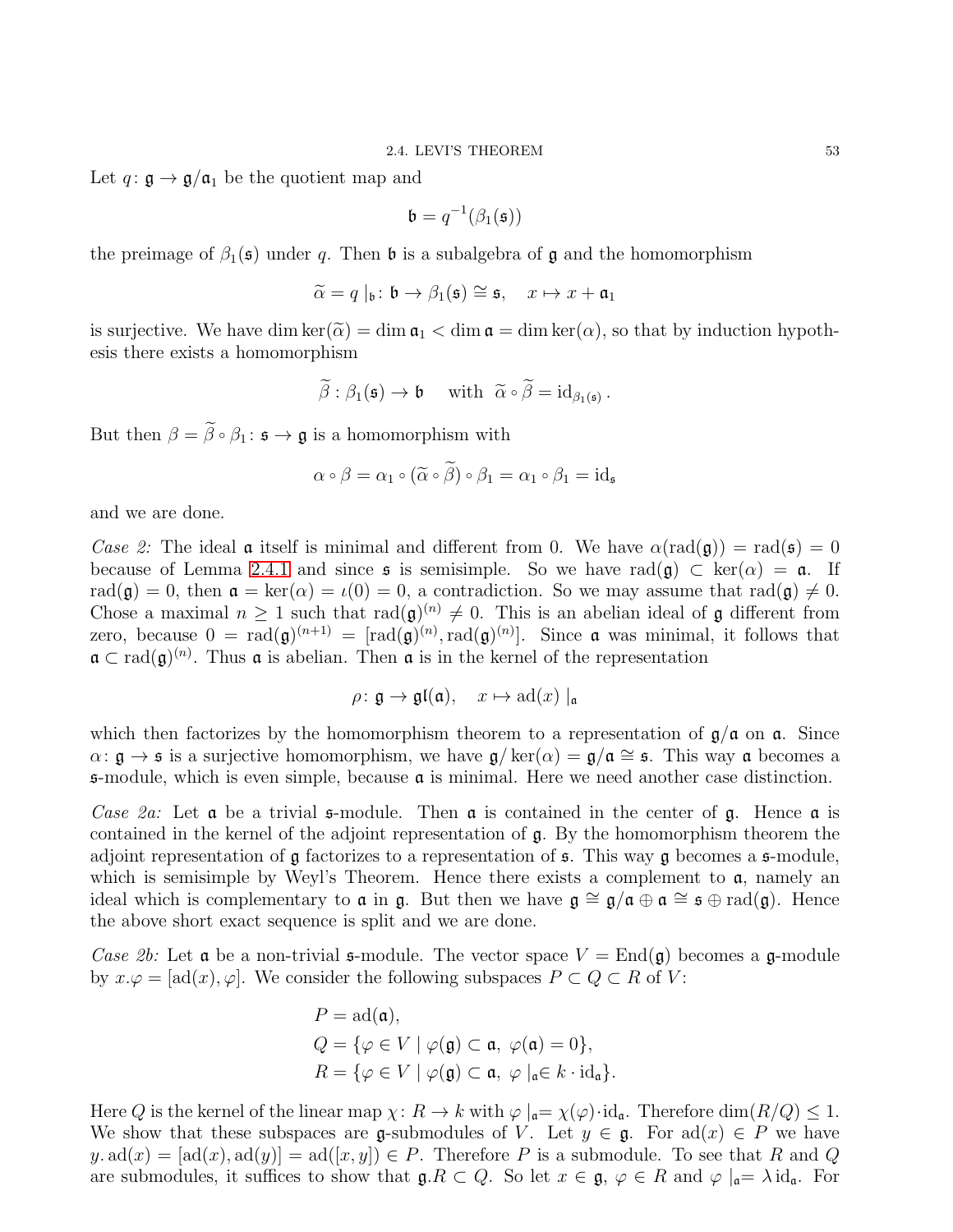$a \in \mathfrak{a}$  we have

$$
(x.\varphi)(a) = x.\varphi(a) - \varphi([x, a])
$$
  
= x.(\lambda a) - \lambda[x, a]  
= 0,

so  $x.\varphi \in Q$ . So we are done. Furthermore, we have  $a.R \subset P$ , because for  $y \in \mathfrak{a}$  we have  $ad(y)(\mathfrak{a})=0$ , since  $\mathfrak{a}$  is abelian and therefore

$$
y.\varphi = \text{ad}(y) \circ \varphi - \varphi \circ \text{ad}(y) = -\lambda \text{ad}(y) \in P.
$$

Hence the ideal **a** acts trivially on the quotient module  $R/P$ , which becomes a  $\mathfrak{g}/\mathfrak{a}$ -module this way, and hence a  $\epsilon$ -module. By Weyl's Theorem there exists a module complement U to the submodule  $Q/P$  of  $R/P$  with dim  $U = 1$ . It is spanned by a vector  $v \in R \backslash Q$ , and we may assume that  $v|_{\mathfrak{a}}=id_{\mathfrak{a}}$ . Because of  $\mathfrak{s}=[\mathfrak{s},\mathfrak{s}]$  we know that U is a trivial  $\mathfrak{s}\text{-module}$ , so that  $\mathfrak{g},v\in P$ . We want to apply Lemma [2](#page-54-1).4.2 to this vector  $v$ . For this we need to check the assumptions of the lemma. For  $x \in \mathfrak{a}$  we have by the above computation  $x.v = -\lambda \operatorname{ad}(x) = -\operatorname{ad}(x)$ . Assume that  $x.v = 0$ . Then  $x \in Z(\mathfrak{a})$ . Since  $\mathfrak{a}$  by assumption is a non-trivial  $\mathfrak{s}$ -module,  $\mathfrak{a}$  is a minimal non-central ideal of  $\mathfrak{g}$ . Hence we have  $x \in Z(\mathfrak{a}) = 0$ . Thus we have

$$
Z_{\mathfrak{a}}(v) = 0,
$$
  

$$
\mathfrak{a}.v = \text{ad}(\mathfrak{a}) = P = \mathfrak{g}.v.
$$

Now we can apply the lemma to obtain the claim, and the proof is finished.  $\square$ 

Let us now formally define a Levi complement.

DEFINITION 2.4.4. Let g be a Lie algebra. A subalgebra s of g with  $g \approx s \times rad(g)$  is called a Levi complement in g.

COROLLARY 2.4.5. Let  $\mathfrak g$  be a Lie algebra. Then there exists a Levi complement in  $\mathfrak g$ .

**PROOF.** We claim that  $\mathfrak{s} = \mathfrak{g}/\text{rad}(\mathfrak{g})$  is a Levi complement in  $\mathfrak{g}$ . First note that  $\mathfrak{s}$  is semisimple by Corollary 2.2.[16.](#page-47-2) Let  $\alpha: \mathfrak{g} \to \mathfrak{s}$  be the quotient map. By Levi's Theorem there exists a homomorphism  $\beta: \mathfrak{s} \to \mathfrak{g}$  with  $\alpha \circ \beta = id_{\mathfrak{s}}$ . Then  $\beta$  is injective, so  $\beta(\mathfrak{s}) \cap \iota(\text{rad}(\mathfrak{g})) = 0$ and  $\beta(\mathfrak{s}) + \iota(\text{rad}(\mathfrak{g})) = \mathfrak{g}$ . This amounts to  $\mathfrak{g} \cong \beta(\mathfrak{s}) \ltimes \iota(\text{rad}(\mathfrak{g}))$  and we are done.

We obtain a further corollary to Levi's Theorem.

COROLLARY 2.4.6. Let  $\mathfrak s$  be a Levi complement in  $\mathfrak g$ . Then

$$
[\mathfrak{g},\mathfrak{g}] \cong \mathfrak{s} \ltimes [\mathfrak{g},\mathrm{rad}(\mathfrak{g})].
$$

If  $\mathfrak g$  is reductive, so that  $\text{rad}(\mathfrak g)=Z(\mathfrak g)$ , then  $[\mathfrak g,\mathfrak g]$  is a Levi complement in  $\mathfrak g$ .

**PROOF.** Since **s** is semisimple we have  $[\mathfrak{s}, \mathfrak{s}] = \mathfrak{s}$ . So we have, because of  $\mathfrak{g} = \mathfrak{s} + \text{rad}(\mathfrak{g})$ ,

$$
[\mathfrak{g}, \mathfrak{g}] = [\mathfrak{g}, \mathfrak{s}] + [\mathfrak{g}, \text{rad}(\mathfrak{g})]
$$
  
=  $[\mathfrak{s}, \mathfrak{s}] + [\text{rad}(\mathfrak{g}), \mathfrak{s}] + [\mathfrak{g}, \text{rad}(\mathfrak{g})]$   
=  $\mathfrak{s} + [\mathfrak{g}, \text{rad}(\mathfrak{g})].$ 

Because of  $\mathfrak{s} \cap \text{rad}(\mathfrak{g}) = 0$  we have  $\mathfrak{s} \cap [\mathfrak{g}, \text{rad}(\mathfrak{g})] = 0$ .

For the second claim note that  $rad(\mathfrak{g}) = Z(\mathfrak{g})$  is equivalent to  $[\mathfrak{g}, \text{rad}(\mathfrak{g})] = 0$ , so to  $[\mathfrak{g}, \mathfrak{g}] \cong \mathfrak{s}$ .  $\Box$ 

EXAMPLE 2.4.7. For  $\mathfrak{g} = \mathfrak{gl}(V)$  we have  $\text{rad}(\mathfrak{g}) = Z(\mathfrak{g}) = k \cdot \text{id}$ , and  $\mathfrak{s} = [\mathfrak{g}, \mathfrak{g}] = \mathfrak{sl}(V)$  is a Levi complement in g.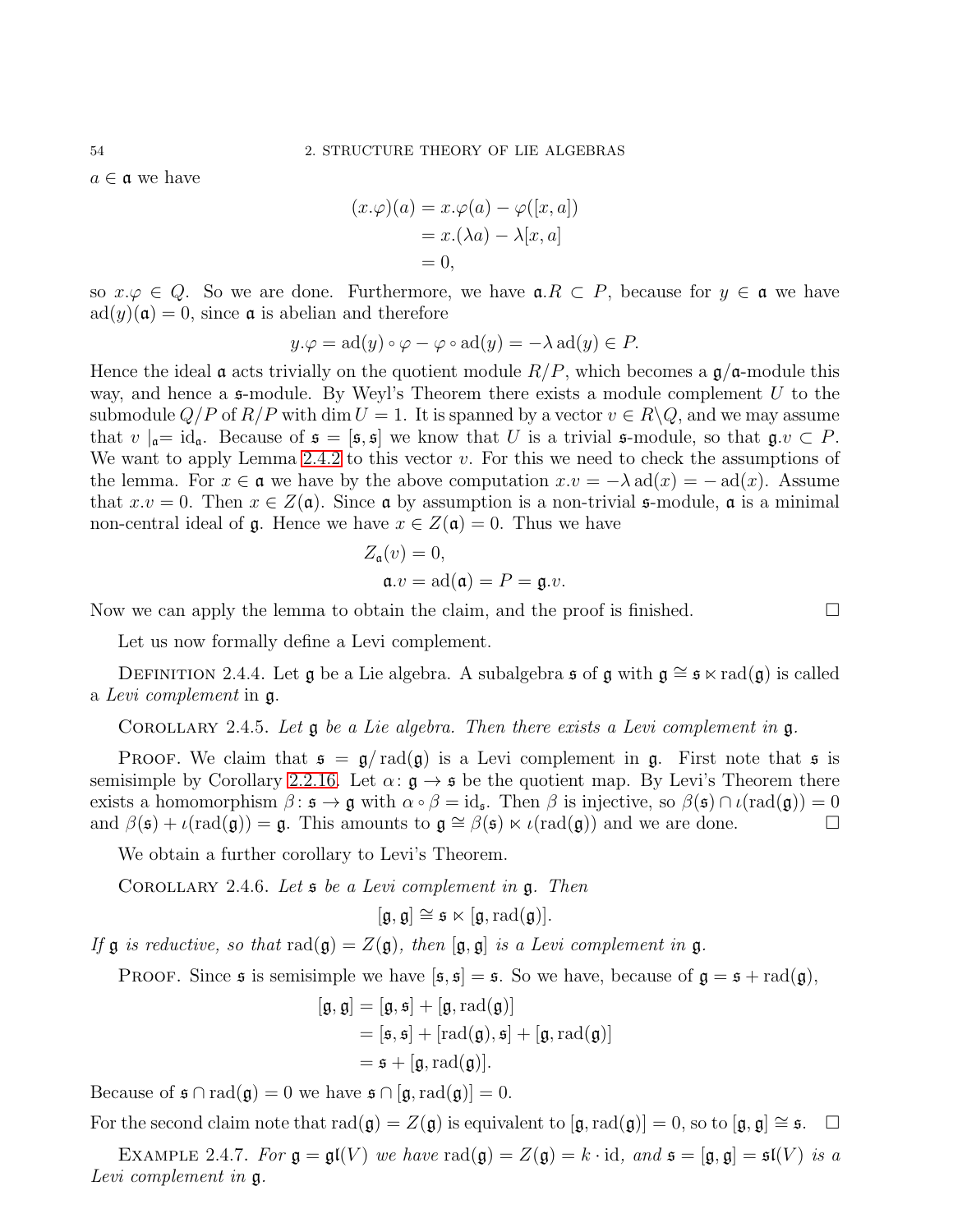Now we will come to *Malcev's Theorem*. Let  $Aut(g)$  be the group of automorphisms of g, consisting of all bijective Lie algebra endomorphisms of g.

LEMMA 2.4.8. Let  $\mathfrak g$  be a Lie algebra and D a nilpotent derivation of  $\mathfrak g$ . Then  $e^D = \exp(D)$ is an automorphism of g.

PROOF. First of all,  $e^D$  is an automorphism of the vector space of  $\mathfrak{g}$ . The series is finite, since D is nilpotent. The inverse is given by the series  $e^{-D}$ . For  $x, y \in \mathfrak{g}$  we have

$$
D^{p}([x, y]) = \sum_{j=0}^{p} {p \choose j} [D^{p-j}(x), D^{j}(y)],
$$

which follows easily by induction. Then we have

$$
e^{D}([x, y]) = \sum_{p=0}^{\infty} \frac{1}{p!} D^{p}([x, y])
$$
  
= 
$$
\sum_{p=0}^{\infty} \sum_{j=0}^{p} \frac{1}{(p-j)!j!} [D^{p-j}(x), D^{j}(y)]
$$
  
= 
$$
\sum_{j=0}^{\infty} \sum_{p=j}^{\infty} \frac{1}{(p-j)!j!} [D^{p-j}(x), D^{j}(y)]
$$
  
= 
$$
\sum_{j=0}^{\infty} \sum_{p=0}^{\infty} \frac{1}{p!j!} [D^{p}(x), D^{j}(y)]
$$
  
= 
$$
[e^{D}(x), e^{D}(y)].
$$

Hence we have  $e^D \in \text{Aut}(\mathfrak{g})$ .

In particular, for  $D = ad(x)$ , we have  $e^{ad(x)} \in Aut(\mathfrak{g})$ . Such an automorphism has a special name.

DEFINITION 2.4.9. Let  $\mathfrak g$  be a Lie algebra. An automorphism of the form  $e^{\operatorname{ad}(x)}$  with  $x \in$ nil(g) is called *special*. Let  $Aut_s(g)$  denote the subgroups of  $Aut(g)$  generated by all special automorphisms.

One can show that  $\text{Aut}_s(\mathfrak{g})$  is a normal subgroup of  $\text{Aut}(\mathfrak{g})$ .

THEOREM 2.4.10 (Malcev). Let  $\mathfrak g$  be a Lie algebra and  $\mathfrak s_1$  and  $\mathfrak s_2$  be two Levi complements in **g**. Then there exists a special automorphism  $\varphi = e^{ad(x)}$  Aut<sub>s</sub>(**g**) with  $x \in [\mathfrak{g}, \text{rad}(\mathfrak{g})] \subset \text{nil}(\mathfrak{g})$ , such that  $\varphi(\mathfrak{s}_1) = \mathfrak{s}_2$ .

We do not prove the result here. For a proof, see for example [[5](#page-111-2)], where Weyl's Theorem is used in the proof. Let us give some corollaries to Malcev's Theorem.

<span id="page-57-0"></span>COROLLARY 2.4.11. Every semisimple subalgebra  $\mathfrak h$  of a Lie algebra  $\mathfrak g$  is contained in a Levi complement of g.

**PROOF.** Let  $\mathfrak{a} = \text{rad}(\mathfrak{g}) + \mathfrak{h}$ . Then  $\mathfrak{a}$  is a subalgebra of  $\mathfrak{g}$  and  $\text{rad}(\mathfrak{g})$  is a solvable ideal in  $\mathfrak{a}$ . Then

$$
\mathfrak{a}/\operatorname{rad}(\mathfrak{g})\cong \mathfrak{h}/(\mathfrak{h}\cap \operatorname{rad}(\mathfrak{g}))
$$

is a quotient of  $\mathfrak h$  and therefore it is semisimple and has a trivial solvable radical. So we have rad( $\mathfrak{g}$ ) = rad( $\mathfrak{a}$ ). The ideal  $\mathfrak{h} \cap \text{rad}(\mathfrak{g})$  of  $\mathfrak{h}$  is semisimple and at the same time solvable, hence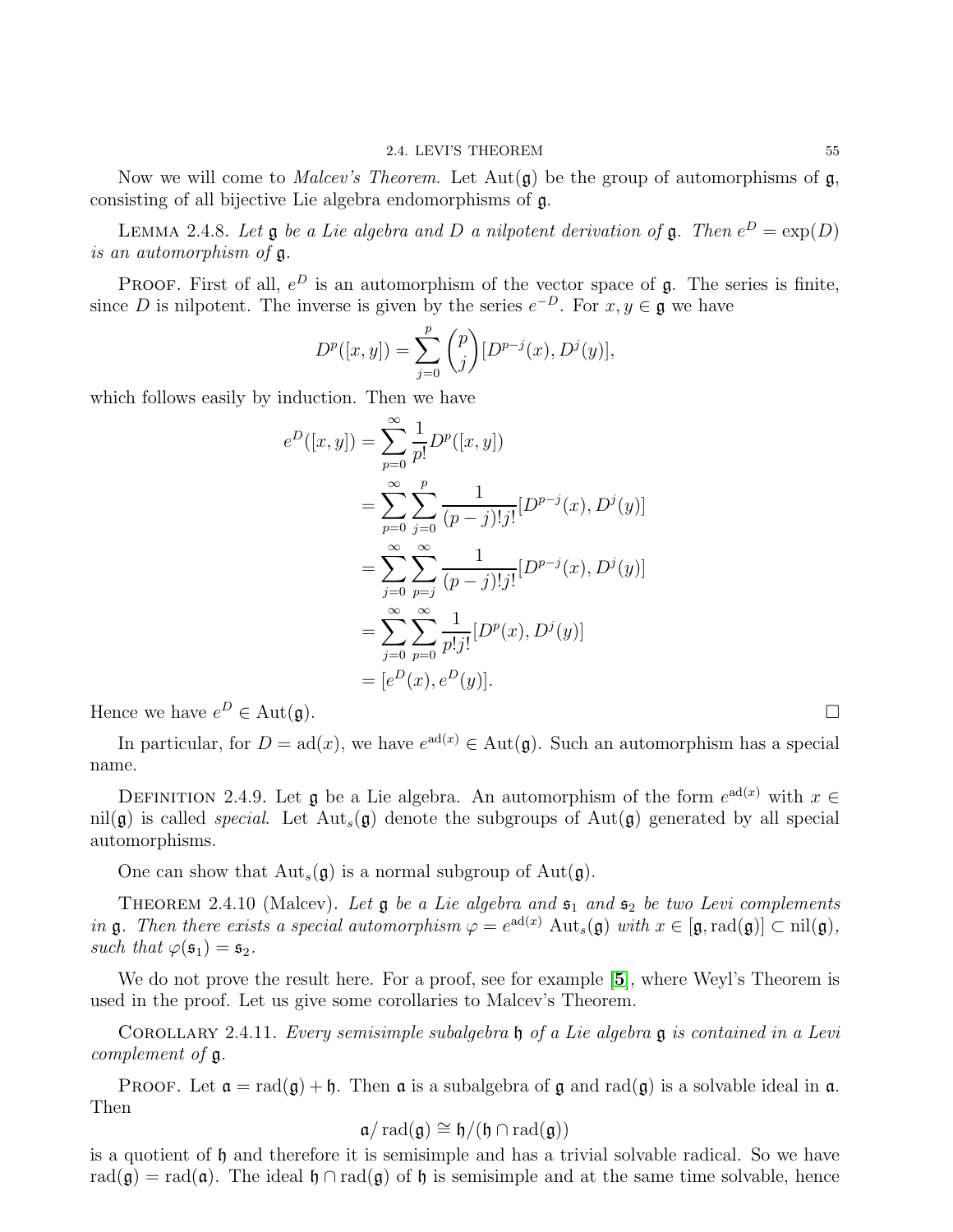equal to zero. Thus we have  $\mathfrak{a} = \mathfrak{h} \ltimes \text{rad}(\mathfrak{g})$  and  $\mathfrak{h}$  is a Levi complement in  $\mathfrak{a}$ . Let  $\mathfrak{s}$  be a Levi complement in g. Then

$$
\mathfrak{a} = (\mathfrak{a} \cap \mathfrak{s}) \ltimes \mathrm{rad}(\mathfrak{g}).
$$

Since  $\mathfrak{a} \cap \mathfrak{s} \cong \mathfrak{a} / \mathrm{rad}(\mathfrak{g}) \cong \mathfrak{h}$  is semisimple,  $\mathfrak{a} \cap \mathfrak{s}$  is a Levi complement in  $\mathfrak{a}$ . By Malcev's Theorem there exists a  $x \in [a, \text{rad}(a)]$  with

$$
e^{\mathrm{ad}(x)}(\mathfrak{a}\cap\mathfrak{s})=\mathfrak{h}.
$$

Hence  $\mathfrak h$  is contained in the Levi complement  $\mathfrak s' = e^{ad(x)}(\mathfrak s)$  of  $\mathfrak g$ .

COROLLARY 2.4.12. The Levi complements in  $g$  are exactly the maximal semisimple subalgebras of g.

**PROOF.** Every maximal semisimple subalgebra of  $\mathfrak{g}$  is a Levi complement because of Corol-lary 2.4.[11.](#page-57-0) Conversely, let  $\mathfrak s$  be a Levi complement. For each semisimple subalgebra  $\mathfrak h$  of  $\mathfrak g$  we have rad( $\mathfrak{g}$ ) ∩  $\mathfrak{h} = 0$ , hence  $\mathfrak{h} \subset \mathfrak{s}$ , because of  $\mathfrak{g} = \mathfrak{s} \ltimes \text{rad}(\mathfrak{g})$ .

COROLLARY 2.4.13. Let  $\mathfrak g$  be a Lie algebra with Levi decomposition  $\mathfrak g = \mathfrak s \ltimes \text{rad}(\mathfrak g)$  and  $\mathfrak a$  be an ideal in  $\mathfrak{g}$ . Then  $\mathfrak{a} = (\mathfrak{a} \cap \mathfrak{s}) \ltimes (\mathfrak{a} \cap \text{rad}(\mathfrak{g}))$  is a Levi decomposition of  $\mathfrak{a}$ .

PROOF. Exercise.

### 2.5. Cartan subalgebras

The adjoint representation of a Lie algebra  $\mathfrak{g}$ , restricted to a suitable subalgebra  $\mathfrak{h}$ , can give a lot of structural information on the Lie algebra  $\mathfrak{g}$ . For  $h \in \mathfrak{g}$  and  $\lambda \in k$  let

$$
\mathfrak{g}_{\lambda}(h) = \{x \in \mathfrak{g} \mid (\mathrm{ad}(h) - \lambda \mathrm{id})^n x = 0 \text{ for some } n\}
$$

be the generalized eigenspace of ad(h) to  $\lambda$ . Clearly we have  $\mathfrak{g}_{\lambda}(h) \neq 0$  if and only if  $\lambda$  is an eigenvalue of ad(h). Because of  $ad(h)(h) = 0$  we have  $\mathfrak{g}_0(h) \neq 0$ . In case k is algebraically closed, the Jordan decomposition of  $\text{ad}(h)$  yields

$$
\mathfrak{g} = \bigoplus_{\lambda \in k} \mathfrak{g}_{\lambda}(h)
$$

$$
= \bigoplus_{i=0}^{p} \mathfrak{g}_{\lambda_i}(h),
$$

$$
= \mathfrak{g}_0(h) \oplus \bigoplus_{i=1}^{p} \mathfrak{g}_{\lambda_i}(h)
$$

where  $\lambda_0 = 0, \lambda_1, \ldots, \lambda_p$  are the different eigenvalues of ad(h).

<span id="page-58-0"></span>LEMMA 2.5.1. Let  $h \in \mathfrak{g}$ . Then

$$
[\mathfrak{g}_{\lambda}(h), \mathfrak{g}_{\mu}(h)] \subset \mathfrak{g}_{\lambda+\mu}(h)
$$

for all  $\lambda, \mu \in k$ .

PROOF. Let  $x \in \mathfrak{g}_{\lambda}(h)$  and  $y \in \mathfrak{g}_{\mu}(h)$ . Then we have, as in [\(2.1\)](#page-42-0), for all  $n \geq 1$ 

$$
(\text{ad}(h) - (\lambda + \mu)E)^n([x, y]) = \sum_{k=0}^n \binom{n}{k} [(\text{ad}(h) - \lambda E)^k(x), (\text{ad}(h) - \mu E)^{n-k}(y)].
$$

So if we have  $(\text{ad}(h) - \lambda E)^p(x) = 0$  and  $(\text{ad}(h) - \mu E)^q(y) = 0$ , then  $(\text{ad}(h) - (\lambda + \mu)E)^{p+q}([x, y]) = 0.$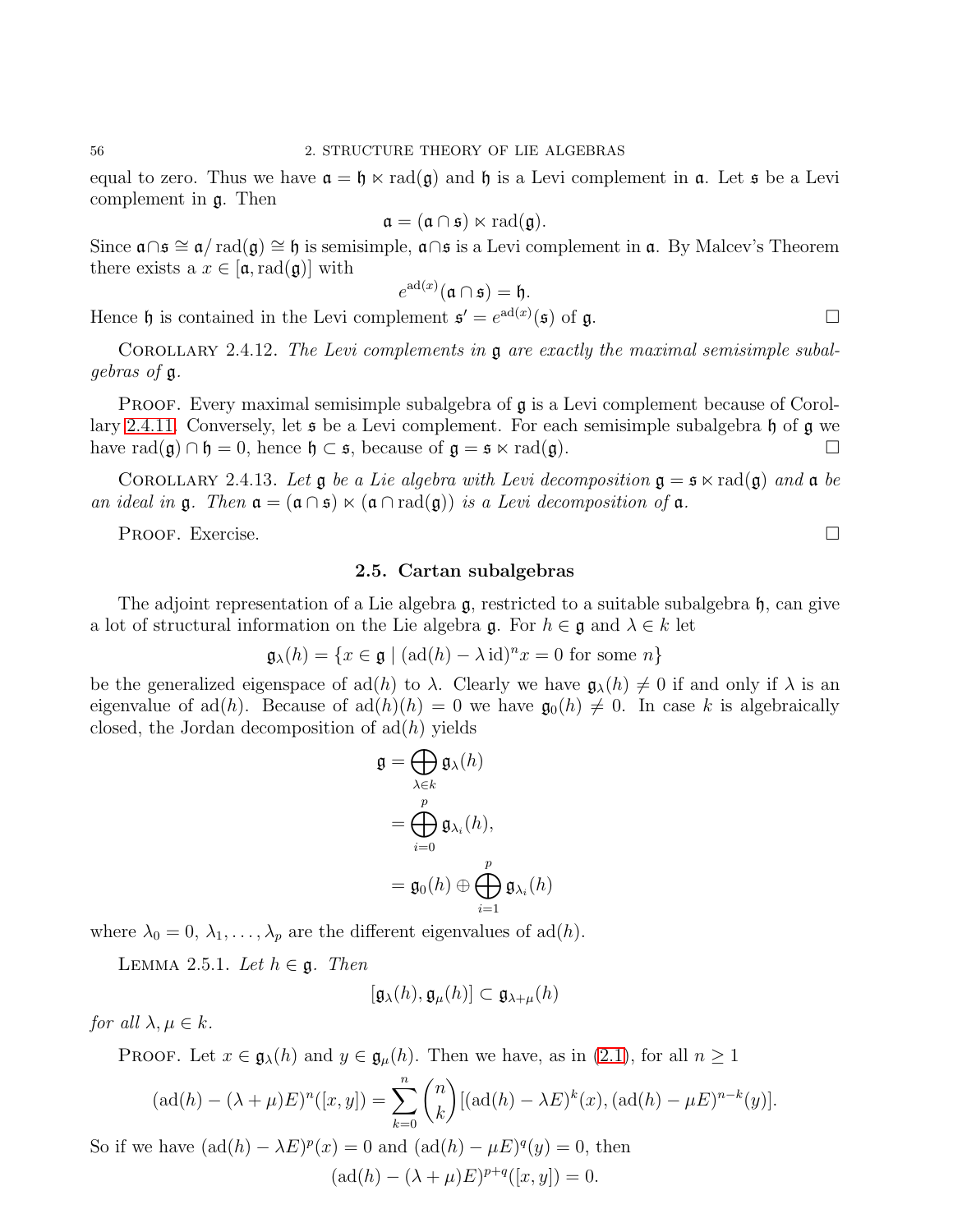In particular, the following holds.

COROLLARY 2.5.2. The subspace  $\mathfrak{g}_0(h)$  in the above decomposition is a Lie subalgebra different from zero in g.

Now consider the characteristic polynomial  $P_h(t) = \det(tE - \mathrm{ad}(h))$  of  $\mathrm{ad}(h)$ . Let  $n = \dim \mathfrak{g}$ , then we can write this polynomial with polynomial functions  $a_i(h)$  in  $h \in \mathfrak{g}$  as

$$
P_h(t) = \sum_{i=0}^n a_i(h)t^i.
$$

Since zero is an eigenvalue of  $ad(h)$ , we have  $P_h(0) = 0$  and therefore  $a_0 = 0$ . Furthermore we have  $a_n = 1$ .

DEFINITION 2.5.3. Let  $\mathfrak g$  be a finite-dimensional Lie algebra over an algebraically closed field k. The rank of  $\mathfrak{g}$ , denoted by  $\ell = \text{rank } \mathfrak{g}$ , is the smallest integer  $i \geq 0$  with  $a_i \neq 0$ . An element  $h \in \mathfrak{g}$  is called *regular*, if  $a_{\ell}(h) \neq 0$ .

This number satisfies  $1 \leq \text{rank } \mathfrak{g} \leq \dim \mathfrak{g}$ . Since the multiplicity of zero as a root of of  $P_h(t)$ equals dim  $\mathfrak{g}_0(h)$ , we have rank  $\mathfrak{g} \leq \dim \mathfrak{g}_0(h)$ . Indeed, the rank of g is exactly the minimal dimension of the subalgebra  $\mathfrak{g}_0(h)$ , if h runs through  $\mathfrak{g}$ , i.e.,

$$
\operatorname{rank} \mathfrak{g} = \min \{ \dim \mathfrak{g}_0(h) \mid h \in \mathfrak{g} \}.
$$

We have equality, namely rank  $\mathfrak{g} = \dim \mathfrak{g}_0(h)$ , if and only if h is regular.

LEMMA 2.5.4. A Lie algebra  $\mathfrak g$  is nilpotent if and only if rank  $\mathfrak g = \dim \mathfrak g$ .

PROOF. We have rank  $\mathfrak{g} = \dim \mathfrak{g}$  if and only if all  $ad(x)$  are nilpotent for  $x \in \mathfrak{g}$ . So the m follows by Engel's Theorem. claim follows by Engel's Theorem.

Denote by  $\mathfrak{g}^{reg}$  the set of regular elements of  $\mathfrak{g}$ .

LEMMA 2.5.5. The subset  $\mathfrak{g}^{reg} \subset \mathfrak{g}$  is a non-empty dense Zariski-open set in  $\mathfrak{g}$ , invariant under all automorphisms of g.

PROOF. By definition  $a_{\ell}$  is not the zero polynomial, where  $\ell = \text{rank } \mathfrak{g}$ . Hence there is an element h in  $\mathfrak{g}^{reg}$ . The set is Zariski open, since the condition dim  $\mathfrak{g}_0(h)$  > rank  $\mathfrak{g}$  can be expressed by the vanishing of the polynomial functions  $a_{\ell}(h)$ . For  $\varphi \in Aut(\mathfrak{g})$  we have

$$
ad(\varphi(h)) = \varphi \circ ad(h) \circ \varphi^{-1}.
$$

Therefore we have

$$
P_{\varphi(h)}(t) = \det(tE - \mathrm{ad}(\varphi(h)))
$$
  
= 
$$
\det(tE - \varphi \circ \mathrm{ad}(h) \circ \varphi^{-1})
$$
  
= 
$$
\det(\varphi \circ (tE - \mathrm{ad}(h)) \circ \varphi^{-1})
$$
  
= 
$$
P_h(t).
$$

Hence  $a_{\ell}(\varphi(h)) = a_{\ell}(h)$  for all  $h \in \mathfrak{g}$ . It follows that  $\varphi(\mathfrak{g}^{reg}) \subset \mathfrak{g}^{reg}$  for all  $\varphi \in \text{Aut}(\mathfrak{g})$ .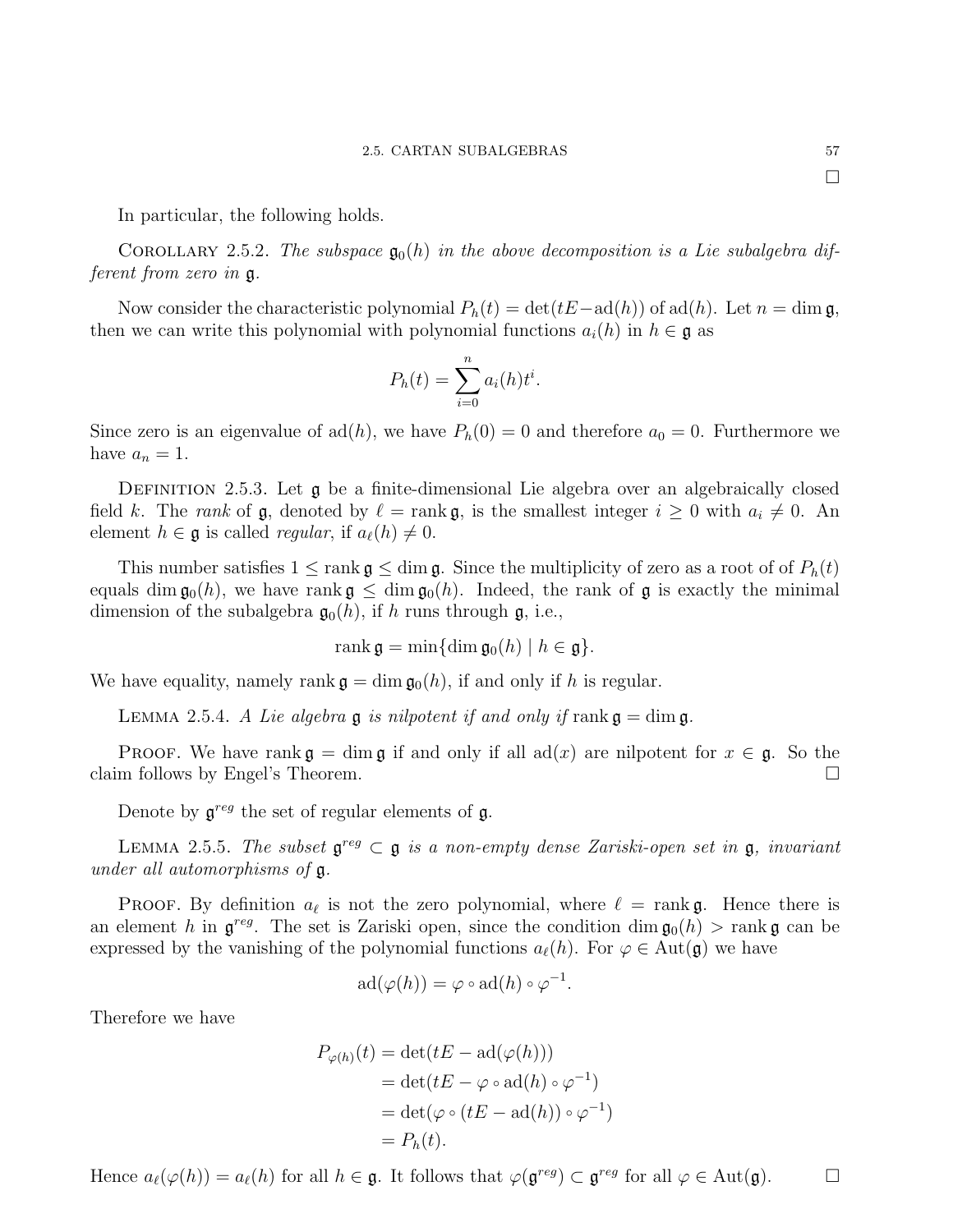EXAMPLE 2.5.6. Let  $\mathfrak{g} = \mathfrak{sl}_2(k)$ , char $(k) \neq 2$  and

$$
x = \begin{pmatrix} a & b \\ c & -a \end{pmatrix}
$$

be an element in  $\mathfrak g$ . Then the characteristic polynomial of x is given by

$$
P_x(t) = \det \begin{pmatrix} t - 2a & 0 & 2b \\ 0 & t + 2a & -2c \\ c & -b & t \end{pmatrix} = t^3 + 4t \det(x).
$$

Hence  $a_1(x) = 4 \det(x)$  for all  $x \in \mathfrak{g}$ , and  $a_0 = 0$ . Thus rank  $\mathfrak{g} = 1$  and x is regular if and only if det(x)  $\neq 0$ .

Even better, because of  $tr(x) = 0$  we have that  $x \in \mathfrak{g}$  is regular if and only if x is not nilpotent. So we have

$$
\mathfrak{sl}_2(k)^{reg} = \mathfrak{sl}_2(k) \setminus \mathcal{N},
$$

where N denotes the cone of nilpotent matrices in  $\mathfrak{sl}_2(k)$ .

<span id="page-60-0"></span>LEMMA 2.5.7. Let  $h_0 \in \mathfrak{g}^{reg}$ . Then the Lie algebra  $\mathfrak{h} = \mathfrak{g}_0(h_0)$  is nilpotent.

PROOF. Let  $\lambda_0 = 0, \lambda_1, \ldots, \lambda_p$  be the distinct eigenvalues of  $ad(h_0)$  and

$$
\mathfrak{g}_1=\bigoplus_{i=1}^p\mathfrak{g}_{\lambda_i}(h_0)
$$

be the sum of the spaces  $\mathfrak{g}_{\lambda_i}(h_0)$  without  $\mathfrak{h} = \mathfrak{g}_0(h_0)$ . Then  $[\mathfrak{h}, \mathfrak{g}_1] \subset \mathfrak{g}_1$  by Lemma [2](#page-58-0).5.1. Hence the adjoint representation of  $\mathfrak{g}$ , restricted to  $\mathfrak{h}$ , induces a representation  $\rho: \mathfrak{h} \to \mathfrak{gl}(\mathfrak{g}_1)$ . Consider the polynomial function

$$
h \mapsto d(h) = \det(\rho(h))
$$

on  $\mathfrak h$ . With  $q_i = \dim \mathfrak{g}_{\lambda_i}(h_0)$  we have

$$
d(h_0) = \lambda_1^{q_1} \lambda_2^{q_2} \cdots \lambda_p^{q_p} \neq 0.
$$

Hence d is not the zero function and there exists a Zariski open set in  $\mathfrak h$  on which d does not vanish. Let  $h \in \mathfrak{h}$  be an element with  $d(h) \neq 0$ . The eigenvalues of  $\rho(h)$  are all different from zero. Hence we have  $\mathfrak{g}_0(h) \subset \mathfrak{h}$ . Since  $h_0$  is regular, we have dim  $\mathfrak{h} = \text{rank } \mathfrak{g}$  and  $\dim \mathfrak{g}_0(h) \geq \text{rank } \mathfrak{g}$ . This implies that

$$
\mathfrak{h}=\mathfrak{g}_0(h).
$$

Hence, by definition of  $\mathfrak{g}_0(h)$ , the linear map  $\text{ad}_{\mathfrak{h}}(h)$  is nilpotent, i.e.,  $(\text{ad}_{\mathfrak{h}}(h))^q = 0$  for all  $q \geq \text{rank } \mathfrak{g}$ . The matrix entries of  $(\text{ad}_{\mathfrak{h}}(h))^q$  are polynomial functions on  $\mathfrak{h}$ . Because of Zariski continuity we have  $(ad_b(h))^q = 0$  for all  $h \in \mathfrak{h}$ . Therefore all  $ad_b(h)$  are nilpotent, and  $\mathfrak{h}$  is nilpotent by Engel's Theorem. nilpotent by Engel's Theorem.

<span id="page-60-1"></span>LEMMA 2.5.8. Let  $h_0 \in \mathfrak{g}^{reg}$ . Then the Lie algebra  $\mathfrak{h} = \mathfrak{g}_0(h_0)$  is equal to its normalizer in  $\mathfrak{g}$ . So we have  $\mathfrak{h} = N_{\mathfrak{g}}(\mathfrak{h})$ .

PROOF. Let 
$$
x \in N_{\mathfrak{g}}(\mathfrak{h})
$$
. Then we have  $[h_0, x] \in \mathfrak{h} = \mathfrak{g}_0(h_0)$ . Hence there is a  $p \ge 0$  with 
$$
ad(h_0)^p([h_0, x]) = ad(h_0)^{p+1}(x) = 0.
$$

This implies that  $x \in \mathfrak{h}$ . Hence we have  $N_{\mathfrak{g}}(\mathfrak{h}) = \mathfrak{h}$ .

Such nilpotent self-normalizing subalgebras h obtain a new name.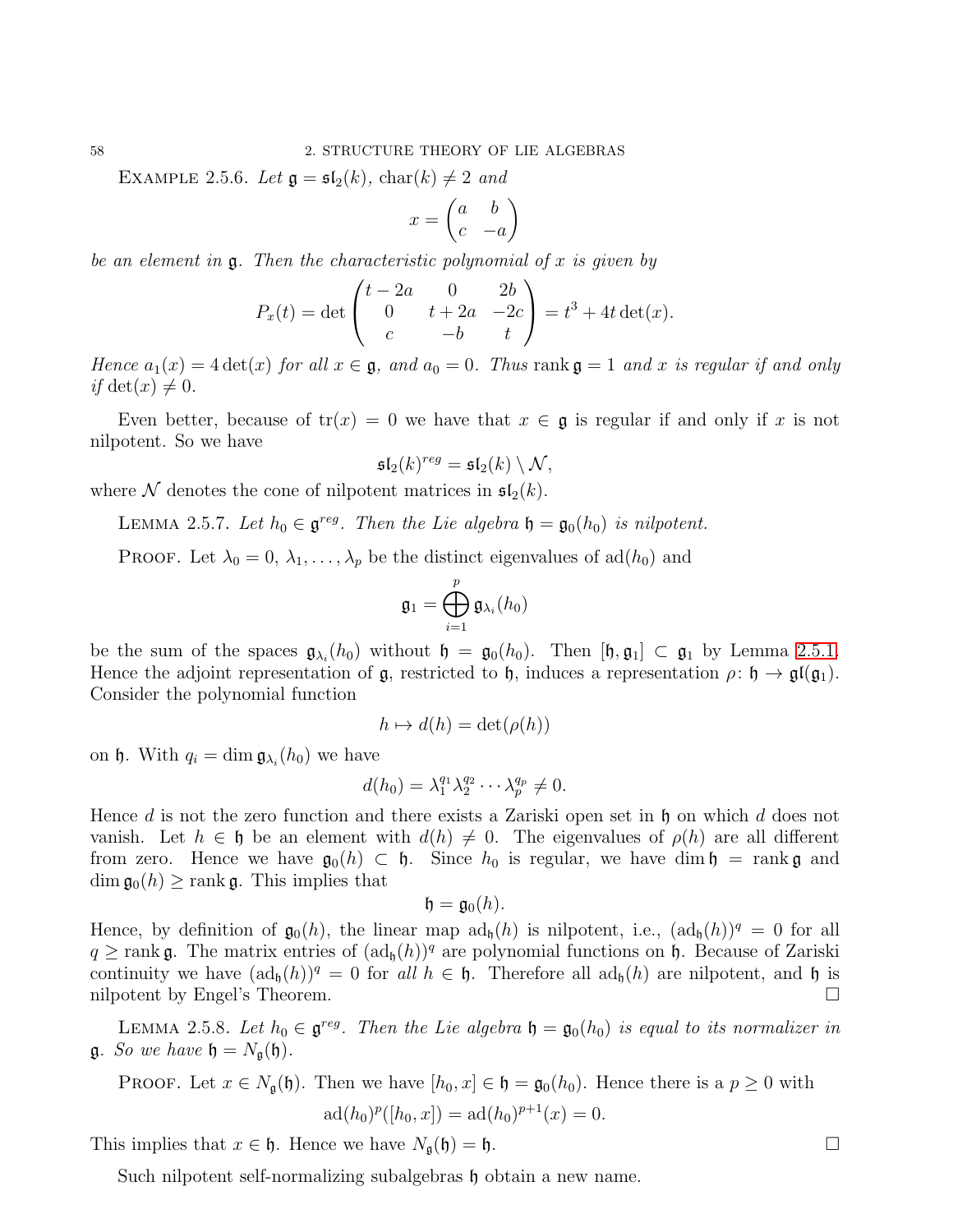DEFINITION 2.5.9. A Lie subalgebra h of  $\mathfrak g$  is called a *Cartan subalgebra* in  $\mathfrak g$ , if h is nilpotent and  $\mathfrak{h} = N_{\mathfrak{g}}(\mathfrak{h}).$ 

It is not a priori clear whether or not there exists a Cartan subalgebra in a given Lie algebra g. We have the following result.

**PROPOSITION** 2.5.10. Let  $\mathfrak{g}$  be a finite-dimensional Lie algebra over an infinite field k. Then there exists a Cartan subalgebra in g. If k has characteristic zero then all Cartan subalgebras h have the same dimension, namely  $\dim(\mathfrak{h}) = \text{rank}(\mathfrak{g})$ .

**PROOF.** Assume first that k is algebraically closed. Then  $\mathfrak{g}_0(h)$  is a Cartan subalgebra for every  $h \in \mathfrak{g}^{reg}$ , as we have seen in [2](#page-60-1).5.7 and 2.5.8. Now let k be a field of characteristic zero, K be an algebraic closure of k and  $\mathfrak{g}_K = K \otimes_k \mathfrak{g}$ . Let h be a subalgebra of g and  $\mathfrak{h}_K$ be the subalgebra of  $\mathfrak{g}_K$  spanned by  $\mathfrak{h}$  over K. Then  $\mathfrak{h}$  is a Cartan subalgebra in  $\mathfrak{g}$ , if  $\mathfrak{h}_K$  is a Cartan subalgebra in  $\mathfrak{g}_K$ . Hence there exists a Cartan subalgebra in characteristic zero, because there exists a Cartan subalgebra of  $\mathfrak{g}_K$ , which is defined over k. Furthermore one can show that a Cartan subalgebra always exists whenever the field k has more than  $\dim_k(\mathfrak{g})$  elements, see [[30](#page-111-3)]. In particular, finite dimensional Lie algebras over infinite field always have Cartan  $\Box$ subalgebras.

The existence of Cartan subalgebras in Lie algebras over finite fields is still an open problem, see [[30](#page-111-3)].

<span id="page-61-0"></span>EXAMPLE 2.5.11. Let  $\mathfrak{g} = \mathfrak{gl}_2(k)$ . Then each of the following subalgebras,

$$
\mathfrak{h}_1 = \left\{ \begin{pmatrix} a & 0 \\ 0 & b \end{pmatrix} \mid a, b \in k \right\},\
$$

$$
\mathfrak{h}_2 = \left\{ \begin{pmatrix} a & b \\ -b & a \end{pmatrix} \mid a, b \in k \right\}
$$

form a Cartan subalgebra in g.

This shows that Cartan subalgebras need not be unique. However, we have the following result.

<span id="page-61-2"></span>**PROPOSITION** 2.5.12. Let  $\mathfrak{g}$  be a finite dimensional Lie algebra over an algebraically closed field of characteristic zero. Then all Cartan subalgebras are conjugated by elements of  $Aut_s(\mathfrak{g})$ .

For  $k = \mathbb{R}$  the two Cartan subalgebras of Example 2.5.[11](#page-61-0) in  $\mathfrak{g} = \mathfrak{gl}_2(\mathbb{R})$  are not conjugated. So the proposition is not true over arbitrary fields of characteristic zero.

<span id="page-61-1"></span>**PROPOSITION** 2.5.13. Let  $\mathfrak h$  be a Cartan subalgebra in  $\mathfrak g$ . Then  $\mathfrak h$  is a maximal nilpotent subalgebra of g.

**PROOF.** Let **n** be a nilpotent subalgebra of **g** with  $n \supset \mathfrak{h}$ . Assume that  $n \neq \mathfrak{h}$ . Then the adjoint representation of **n**, restricted to **h**, defines a representation  $\sigma : \mathfrak{h} \to \mathfrak{gl}(\mathfrak{n}/\mathfrak{h})$ . This representation acts by nilpotent operators by Engel's Theorem. By Lemma 1.6.[13](#page-23-0) there is a nonzero  $v \in \mathfrak{n}/\mathfrak{h}$  with  $\sigma(x)v = 0$  for all  $x \in \mathfrak{h}$ . Let  $y \in \mathfrak{n}$  be a representative of the coset v. Then we have  $[x, y] = ad(x)(y) \in \mathfrak{h}$  for all  $x \in \mathfrak{h}$ . Hence  $y \in N_{\mathfrak{a}}(\mathfrak{h}) = \mathfrak{h}$ , because  $\mathfrak{h}$  is a Cartan subalgebra in g. Hence the coset is zero in  $\mathfrak{n}/\mathfrak{h}$ , d.h.,  $v = 0$ , a contradiction. It follows that  $n = 6$ .

COROLLARY 2.5.14. Let  $\mathfrak g$  be a nilpotent Lie algebra. Then  $\mathfrak g$  is the only Cartan subalgebra in g.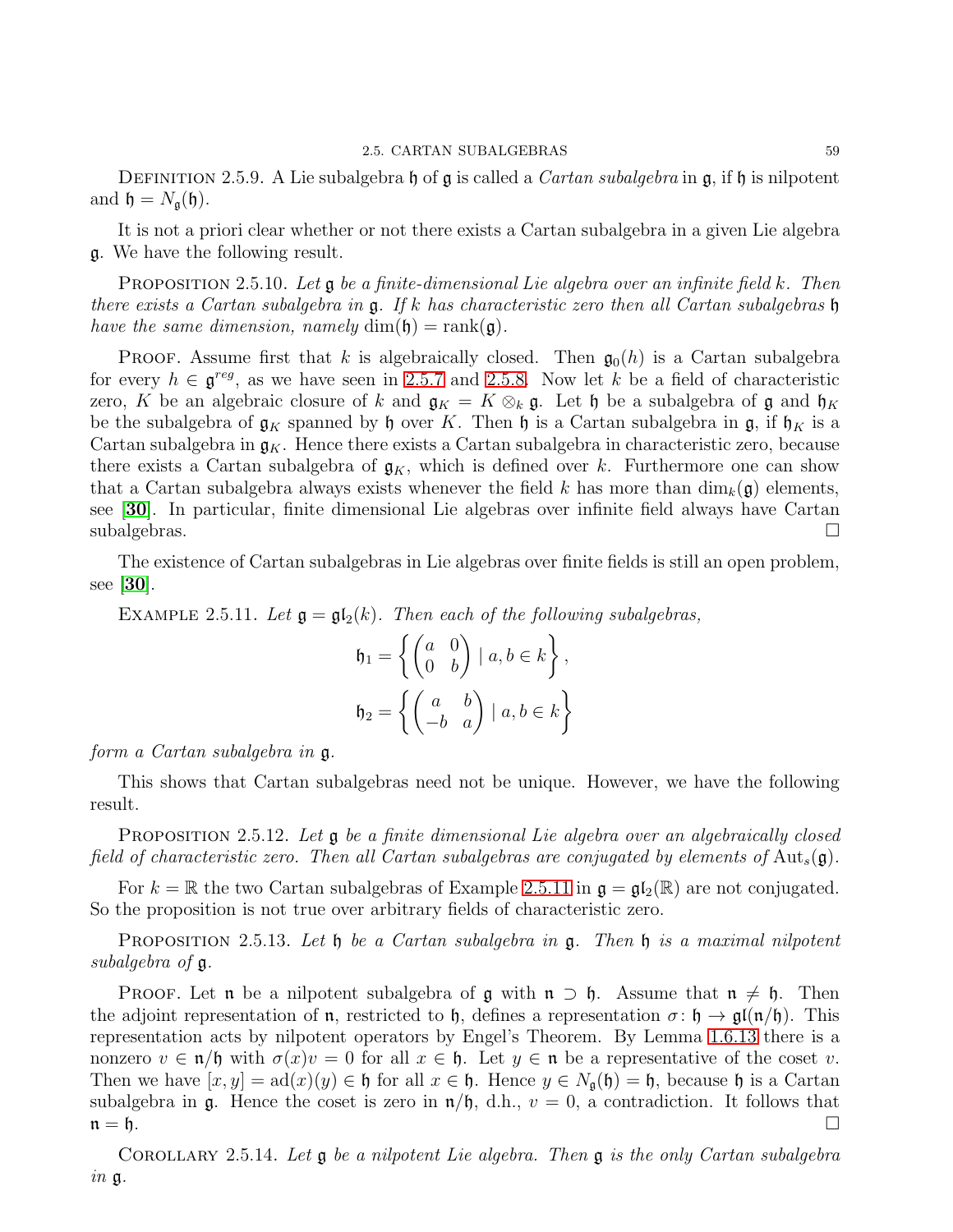The converse of Proposition 2.5.[13](#page-61-1) need not be true. There exist maximal nilpotent subalgebras, which are not Cartan subalgebras, see the following example.

EXAMPLE 2.5.15. Let  $\mathfrak{g} = \mathfrak{sl}_2(k)$ , where k is a field of characteristic zero, and  $(x, y, h)$  be the standard basis of  $\mathfrak g$ . Then the subalgebra  $\mathfrak a = k \cdot x$  is maximal nilpotent, but not a Cartan subalgebra in g.

To see this, suppose that **n** is a nilpotent subalgebra of **g**, which contains x. Then dim(**n**)  $\leq$ 2. Thus **n** is abelian. Let  $g = \alpha x + \beta y + \gamma h \in \mathfrak{n}$ . Then we have

$$
0 = [x, g] = \beta h - 2\gamma x.
$$

Hence  $\beta = \gamma = 0$  and therefore  $\mathfrak{n} = k \cdot g = k \cdot x = \mathfrak{a}$ . So  $\mathfrak{a}$  is maximal nilpotent. On the other hand,  $\mathfrak n$  is not self-normalizing, since all upper-triangular matrices in  $\mathfrak g$  normalize  $\mathfrak n$ .

Let us mention the following lemma, which is proved along the lines of Proposition 2.5.[12](#page-61-2)

<span id="page-62-0"></span>LEMMA 2.5.16. Let  $\mathfrak g$  be a Lie algebra over an algebraically closed field k. Let  $\mathfrak h$  be a Cartan subalgebra in  $\mathfrak{g}$ . Then there exists an  $h \in \mathfrak{g}^{reg} \subset \mathfrak{g}$  with  $\mathfrak{h} = \mathfrak{g}_0(h)$ .

From now on we want to restrict ourselves mainly to Cartan subalgebras of *semisimple* Lie algebras over a field of characteristic zero. We will see that their structure then is much simpler than in general.

<span id="page-62-1"></span>PROPOSITION 2.5.17. Let  $\mathfrak g$  be a semisimple Lie algebra over a field k of characteristic zero, and h be a Cartan subalgebra in g. Then h is abelian.

**PROOF.** We may assume that k is algebraically closed. Then there exists by Lemma 2.5.[16](#page-62-0) an  $h_0 \in \mathfrak{h}$  with  $\mathfrak{h} = \mathfrak{g}_0(h_0)$ . Let  $\lambda \neq 0$  and  $x \in \mathfrak{g}_{\lambda}(h_0)$ . For  $h \in \mathfrak{h}$  and  $\mu \in k$  we have

 $\operatorname{ad}(x) \operatorname{ad}(h)({\mathfrak{g}}_{\mu}(h_0)) \subset \operatorname{ad}(x)({\mathfrak{g}}_{\mu}(h_0)) \subset {\mathfrak{g}}_{\lambda+\mu}(h_0).$ 

Let  $\lambda_0 = 0, \lambda_1, \ldots, \lambda_p$  be the distinct eigenvalues of ad( $h_0$ ). Choosing a basis of g corresponding to the decomposition

$$
\mathfrak{g}=\bigoplus_{i=0}^p\mathfrak{g}_{\lambda_i}(h_0),
$$

the associated block matrix of  $ad(x) ad(h)$  has zero blocks on the diagonal. Hence the Killing form satisfies  $\kappa(x,h) = 0$  for all x and h. Hence h is orthogonal to all spaces  $\mathfrak{g}_{\lambda_i}(h_0)$  for  $1 \leq i \leq p$  with respect to the Killing form. Since  $\mathfrak h$  is nilpotent and hence solvable, we have  $\kappa(\mathfrak{h}, [\mathfrak{h}, \mathfrak{h}]) = 0$  by the Cartan criterion. So we obtain  $\kappa(\mathfrak{g}, [\mathfrak{h}, \mathfrak{h}]) = 0$ . Since  $\mathfrak{g}$  is semisimple and the characteristic of k is zero, the Killing form on  $\mathfrak g$  is non-degenerate. So we obtain  $[\mathfrak h, \mathfrak h] = 0$ and h is abelian.  $\square$ 

Since Cartan subalgebras are maximal nilpotent, we obtain the following corollary.

Corollary 2.5.18. Let g be a semisimple Lie algebra in characteristic zero. Then Cartan subalgebras in g are maximal abelian subalgebras.

<span id="page-62-2"></span>LEMMA 2.5.19. Let **g** be a semisimple Lie algebra over an algebraically closed field k of characteristic zero. Let  $\mathfrak h$  be a Cartan subalgebra in  $\mathfrak g$ . Then all  $h \in \mathfrak h$  are semisimple.

**PROOF.** Let  $h \in \mathfrak{h}$  and consider its Jordan-Chevalley decomposition  $h = s + n$ , see Proposi-tion 2.1.[13.](#page-43-0) Since h is abelian, we have  $ad(h)(h) = 0$ . Since  $ad(s)$  and  $ad(n)$  are the semisimple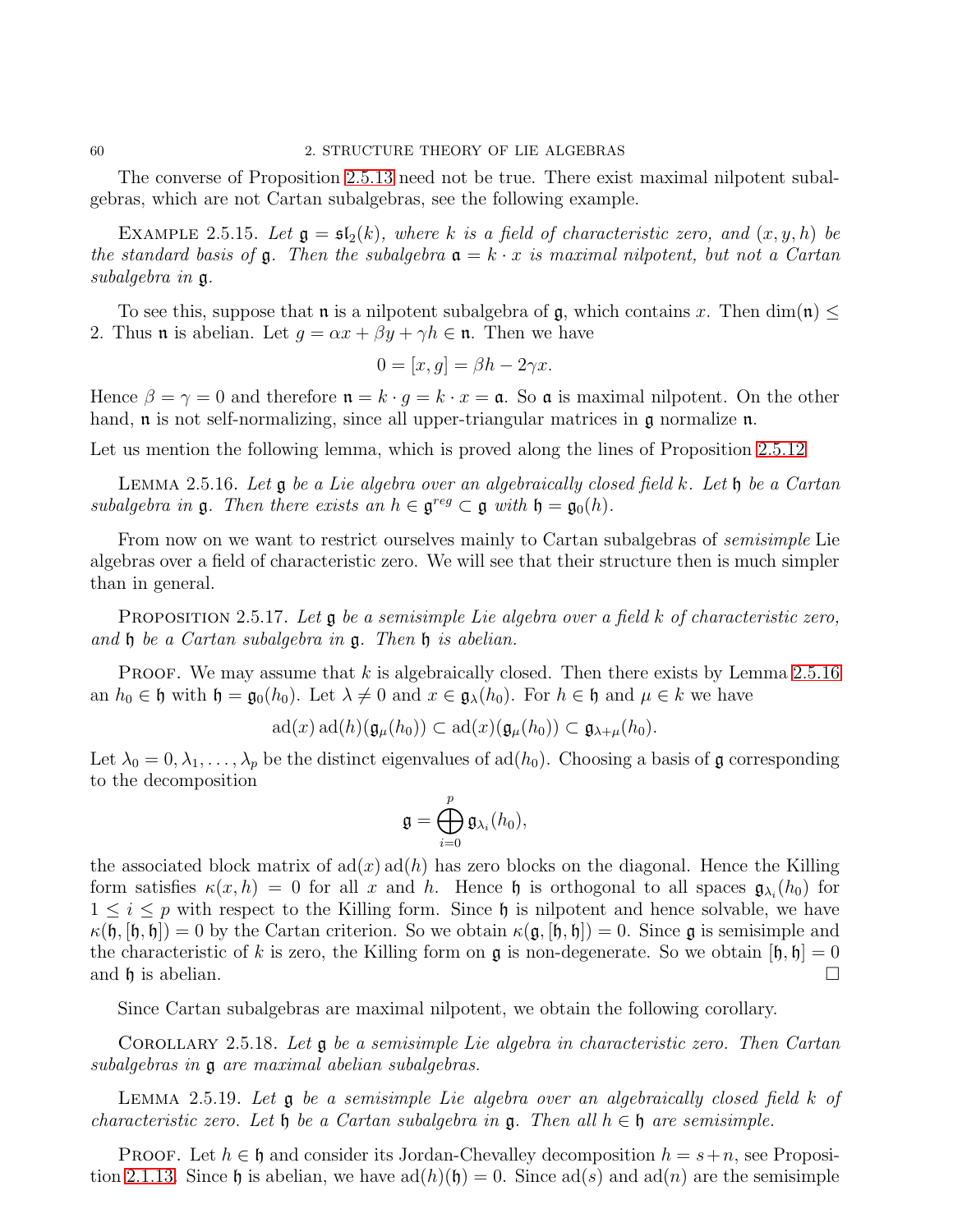$$
ad(s)(\mathfrak{h}) = ad(n)(\mathfrak{h}) = 0.
$$

Since h is maximal abelian, we have  $s, n \in \mathfrak{h}$ . By Lemma 2.5.[16](#page-62-0) we obtain  $\mathfrak{h} = \mathfrak{g}_0(h_0)$ . As in the proof of Proposition 2.5.[17](#page-62-1) we see that h is orthogonal to  $\mathfrak{g}_{\lambda}(h_0)$ , for the eigenvalues  $\lambda \neq 0$ of  $ad(h_0)$ . Let  $y \in \mathfrak{h}$ . Because of  $[ad(y), ad(n)] = ad([y, n]) = 0$ , with  $ad(y)$  and  $ad(n)$  nilpotent we also have that  $\text{ad}(y) \text{ad}(n)$  is a nilpotent linear map. Therefore we obtain  $\kappa(y, n) = 0$  and thus *n* is orthogonal to **g**. Since the Killing from of **g** is non-degenerate, it follows that  $n = 0$ and that  $h = s$  is semisimple.

Corollary 2.5.20. Let g be a semisimple Lie algebra over an algebraically closed field of characteristic zero. Then all regular elements in g are semisimple.

PROOF. Let  $h \in \mathfrak{g}^{reg}$ . Then  $\mathfrak{g}_0(h)$  is a Cartan subalgebra in  $\mathfrak{g}$  by Lemma [2](#page-60-0).5.7 and Lemma 2.5.[8.](#page-60-1) By Lemma 2.5.[19,](#page-62-2) h is semisimple.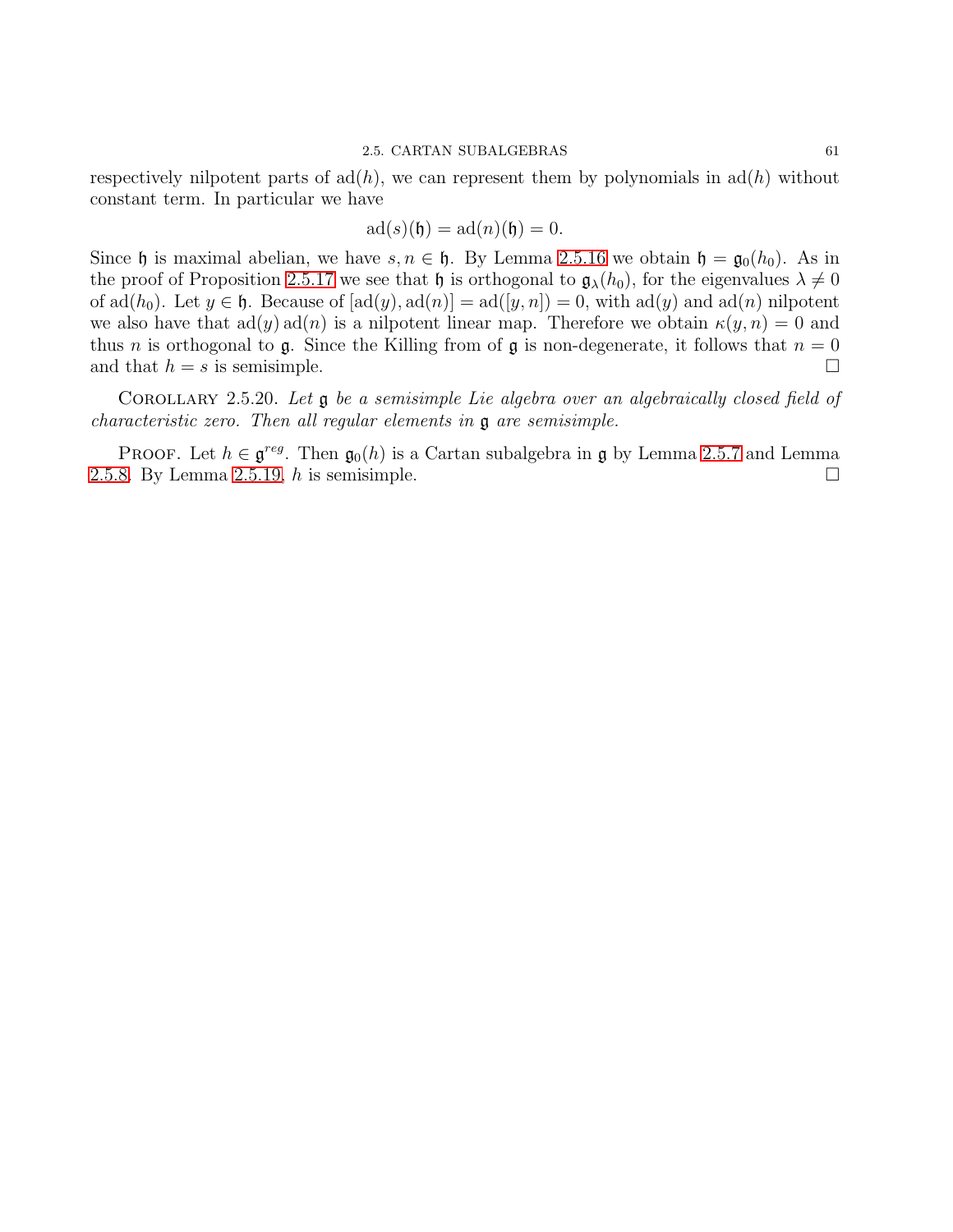### 2.6. The root space decomposition

Let  $\mathfrak g$  be a finite-dimensional Lie algebra over a field k (always of characteristic zero) and  $\mathfrak{h} \subset \mathfrak{g}$ . For every linear map  $\alpha: \mathfrak{h} \to k$  let

$$
\mathfrak{g}_{\alpha} = \bigcap_{h \in \mathfrak{h}} \mathfrak{g}_{\alpha(h)}(h)
$$

be the the intersection of the generalized eigenspaces for all  $h \in \mathfrak{h}$ . Here  $\alpha$  is called a *weight*, if  $\mathfrak{g}_{\alpha}\neq 0.$ 

<span id="page-64-2"></span>PROPOSITION 2.6.1. Let k be algebraically closed and  $\mathfrak{h} \subset \mathfrak{g}$  be a nilpotent subalgebra. Then the following holds.

(2.2) h ⊂ g0,

<span id="page-64-3"></span>
$$
[\mathfrak{g}_{\alpha},\mathfrak{g}_{\beta}]\subset \mathfrak{g}_{\alpha+\beta},
$$

$$
(2.4) \t\t\t [f, \mathfrak{g}_{\alpha}] \subset \mathfrak{g}_{\alpha},
$$

<span id="page-64-0"></span>(2.5) 
$$
\mathfrak{g} = \bigoplus_{\alpha \in \mathfrak{h}^*} \mathfrak{g}_{\alpha}
$$

For  $\mathfrak{g}_{\alpha} \neq 0$  we have  $\alpha([\mathfrak{h}, \mathfrak{h}]) = 0$ . For  $h, h' \in \mathfrak{h}$  the Killing form is given by

$$
\kappa(h,h') = \sum_{\alpha \in \mathfrak{h}^*} \dim(\mathfrak{g}_{\alpha}) \alpha(h) \alpha(h').
$$

**PROOF.** Since h nilpotent we have  $(\text{ad}(h))^n x = 0$  for all  $x, h \in \mathfrak{h}$  and sufficiently large  $n \in \mathbb{N}$ . Hence we have  $\mathfrak{h} \subset \mathfrak{g}_0$ . Then (2.3) and (2.4) follow by Lemma [2](#page-58-0).5.1, even if k is not algebraically closed. The sum in [\(2.5\)](#page-64-0) obviously is direct. It remains to show that the sum of the simultaneous generalized eigenspaces exhausts all of g. It is easy to see that this follows by the previous properties, by  $[\mathfrak{h}, \mathfrak{g}_{\alpha(h)}(h)] \subset \mathfrak{g}_{\alpha(h)}(h)$  and because  $\mathfrak{g}$  is finite-dimensional.

For the formula we will apply Lie's Theorem, where we need that  $k$  is algebraically closed. So for all  $\alpha: \mathfrak{h} \to k$  there exists a basis of  $\mathfrak{g}_{\alpha}$ , such that the endomorphisms ad(h)  $|_{\mathfrak{g}_{\alpha}}$  are simultaneously represented by strictly upper-triangular matrices in  $\mathfrak{gl}_m(k)$ ,  $m = \dim \mathfrak{g}_{\alpha}$ , and with diagonal elements equal to  $\alpha(h)$ . This immediately yields the formula for the Killing form. Furthermore, if we consider  $ad([h, h'])$ , this upper-triangular matrix has the entries  $\alpha([h, h'])$ on the diagonal. At the same time this coincides with  $[\text{ad}(h), \text{ad}(h')]$ , which has zero diagonal. So, if  $\mathfrak{g}_{\alpha} \neq 0$ , we obtain  $\alpha([h, h']) = 0 = [\alpha(h), \alpha(h'], \text{ and thus } \alpha \in \mathfrak{h}^* \text{ and } \alpha([\mathfrak{h}, \mathfrak{h}]) = 0.$   $\Box$ 

Now let  $\mathfrak g$  be a semisimple *complex* Lie algebra, and  $\mathfrak h$  be a Cartan subalgebra of  $\mathfrak g$ . Then all elements  $h \in \mathfrak{h}$  are ad-semisimple by Lemma 2.5.[19](#page-62-2) and  $\mathfrak{h}$  is abelian. Hence we may represent the endomorphisms ad(h) on  $\mathfrak{g}_{\alpha}$  by diagonal matrices diag( $\alpha(h), \ldots, \alpha(h)$ ). So we have

$$
\mathfrak{g}_{\alpha} = \{ x \in \mathfrak{g} \mid [h, x] = \alpha(h)x \ \forall h \in \mathfrak{h} \}.
$$

DEFINITION 2.6.2. The root system of  $\mathfrak g$  with respect to  $\mathfrak h$  is defined by

<span id="page-64-1"></span>
$$
\Phi = \Phi(\mathfrak{g}, \mathfrak{h}) = \{ \alpha \in \mathfrak{h}^* \mid \alpha \neq 0, \mathfrak{g}_\alpha \neq 0 \}.
$$

The elements of  $\Phi$  are called the *roots*. For  $\alpha \in \Phi$  we call  $\mathfrak{g}_{\alpha}$  the *root space* to the root  $\alpha$ .

The Lie algebra g decomposes into the direct sum

(2.6) 
$$
\mathfrak{g} = \mathfrak{h} \oplus \bigoplus_{\alpha \in \Phi} \mathfrak{g}_{\alpha}.
$$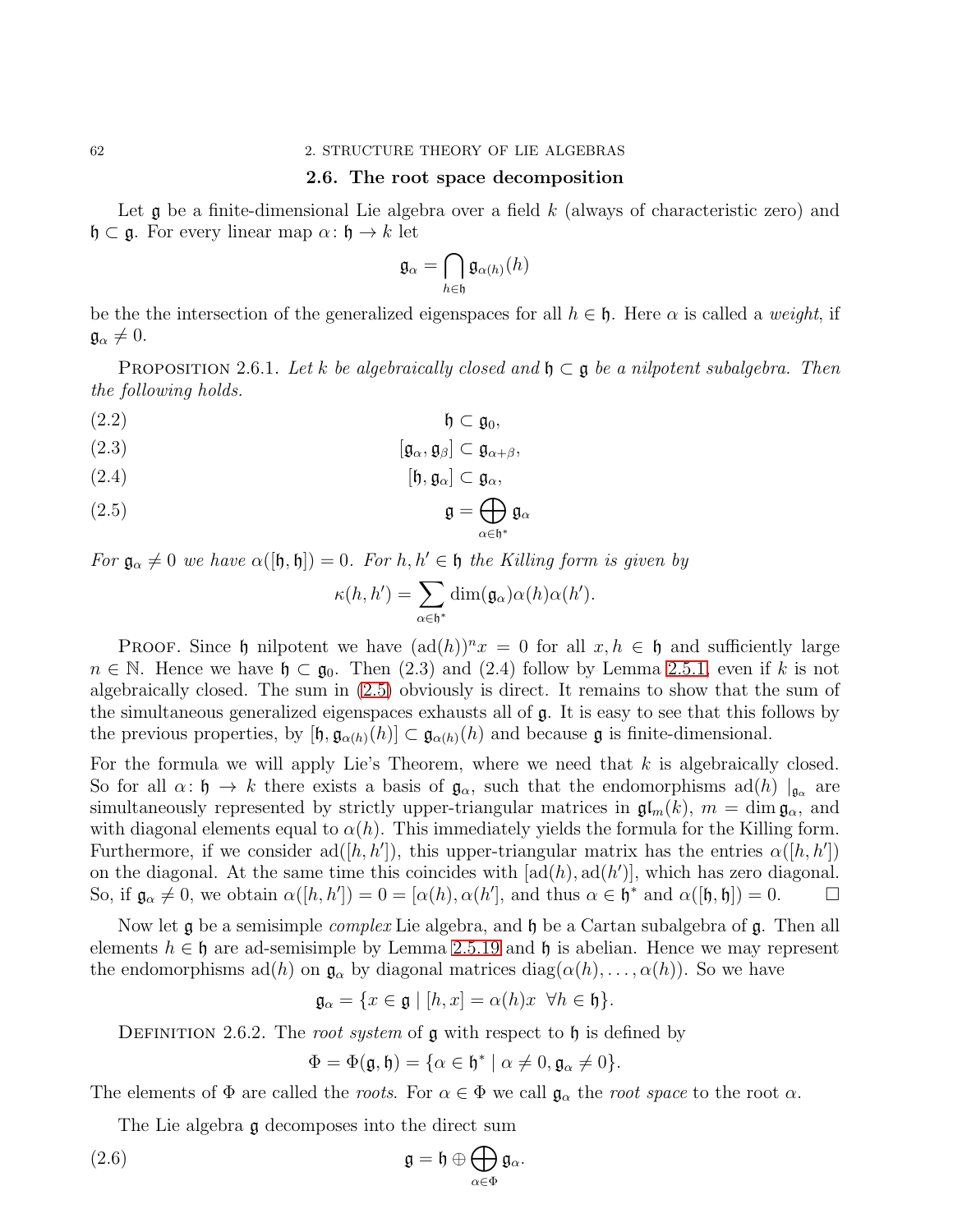The decomposition is called *root space decomposition*, or *Cartan decomposition* of **g** with respect to h. Here  $\mathfrak{h} = \mathfrak{g}_0 = Z_{\mathfrak{g}}(\mathfrak{h})$  is equal to the weight space to the weight zero. We will see later in Corollary 2.6.[12](#page-67-0) that the Cartan decomposition implies the following equation in positive integers

$$
\dim(\mathfrak{g}) = \text{rank}(\Phi) + |\Phi|.
$$

PROPOSITION 2.6.3. Let  $\mathfrak h$  be a Cartan subalgebra of  $\mathfrak g$  and  $(2.6)$  be the corresponding Cartan decomposition. Then the following holds.

- (1) Given  $\alpha, \beta \in \Phi \cup \{0\}$  with  $\alpha + \beta \neq 0$ , we have  $\kappa(\mathfrak{g}_{\alpha}, \mathfrak{g}_{\beta}) = 0$ , hence  $\mathfrak{g}_{\alpha} \perp \mathfrak{g}_{\beta}$ .
- (2) From  $\alpha \in \Phi$  it follows that  $\mathfrak{g}_{\alpha} \perp \mathfrak{h}$ .
- (3) The restriction of the Killing form  $\kappa$  on  $\mathfrak{g}_{\alpha} \times \mathfrak{g}_{-\alpha}$ , and hence on  $\mathfrak{h} \times \mathfrak{h}$ , is non-degenerate.
- (4) If  $\alpha \in \Phi$  then  $-\alpha \in \Phi$ .
- (5) span  $\Phi = \mathfrak{h}^*$ .

**PROOF.** For (1): Let  $x \in \mathfrak{g}_{\alpha}$  and  $y \in \mathfrak{g}_{\beta}$ . By Proposition [2](#page-64-2).6.1 we have

$$
(\operatorname{ad}(x)\operatorname{ad}(y))^n(\mathfrak{g}_\gamma) \subset \mathfrak{g}_{n(\alpha+\beta)+\gamma} = 0
$$

for all  $\gamma \in \Phi \cup \{0\}$ , if n is sufficiently large and if  $\alpha + \beta \neq 0$ . Therefore the endomorphism  $ad(x) ad(y) \in \mathfrak{gl}(\mathfrak{g})$  is nilpotent and the Killing form is zero, i.e.,  $\kappa(x, y) = 0$ .

For (2): This follows immediately from (1) with  $\beta = 0$ .

For (3): Let  $z \in \mathfrak{g}_{-\alpha}$  with  $\kappa(z, \mathfrak{g}_{\alpha}) = 0$ . We need to show that  $z = 0$ . By (1) we have  $\kappa(\mathfrak{g}_{-\alpha}, \mathfrak{g}_{\beta})=0$  for all  $\beta\neq\alpha$ . Hence  $\kappa(z, \mathfrak{g}_{\beta})=0$  for all  $\beta$ , and therefore  $\kappa(z, \mathfrak{g})=0$  by [\(2.6\)](#page-64-1). Since  $\kappa$  is non-degenerate on  $\mathfrak{g} \times \mathfrak{g}$ , it follows that  $z = 0$ .

For (4): Let  $\alpha \in \Phi$ . Assume that  $-\alpha \notin \Phi$ , so  $\mathfrak{g}_{-\alpha} = 0$ . Then we have  $\kappa(\mathfrak{g}_{\alpha}, \mathfrak{g}_{\beta}) = 0$  for all  $\beta$ and hence again  $\kappa(\mathfrak{g}_{\alpha}, \mathfrak{g}) = 0$ , which implies that  $\mathfrak{g}_{\alpha} = 0$ . This is a contradiction to  $\alpha \in \Phi$ .

For (5): Assume that  $\Phi$  does not generate  $\mathfrak{h}^*$ . Then, by duality there exists an  $h \in \mathfrak{h}$ ,  $h \neq 0$ with  $\alpha(h) = 0$  for all  $\alpha \in \Phi$ . More precisely, if  $(h_1^*, \ldots, h_\ell^*)$  is a basis of  $\mathfrak{h}^*$  extending the basis of  $\Phi$  by, say,  $h_{\ell}^* \notin \Phi$ . Then we consider the dual basis  $(h_1, \ldots, h_{\ell})$  of  $\mathfrak{h}$  with  $h_i^*(h_j) = \delta_{ij}$ . We have  $h_i^*(h_\ell) = 0$  for all  $i \neq \ell$  and hence  $\alpha(h) = \alpha(h_\ell) = 0$  for all  $\alpha \in \Phi$ , since  $(h_1^*, \ldots, h_{\ell-1}^*)$  is a basis of  $\Phi$ . But this implies  $[h, \mathfrak{g}_{\alpha}] = 0$  for all  $\alpha \in \Phi$ . Because of  $[h, \mathfrak{g}_0] = 0$  we have  $[h, \mathfrak{g}] = 0$ , hence  $h \in Z(\mathfrak{a}) = 0$  which is a contradiction hence  $h \in Z(\mathfrak{g}) = 0$ , which is a contradiction.

<span id="page-65-1"></span><span id="page-65-0"></span>LEMMA 2.6.4. Let 
$$
\alpha \in \Phi
$$
,  $x \in \mathfrak{g}_{\alpha}$ ,  $y \in \mathfrak{g}_{-\alpha}$  and  $h \in \mathfrak{h}$ . Then we have  $[x, y] \in \mathfrak{h}$  and  $\kappa(h, [x, y]) = \alpha(h)\kappa(x, y)$ .

In particular, dim( $[\mathfrak{g}_{\alpha}, \mathfrak{g}_{-\alpha}]$ ) ≥ 1.

**PROOF.** We have  $[x, y] \in \mathfrak{g}_{\alpha-\alpha} = \mathfrak{g}_0 = \mathfrak{h}$  by [\(2.3\)](#page-64-3). Furthermore we have

$$
\kappa(h,[x,y]) = \kappa([h,x],y) = \kappa(\alpha(h)x,y) = \alpha(h)\kappa(x,y).
$$

Since  $\kappa$  is non-degenerate on  $\mathfrak{g}_{\alpha} \times \mathfrak{g}_{-\alpha}$ , there exists an  $x_{\alpha} \in \mathfrak{g}_{\alpha}$  and a  $x_{-\alpha} \in \mathfrak{g}_{-\alpha}$  with  $\kappa(x_{\alpha}, x_{-\alpha}) \neq \alpha$ 0. Since  $\alpha \neq 0$  there is an  $h \in \mathfrak{h}$  with  $\alpha(h) \neq 0$ , hence also with  $\kappa(h, [x_\alpha, x_{-\alpha}]) \neq 0$  because of (2.7). Thus  $[x_\alpha, x_{-\alpha}]$  is a nonzero element in  $[\alpha_\alpha, \alpha_{-\alpha}]$ . □ [\(2.7\)](#page-65-0). Thus  $[x_{\alpha}, x_{-\alpha}]$  is a nonzero element in  $[\mathfrak{g}_{\alpha}, \mathfrak{g}_{-\alpha}]$ .

<span id="page-65-2"></span>LEMMA 2.6.5. Let  $\alpha \in \Phi$  and  $x \in \mathfrak{g}_{\alpha}, y \in \mathfrak{g}_{-\alpha}$  with  $[x, y] \neq 0$ . Then we have  $\alpha([x, y]) \neq 0$ .

**PROOF.** Let  $h = [x, y]$ . Assume that  $\alpha(h) = 0$ . Then we have  $[h, x] = \alpha(h)x = 0$  and  $[h, y] = -\alpha(h)y = 0$ . Therefore x, y, h generate a nilpotent subalgebra of g. By Lie's Theorem we can represent  $ad(x)$ ,  $ad(y)$  and  $ad(h)$  simultaneously by upper-triangular matrices, so that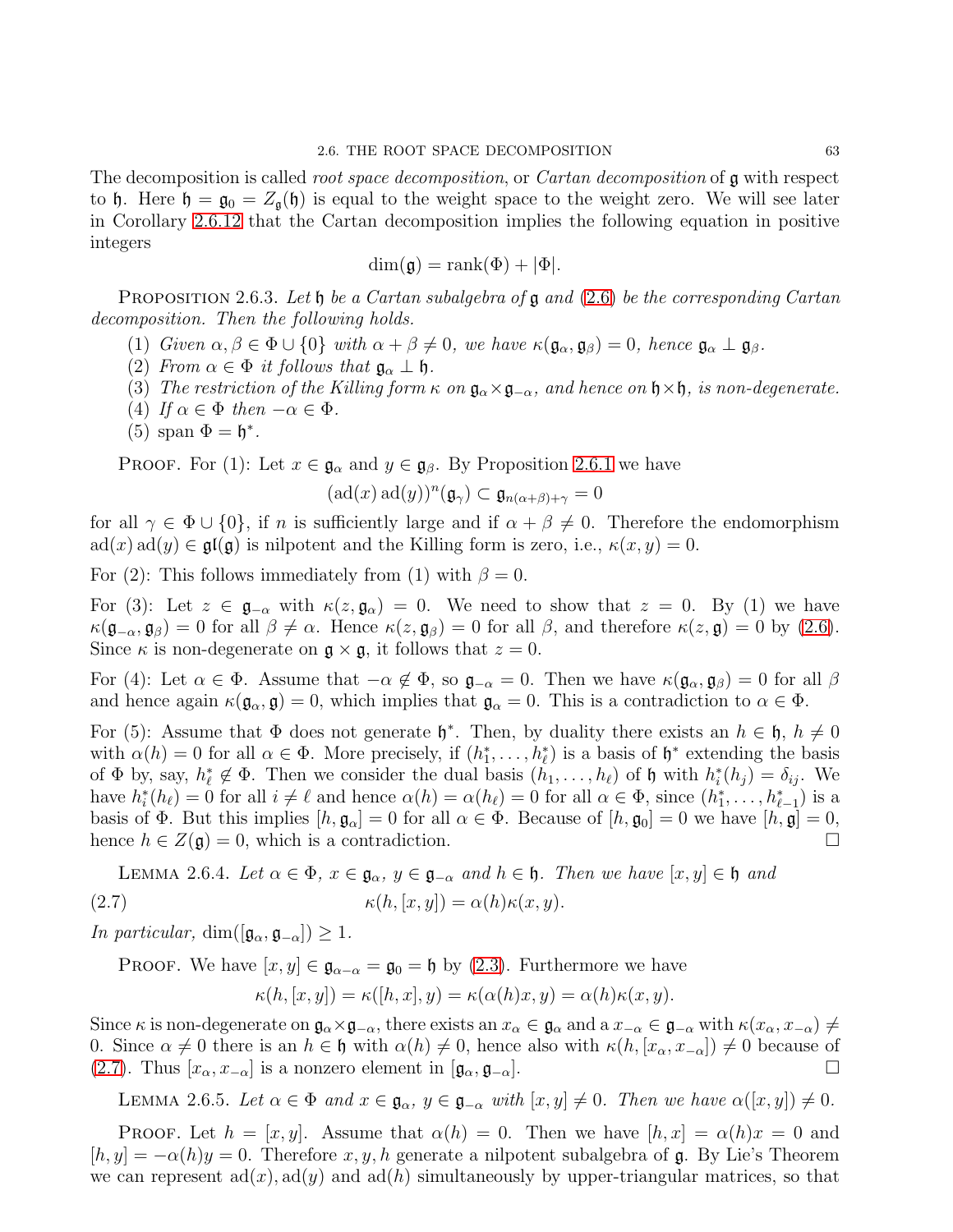$ad(h) = [ad(x), ad(y)]$  is nilpotent. This is a contradiction to  $h \neq 0$  and the fact that  $ad(h)$  is semisimple. semisimple.  $\Box$ 

LEMMA 2.6.6. For each root  $\alpha \in \Phi$  we have  $\dim([\mathfrak{g}_{\alpha}, \mathfrak{g}_{-\alpha}]) = 1$  and  $\alpha$  does not vanish on the line  $[\mathfrak{g}_{\alpha}, \mathfrak{g}_{-\alpha}] \subset \mathfrak{h}$ .

PROOF. We already know that  $\dim([\mathfrak{g}_{\alpha}, \mathfrak{g}_{-\alpha}]) \geq 1$  by Lemma [2](#page-65-2).6.4. By Lemma 2.6.5 we have  $[\mathfrak{g}_{\alpha}, \mathfrak{g}_{-\alpha}] \cap \text{ker}(\alpha) = 0$ . So we have

$$
\dim([\mathfrak{g}_{\alpha}, \mathfrak{g}_{-\alpha}]) = \dim([\mathfrak{g}_{\alpha}, \mathfrak{g}_{-\alpha}] + \ker(\alpha)) + \dim([\mathfrak{g}_{\alpha}, \mathfrak{g}_{-\alpha}] \cap \ker(\alpha)) - \dim \ker(\alpha)
$$
  
\n
$$
\leq \dim \mathfrak{h} + 0 - (\dim \mathfrak{h} - 1)
$$
  
\n
$$
= 1.
$$

Since the Killing form of  $\mathfrak g$  is non-degenerate on  $\mathfrak h \times \mathfrak h$ , we may identify  $\mathfrak h$  and  $\mathfrak h^*$  by it. More precisely, we have an isomorphism

$$
\mathfrak{h}^*\to\mathfrak{h},\ \alpha\mapsto t_\alpha,
$$

which is characterized by the condition

<span id="page-66-0"></span>(2.8) 
$$
\kappa(h, t_\alpha) = \alpha(h) \text{ for all } h \in \mathfrak{h}.
$$

Hence  $\Phi$  corresponds to the subset  $\{t_\alpha \mid \alpha \in \Phi\} \subset \mathfrak{h}$ .

DEFINITION 2.6.7. For  $\alpha \in \Phi$  define the element  $t_{\alpha} \in \mathfrak{h}$  by [\(2.8\)](#page-66-0).

LEMMA 2.6.8. Let  $\alpha \in \Phi$  be a root and  $x \in \mathfrak{g}_{\alpha}, y \in \mathfrak{g}_{-\alpha}$  elements with  $\kappa(x, y) = 1$ . Then we have  $[x, y] = t_{\alpha}$ .

PROOF. By [\(2.7\)](#page-65-0) we have  $\kappa(h, [x, y]) = \alpha(h)$  for all  $h \in \mathfrak{h}$ . Using [\(2.8\)](#page-66-0) we obtain  $[x, y] = \square$  $t_{\alpha}$ .

LEMMA 2.6.9. For every root  $\alpha \in \Phi$  we have  $\kappa(t_{\alpha}, t_{\alpha}) \neq 0$ .

PROOF. Let us write  $t_{\alpha} = [x, y]$  with  $x \in \mathfrak{g}_{\alpha}, y \in \mathfrak{g}_{-\alpha}$  and  $\kappa(x, y) = 1$  as above. Then we have

$$
\kappa(t_{\alpha}, t_{\alpha}) = \alpha(t_{\alpha}) = \alpha([x, y]) \neq 0
$$

by Lemma [2](#page-65-2).6.5.  $\Box$ 

DEFINITION 2.6.10. Let  $\alpha \in \Phi$  be a root. Then the *coroot*, or *dual root*  $\alpha^{\vee} \in \Phi^*$  is defined by

$$
h_{\alpha} = \alpha^{\vee} = \frac{2}{\kappa(t_{\alpha}, t_{\alpha})} t_{\alpha} \in \mathfrak{h}.
$$

Note that we have

$$
\alpha(h_{\alpha}) = \frac{2\alpha(t_{\alpha})}{\kappa(t_{\alpha}, t_{\alpha})} = 2,
$$

an  $(-\alpha)^{\vee} = -\alpha^{\vee}$ .

Now we will see that all root spaces  $\mathfrak{g}_{\alpha}$  are in fact *one-dimensional*, and that no integer multiple of a root  $\alpha$  is again a root, except for  $\pm \alpha$ . In other words, we have

$$
\mathbb{Z}\alpha \cap \Phi = \{\alpha, -\alpha\}
$$

for all  $\alpha \in \Phi$ .

 $\Box$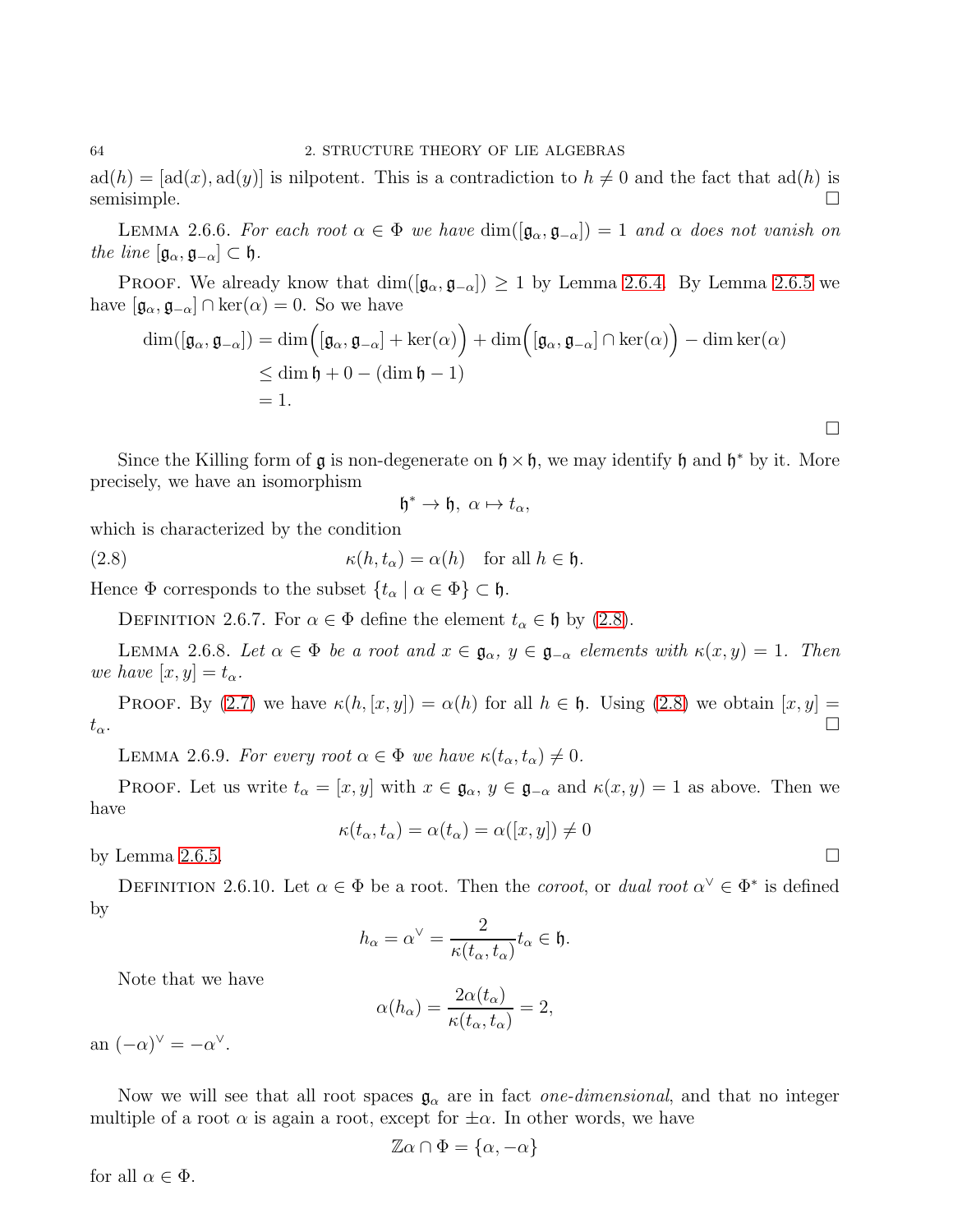<span id="page-67-1"></span>PROPOSITION 2.6.11. For every root  $\alpha \in \Phi$  we have  $\dim(\mathfrak{g}_{\alpha}) = 1$ , and  $\dim(\mathfrak{g}_{n\alpha}) = 0$  for all  $n \in \mathbb{Z} \setminus \{\pm 1\}$ . For every  $\alpha \in \Phi$  there exists an injective Lie algebra homomorphism  $\mathfrak{sl}_2(\mathbb{C}) \hookrightarrow \mathfrak{g}$ with

$$
\mathbb{C}\left(\begin{smallmatrix}0&1\\0&0\end{smallmatrix}\right)\cong\mathfrak{g}_{\alpha},\quad\mathbb{C}\left(\begin{smallmatrix}0&0\\1&0\end{smallmatrix}\right)\cong\mathfrak{g}_{-\alpha},\quad\mathbb{C}\left(\begin{smallmatrix}1&0\\0&-1\end{smallmatrix}\right)\cong[\mathfrak{g}_{\alpha},\mathfrak{g}_{-\alpha}].
$$

PROOF. Choose elements  $x_{\pm\alpha} \in \mathfrak{g}_{\pm\alpha}$  with  $[x_{\alpha}, x_{-\alpha}] = h_{\alpha}$ . Because of  $\alpha(h_{\alpha}) = 2$  we then have  $[h_{\alpha}, x_{\alpha}] = 2x_{\alpha}$  and  $[h_{\alpha}, x_{-\alpha}] = -2x_{-\alpha}$ . This implies that

$$
\mathfrak{s}_{\alpha} = \mathbb{C}x_{\alpha} \oplus \mathbb{C}x_{-\alpha} \oplus \mathbb{C}h_{\alpha}
$$

is a 3-dimensional subalgebra of  $\mathfrak{g}$ , which is isomorphic to  $\mathfrak{sl}_2(\mathbb{C})$ . In fact, the isomorphism is given by  $\begin{pmatrix} 0 & 1 \\ 0 & 0 \end{pmatrix} \rightarrow x_{\alpha}$ ,  $\begin{pmatrix} 0 & 0 \\ 1 & 0 \end{pmatrix} \rightarrow x_{-\alpha}$  and  $\begin{pmatrix} 1 & 0 \\ 0 & -1 \end{pmatrix} \rightarrow h_{\alpha}$ . The subalgebra  $\mathfrak{s}_{\alpha}$  is well-defines as soon as we know that dim  $\mathfrak{g}_{\alpha} = 1$  for all  $\alpha \in \Phi$ . Then it also follows that  $\mathfrak{g}_{\pm \alpha} = \langle x_{\pm \alpha} \rangle$  and  $[\mathfrak{g}_{\alpha}, \mathfrak{g}_{-\alpha}] = \langle h_{\alpha} \rangle$ . To prove it, consider the subspace

$$
\mathfrak{s}=\mathbb{C}x_{-\alpha}\oplus \mathbb{C}h_{\alpha}\oplus \bigoplus_{n\geq 1}\mathfrak{g}_{n\alpha},
$$

which is invariant under  $\text{ad}(x_{\alpha})$  and  $\text{ad}(x_{-\alpha})$ . Then we have, with  $\text{ad} = \text{ad}_{\mathfrak{s}}$  and  $\alpha(h_{\alpha}) = 2$ ,

$$
0 = \text{tr}([\text{ad}(x_{\alpha}), \text{ad}(x_{-\alpha})])
$$
  
= 
$$
\text{tr}(\text{ad}([x_{\alpha}, x_{-\alpha}]))
$$
  
= 
$$
\text{tr}(\text{ad}(h_{\alpha}))
$$
  
= 
$$
-\alpha(h_{\alpha}) + 0 + \sum_{n \ge 1} n \cdot \dim \mathfrak{g}_{n\alpha} \cdot \alpha(h_{\alpha})
$$
  
= 
$$
2(-1 + \dim \mathfrak{g}_{\alpha} + \sum_{n \ge 2} n \cdot \dim \mathfrak{g}_{n\alpha}).
$$

So we obtain the Diophantine equation

$$
1=\dim\mathfrak{g}_{\alpha}+\sum_{n\geq2}n\cdot\dim\mathfrak{g}_{n\alpha}.
$$

On the right hand side all terms are non-negative integers. Assume that dim  $\mathfrak{g}_{n\alpha} > 0$  for some  $n \geq 2$ . Then the sum on the RHS would be at least 2, a contradiction. So we have dim  $\mathfrak{g}_{n\alpha} = 0$ for all  $n \ge 2$  and dim  $\mathfrak{g}_{\alpha} = 1$ . We can apply the same argument for  $-\alpha$ . Hence we also have dim  $\mathfrak{g}_{-\alpha} = 1$  and dim  $\mathfrak{g}_{-\alpha} = 0$  für all  $n > 2$ .  $\dim \mathfrak{g}_{-\alpha} = 1$  and  $\dim \mathfrak{g}_{-n\alpha} = 0$  für all  $n \geq 2$ .

<span id="page-67-0"></span>COROLLARY 2.6.12. For  $h, h' \in \mathfrak{h}$  we have

$$
\kappa(h, h') = \sum_{\alpha \in \Phi} \alpha(h)\alpha(h').
$$

We have

$$
\dim \mathfrak{g} = \text{rank}(\mathfrak{g}) + |\Phi| = \text{rank}(\Phi) + |\Phi|.
$$

PROOF. The formula for the Killing form follows from Proposition [2](#page-64-2).6.1 and from dim  $\mathfrak{g}_{\alpha} =$ 1 for  $\alpha \in \Phi$ . The second formula follows from the Cartan decomposition [\(2.6\)](#page-64-1) and from dim  $\mathfrak{g}_{\alpha} = 1$ .  $\dim \mathfrak{g}_\alpha = 1.$ 

Let  $\alpha, \beta \in \Phi$ . It is customary to use the following notation

$$
\langle \beta, \alpha^{\vee} \rangle = \beta(h_{\alpha}).
$$

We have  $\langle \alpha, \alpha^{\vee} \rangle = \alpha(\alpha^{\vee}) = \alpha(h_{\alpha}) = 2$ . Furthermore the following assertions hold.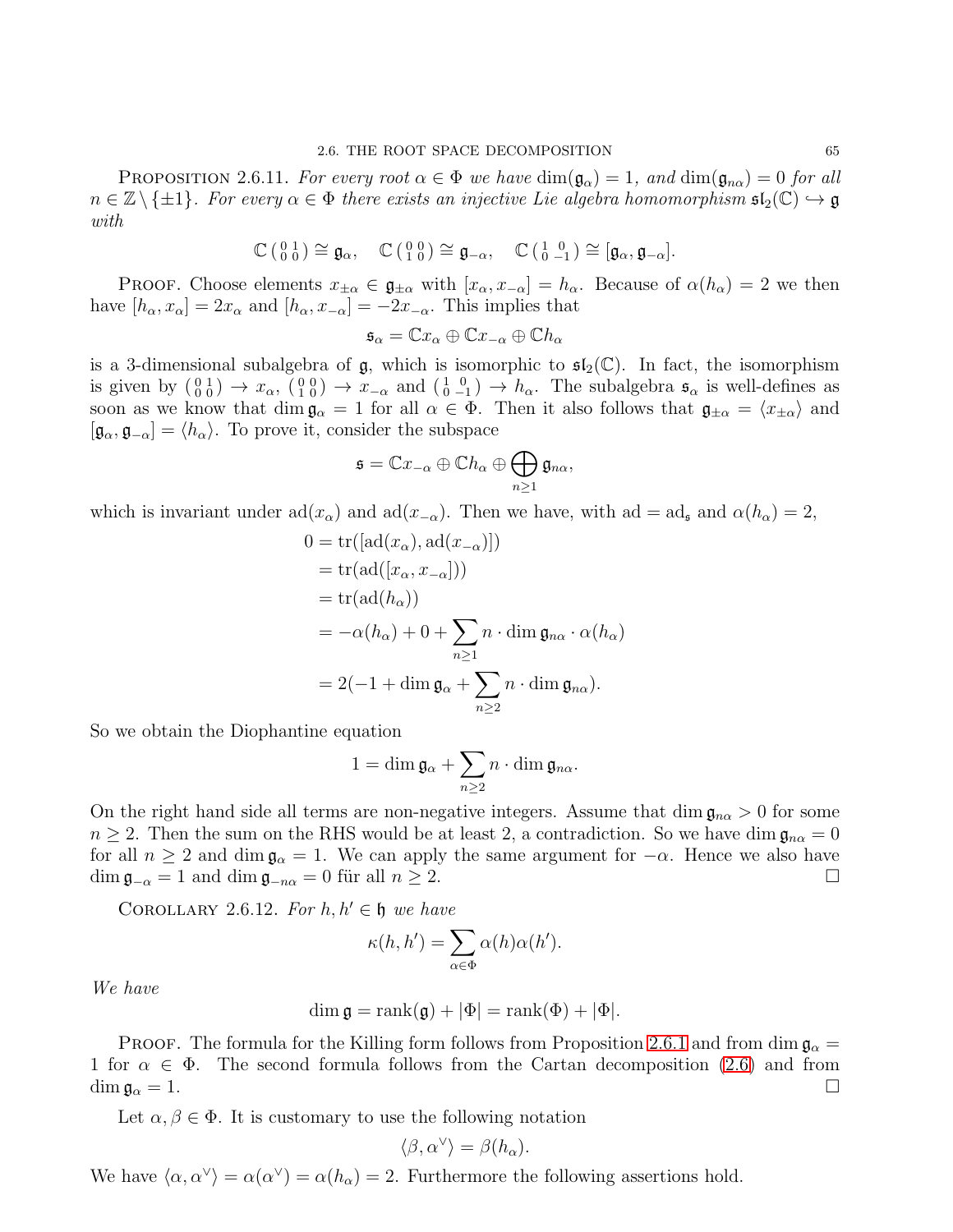LEMMA 2.6.13. Let  $\alpha, \beta \in \Phi$ . Then we have

- (1)  $\langle \beta, \alpha^{\vee} \rangle = \beta(h_{\alpha}) \in \mathbb{Z}$ . (2)  $\kappa(h_\alpha, h_\beta) \in \mathbb{Z}$ .
- (3)  $\beta \langle \beta, \alpha^{\vee} \rangle \alpha \in \Phi$ .

PROOF. For (1): Let  $\beta = \pm \alpha$ . Then  $\beta(h_{\alpha}) = \pm 2 \in \mathbb{Z}$ . Otherwise we have  $\beta \neq \pm \alpha$  and we set

$$
\mathfrak{s}:=\bigoplus_j \mathfrak{g}_{\beta+j\alpha}.
$$

Every nonzero summand here is 1-dimensional and  $\mathfrak{s}$  is a  $\mathfrak{s}_{\alpha}$ -module and hence a  $\mathfrak{sl}_2(\mathbb{C})$ -module. By assumption and by Proposition 2.6.[11,](#page-67-1)  $\beta$  cannot be an integer multiple of  $\alpha$ . Thus we have  $\beta + k\alpha \neq 0$  for all  $k \in \mathbb{Z}$  and

$$
(\beta + k\alpha)(h_{\alpha}) = \beta(h_{\alpha}) + 2k.
$$

Hence all weights differ by a multiple of two and  $\frak{s}$  is a *simple*  $\frak{s}_{\alpha}$ -module and we can use its classification. In particular we know that  $h_{\alpha}$  acts with integral eigenvalues. More precisely we have the following. If  $q \geq 0$  is the maximal integer with  $\beta + q\alpha \in \Phi$  and  $r \geq 0$  is the maximal integer with  $\beta - r\alpha \in \Phi$ , then the whole *string* 

$$
\beta - r\alpha, \, \beta - (r-1)\alpha, \, \dots, \beta + q\alpha
$$

lies in in Φ, see the picture below, and we have  $\beta(h_{\alpha}) - 2r = -(\beta(h_{\alpha}) + 2q)$ . In other words, we have

$$
\beta(h_{\alpha})=r-q\in\mathbb{Z}.
$$

The numbers  $\beta(h_{\alpha})$  are called *Cartan numbers*.



<span id="page-68-0"></span>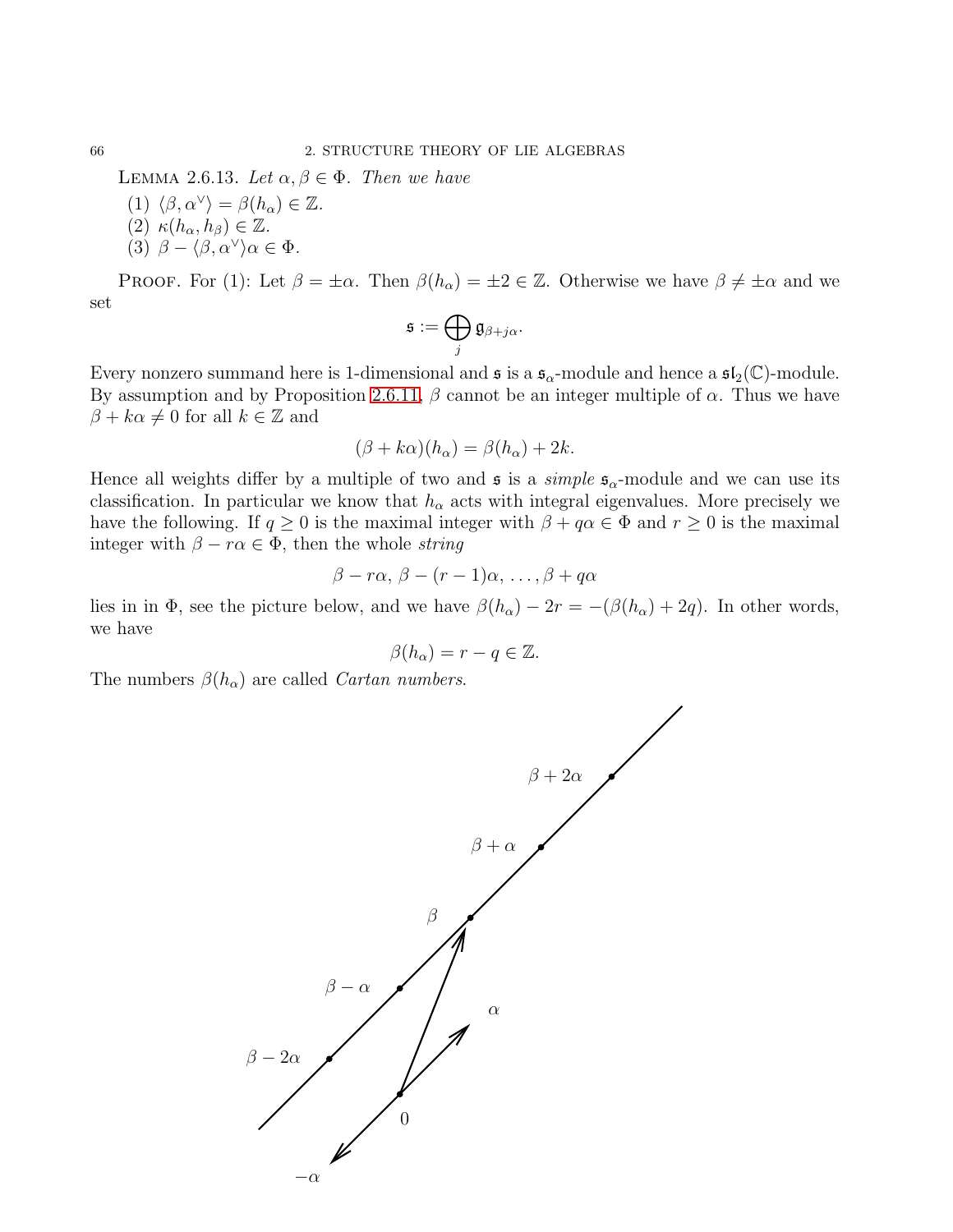For (2): The proof follows from the formula for the Killing form in Corollary 2.6.[12.](#page-67-0)

For (3): In the root string  $\beta - r\alpha, \ldots, \beta + q\alpha$  we have in particular the root

$$
\beta - (r - q)\alpha = \beta - \langle \beta, \alpha^{\vee} \rangle \alpha.
$$

This finishes the proof.  $\square$ 

DEFINITION 2.6.14. We define a bilinear form of  $\mathfrak{h}^*$  via the Killing form by

$$
(\lambda,\mu):=\kappa(t_\lambda,t_\mu)
$$

for  $\lambda, \mu \in \mathfrak{h}^*$ .

We have

$$
\beta(h_{\alpha}) = \langle \beta, \alpha^{\vee} \rangle
$$
  
=  $\kappa(t_{\beta}, h_{\alpha})$   
=  $2 \frac{\kappa(t_{\beta}, t_{\alpha})}{\kappa(t_{\alpha}, t_{\alpha})}$   
=  $\frac{2(\beta, \alpha)}{(\alpha, \alpha)}$   
=  $r - q \in \mathbb{Z}$ .

The roots  $\alpha \in \Phi$  generate the space  $\mathfrak{h}^*$ , but they are not linear independent. So we chose a basis  $(\alpha_1, \ldots, \alpha_\ell)$  of  $\mathfrak{h}^*$ . Each root  $\beta \in \Phi$  then can be uniquely represented as a linear combination of the basis elements. We may assume that the coefficients are even rational (exercise). If  $\mathfrak{h}_{\mathbb{Q}}^*$  denotes the subspace of  $\mathfrak{h}^*$  generated by the roots over  $\mathbb{Q}$ , then we have  $\dim_{\mathbb{Q}} \mathfrak{h}_{\mathbb{Q}}^* = \dim_{\mathbb{C}} \mathfrak{h}^*$ . Let  $E = \mathfrak{h}_{\mathbb{R}}^*$  be the *real* vector space generated by the  $\alpha \in \Phi$ . Then we have the following result.

PROPOSITION 2.6.15. The restriction of the bilinear form  $(\lambda, \mu)$  on E is a positive definite scalar product. The space E becomes a Euclidean vector space with it.

**PROOF.** For  $\lambda \in E$  we have  $\alpha(t_\lambda) \in \mathbb{R}$  and hence

$$
(\lambda, \lambda) = \kappa(t_{\lambda}, t_{\lambda}) = \sum_{\alpha \in \Phi} \alpha(t_{\lambda})^2 \ge 0
$$

by Corollary 2.6.[12.](#page-67-0) If  $(\lambda, \lambda) = 0$  then  $\alpha(t_\lambda) = 0$  for all  $\alpha \in \Phi$  and hence  $t_\lambda = 0$ , and  $\lambda = 0$ .<br>For  $\lambda \neq 0$  we have  $(\lambda, \lambda) > 0$ , hence the scalar product is positive definite. For  $\lambda \neq 0$  we have  $(\lambda, \lambda) > 0$ , hence the scalar product is positive definite.

Instead of considering E in  $\mathfrak{h}_{\mathbb{R}}^*$ , we may view instead  $E^* = \mathfrak{h}_{\mathbb{R}}$  in  $\mathfrak{h}$ . This is just the real subspace of the Cartan subalgebra  $\mathfrak h$  of  $\mathfrak g$ , which is generated by the coroots  $\alpha^{\vee}$ . Then the restriction of the Killing form on the real vector space  $\mathfrak{h}_{\mathbb{R}} \times \mathfrak{h}_{\mathbb{R}}$  is a scalar product on  $\mathfrak{h}_{\mathbb{R}}$ . The subset  $\Phi \subset E$  forms, together with this scalar product, a so-called *reduced root system*. As we have seen in Lemma 2.6.[13,](#page-68-0) for  $\alpha, \beta \in \Phi$ , also

$$
s_{\alpha}(\beta) = \beta - \frac{2(\beta, \alpha)}{(\alpha, \alpha)}\alpha
$$

is in  $\Phi$ . In our Euclidean space E this element  $s_{\alpha}$  is a reflection at the hyperplane, which is orthogonal to  $\alpha$ . Indeed, we have  $s_{\alpha}(\alpha) = -\alpha$  and  $s_{\alpha}(\lambda) = \lambda$  for  $(\alpha, \lambda) = 0$ . Note that these reflections leave Φ invariant.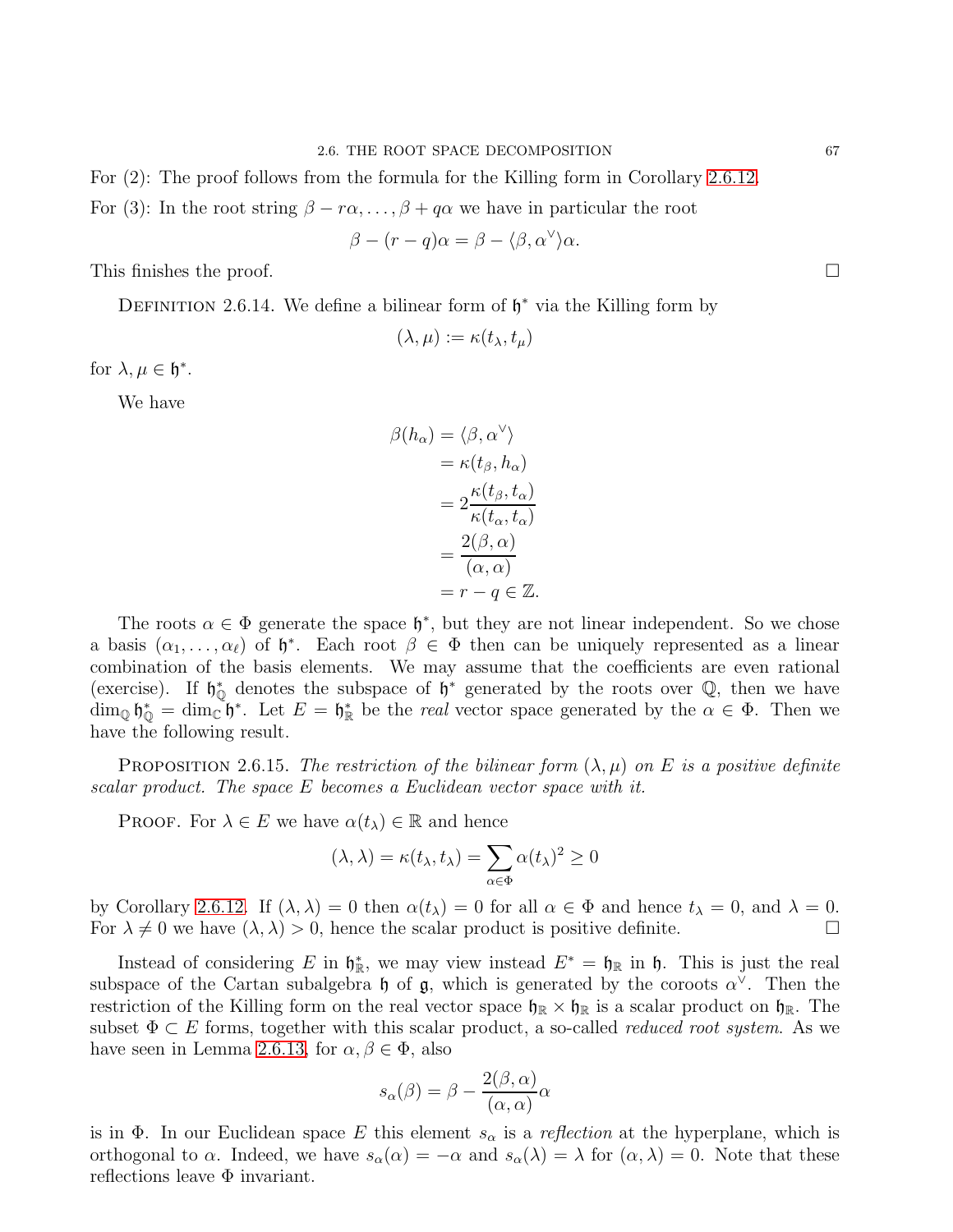DEFINITION 2.6.16. We denote by W the subgroup of the orthogonal group of  $E$ , generated by reflections  $s_\alpha$  for  $\alpha \in \Phi$ . The group W is called the Weyl group of the root system  $\Phi$ .

It is clear that  $W$  is a *finite* group, because all generating reflections, and hence the whole group leaves the finitely many roots invariant, and hence permute them. Since the roots generate E it follows that W is finite. In fact, W is uniquely determined, up to isomorphism, by the given semisimple complex Lie algebra g and does not depend on the choice of a Cartan subalgebra, because all Cartan subalgebras are conjugated.

EXAMPLE 2.6.17. Let  $\mathfrak{g} = \mathfrak{sl}_n(\mathbb{C})$ . Then the diagonal matrices in  $\mathfrak{g}$  form a Cartan subalgebra **h**. Let  $h = \text{diag}(\lambda_1, \ldots, \lambda_n) \in \mathfrak{h}$  and  $\varepsilon_i \in \mathfrak{h}^*$  for  $i = 1, \ldots, n$ , defined by  $\varepsilon_i(h) = \lambda_i$ . Then the root system of g with respect to h is given by

$$
\Phi = \{ \varepsilon_i - \varepsilon_j \mid 1 \le i, j \le n, i \ne j \}
$$

and the Cartan decomposition is given by

$$
\mathfrak{sl}_n(\mathbb{C})=\mathfrak{h}\oplus\bigoplus_{i\neq j}\mathbb{C}E_{ij}.
$$

The equation  $\dim(\mathfrak{g}) = \text{rank}(\Phi) + |\Phi|$  is given by  $n^2 - 1 = (n - 1) + n(n - 1)$  and the Weyl qroup is qiven by  $W \cong S_n$ .

To see this, recall that for  $h \in \mathfrak{h}$  we have

$$
ad(h)(E_{ij}) = [h, E_{ij}] = (\varepsilon_i - \varepsilon_j)(h)E_{ij}.
$$

Hence we have  $\alpha_{ij} = \varepsilon_i - \varepsilon_j \in \Phi$ . The root spaces are given by  $\mathfrak{g}_{\alpha} = \mathfrak{g}_{\varepsilon_i-\varepsilon_j} = \mathbb{C}E_{ij}$ . They are 1-dimensional  $\mathfrak h$ -submodules of  $\mathfrak g$ , where  $\mathfrak g$  is an  $\mathfrak h$ -module by the adjoint representation. By setting  $\alpha_i := \varepsilon_i - \varepsilon_{i+1}$  for  $i = 1, \ldots, n-1$  we obtain a basis of  $\mathfrak{h}^*$  with  $n-1$  elements. If the  $h_i = E_{ii} - E_{i+1,i+1}$  denote the standard basis of  $\mathfrak{h}$ , we have

$$
\alpha_i(h_i) = 2,
$$
  
\n
$$
\alpha_i(h_{i\pm 1}) = -1,
$$
  
\n
$$
\alpha_i(h_j) = 0, \quad |i - j| > 1.
$$

The coroots are just the elements  $\alpha_i^{\vee} = h_{\alpha_i} = h_i$ . So the  $\alpha_i(h_j)$  are the Cartan numbers. The elements  $t_{\alpha_i}$  are given by  $t_{\alpha_i} = \frac{1}{2i}$  $\frac{1}{2n}h_i$ , and the Killing form is given by  $\kappa(x, y) = 2n \operatorname{tr}(xy)$ . The elements  $E_{i,i+1}, E_{ii} - E_{i+1,i+1}, E_{i+1,i}$  form a subalgebra if  $\mathfrak{g}$ , which is isomorphic to  $\mathfrak{sl}_2(\mathbb{C})$ .

The Weyl group of  $\mathfrak{sl}_n(\mathbb{C})$  is the symmetric group on n elements,  $S_n$ . Indeed,  $S_n$  acts on h via conjugation by permutation matrices. This action induces an action on the dual space  $\mathfrak{h}^*$ . If P is a permutation matrix associated to a  $\sigma \in S_n$ , then this action on  $\mathfrak{h}^*$  is just  $P \cdot \varepsilon_i = \varepsilon_{\sigma(i)}$ .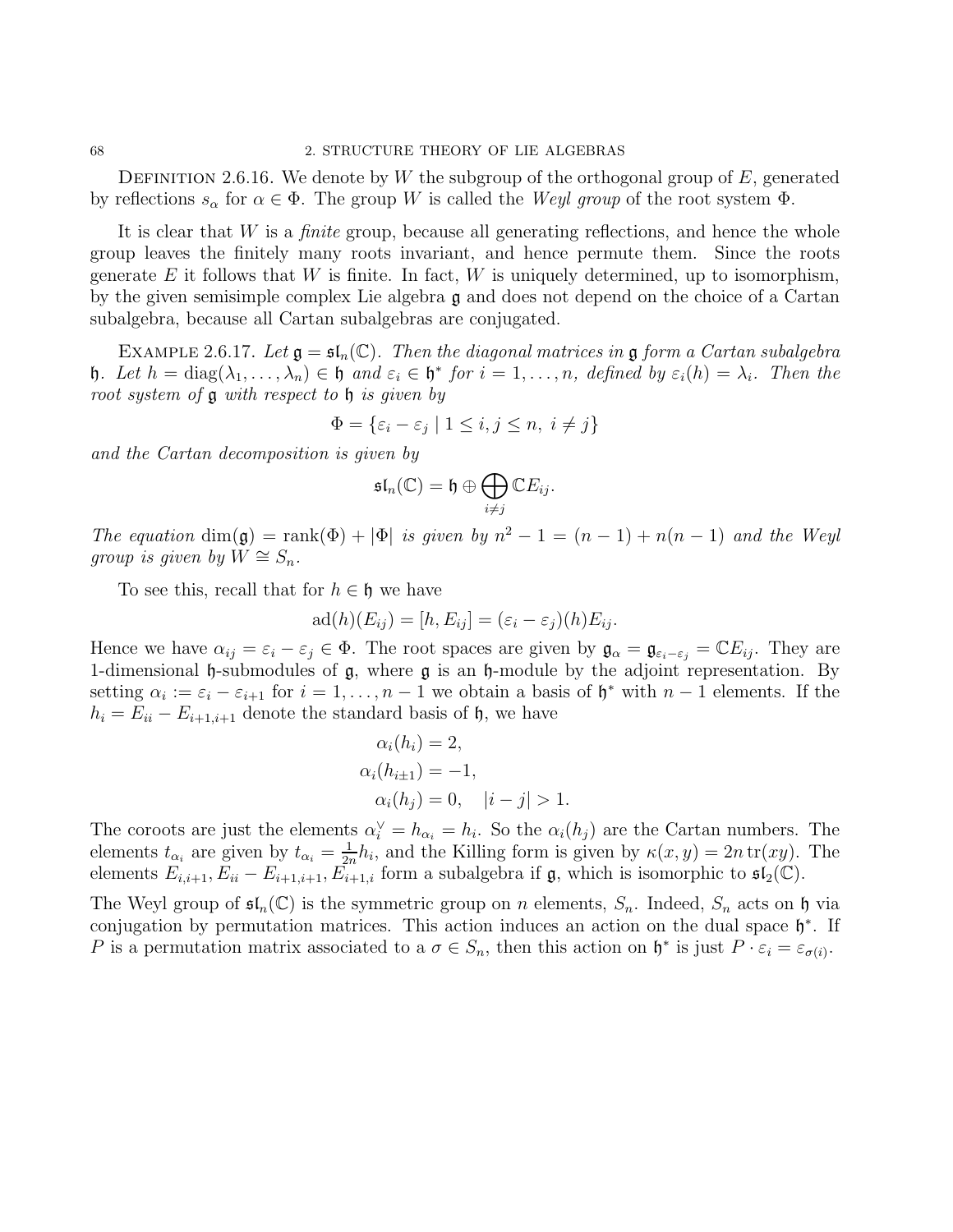#### 2.7. ABSTRACT ROOT SYSTEMS 69

# 2.7. Abstract root systems

In this section we want to start the classification of simple (and hence semisimple) complex Lie algebras by classifying their root systems. Of course we need to justify that such Lie algebras are uniquely determined by their root systems and vice versa. To a given semisimple Lie algebra we can associate an *abstract* root system, which is unique up to root isomorphism and which does not depend on the choice of the Cartan subalgebra. Conversely we may construct to a given root system  $\Phi$  a complex semisimple Lie algebra, up to isomorphism, whose root system is exactly Φ. This has been proved by Serre. We will treat this shortly in section 2.9.

DEFINITION 2.7.1. Let V be a finite-dimensional real vector space and  $\alpha \in V$  with  $\alpha \neq 0$ . Then a reflection along  $\alpha$  is an endomorphism  $s_{\alpha}$  of V with  $s_{\alpha}(\alpha) = -\alpha$  and  $\dim(\text{im}(\text{id}_V - s_{\alpha})) =$ 1.

LEMMA 2.7.2. Let  $\alpha \in V$  with  $\alpha \neq 0$ . Then the following holds.

(1) There exists exactly one linear form  $\alpha^{\vee} \in V^*$  with

$$
s_{\alpha}(\lambda) = \lambda - \langle \lambda, \alpha^{\vee} \rangle \alpha
$$

for all  $\lambda \in V$ . Then  $\langle \alpha, \alpha^{\vee} \rangle = 2$ .

- (2) We have  $s^2_{\alpha} = \text{id}_V$  and  $\det(s_{\alpha}) = -1$ .
- (3) The fixed point set  $\{\lambda \in V \mid s_\alpha(\lambda) = \lambda\} = \ker(\alpha^\vee)$  is a hyperplane not containing  $\alpha$ .
- (4) Let  $\beta \in V, \beta^{\vee} \in V^*$  with  $\langle \beta, \beta^{\vee} \rangle = 2$ . Then

$$
s_{\beta,\beta^{\vee}}(\lambda) = \lambda - \langle \lambda, \beta^{\vee} \rangle \beta
$$

defines a reflection along β.

PROOF. For (1): Because of  $(id_V - s_\alpha)(\alpha) = 2\alpha$  and  $dim(im(id_V - s_\alpha)) = 1$  we have  $\text{im}(\text{id}_V - s_\alpha) = \mathbb{R}\alpha$ . Therefore there exists exactly one linear form  $\alpha^{\vee} \in V^*$ ,  $\alpha^{\vee} \neq 0$  with

$$
(\mathrm{id}_V - s_\alpha)(\lambda) = \langle \lambda, \alpha^\vee \rangle \alpha.
$$

This shows the formula in (1). Furthermore we have  $-\alpha = s_\alpha(\alpha) = \alpha - \langle \alpha, \alpha^\vee \rangle \alpha$ , so that  $\langle \alpha, \alpha^{\vee} \rangle = 2.$ 

For (2): We have, for all  $\lambda \in V$ ,

$$
s_{\alpha}^{2}(\lambda) = s_{\alpha}(\lambda - \langle \lambda, \alpha^{\vee} \rangle \alpha)
$$
  
=  $s_{\alpha}(\lambda) - \langle \lambda, \alpha^{\vee} \rangle s_{\alpha}(\alpha)$   
=  $\lambda - \langle \lambda, \alpha^{\vee} \rangle \alpha - \langle \lambda, \alpha^{\vee} \rangle (-\alpha)$   
=  $\lambda$ .

Then by (3) all eigenvalues of  $s_{\alpha}$  on ker( $\alpha^{\vee}$ ) are equal to 1. Since  $s_{\alpha}(\alpha) = -\alpha$  it follows that  $\det(s_{\alpha})=-1.$ 

For (3): The fixed point set is equal to  $\{\lambda \in V \mid \langle \lambda, \alpha^{\vee} \rangle \alpha = 0\} = \text{ker}(\alpha^{\vee})$ . This is indeed a hyperplane in  $V$ .

For (4): This is easy to see.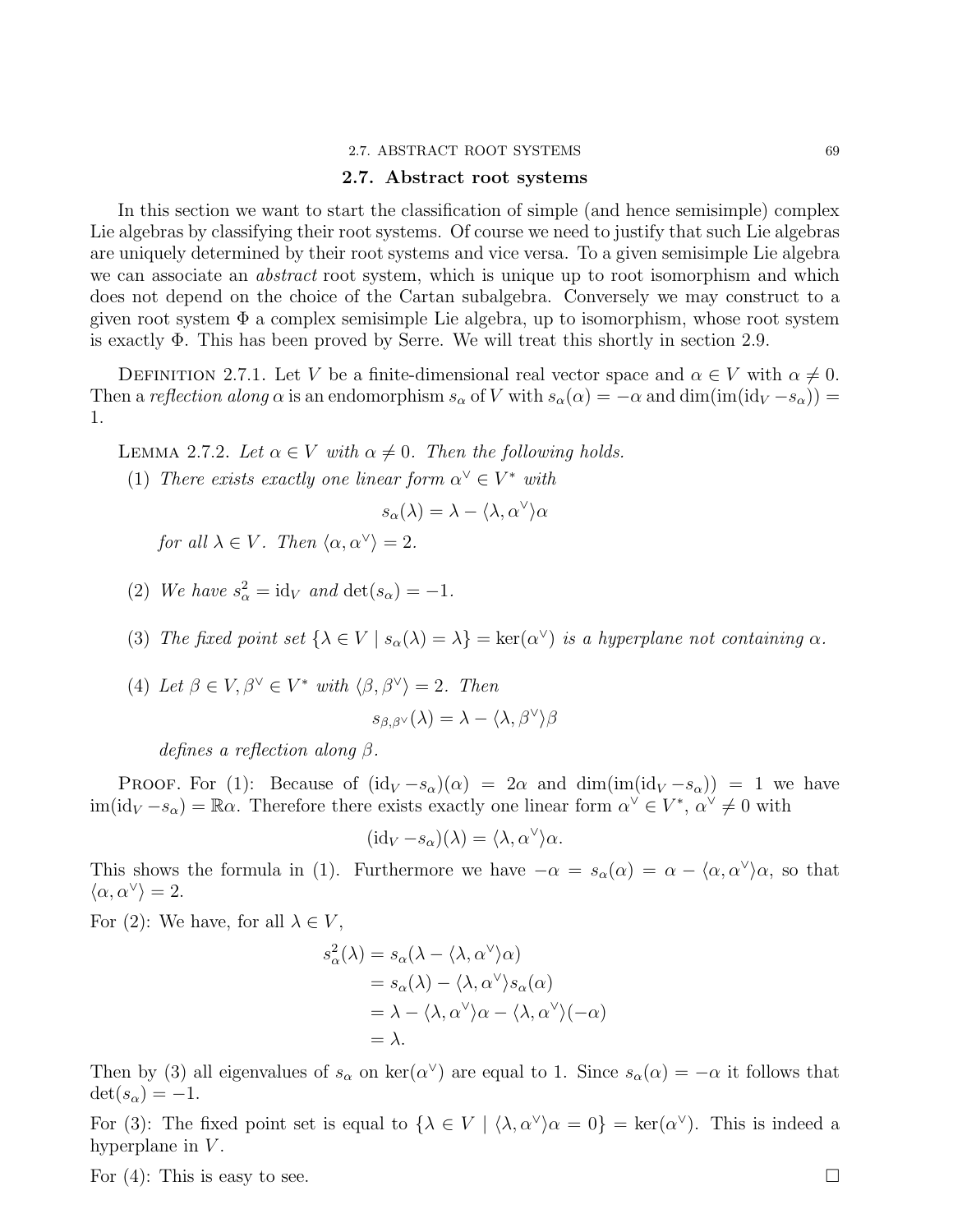DEFINITION 2.7.3. A subset  $\Phi \subset V$  of a Euclidean vector space V is called an *abstract root* system in  $V$ , if the following axioms hold.

- (1)  $\Phi$  is finite, generates V and does not contain the zero vector.
- (2) For each root  $\alpha \in \Phi$  there exists a reflection  $s_{\alpha}$  along  $\alpha$  with  $s_{\alpha}(\Phi) = \Phi$ .
- (3) If  $\alpha, \beta \in \Phi$  and  $s_{\alpha}$  is the reflection along  $\alpha$  with  $s_{\alpha}(\Phi) = \Phi$ , then  $\beta s_{\alpha}(\beta) \in \mathbb{Z}\alpha$ .
- (4) If  $\alpha \in \Phi$ , then  $2\alpha \notin \Phi$ .

The trivial root system if the root system  $\Phi = \emptyset$  in  $V = 0$ . The rank of  $\Phi$  is the dimension of V. Two root systems  $(\Phi_1, V_1)$  and  $(\Phi_2, V_2)$  are called *isomorphic*, if there exists an isomorphism  $\varphi: V_1 \to V_2$  with  $\varphi(\Phi_1) = \Phi_2$ . If  $(\Phi_1, V_1)$  and  $(\Phi_2, V_2)$  are root systems, then  $\Phi_1 \times 0 \cup 0 \times \Phi_2$ is a root system in  $V_1 \oplus V_2$ , which we will denote by  $\Phi_1 \oplus \Phi_2$ .

DEFINITION 2.7.4. A root system of the form  $\Phi_1 \oplus \Phi_2$ , where  $\Phi_1$  and  $\Phi_2$  are both non-trivial, is called reducible. A root system is called irreducible, if it is not reducible and non-trivial.

Every root system can be uniquely decomposed into irreducible components. Condition (3) is called the crystallographic restriction. It says that

$$
\langle \beta, \alpha^{\vee} \rangle = \frac{2(\beta, \alpha)}{(\alpha, \alpha)} \in \mathbb{Z}
$$

for all  $\alpha, \beta \in \Phi$ , where  $(\cdot, \cdot)$  is a suitable scalar product on V. This already implies that we even have, for  $\beta \neq \pm \alpha$ ,

$$
\langle \beta, \alpha^\vee \rangle \in \{0, \pm 1, \pm 2, \pm 3\},\
$$

as we will see later. This already restricts possible examples of root systems quite a lot, as we will see below. Let us consider all possible root systems of rank one and two.

- $\ell = 1$ : The root system  $A_1$  of rank 1 consists of  $\{\alpha, -\alpha\}.$
- $\ell = 2$ : We find exactly four different root systems.

Case 1: The reducible root system  $A_1 \oplus A_1$  of rank 2 consists of  $\{\pm \alpha, \pm \beta\}.$ 

Case 2: The root system  $A_2$  consists of  $\Phi = {\pm \alpha, \pm \beta, \pm (\alpha + \beta)}$ . With  $\mathfrak{h}_\mathbb{R} \cong \mathbb{R}^2$  and the canonical scalar product on  $\mathbb{R}^2$  we can view the roots as in the picture below as vectors in  $\mathbb{R}^2$ . Indeed, for

$$
\alpha = \begin{pmatrix} -\frac{1}{2} \\ \frac{\sqrt{3}}{2} \end{pmatrix}, \quad \beta = \begin{pmatrix} 1 \\ 0 \end{pmatrix}
$$

we have  $(\alpha, \alpha) = (\beta, \beta) = 1$  and

$$
\langle \alpha, \alpha^{\vee} \rangle = \frac{2(\alpha, \alpha)}{(\alpha, \alpha)} = 2,
$$
  

$$
\langle \alpha, \beta^{\vee} \rangle = \frac{2(\alpha, \beta)}{(\alpha, \alpha)} = -1,
$$
  

$$
\langle \beta, \beta^{\vee} \rangle = 2.
$$

One easily checks that all conditions for a root system are satisfied. The angles between the roots are multiples of 60 degree. The Cartan numbers here are  $\langle \alpha, \alpha^{\vee} \rangle = \langle \beta, \beta^{\vee} \rangle = 2$  and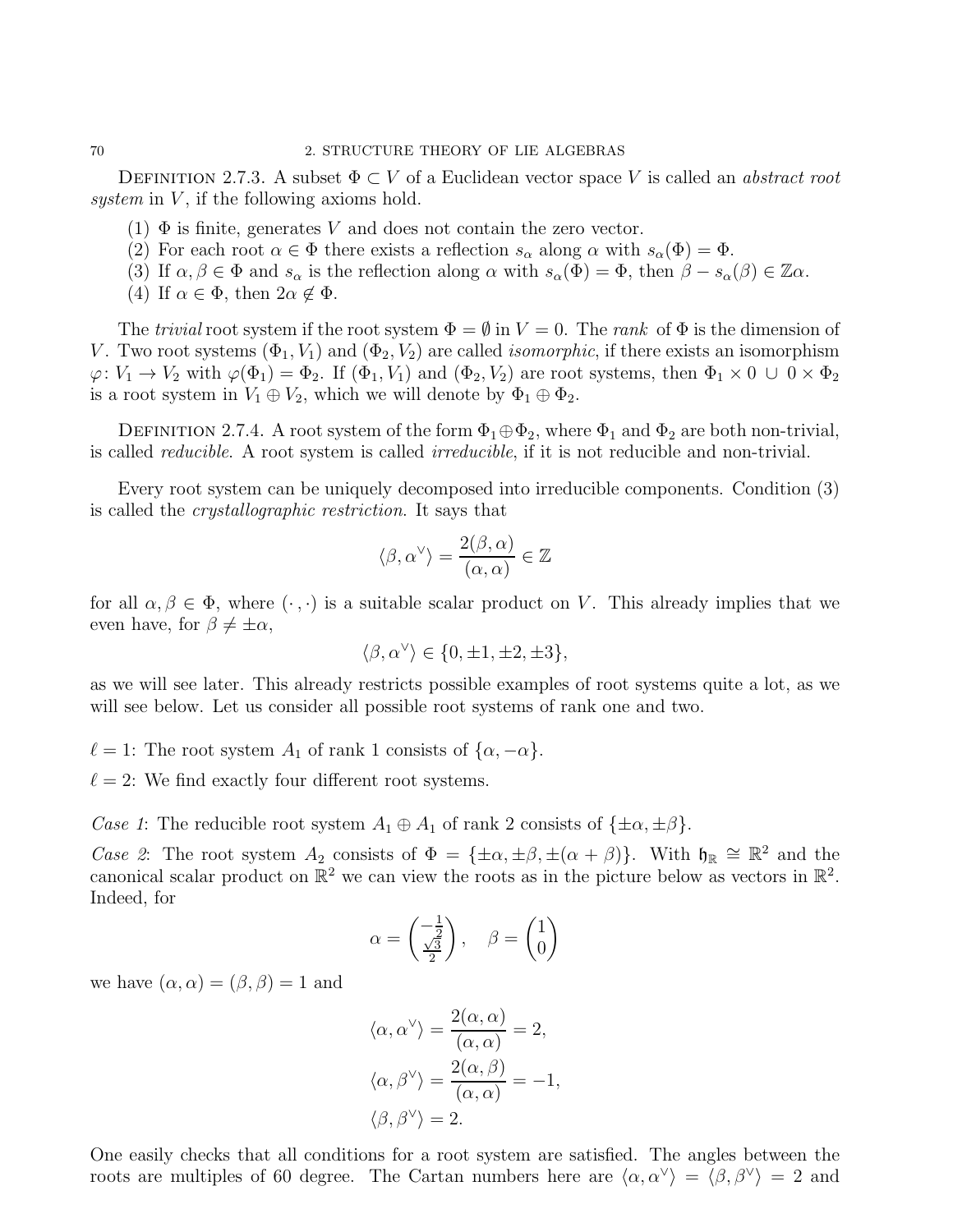$\langle \alpha, \beta^{\vee} \rangle = \langle \beta, \alpha^{\vee} \rangle = -1$ . One summarizes these numbers usually by a matrix, which looks here as follows,

$$
\begin{pmatrix} 2 & -1 \\ -1 & 2 \end{pmatrix}.
$$

This matrix is called the Cartan matrix of  $A_2$ .





Case 3: The root system  $B_2$  is given by  $\Phi = {\pm \alpha, \pm \beta, \pm (\alpha + \beta), \pm (\alpha + 2\beta)}$ . We can represent it by the vectors

$$
\alpha = \begin{pmatrix} -1 \\ 1 \end{pmatrix}, \quad \beta = \begin{pmatrix} 1 \\ 0 \end{pmatrix}
$$

and obtain

$$
\langle \alpha, \beta^{\vee} \rangle = \frac{2(\alpha, \beta)}{(\alpha, \alpha)} = -1, \langle \beta, \alpha^{\vee} \rangle = -2.
$$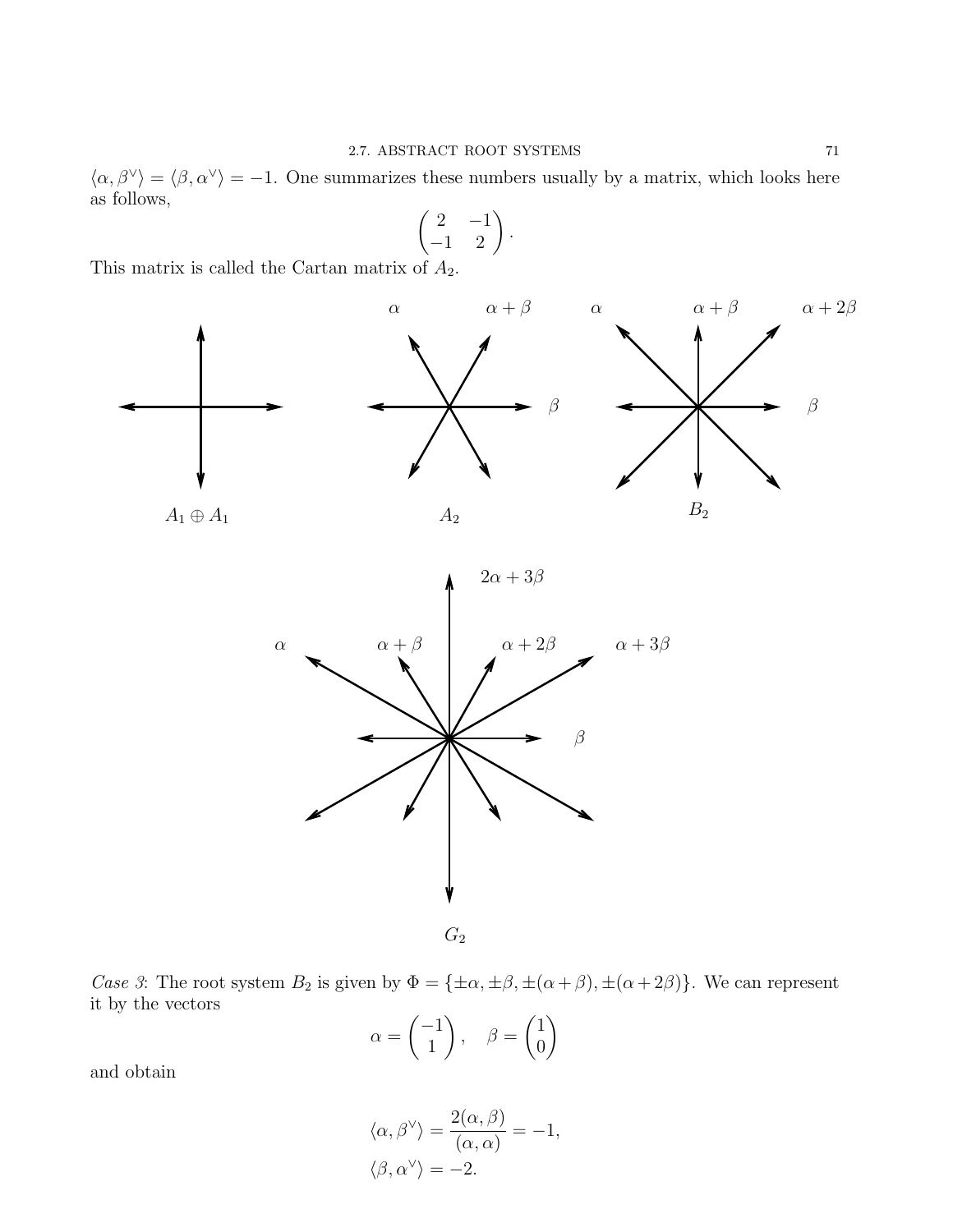Hence the Cartan matrix is given by

$$
\begin{pmatrix} 2 & -1 \\ -2 & 2 \end{pmatrix}.
$$

Case 4: The root system  $G_2$  is given by

$$
\Phi = {\pm \alpha, \pm \beta, \pm (\alpha + \beta), \pm (\alpha + 2\beta), \pm (\alpha + 3\beta), \pm (2\alpha + 3\beta)}.
$$

We can represent it by choosing  $\alpha = (-3/2, \sqrt{3}/2)$  and  $\beta = (1, 0)$ . The Cartan matrix of  $G_2$  is given by

$$
\begin{pmatrix} 2 & -1 \ -3 & 2 \end{pmatrix}.
$$

Of course one needs to justify that we have found all root systems of rank two. We will leave this here as an exercise.

DEFINITION 2.7.5. Let  $(\Phi, V)$  be a root system. Let

$$
A(\Phi) = \{ \varphi \in \text{Aut}(V) \mid \varphi(\Phi) = \Phi \}
$$

be the group of automorphisms leaving  $\Phi$  invariant. The subgroup  $W = W(\Phi)$  of  $A(\Phi)$ , generated by the reflections  $s_{\alpha}, \alpha \in \Phi$ , is called the Weyl group of the root system  $\Phi$ .

Since  $\Phi$  spans the vector space V, each  $\varphi \in A(\Phi)$  is determined by its restriction to  $\Phi$ . Hence  $A(\Phi)$  is isomorphic to a subgroup of the symmetric group Sym( $\Phi$ ), hence finite.

LEMMA 2.7.6. Let  $(\Phi, V)$  be a root system. Then the following holds.

- (1) We have  $\Phi = -\Phi$ .
- (2) For  $\alpha \in \Phi$  the reflection  $s_{\alpha}$  along  $\alpha$  with  $s_{\alpha}(\Phi) = \Phi$  is uniquely determined.
- (3) There exists a uniquely determined injective map  $\Phi \to V^*$ ,  $\alpha \mapsto \alpha^{\vee}$ , such that the reflection  $s_{\alpha}$  along  $\alpha$  with  $s_{\alpha}(\Phi) = \Phi$  is given by

$$
s_{\alpha} \colon \lambda \mapsto \lambda - \langle \lambda, \alpha^{\vee} \rangle \alpha
$$

for all  $\lambda \in V$ .

(4) For  $\alpha, \beta \in \Phi$  we have  $\langle \alpha, \alpha^{\vee} \rangle = 2$  and  $\langle \alpha, \beta^{\vee} \rangle \in \mathbb{Z}$ .

PROOF. For (1): If  $\alpha \in \Phi$  then  $-\alpha = s_\alpha(\alpha) \in \Phi$ .

For (2): Let  $s'_\n\alpha$  be another reflection along  $\alpha$  with  $s'_\n\alpha(\Phi) = \Phi$ . Then consider  $\varphi = s_\alpha s'_\n\alpha \in A(\Phi)$ . We have

$$
(\mathrm{id}_V - \varphi) = (\mathrm{id}_V - s_\alpha)s'_\alpha + (\mathrm{id}_V - s'_\alpha),
$$

so that  $\text{im}(\text{id}_V - \varphi) \subset \mathbb{R}\alpha$ . Hence there is an  $\alpha^* \in V^*$  with

$$
\varphi(\lambda) = \lambda + \langle \lambda, \alpha^* \rangle \alpha.
$$

By induction, using  $\alpha \in \text{ker}(\alpha^*)$ , it follows that

$$
\varphi^n(\lambda) = \lambda + n \langle \lambda, \alpha^* \rangle \alpha.
$$

So we have, with  $n = |A(\Phi)|$ ,

$$
\lambda = \varphi^n(\lambda) = \lambda + n \langle \lambda, \alpha^* \rangle \alpha,
$$

hence  $|A(\Phi)|\langle \lambda, \alpha^* \rangle \alpha = 0$  for all  $\lambda \in V$ , and thus  $\alpha^* = 0$  and  $\varphi = id$ . So we have  $s'_\alpha = s_\alpha^{-1} = s_\alpha$ . For (3): It remains to show the injectivity of the map  $\alpha \mapsto \alpha^{\vee}$ . This follows from Lemma [2](#page-75-0).7.8. For (4): Because of  $\beta \neq 0$  the claim follows from  $\langle \alpha, \beta^{\vee} \rangle \beta = \alpha - s_{\beta}(\alpha) \in \mathbb{Z}\beta$ .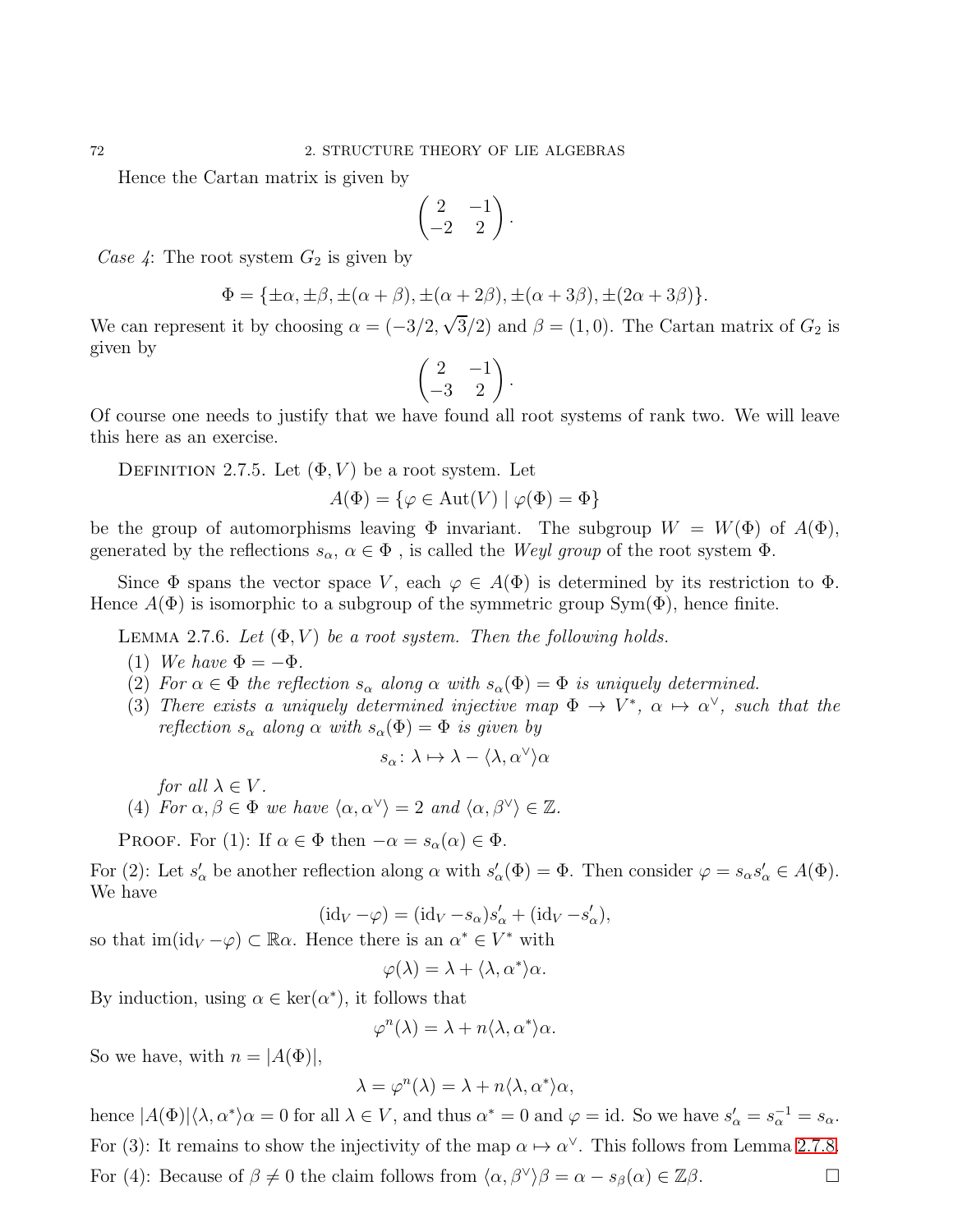We also mention the following result, which is easy to show.

LEMMA 2.7.7. For  $\varphi \in A(\Phi)$  and  $\alpha \in \Phi$  we have  $\varphi \circ s_{\alpha} \circ \varphi^{-1} = s_{\varphi(\alpha)}$ . In particular,  $W(\Phi)$ is a normal subgroup of  $A(\Phi)$ .

The next result is as follows.

<span id="page-75-0"></span>LEMMA 2.7.8. There exists a scalar product  $(\cdot, \cdot)$  on V, which is  $A(\Phi)$ -invariant, i.e., which satisfies  $(\varphi(\lambda), \varphi(\mu)) = (\lambda, \mu)$  for all  $\lambda, \mu \in V$  and  $\varphi \in A(\Phi)$ . For  $\alpha \in \Phi$  we have

$$
\langle \lambda, \alpha^{\vee} \rangle = \frac{2(\lambda, \alpha)}{(\alpha, \alpha)}.
$$

PROOF. Let  $((\cdot, \cdot))$  be any scalar product on V. Then

$$
(\lambda, \mu) = \frac{1}{|A(\Phi)|} \sum_{\varphi \in A(\Phi)} ((\varphi(\lambda), \varphi(\mu)))
$$

defines an  $A(\Phi)$ -invariant scalar product on V. For  $\alpha \in \Phi$  ans  $\lambda \in V$  we have

$$
(\alpha, s_{\alpha}(\lambda) + \lambda) = (s_{\alpha}(\alpha), s_{\alpha}(s_{\alpha}(\lambda) + \lambda))
$$
  
=  $(-\alpha, s_{\alpha}(\lambda) + \lambda).$ 

So we obtain

$$
0 = (\alpha, s_{\alpha}(\lambda) + \lambda)
$$
  
= (\alpha, 2\lambda - \langle \lambda, \alpha^{\vee} \rangle \alpha)  
= 2(\alpha, \lambda) - \langle \lambda, \alpha^{\vee} \rangle (\alpha, \alpha).

 $\Box$ 

In case  $\Phi$  is irreducible we have only one such invariant scalar product, up to positive multiples. If  $\Phi$  is reducible, then the different irreducible components are orthogonal to each other. We may normalize the scalar product on the irreducible components  $\Psi$  von  $\Phi$  by  $\max_{\alpha \in \Psi} (\alpha, \alpha) = 2.$ 

For a given root system  $(\Phi, V)$  define the *dual root system*  $(\Phi^{\vee}, V^*)$  by

$$
\Phi^{\vee} = \{ \alpha^{\vee} \mid \alpha \in \Phi \}.
$$

We have  $(\alpha^{\vee})^{\vee} = \alpha$  for all  $\alpha \in \Phi \subset V = V^{**}$ . We can identify the Weyl groups of  $\Phi$  and of  $\Phi^*$ .

In the next step we'll consider all possible angles  $0 \leq \langle \alpha, \beta \rangle \leq \pi$  of two roots  $\alpha, \beta \in \Phi$ . Clearly we have  $\triangleleft(\alpha, \alpha) = 0$  and  $\triangleleft(\alpha, -\alpha) = \pi$ . The following result shows that there are only seven different possibilities.

<span id="page-75-1"></span>PROPOSITION 2.7.9. Let  $\alpha, \beta \in \Phi$  with  $\beta \neq \pm \alpha$ . Then, up to permutation of  $\alpha$  and  $\beta$ , exactly one of the following seven cases can arise.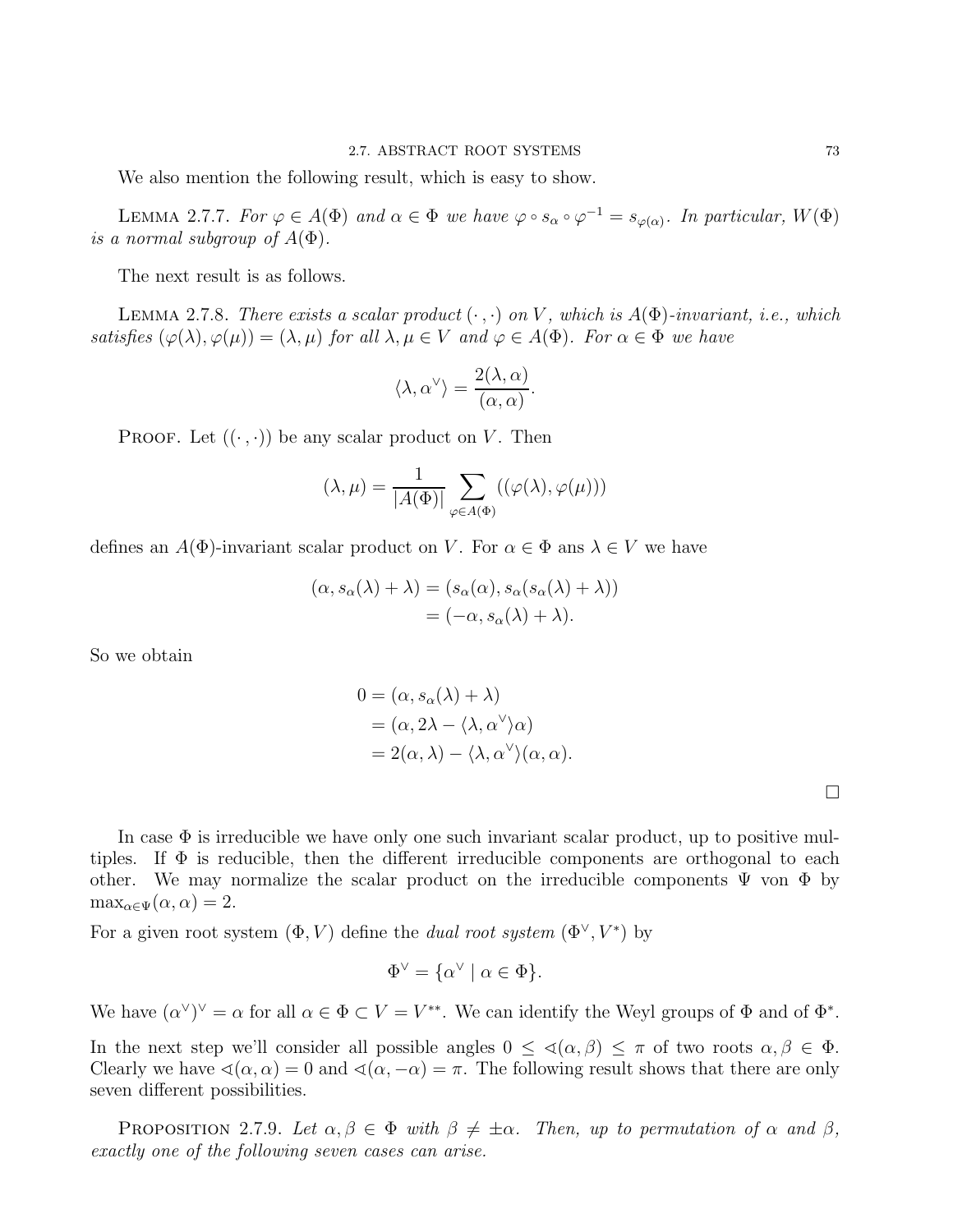| $\langle \alpha, \beta^{\vee} \rangle$ | $\langle \beta, \alpha^{\vee} \rangle$ | $\triangleleft(\alpha, \beta)$ | $\alpha,\alpha)$ |
|----------------------------------------|----------------------------------------|--------------------------------|------------------|
|                                        |                                        | $\pi/2$                        |                  |
|                                        |                                        | $\pi/3$                        |                  |
| $-1$                                   | $-1$                                   | $2\pi/3$                       | 1                |
|                                        | 2                                      | $\pi/4$                        | 2                |
| $-1$                                   | -2                                     | $3\pi/4$                       | 2                |
|                                        | 3                                      | $\pi/6$                        | 3                |
| -1                                     | -3                                     | $5\pi/6$                       | 3                |

PROOF. Let  $\theta = \langle (\alpha, \beta)$ . Then we have

$$
(\alpha, \beta) = \sqrt{(\alpha, \alpha)} \sqrt{(\beta, \beta)} \cos \theta.
$$

This implies that

$$
4\cos^2\theta = 2\frac{(\alpha,\beta)}{(\alpha,\alpha)} \cdot 2\frac{(\beta,\alpha)}{(\beta,\beta)} = \langle \alpha,\beta^\vee \rangle \cdot \langle \beta,\alpha^\vee \rangle.
$$

The factors on the RHS are integers. Hence we have  $4\cos^2\theta \in \mathbb{Z}$  with  $0 \le 4\cos^2\theta \le 4$ . Because of  $\beta \neq \pm \alpha$  it follows that

$$
4\cos^2\theta \in \{0, 1, 2, 3\}.
$$

If  $\theta = 0$  or  $\theta = \pi$ , then  $\beta = \pm \alpha$ , because other multiples of  $\alpha$  don't lie in  $\Phi$ . This was excluded. So it is enough to discuss each of the above four possibilities for  $4\cos^2\theta$ .

Case 1: We have  $4\cos^2\theta = 0$ . Then  $\theta = \pi/2$  and  $\langle \alpha, \beta^{\vee} \rangle = \langle \beta, \alpha^{\vee} \rangle = 0$ .

Case 2: We have  $4\cos^2\theta = 1$ . Then we have either  $\cos\theta = 1/2$ , hence  $\theta = \pi/3$  and  $\langle \alpha, \beta^\vee \rangle =$  $\langle \beta, \alpha^{\vee} \rangle = 1$ , or we have  $\cos \theta = -1/2$  and  $\langle \alpha, \beta^{\vee} \rangle = \langle \beta, \alpha^{\vee} \rangle = -1$ .

The other two cases are similar.

As a corollary we obtain that our list of root systems in the rank two case is already complete. We also obtain that we can have, in an irreducible root system, at most two different root lengths. The length of a root  $\alpha$  is given by  $\|\alpha\| = \sqrt{(\alpha, \alpha)}$ . For  $\theta = \pi/3$  or  $\theta = 2\pi/3$  the roots have equal length. But for  $\theta = \pi/4, 3\pi/4$  the ratio of the length is always equal to  $\sqrt{2}$ . Recall that we always assume here that  $\beta \neq \pm \alpha$ . So we really can have different root lengths. For  $\theta = \pi/6, 5\pi/6$  the ratio of the root lengths is given by  $\sqrt{3}$ . In the case that not all roots have equal length we speak of *long* and *short* roots.

<span id="page-76-0"></span>LEMMA 2.7.10. For  $\alpha, \beta \in \Phi$  with  $\alpha \neq \beta$  and  $(\alpha, \beta) > 0$  we have  $\alpha - \beta \in \Phi$ .

PROOF. If  $(\alpha, \beta) > 0$  then  $\langle \alpha, \beta^{\vee} \rangle > 0$ . By our above table then either  $\langle \alpha, \beta^{\vee} \rangle = 1$  and  $\alpha - \beta = s_{\beta}(\alpha) \in \Phi$ , or by permuting  $\alpha$  and  $\beta$ ,  $\langle \beta, \alpha^{\vee} \rangle = 1$  and  $\alpha - \beta = -s_{\alpha}(\beta) \in \Phi$ .

Each hyperplane passing though zero in  $V$  not containing a root decomposes  $V$  into two half spaces  $V_+$  and  $V_-,$  so that  $\Phi$  is decomposed into *positive roots*  $\Phi_+ = \Phi \cap V_+$  and *negative* roots  $\Phi_{-} = \Phi \cap V_{-}$ .

DEFINITION 2.7.11. Let  $\Phi$  be a root system in V and  $\Phi_+$  be the set of positive roots. A root  $\alpha \in \Phi_+$  is called *simple*, if it cannot be written as a sum of two positive roots. The set  $\Pi$ of simple roots is called a *basis* of  $\Phi$ .

The name "basis" for  $\Pi$  is justified as follows.

$$
\qquad \qquad \Box
$$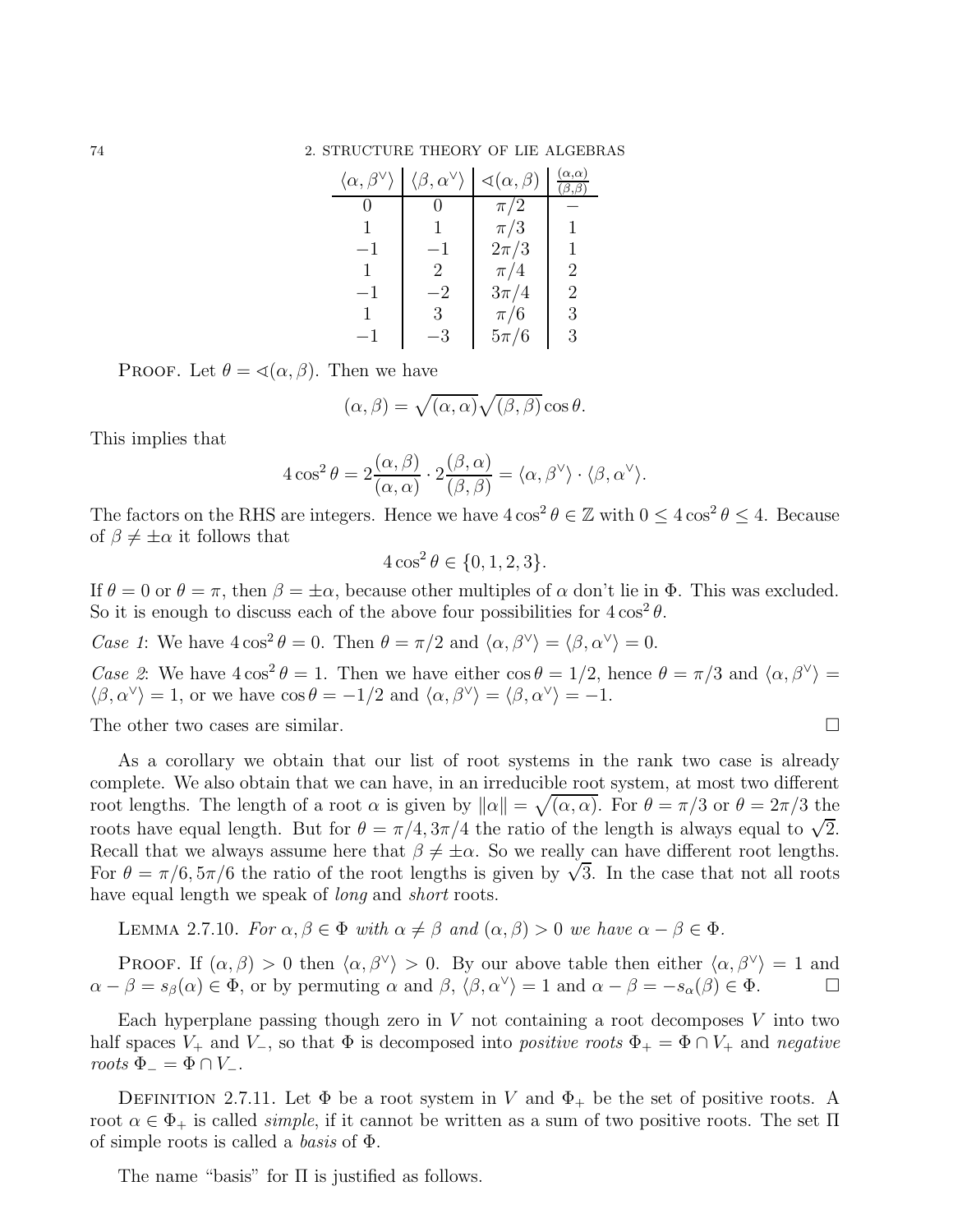PROPOSITION 2.7.12. Let  $\Phi$  be a root system with basis  $\Pi \subset \Phi$ . Then  $\Pi$  is an R-linearly independent set and every root  $\gamma \in \Phi$  can be written as a linear combination

$$
\gamma = \sum_{\alpha \in \Pi} n_{\alpha} \alpha,
$$

where the coefficients  $n_{\alpha}$  are either all in  $\mathbb{Z}_{\geq 0}$ , or all in  $\mathbb{Z}_{\leq 0}$ .

**PROOF.** Let  $\alpha, \beta \in \Pi$  be simple roots with  $\alpha \neq \beta$ . Then  $(\alpha, \beta) \leq 0$ , i.e., the angle between two different roots is always obtuse. Otherwise we would have  $\alpha - \beta \in \Phi$  by Lemma 2.7.[10,](#page-76-0) and hence  $\pm(\alpha-\beta)\in\Phi_+$ . Because of

$$
\alpha = (\alpha - \beta) + \beta
$$

$$
\beta = (\beta - \alpha) + \alpha
$$

this would yield a contradiction to the simplicity of  $\alpha$  or  $\beta$ .

To show that the simple roots are linearly independent over R, suppose that

$$
\sum_{\alpha \in \Pi} r_{\alpha} \alpha = 0.
$$

Then let

$$
\varepsilon = \sum_{\substack{\alpha \in \Pi \\ r_{\alpha} > 0}} r_{\alpha} \alpha = \sum_{\substack{\beta \in \Pi \\ r_{\beta} < 0}} (-r_{\beta}) \beta.
$$

We obtain that

$$
(\varepsilon, \varepsilon) = \sum_{\substack{\alpha, \beta \in \Pi \\ r_{\alpha} > 0, r_{\beta} < 0}} r_{\alpha}(-r_{\beta})(\alpha, \beta).
$$

because of  $(\alpha, \beta) \leq 0$  we obtain  $(\varepsilon, \varepsilon) \leq 0$  and therefore  $\varepsilon = 0$ . By construction of  $\Phi_+$  there exists an  $\eta \in V$  with  $(\eta, \alpha) > 0$  for all  $\alpha \in \Phi_+$ . It follows that

$$
0=(\eta,\varepsilon)=\sum_{\substack{\alpha\in\Pi\\ r_\alpha>0}}r_\alpha(\eta,\alpha)=\sum_{\substack{\beta\in\Pi\\ r_\beta<0}}-r_\beta(\eta,\beta)>0.
$$

So the sums must be empty and we obtain  $r_{\alpha} = 0$  for all  $\alpha \in \Pi$ .

For the second claim we may assume that  $\gamma \in \Phi_+$ , otherwise we pass to  $-\gamma$ . If  $\gamma \in \Pi$ , then we are done. Otherwise we have  $\gamma = \gamma_1 + \gamma_2$  with  $\gamma_1, \gamma_2 \in \Phi_+$ . As above it follows then, with  $\eta$ , that

$$
(\eta, \gamma) > (\eta, \gamma_1)
$$
 and  $(\eta, \gamma) > (\eta, \gamma_2)$ .

We can proceed inductively. After finitely many steps we are done, since  $\Phi_+$  is a finite set.  $\Box$ 

For a given representation  $\gamma = \sum_{\alpha \in \Pi} n_{\alpha} \alpha$  we define the *height* of  $\gamma$  by

$$
ht(\gamma) = \sum_{\alpha \in \Pi} n_{\alpha}.
$$

DEFINITION 2.7.13. Let  $\Phi$  be a root system with basis  $\Pi = {\alpha_1, \dots, \alpha_\ell}$ . Define the *Cartan matrix*  $A = (A_{ij}) \in M_{\ell}(\mathbb{Z})$  by

$$
A_{ij} = \frac{2(\alpha_i, \alpha_j)}{(\alpha_i, \alpha_i)}.
$$

By Proposition [2](#page-75-1).7.9 we have the following result.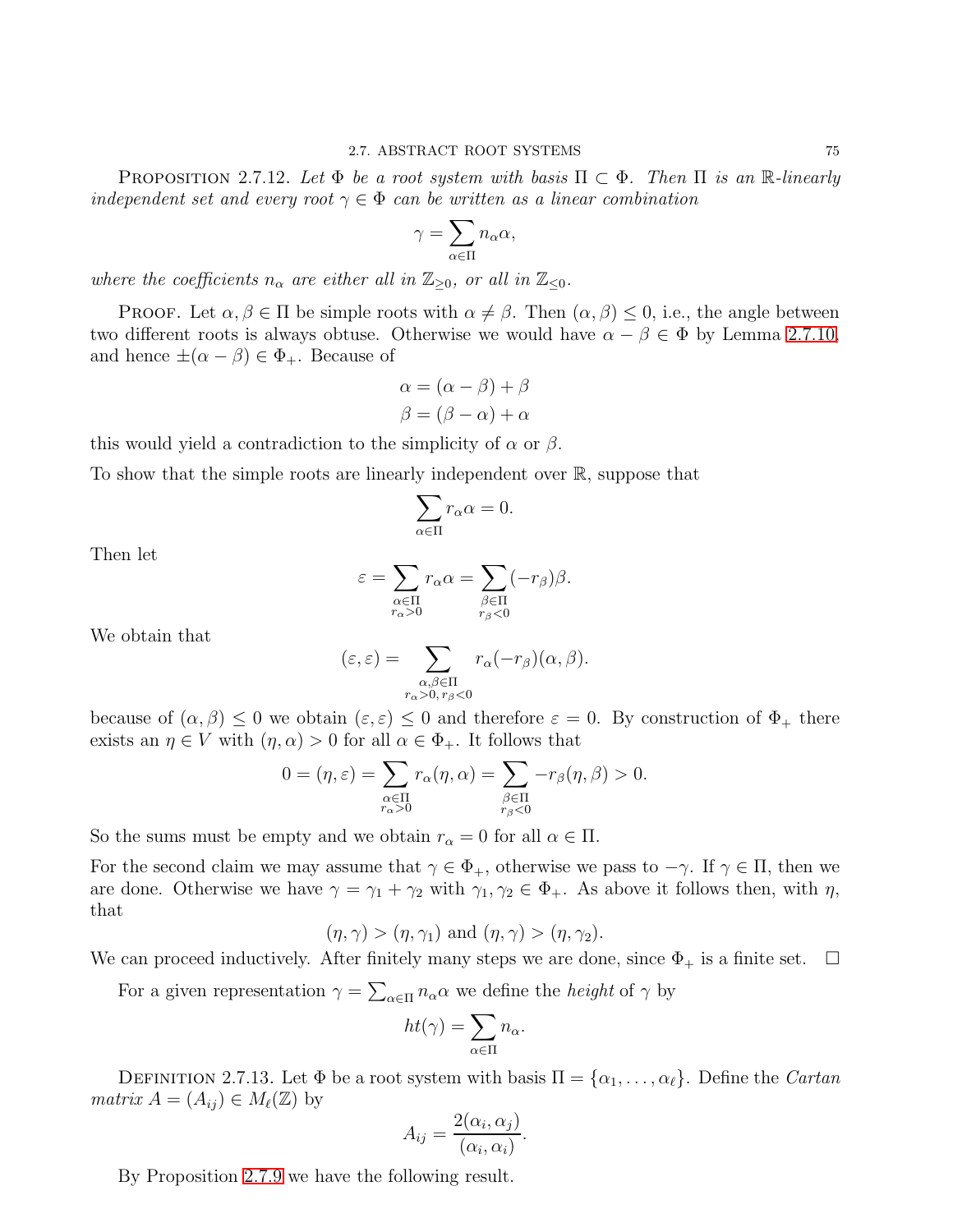PROPOSITION 2.7.14. The Cartan matrix of a root system has the following properties.

- (1)  $A_{ii} = 2$  for all  $i = 1, ..., \ell$ .  $(2)$   $A_{ij}$  ∈ {0, -1, -2, -3} for  $i \neq j$ . (3)  $A_{ij} = 0 \Longleftrightarrow A_{ji} = 0.$
- (4)  $A_{ij} \in \{-2, -3\} \Longrightarrow A_{ji} = -1.$

Define integers  $n_{ij} := A_{ij} A_{ji}$ . We have  $n_{ij} \in \{0, 1, 2, 3\}$  für  $i \neq j$ .

DEFINITION 2.7.15. Let  $\Phi$  be a root system with basis  $\Pi = {\alpha_1, \ldots, \alpha_\ell}$ . The Dynkin diagram of  $\Phi$  is the graph, which is given as follows: for each simple root  $\alpha_i$  there exists a vertex i, and each two different vertices i and j are connected by exactly  $n_{ij}$  edges.

To every Dynkin diagram we associate the quadratic form

$$
Q(x_1, ..., x_\ell) := 2 \sum_{i=1}^{\ell} x_i^2 - \sum_{\substack{i,j=1 \ i \neq j}}^{\ell} \sqrt{n_{ij}} x_i x_j.
$$

The Dynkin diagram and its quadratic form are determined by the Cartan matrix. For the four root systems of rank two they are given as follows.



Note that the Dynkin diagram is connected if and only if  $\Phi$  is irreducible.

PROPOSITION 2.7.16. The quadratic form  $Q(x_1, \ldots, x_\ell)$  of a root system  $\Phi$  is positive definite.

**PROOF.** Recall that we have, for  $i \neq j$ , that

$$
n_{ij} = 2\frac{(\alpha_i, \alpha_j)}{(\alpha_i, \alpha_i)} \cdot 2\frac{(\alpha_j, \alpha_i)}{(\alpha_j, \alpha_j)}.
$$

because of  $(\alpha_i, \alpha_j) \leq 0$  we obtain

$$
-\sqrt{n_{ij}} = 2 \frac{(\alpha_i, \alpha_j)}{\|\alpha_i\| \|\alpha_j\|}.
$$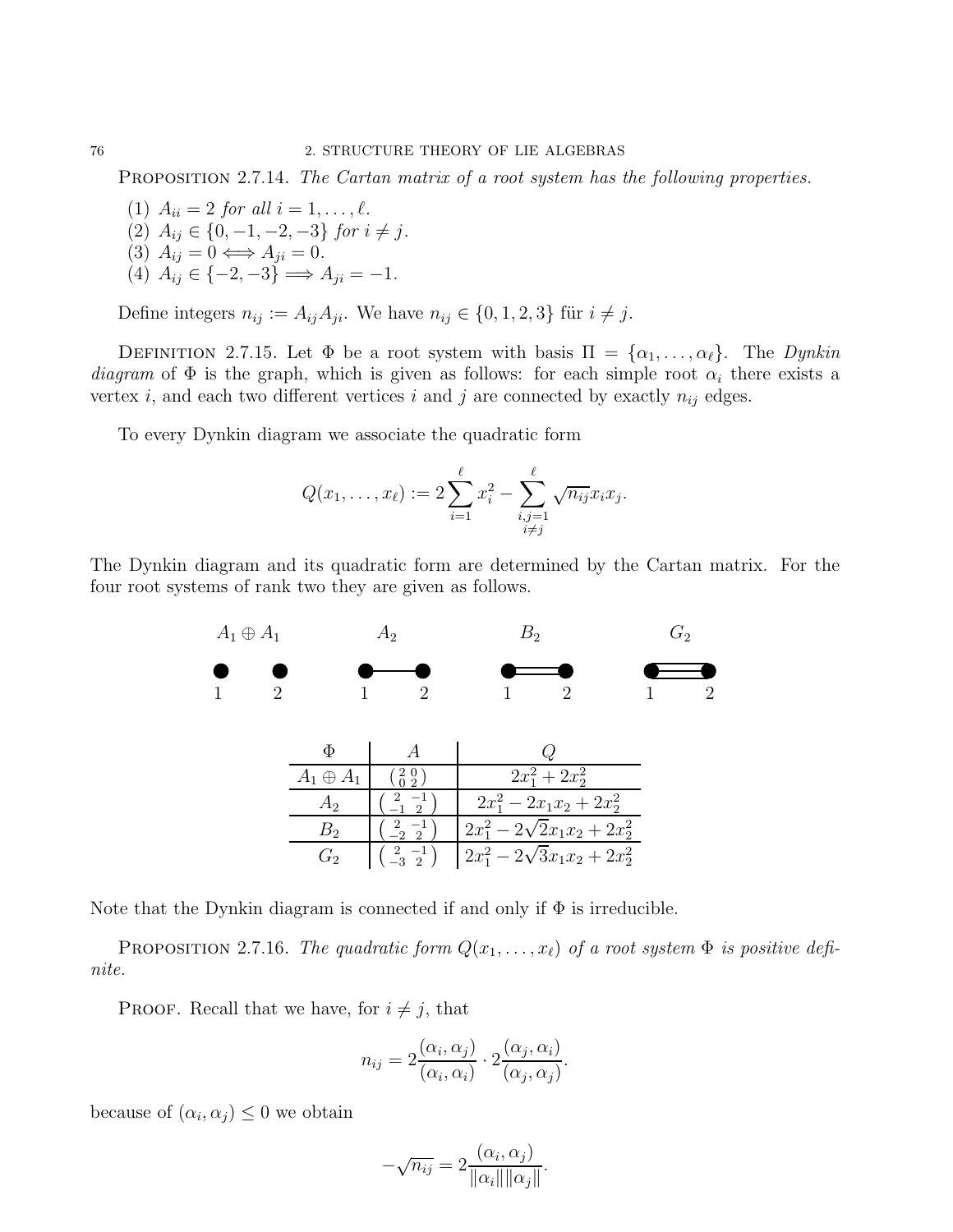Then we can rewrite  $\boldsymbol{Q}$  as follows:

$$
Q(x_1, \dots, x_\ell) = \sum_{i,j=1}^\ell \frac{2(\alpha_i, \alpha_j)}{\|\alpha_i\| \|\alpha_j\|} x_i x_j
$$
  
= 
$$
2\Big(\sum_{i=1}^\ell \frac{x_i \alpha_i}{\|\alpha_i\|}, \sum_{j=1}^\ell \frac{x_j \alpha_j}{\|\alpha_j\|}\Big)
$$
  
= 
$$
2(y, y).
$$

This shows that  $Q(x_1, \ldots, x_\ell) \geq 0$ . If  $Q(x_1, \ldots, x_\ell) = 0$ , then it follows that  $y = 0$ . Since the  $\alpha_i$  are linearly independent, this implies  $x_i = 0$  for all i and we are done.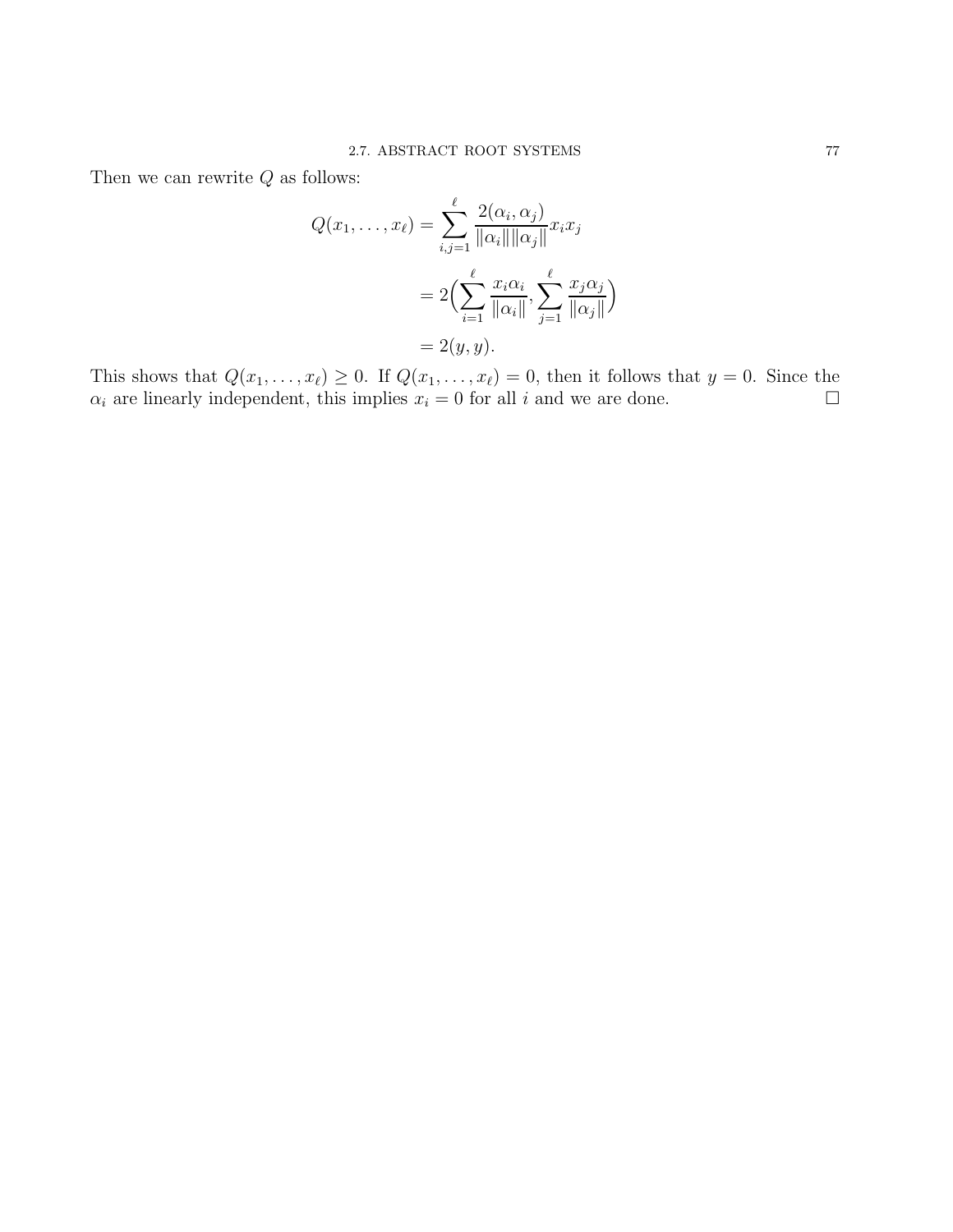#### 78 2. STRUCTURE THEORY OF LIE ALGEBRAS

# 2.8. The classification of Dynkin diagrams

Let  $\frak g$  be a semisimple complex Lie algebra with Cartan subalgebra  $\frak h$  and root system  $\Phi$ . Then the Cartan matrix and hence the Dynkin diagram is independent of the choice of h, and also independent, up to renumbering of the fundamental roots  $\alpha_1, \ldots, \alpha_\ell \in \Pi$ . The connected components of the Dynkin diagrams satisfy the following properties:

(A) The graph is connected.

(B) Two different vertices are connected by 0, 1, 2 or 3 edges.

(C) The associated quadratic form is positive definite.

<span id="page-80-0"></span>THEOREM 2.8.1. The graphs satisfying the conditions  $(A), (B), (C)$  are given as follows:



Here we have  $\ell \geq 1$  for  $A_{\ell}$ ,  $\ell \geq 2$  for  $B_{\ell}$  and  $\ell \geq 4$  for  $D_{\ell}$ .

PROOF. First we show that all listed graphs satisfy the three conditions. This is clear for  $\sum_{i,j} a_{ij} x_i x_j$  is positive definite if and only if all of the leading principal minors are positive, i.e., conditions  $(A)$  and  $(B)$ . Hence we will focus on  $(C)$ . By Sylvester's criterion, a quadratic form if the principal submatrices of its symmetric matrix  $(a_{ij})$  have positive determinant, i.e., if

$$
\det(a_{11}) > 0, \ \det\begin{pmatrix} a_{11} & a_{12} \\ a_{21} & a_{22} \end{pmatrix} > 0, \dots, \det(a_{ij}) > 0.
$$

So let Γ be a graph with  $\ell$  vertices if the above list. We'll show by induction on  $\ell$ , that  $Q(x_1, \ldots, x_\ell)$  is positive definite.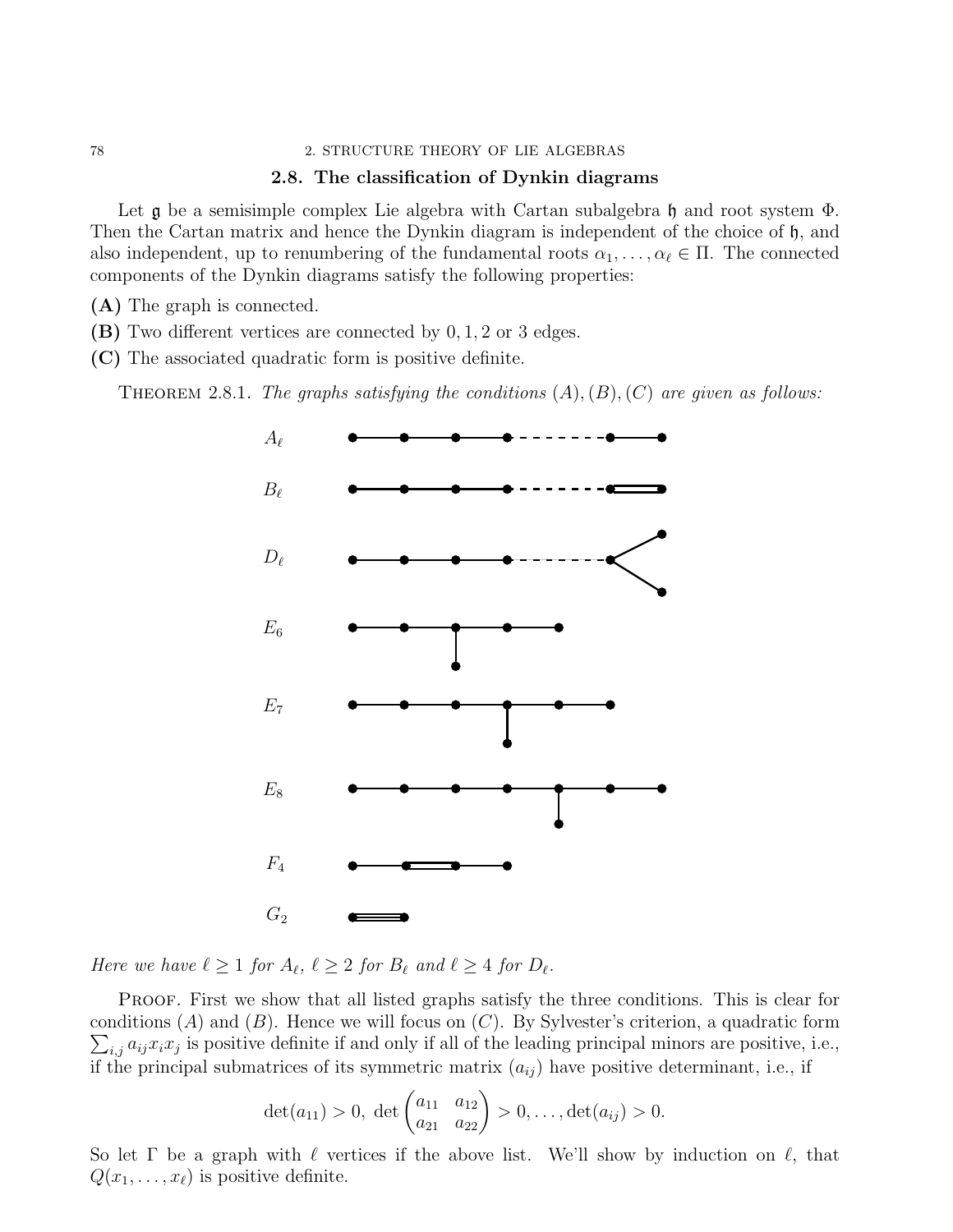$\ell = 1$ : Then  $\Gamma = A_1$  and  $Q(x_1) = 2x_1^2$  is positive definite.

 $\ell = 2$ : Then  $\Gamma$  is  $A_2, B_2$  or  $G_2$ . The symmetric matrices representing  $Q(x_1, x_2)$  for these types have positive leading principal minors:

$$
\begin{pmatrix} 2 & -1 \ -1 & 2 \end{pmatrix}, \quad \begin{pmatrix} 2 & -\sqrt{2} \\ -\sqrt{2} & 2 \end{pmatrix}, \quad \begin{pmatrix} 2 & -\sqrt{3} \\ -\sqrt{3} & 2 \end{pmatrix}.
$$

 $\ell \geq 3$ : Every graph  $\Gamma$  of the list given in Theorem [2](#page-80-0).8.1 has at least one *outer vertex*, say  $\ell$ , which is connected to exactly one *other* vertex, say  $\ell - 1$ , by exactly one edge. Denote this graph by  $\Gamma_{\ell}$ , and by  $\Gamma_{\ell-1}$  the graph obtained from  $\Gamma_{\ell}$  by deleting the vertex  $\ell$ . Furthermore let  $\Gamma_{\ell-2}$  be the graph obtained from  $\Gamma_{\ell-1}$  by deleting the vertex  $\ell-1$ . We note that the graphs  $\Gamma_{\ell-1}$  and  $\Gamma_{\ell-2}$  again are contained in the list. Denote by  $S_{\ell}$  the symmetric matrix representing the quadratic form  $Q(x_1, \ldots, x_\ell)$  of  $\Gamma_\ell$ . The last column of  $S_\ell$  is given by  $(0, \ldots, 0, -1, 2)^t$ . Using Laplace expansion along this column for det  $S_{\ell}$  we obtain

$$
\det S_{\ell} = 2 \det S_{\ell-1} - \det S_{\ell-2}.
$$

This enables us to compute  $\det S_{\ell}$  for all graphs of the list inductively. For example, consider the graph of type  $A_{\ell}$ . We already know that  $\det A_1 = 2$  and  $\det A_2 = 3$ , see above. Then by  $\det A_\ell = 2 \det A_{\ell-1} - \det A_{\ell-2}$  we obtain  $\det A_\ell = \ell + 1$  by induction. Indeed, deleting an outer vertex  $\ell$  from the graph  $A_{\ell}$ , one obtains  $A_{\ell-1}$ , and so on. Similarly we obtain

> det  $B_{\ell}=2$ ,  $\det D_{\ell} = 4$ ,  $\det F_4 = 2 \det B_3 - \det B_2 = 1,$  $\det E_6 = 2 \det D_5 - \det A_4 = 3,$  $\det E_7 = 2 \det D_6 - \det A_5 = 2,$  $\det E_8 = 2 \det D_7 - \det A_6 = 1.$

Note that  $\Gamma_{\ell-1}$  and  $\Gamma_{\ell-2}$  may not be of the same type as  $\Gamma_{\ell}$ . For example, deleting an outer vertex  $\ell$  of  $F_4$  one obtains  $B_3$ . Deleting further  $\ell - 1$ , we obtain  $B_2$ . But in every case the determinants are positive. Now the principal minors of the symmetric matrix for  $\Gamma_\ell$  are themselves symmetric matrices to certain subgraphs of  $\Gamma_{\ell}$ . We may chose a numbering such that all subgraphs are connected. The given list has the nice property that every connected subgraph again appears in the list. Hence the determinant of *every* principal minor of the given symmetric matrix is positive. Thus the quadratic form for  $\Gamma_{\ell}$  is positive definite.

It remains to prove the converse direction, namely that every graph satisfying  $(A), (B), (C)$  is contained in our list. We need some more lemmas.

<span id="page-81-0"></span>Lemma 2.8.2. For every graph of the following list, the determinant of the associated quadratic form  $Q(x_1, \ldots, x_\ell)$  equals zero.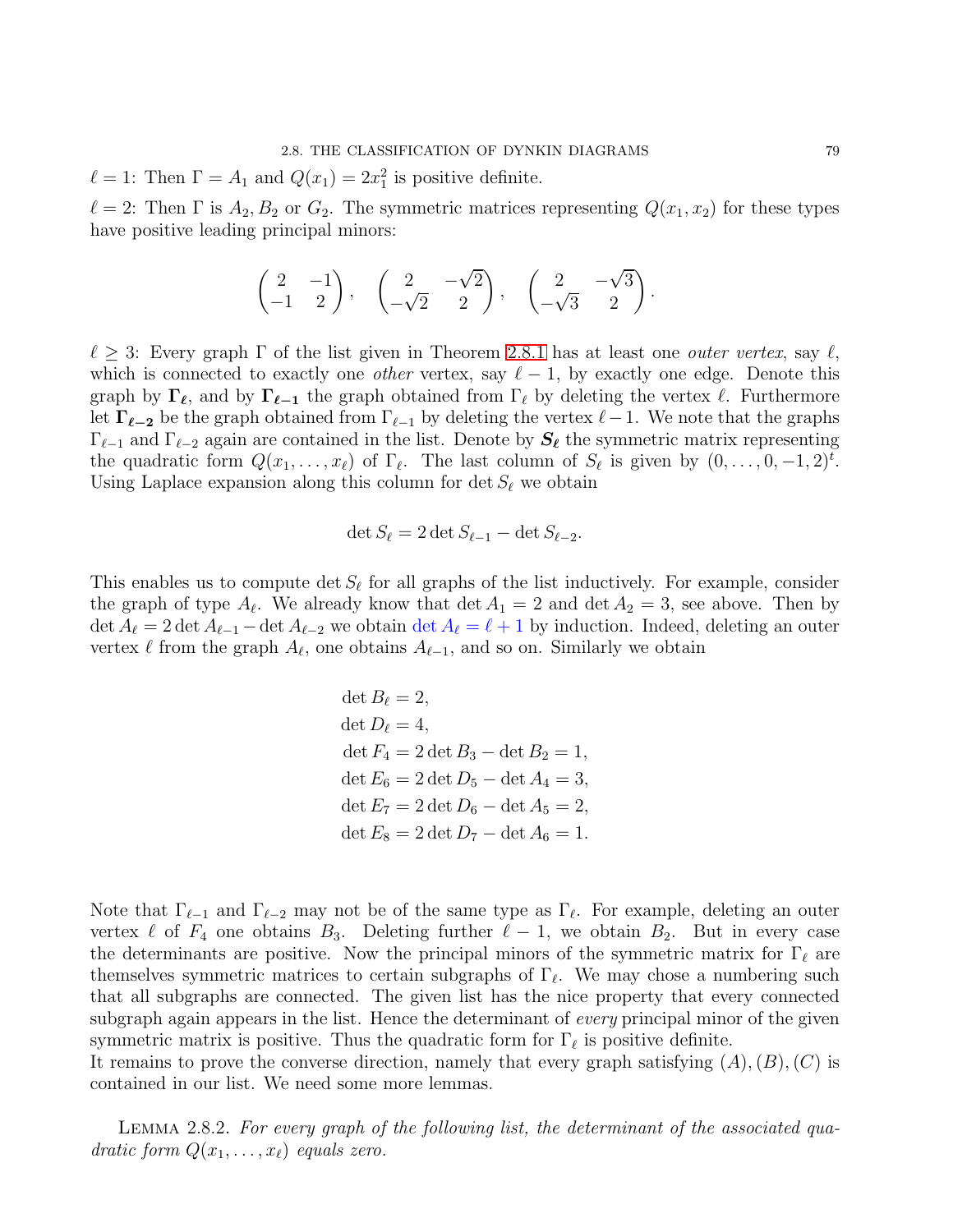

Here  $\ell \geq 2$  for  $A_{\ell}^{(1)}$  $_{\ell}^{\left( 1\right) }$  and  $C_{\ell}^{\left( 1\right) }$  $\ell^{(1)}_{\ell}, \ell \geq 3 \text{ for } B_{\ell}^{(1)}$  $\ell$ <sup>(1)</sup> and  $\ell \geq 4$  for  $D_{\ell}^{(1)}$  $_{\ell}^{\textrm{\tiny (1)}}$  .

Note that a graph  $\Gamma_{\ell}$  in this list has  $\ell + 1$  vertices. We might consider the graph of, say,  $A_\ell^{(1)}$ <sup>(1)</sup> as a regular  $(\ell+1)$ -gon, for each  $\ell \geq 2$ . We'll also need the next lemma, in order to prove the converse direction of the theorem.

<span id="page-82-0"></span>LEMMA 2.8.3. Let  $\Gamma$  be a graph satisfying  $(A), (B), (C)$ , and  $\Gamma'$  be a connected graph obtained from Γ by either deleting vertices or by decreasing the number of edges between two vertices. Then also  $\Gamma'$  satisfies  $(A), (B), (C)$ .

*Proof of Theorem* 2.8.[1:](#page-80-0) Let  $\Gamma$  be a graph satisfying  $(A), (B), (C)$ . Let us call the list of graphs from the list of Lemma [2](#page-81-0).8.2 the list of forbidden subgraphs. This name is justified by Lemma [2](#page-81-0).8.2 and Lemma [2](#page-82-0).8.3, which imply that Γ must not contain such a subgraph. In particular, Γ cannot contain any cycles, because otherwise Γ would have a forbidden subgraph of type  $A_{\ell}^{(1)}$  $\ell$ <sup>(1)</sup> for some  $\ell \geq 2$ .

Assume that  $\Gamma$  contains a triple edge. Then  $\Gamma$  is the graph  $G_2$ , because otherwise  $\Gamma$  would contain a forbidden subgraph  $G_2^{(1)}$  $2<sup>(1)</sup>$ . So we may assume from now on that  $\Gamma$  contains no triple edge. Then Γ can only contain a single double edge, because otherwise we'd have a forbidden subgraph  $C^{(1)}_{\ell}$  $\ell \atop \ell}$  for some  $\ell \geq 2$ . Moreover  $\Gamma$  cannot in addition a a double edge also have a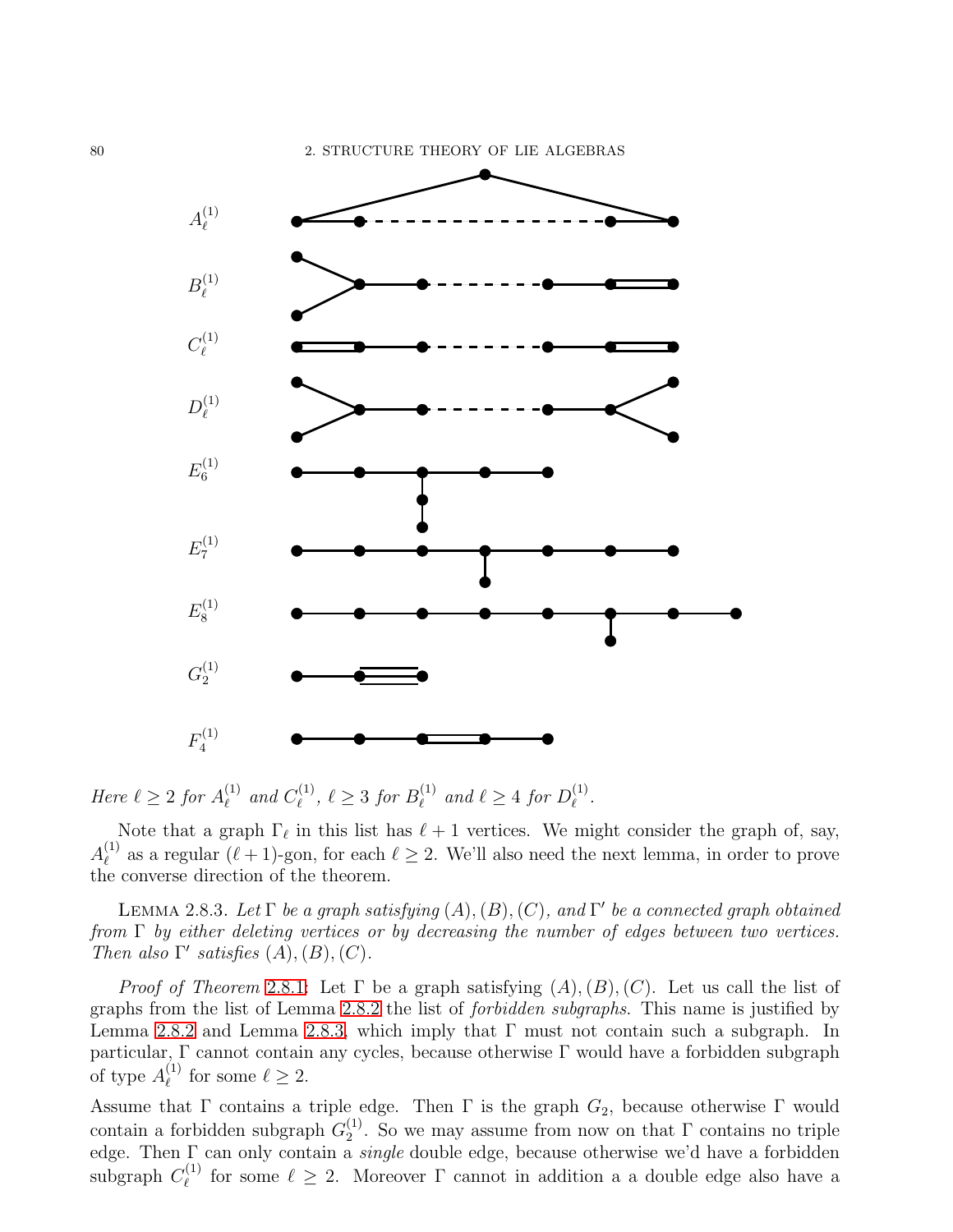ramification point, because otherwise we'd have a forbidden subgraph  $B_{\ell}^{(1)}$  $\ell \geq 3$ . Thus Γ looks like a chain with only a single double edge. In case this double edge sits at an end, our graph is  $B_{\ell}$ . If not, we have  $F_4$ , because otherwise we'd have a forbidden subgraph  $F_4^{(1)}$  $\mathbb{Z}_4^{(1)}$ . Form now on we may assume that  $\Gamma$  has no double and no triple edges. In case  $\Gamma$  has no ramification point, we have the graph  $A_{\ell}$  for some  $\ell \geq 1$ . In case there is a ramification point, it must be the only one, because otherwise we'd have a forbidden subgraph  $D_{\ell}^{(1)}$  $\ell^{(1)}$  for some  $\ell \geq 5$ . Hence  $\Gamma$  has exactly one ramification point  $P$ , from which exactly three edges lead off, because otherwise we'd have a subgraph  $D_4^{(1)}$  $\binom{1}{4}$ . Denote the number of vertices on these three edges by  $\ell_1, \ell_2, \ell_3$ , where mit  $\ell_1 \geq \ell_2 \geq \ell_3$ . Then  $\Gamma$  has in total  $1 + \ell_1 + \ell_2 + \ell_3$  vertices, with P as vertex in the center of Γ. We have  $\ell_3 = 1$ , because otherwise we would have  $\ell_i \geq 2$  for all i, so that there would be a subgraph  $E_6^{(1)}$  $\ell_6^{(1)}$ . In case that  $\ell_2 = 1$ , we have  $\Gamma = D_\ell$  for some  $\ell \geq 4$ . If  $\ell_2 > 1$ , then it follows that  $\ell_2 = 2$ , because otherwise  $\ell_1, \ell_2 \geq 3$  and  $\Gamma$  would have a subgraph  $E_7^{(1)}$ <sup>(1)</sup>. Thus we may assume now that  $\ell_3 = 1, \ell_2 = 2$ . Then  $\ell_1 \leq 4$ , because otherwise we'd have a subgraph  $E_8^{(1)}$  $S_8^{(1)}$ . So  $\Gamma$  is of type  $E_6, E_7$  or  $E_8$ . We are indeed done. All graphs satisfying

# $(A), (B), (C)$  are contained in the list of Theorem [2](#page-80-0).8.1.

# Proof of Lemma 2.8.[2](#page-81-0) :

PROOF. First let  $\Gamma = A_{\ell}^{(1)}$  $\ell^{(1)}$ . Each row of the symmetric matrix for the associated quadratic form has one entry equal to  $2$ , and two entries equal to  $-1$ , and the other entries equal to zero. The sum of all column vectors of this matrix then is zero, since each component of this vector is the sum of the row entries, hence equal to  $2 - 1 - 1 = 0$ . Hence  $\det A_{\ell}^{(1)} = 0$ .

For all other graphs  $\Gamma$  we can find an outer vertex  $\ell$ , which is connected exactly to one other vertex  $\ell - 1$ , by either a single or a double edge. In case of a single edge, we have as above

$$
\det S_{\ell} = 2 \det S_{\ell-1} - \det S_{\ell-2}.
$$

In case of a double edge we have

$$
\det S_{\ell} = 2 \det S_{\ell-1} - 2 \det S_{\ell-2}.
$$

This enables us to compute all determinants inductively as we have done before.

det 
$$
B_3^{(1)} = 2 \det A_3 - 2(\det A_1)^2 = 0
$$
,  
\ndet  $C_2^{(1)} = 2 \det B_2 - 2 \det A_1 = 0$ ,  
\ndet  $D_4^{(1)} = 2 \det D_4 - (\det A_1)^3 = 0$ ,  
\ndet  $E_6^{(1)} = 2 \det E_6 - \det A_5 = 0$ ,  
\ndet  $E_7^{(1)} = 2 \det E_7 - \det D_6 = 0$ ,  
\ndet  $E_8^{(1)} = 2 \det E_8 - \det E_7 = 0$ ,  
\ndet  $G_2^{(1)} = 2 \det G_2 - \det A_1 = 0$ ,  
\ndet  $F_4^{(1)} = 2 \det F_4 - \det B_3 = 0$ .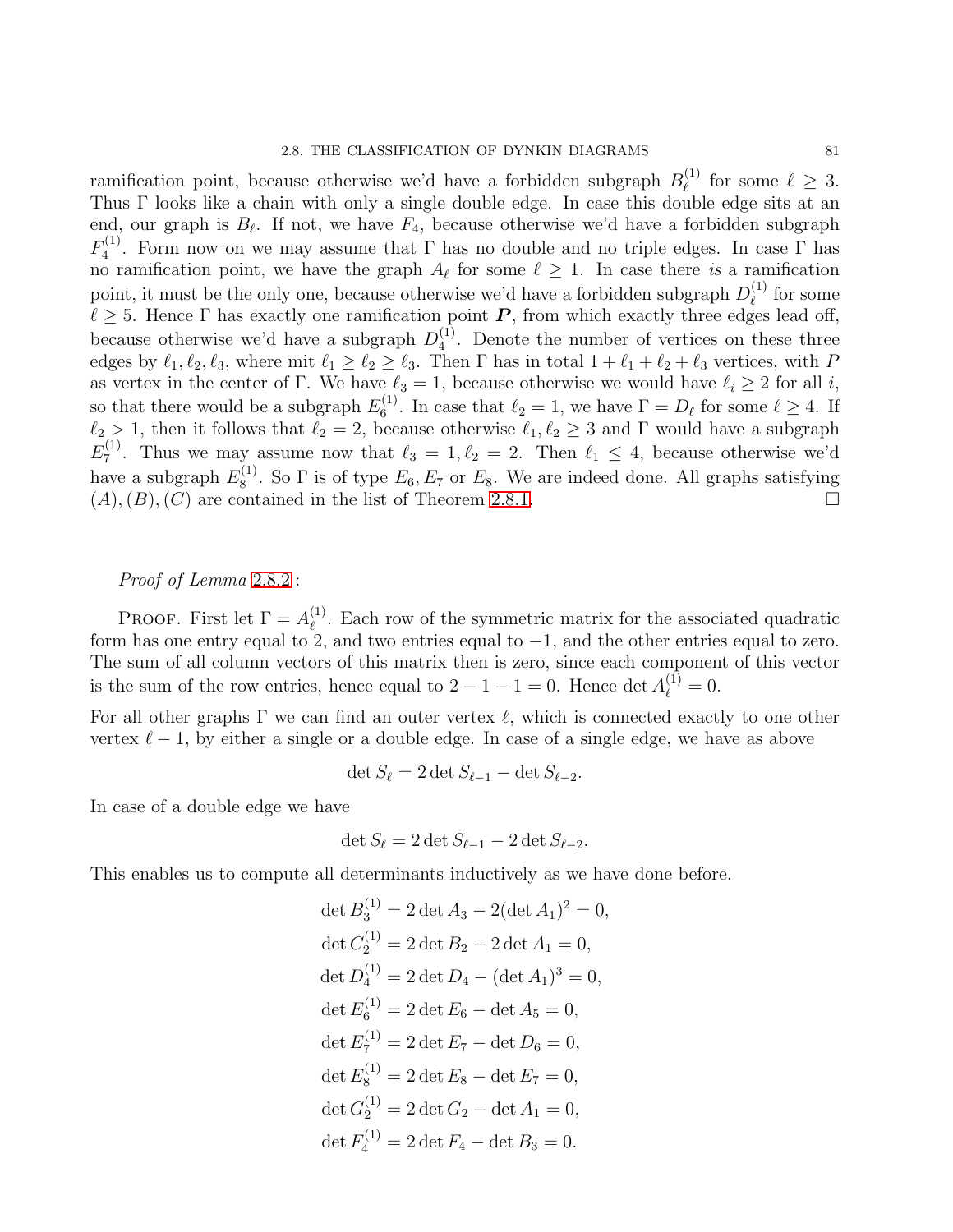Furthermore we have

$$
\det B_{\ell}^{(1)} = 2 \det D_{\ell} - 2 \det D_{\ell-1} = 0, \quad \ell \ge 4,
$$
  

$$
\det C_{\ell}^{(1)} = 2 \det B_{\ell} - 2 \det B_{\ell-1} = 0, \quad \ell \ge 3,
$$
  

$$
\det D_{\ell}^{(1)} = 2 \det D_{\ell} - \det A_1 D_{\ell-2} = 0, \quad \ell \ge 5.
$$

 $\sim$ 

|  |  | <i>Proof of Lemma</i> $2.8.3$ : |  |  |  |
|--|--|---------------------------------|--|--|--|
|--|--|---------------------------------|--|--|--|

PROOF. We only need to show that  $\Gamma'$  satisfies again  $(C)$ . So let  $Q(x_1, \ldots, x_\ell)$  be the quadratic form of  $\Gamma$ , and  $Q'(x_1,\ldots,x_m)$  the one from  $\Gamma'$ , with  $m \leq \ell$ . Then we have

$$
Q(x_1, ..., x_\ell) = 2 \sum_{i=1}^{\ell} x_i^2 - \sum_{\substack{i,j=1 \ i \neq j}}^{\ell} \sqrt{n_{ij}} x_i x_j,
$$
  

$$
Q'(x_1, ..., x_m) = 2 \sum_{i=1}^{m} x_i^2 - \sum_{\substack{i,j=1 \ i \neq j}}^{m} \sqrt{n'_{ij}} x_i x_j,
$$

with integers  $n'_{ij} \leq n_{ij}$  for  $1 \leq i, j \leq m$ . Assume that  $Q'$  is not positive definite. Then there exist real numbers  $y_1, \ldots, y_m$ , not all zero, such that

$$
Q'(y_1,\ldots,y_m)\leq 0.
$$

Then we also have

$$
Q(|y_1|, ..., |y_m|, 0, ..., 0) = 2 \sum_{i=1}^m y_i^2 - \sum_{\substack{i,j=1 \ i \neq j}}^m \sqrt{n_{ij}} |y_i||y_j|
$$
  

$$
\leq 2 \sum_{i=1}^m y_i^2 - \sum_{\substack{i,j=1 \ i \neq j}}^m \sqrt{n'_{ij}} y_i y_j
$$
  

$$
= Q'(y_1, ..., y_m)
$$
  

$$
\leq 0.
$$

But this says that  $Q(v) \leq 0$  with  $v \neq 0$ . Thus  $Q(x_1, \ldots, x_\ell)$  is not positive definite, a contradiction, and we are done. diction, and we are done.

The next step in the classification of semisimple Lie algebras is to relate Cartan matrices bijectively to Dynkin diagrams. A Dynkin diagram is uniquely determined by the Cartan matrix, by the condition  $n_{ij} = A_{ij} Aji$ . However, the converse is not true in general. The Cartan matrix is not uniquely determined by the Dynkin diagram. Indeed, if  $n_{ij} = 2$ , then the above equation can be either  $2 = 1.2$  or  $2 = -2.5$ . Similarly for  $n_{ij} = 3$ . This happens exactly for the graphs  $B_{\ell}, F_4, G_2$ . But we can restore uniqueness here quite easily by introducing an orientation into the Dynkin diagram.

DEFINITION 2.8.4. In the Dynkin diagram we draw an arrow from the vertex  $i$  to the vertex j if and only if  $\|\alpha_i\| > \|\alpha_i\|$ , i.e., if  $|A_{ii}| > |A_{ij}|$ .

 $\Box$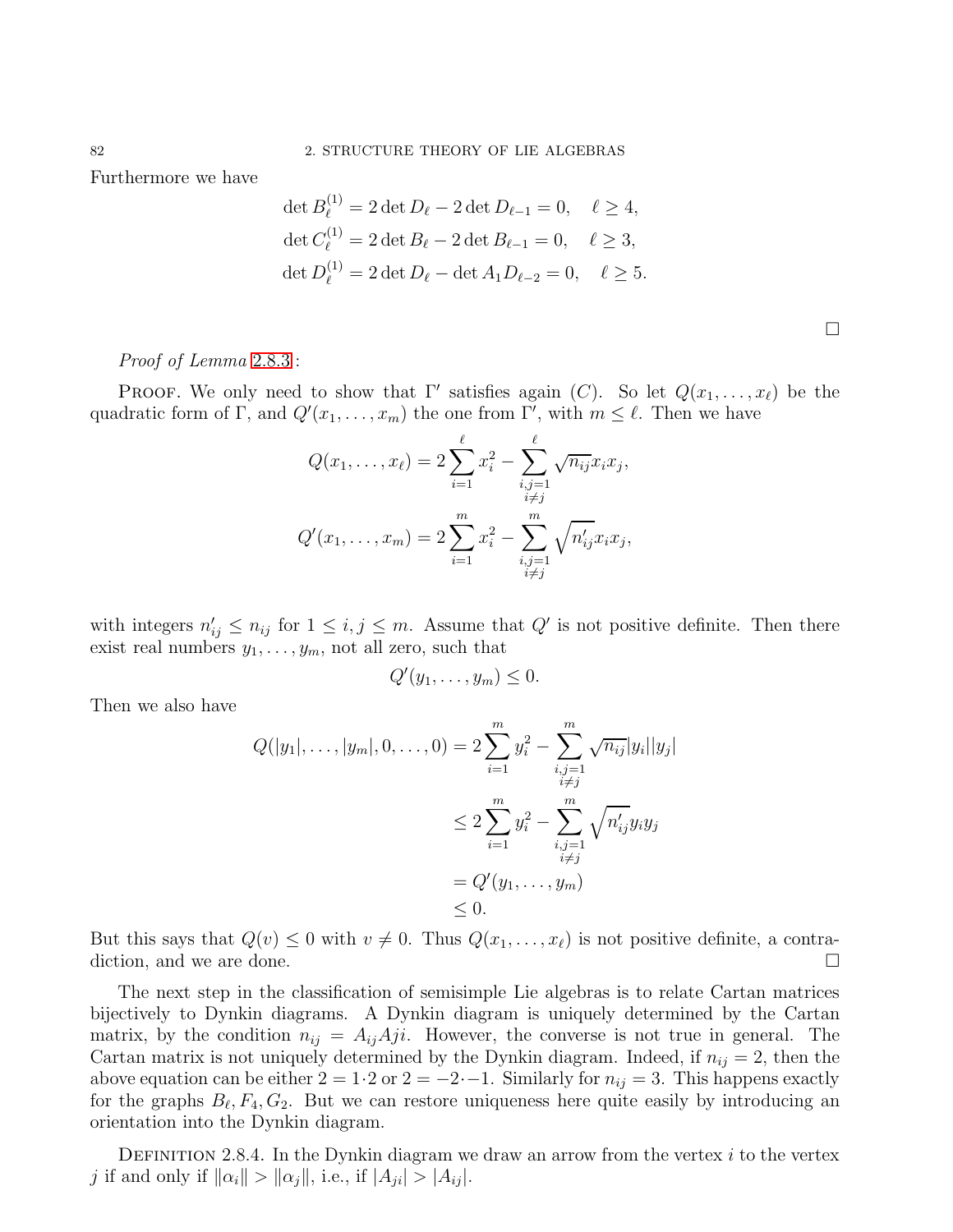In the picture below the arrow in the left diagram means that  $\|\alpha_i\| = \sqrt{2}\|\alpha_j\|$ , i.e., that  $A_{ij} = -1, A_{ji} = -2.$  For the right diagram we have  $||\alpha_i|| = \sqrt{3}||\alpha_j||$ , and  $A_{ij} = -1, A_{ji} = -3.$ So we may consider the arrow as an inequality sign for the length of the fundamental roots.



For the diagrams of type  $B_2, F_4, G_2$  the direction of the arrow is irrelevant since these diagrams are symmetric. However, for  $B_{\ell}, \ell \geq 3$  it makes a difference. Therefore we split up this type into two types as follows.



This finally leads to the classical list of Dynkin diagrams of simple Lie algebras. By summarizing the obtained result we can now formulate the classification of simple complex Lie algebras.

THEOREM 2.8.5 (Cartan, Killing). Let **g** be a finite-dimensional complex simple Lie algebra. Then g is isomorphic to one of the Lie algebras of the following table.

| type    |                                    | rank $(g)$     | $\Phi$    | $\dim(\mathfrak{g})$ |                                      |
|---------|------------------------------------|----------------|-----------|----------------------|--------------------------------------|
| $A_n$   | $\mathfrak{sl}_{n+1}(\mathbb{C})$  | $n \geq 1$     | $n(n+1)$  | $n(n+2)$             | $(n+1)!$                             |
| $B_n$   | $\mathfrak{so}_{2n+1}(\mathbb{C})$ | $n \geq 2$     | $2n^2$    | $n(2n+1)$            | $n! \cdot 2^n$                       |
| $C_n$   | $\mathfrak{sp}_{2n}(\mathbb{C})$   | $n \geq 3$     | $2n^2$    | $n(2n+1)$            | $n! \cdot 2^n$                       |
| $D_n$   | $\mathfrak{so}_{2n}(\mathbb C)$    | n > 4          | $2n(n-1)$ | $n(2n - 1)$          | $n! \cdot 2^{n-1}$                   |
| $G_2$   | $\mathfrak{g}_2(\mathbb{C})$       | $\overline{2}$ | 12        | 14                   | $2^2 \cdot 3$                        |
| $F_4$   | $\mathfrak{f}_4(\mathbb{C})$       | 4              | 48        | 52                   | $2^7 \cdot 3^2$                      |
| $E_6$   | $\mathfrak{e}_6(\mathbb{C})$       | 6              | 72        | 78                   | $2^7 \cdot 3^4 \cdot 5$              |
| $E_7$   | $\mathfrak{e}_7(\mathbb{C})$       |                | 126       | 133                  | $2^{10} \cdot 3^4 \cdot 5 \cdot 7$   |
| $E_{8}$ | $\mathfrak{e}_8(\mathbb{C})$       | 8              | 240       | 248                  | $2^{14} \cdot 3^5 \cdot 5^2 \cdot 7$ |

Here  $|W|$  is the cardinality of the Weyl group. The associated Cartan matrices are given as follows, uniquely up to permutation of the indices of  $A_{ij}$ :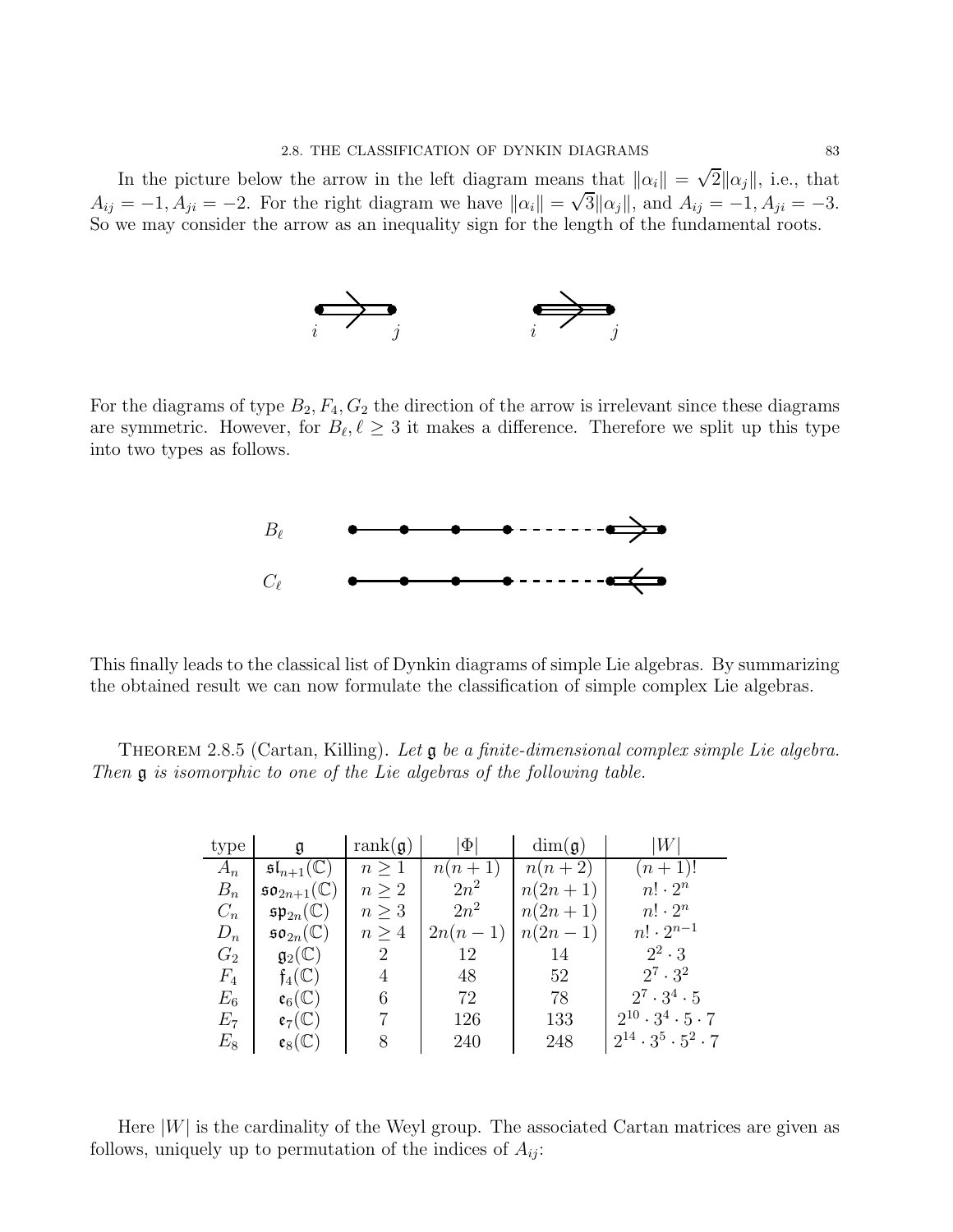$$
A_{\ell} = \begin{pmatrix}\n2 & -1 & & & & & & & \\
-1 & 2 & -1 & & & & & & \\
& -1 & 2 & -1 & & & & & \\
& & \ddots & \ddots & \ddots & & & \\
& & & \ddots & \ddots & & & \\
& & & & -1 & 2 & -1 & \\
& & & & -1 & 2 & -1 & \\
& & & & -1 & 2 & -1 & \\
& & & & & \ddots & \ddots & \\
& & & & & & \ddots & -1 & \\
& & & & & & -1 & 2 & -1 \\
& & & & & & -1 & 2 & -1 \\
& & & & & & -1 & 2 & -1 \\
& & & & & & & -1 & 2 & -1 \\
& & & & & & & & \ddots & \ddots & \\
& & & & & & & & & -1 \\
& & & & & & & & -1 & 2 & -1 \\
& & & & & & & & & & -1 & 2 \\
& & & & & & & & & & -1 & 2 \\
& & & & & & & & & & -1 & 2 \\
& & & & & & & & & & -1 & 2 \\
& & & & & & & & & & & -1 & 2 \\
& & & & & & & & & & & -1 & 2 \\
& & & & & & & & & & & -1 & 2\n\end{pmatrix}
$$

$$
D_{\ell} = \begin{pmatrix} 2 & -1 & & & & & & & \\ -1 & 2 & -1 & & & & & & \\ & -1 & 2 & -1 & & & & & \\ & & \ddots & \ddots & \ddots & & & \\ & & & \ddots & \ddots & -1 & & \\ & & & & -1 & 2 & -1 & -1 \\ & & & & & -1 & 2 & 0 \\ & & & & & & -1 & 0 & 2 \end{pmatrix}
$$

$$
G_2 = \begin{pmatrix} 2 & -1 \\ -3 & 2 \end{pmatrix},
$$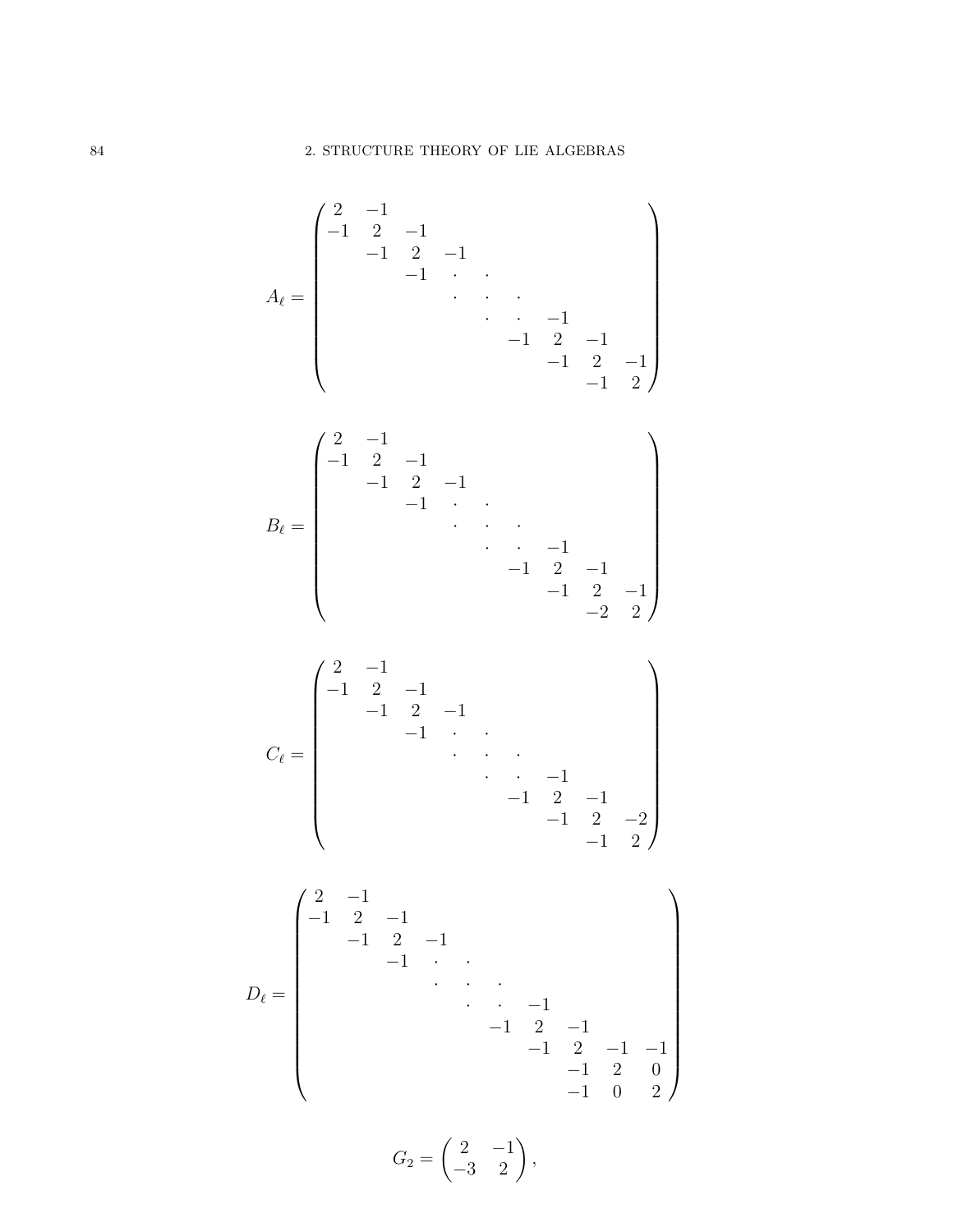$$
F_4 = \begin{pmatrix} 2 & -1 & 0 & 0 \\ -1 & 2 & -1 & 0 \\ 0 & -2 & 2 & -1 \\ 0 & 0 & -1 & 2 \end{pmatrix}
$$

$$
E_6 = \begin{pmatrix} 2 & -1 & & & \\ -1 & 2 & -1 & & \\ & -1 & 2 & -1 & -1 \\ & & -1 & 2 & -1 \\ & & & -1 & 2 & -1 \\ & & & & -1 & 2 \end{pmatrix}
$$

$$
E_7 = \begin{pmatrix} 2 & -1 & & & & \\ -1 & 2 & -1 & & & \\ & -1 & 2 & -1 & -1 & \\ & & -1 & 2 & -1 & -1 \\ & & & -1 & 2 & -1 \\ & & & & -1 & 2 \end{pmatrix}
$$

$$
E_8 = \begin{pmatrix} 2 & -1 & & & & & \\ -1 & 2 & -1 & & & & \\ & -1 & 2 & -1 & & & \\ & & -1 & 2 & -1 & -1 & \\ & & & -1 & 2 & -1 & \\ & & & & -1 & 2 & -1 \\ & & & & & -1 & 2 \end{pmatrix}
$$

Two simple Lie algebras having the same Cartan matrix are isomorphic, see [[10](#page-111-0)].

Remark 2.8.6. The following table gives an overview of all complex simple Lie algebras of dimension *n*, with  $n \le 1224$ :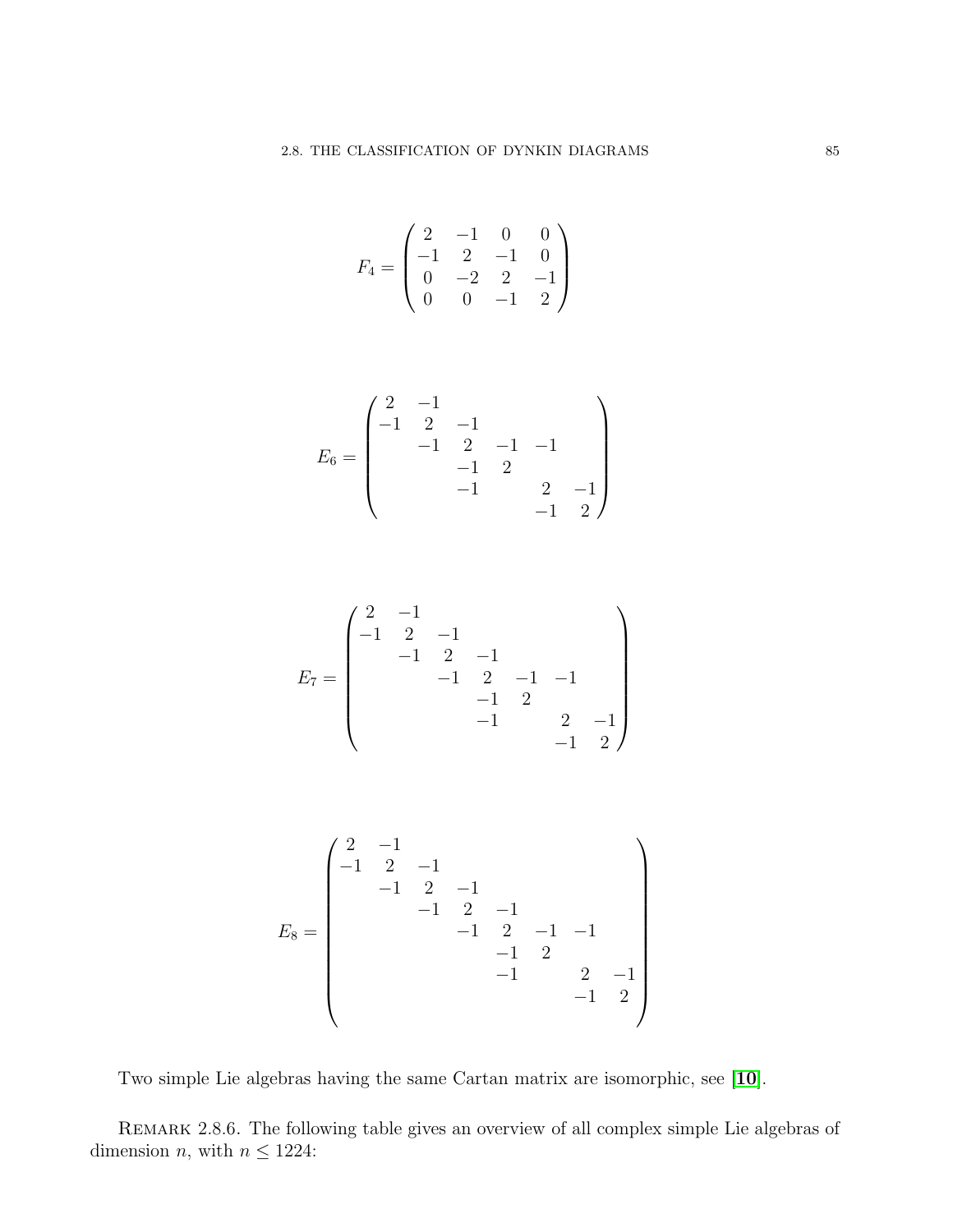| 86 | 2. STRUCTURE THEORY OF LIE ALGEBRAS |  |  |
|----|-------------------------------------|--|--|
|    |                                     |  |  |

| $\, n$ | g          | $\, n$ | $\mathfrak g$       | $\,n$ | g                        | $\,n$ | g                |
|--------|------------|--------|---------------------|-------|--------------------------|-------|------------------|
| 3      | $A_1$      | 105    | $B_7, C_7$          | 325   | $D_{13}$                 | 728   | $A_{26}$         |
| $8\,$  | $A_2$      | 120    | $A_{10}, D_8$       | 351   | $B_{13}, C_{13}$         | 741   | $B_{19}, C_{19}$ |
| 10     | $B_2, C_2$ | 133    | $E_7$               | 360   | $A_{18}$                 | 780   | $D_{20}$         |
| 14     | $G_2$      | 136    | $B_8, C_8$          | 378   | $D_{14}$                 | 783   | $A_{27}$         |
| 15     | $A_3$      | 143    | $A_{11}$            | 399   | $A_{19}$                 | 820   | $B_{20}, C_{20}$ |
| 21     | $B_3, C_3$ | 153    | $D_9$               | 406   | $B_{14}, C_{14}$         | 840   | $A_{28}$         |
| 24     | $A_4$      | 168    | $A_{12}$            | 435   | $D_{15}$                 | 861   | $D_{21}$         |
| 28     | $D_4$      | 171    | $B_9, C_9$          | 440   | $A_{20}$                 | 899   | $A_{29}$         |
| $35\,$ | $A_5$      | 190    | $D_{10}$            | 465   | $B_{15}, C_{15}$         | 903   | $B_{21}, C_{21}$ |
| 36     | $B_4, C_4$ | 195    | $A_{13}$            | 483   | $A_{21}$                 | 946   | $D_{22}$         |
| 45     | $D_5$      | 210    | $B_{10}$ , $C_{10}$ | 496   | $D_{16}$                 | 960   | $A_{30}$         |
| 48     | $A_6$      | 224    | $A_{14}$            | 528   | $A_{22}, B_{16}, C_{16}$ | 990   | $C_{22}$         |
| 52     | $F_4$      | 231    | $D_{11}$            | 561   | $D_{17}$                 | 1023  | $A_{31}$         |
| 55     | $C_5$      | 248    | $E_8$               | 575   | $A_{23}$                 | 1035  | $D_{23}$         |
| 63     | $A_7$      | 253    | $B_{11}, C_{11}$    | 595   | $B_{17}, C_{17}$         | 1081  | $B_{23}, C_{23}$ |
| 66     | $D_6$      | 255    | $A_{15}$            | 624   | $A_{24}$                 | 1088  | $A_{32}$         |
| 78     | $B_6, C_6$ | 276    | $D_{12}$            | 630   | $D_{18}$                 | 1128  | $D_{24}$         |
| 80     | $A_8$      | 288    | $A_{16}$            | 666   | $B_{18}, C_{18}$         | 1155  | $A_{33}$         |
| 91     | $D_7$      | 300    | $B_{12}, C_{12}$    | 675   | $\frac{A_{25}}{D_{19}}$  | 1176  | $B_{24}, C_{24}$ |
| 99     | $A_9$      | 323    | $A_{17}$            | 703   |                          | 1224  | $A_{34}$         |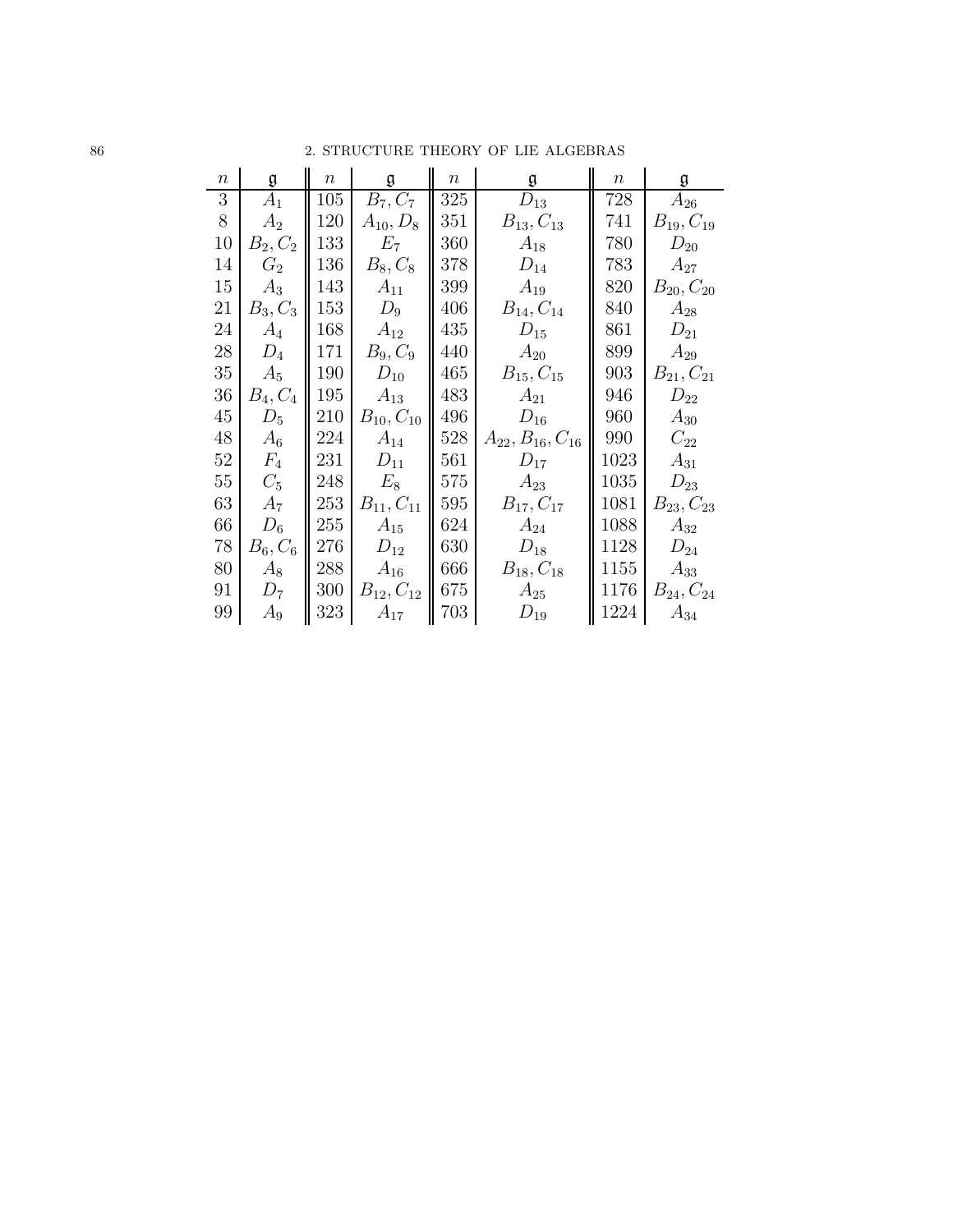#### 2.9. SERRE'S STRUCTURE THEOREM 87

### 2.9. Serre's structure theorem

Having classified all complex simple and semisimple Lie algebras by Dynkin diagrams and Cartan matrices, one would like to associate to every Dynkin diagram a unique simple Lie algebra, whose Dynkin diagram is the given one. J. Tits was the first, who proved in 1966 that this can be done. However, his construction does not work for all types simultaneously. In particular, the construction for each exceptional type is different. Jean-Pierre Serre found a uniform construction of all simple Lie algebras by generators and relations, which is directly derived from the root system. This gives an elegant way of realizing the simple, exceptional Lie algebras. Let us shortly describe this construction.

Let  $\alpha$ ,  $\beta$  be roots and define

$$
\langle \beta, \alpha \rangle := 2 \frac{(\beta, \alpha)}{(\alpha, \alpha)}.
$$

The the root string goes  $\beta + j\alpha$  goes from  $\beta - r\alpha$  till  $\beta + q\alpha$ , where  $r - q = \langle \beta, \alpha \rangle$ . Let  $\Pi$  be the basis of the root system  $\Phi$ . If  $\alpha, \beta \in \Pi$ , then  $\beta - \alpha$  is not a root, since we have a positive and a negative coefficient. The the root string is

$$
\beta, \beta + \alpha, \ldots, \beta + q\alpha
$$

with  $q = -\langle \beta, \alpha \rangle$ . Therefore we have

$$
(\mathrm{ad}\,x_{\alpha})^{-\langle\beta,\alpha\rangle+1}x_{\beta}=0
$$

for  $x_{\alpha} \in \mathfrak{g}_{\alpha}$  and  $x_{\beta} \in \mathfrak{g}_{\beta}$ , but

$$
(\mathrm{ad}\,x_{\alpha})^k x_{\beta} \neq 0, \quad 0 \leq k \leq -\langle \beta, \alpha \rangle,
$$

for  $x_{\alpha} \neq 0, x_{\beta} \neq 0$ . Let  $\Pi = {\alpha_1, \ldots, \alpha_{\ell}}$ . Then we may take  $e_i \in \mathfrak{g}_{\alpha_i}$  and  $f_i \in \mathfrak{g}_{-\alpha_i}$  with  $h_i = [e_i, f_i]$ , such that

 $e_1, \ldots, e_\ell, f_1, \ldots, f_\ell, h_1, \ldots, h_\ell$ 

generates the Lie algebra, and we have the following relations:

<span id="page-89-0"></span>
$$
[h_i, h_j] = 0,
$$

$$
[e_i, f_i] = h_i,
$$

(2.11) 
$$
[e_i, f_j] = 0, i \neq j,
$$

$$
[h_i, e_j] = \langle \alpha_j, \alpha_i \rangle e_j,
$$

(2.13) 
$$
[h_i, f_j] = -\langle \alpha_j, \alpha_i \rangle f_j,
$$

<span id="page-89-2"></span>(2.14) 
$$
(\text{ad }e_i)^{-\langle \alpha_j, \alpha_i \rangle + 1} e_j = 0, \ i \neq j,
$$

<span id="page-89-1"></span>(2.15) 
$$
(\text{ad } f_i)^{-\langle \alpha_j, \alpha_i \rangle + 1} f_j = 0, \ i \neq j.
$$

Serre's Structure Theorem now is as follows.

THEOREM 2.9.1 (Serre). Let  $\Phi$  be a root system of rank  $\ell$  with basis  $\Pi = {\alpha_1, \ldots, \alpha_\ell}$ . Then the complex Lie algebra, which is generated by the 3 $\ell$  elements  $e_i, f_i, h_i$  for  $i = 1, \ldots, \ell$ and satisfies the relations  $(2.9), \ldots, (2.15)$  $(2.9), \ldots, (2.15)$  $(2.9), \ldots, (2.15)$ , is semisimple and its roots system is isomorphic to Φ.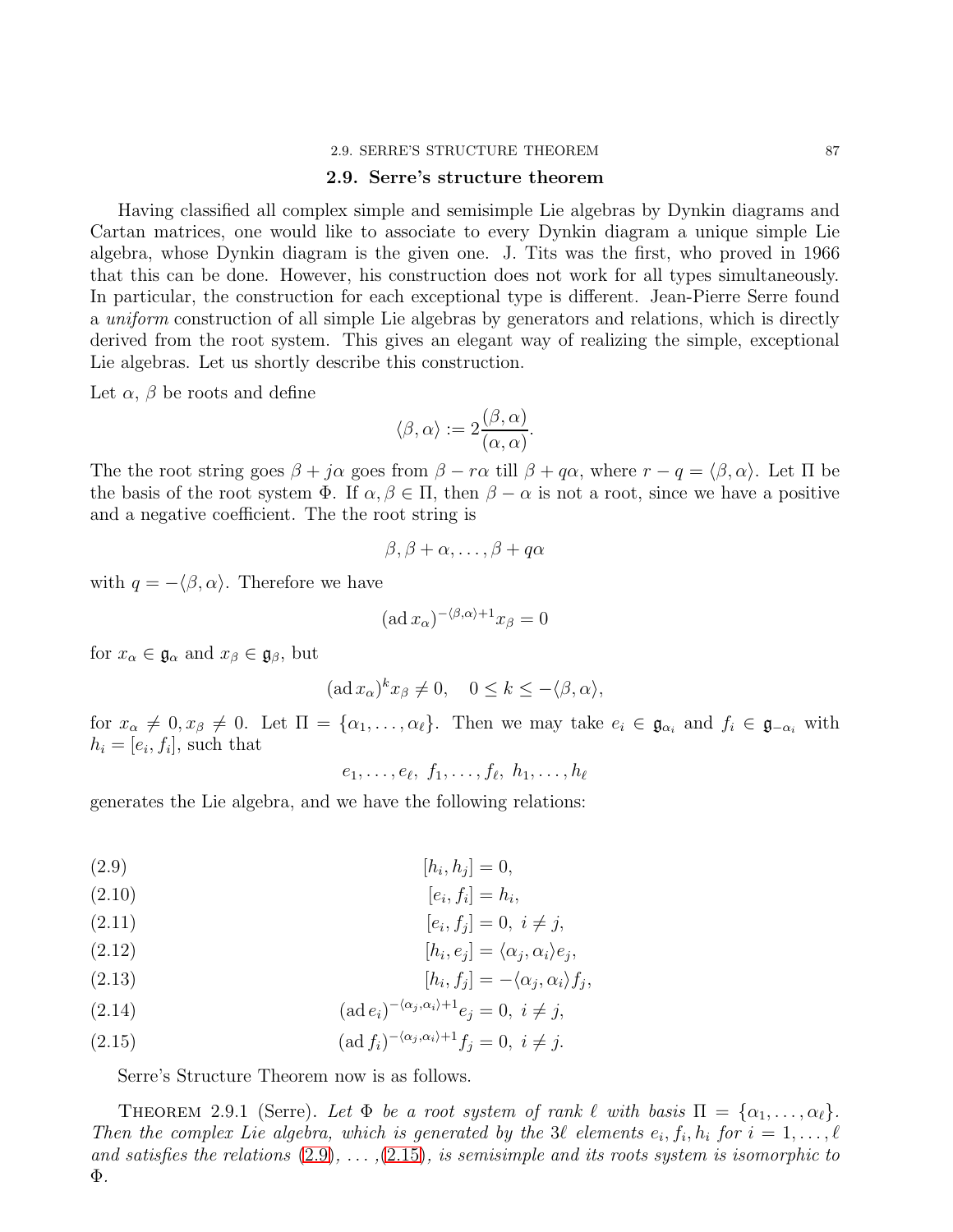PROOF. We will only give an idea for the proof. One starts with the free Lie algebra f in 3ℓ generators

$$
X_1,\ldots,X_\ell,\ Y_1,\ldots,Y_\ell,\ Z_1,\ldots,Z_\ell.
$$

Let  $\mathfrak g$  be a semisimple Lie algebra defined by generators and relations with  $(2.9)$ – $(2.15)$ . Then there exists a unique Lie algebra homomorphism  $\varphi: \mathfrak{f} \to \mathfrak{g}$  with  $\varphi(X_i) = e_i$ ,  $\varphi(Y_i) = f_i$  and  $\varphi(Z_i) = h_i$ . Let **a** be the ideal in f generated by the elements

$$
[Z_i, Z_j], [X_i, Y_j] - \delta_{ij} Z_i, [Z_i, X_j] - \langle \alpha_j, \alpha_i \rangle X_j, [Z_i, Y_j] + \langle \alpha_j, \alpha_i \rangle Y_j.
$$

Consider the quotient Lie algebra

$$
\mathfrak{m}=\mathfrak{f}/\mathfrak{a}.
$$

It satisfies the first five relations from above. Denote by  $x_i, y_i, z_i$  the images of  $X_i, Y_i, Z_i$  in  $\mathfrak{m}$ . We realize **m** as Lie subalgebra of the Lie algebra  $\text{End}(A)$  with a tensor algebra  $A = T(V)$  for a suitable vector space V with basis  $v_1, \ldots, v_\ell$ . We let act f on A, whose kernel contains  $\mathfrak{a}$ , so that we obtain an induced action of  $\mathfrak{m}$  on  $A$ ,  $\psi : \mathfrak{m} \to \text{End}(A)$ . The elements  $x_i, y_i, z_i$  are linearly independent and the  $z_i$  generate an  $\ell$ -dimensional abelian Lie subalgebra  $\chi$  of  $\mathfrak{m}$ . This yields a decomposition

$$
\mathfrak{m}=\mathfrak{m}_-\oplus \mathfrak{z}\oplus \mathfrak{m}_+,
$$

where  $\mathfrak{m}_+$  is the Lie subalgebra generated by the  $x_i$ , and  $\mathfrak{m}_-$  the Lie subalgebra generated by the  $y_i$ . Writing  $c_{ij} := \langle \alpha_i, \alpha_j \rangle$  we define for all  $i \neq j$  in  $\{1, 2, \ldots, \ell\}$  the elements

$$
x_{ij} = \text{ad}(x_i)^{-c_{ji}+1}(x_j),
$$
  

$$
y_{ij} = \text{ad}(y_i)^{-c_{ji}+1}(y_j).
$$

The sixth and seventh relation from above,, namely [\(2.14\)](#page-89-2) and [\(2.15\)](#page-89-1) hold if and only if the ideal  $\mathfrak k$  generated by the  $x_{ij}$  and  $y_{ij}$ , is the zero ideal. We have, for all k and  $i \neq j$ ,

<span id="page-90-0"></span>
$$
(2.16) \qquad \qquad \text{ad}(x_k)(y_{ij}) = 0,
$$

(2.17) 
$$
ad(y_k)(x_{ij}) = 0.
$$

The claim is now that the quotient

$$
\mathfrak{g}:=\mathfrak{m}/\mathfrak{k}
$$

is a finite-dimensional complex semisimple Lie algebra with Cartan subalgebra  $\mathfrak{h} = \mathfrak{z}/\mathfrak{k}$  and root system Φ.

To see this, let i be the ideal in  $\mathfrak{m}_+$  generated by the  $x_{ij}$  and j be the ideal in  $\mathfrak{m}_-$  generated by the  $y_{ij}$ . Then we have

$$
\mathfrak{i}+\mathfrak{j}\subseteq\mathfrak{k}.
$$

We claim that i and j are ideals in  $\mathfrak{m}$ . Indeed, every  $y_{ij}$  is a weight vector for  $\mathfrak{z}$ , and  $[\mathfrak{z}, \mathfrak{m}_-] \subset \mathfrak{m}_-$ . Therefore we have  $[\mathfrak{z},\mathfrak{j}] \subset \mathfrak{j}$ . On the other hand, we have  $[x_k,\mathfrak{m}_-] \subset \mathfrak{z} + \mathfrak{m}_-$  and  $[x_k, y_{ij}] = 0$  by [\(2.16\)](#page-90-0). The Jacobi identity now implies that  $\text{ad}(x_k)(j) \subset j$ . Since the  $x_k$  generate  $\mathfrak{m}_+$ , it follows that  $[\mathfrak{m}_+, \mathfrak{j}] \subset \mathfrak{j}$ , again with the Jacobi identity. Therefore j is an ideal of  $\mathfrak{m}$ . In the same way also i is an ideal in  $\mathfrak{m}$ , and hence their sum  $i + j$ . This deal contains the generators of  $\mathfrak{k}$ , so that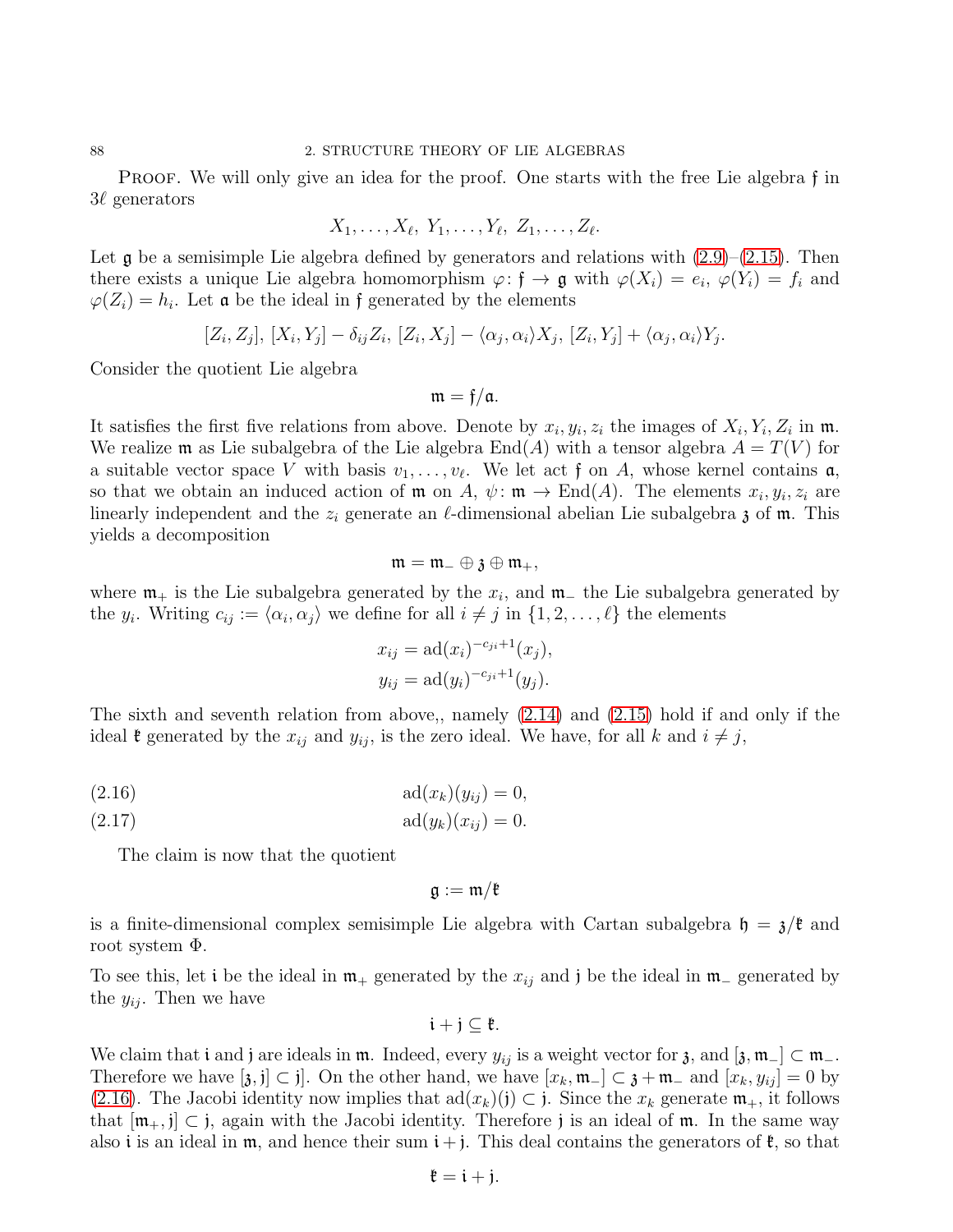In particular we have  $\mathfrak{z} \cap \mathfrak{k} = 0$ , so that  $\mathfrak{z}$  is isomorphic to an  $\ell$ -dimensional abelian subalgebra of  $\mathfrak{g} = \mathfrak{m}/\mathfrak{k}$  by projection. As vector space sum we obtain, because of  $\mathfrak{j} \cap \mathfrak{m}_+ = 0$  and  $\mathfrak{i} \cap \mathfrak{m}_- = 0$ , then

$$
\mathfrak{g}=\mathfrak{n}_-\oplus\mathfrak{h}\oplus\mathfrak{n}_+,
$$

with  $\mathfrak{n}_- = \mathfrak{m}_-/\mathfrak{j}$  and  $\mathfrak{n}_+ = \mathfrak{m}_+/\mathfrak{i}$ . The  $x_i, y_i, z_i$  generate a Lie algebra  $\mathfrak{sl}(2)$ , hence a simple Lie algebra. So the projection map is an isomorphism on each  $\mathfrak{sl}(2)$ . Denote the images of  $x_i, y_i, z_i$ by  $e_i, f_i, h_i$ . Then **g** is generated by the  $3\ell$  elements

$$
e_1,\ldots,e_\ell,\,f_1,\ldots,f_\ell,\,h_1,\ldots,h_\ell,
$$

and all relations  $(2.9)$ – $(2.15)$  are satisfied. Furthermore g has no nonzero abelian ideals, hence is semisimple. The root system of  $\mathfrak g$  is given by  $\Phi$ .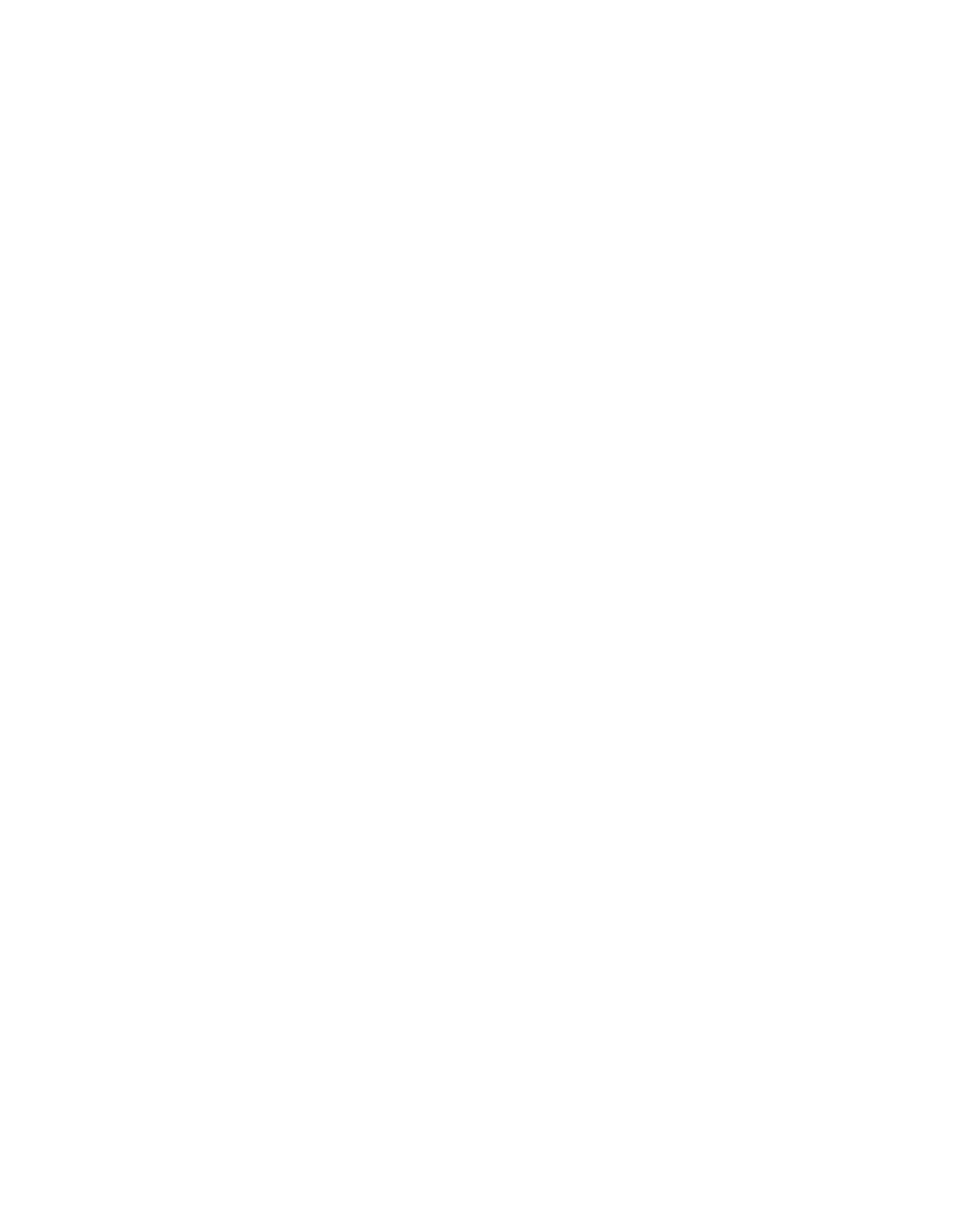# CHAPTER 3

# Representations of semisimple Lie algebras

Let  $\mathfrak g$  be a finite-dimensional Lie algebra over an algebraically closed field K of characteristic zero. Every finite-dimensional representation of  $\mathfrak g$  is semisimple by Weyl's Theorem, so it suffices to study the *simple* representations of  $\mathfrak{g}$ . We will often assume that  $K = \mathbb{C}$ . For a reference, see [[31](#page-111-1)].

#### 3.1. Classification by the highest weight

Let  $\mathfrak h$  be an abelian Lie algebra. The elements of  $\mathfrak h^*$  are called *weights*.

DEFINITION 3.1.1. Let V be a representation of an abelian Lie algebra h and  $\lambda \in \mathfrak{h}^*$  be a weight. The *weight space*  $V_{\lambda}$  to  $\lambda$  is defined by the subspace

$$
V_{\lambda} = \{ v \in V \mid Hv = \lambda(H)v \quad \forall H \in \mathfrak{h} \}.
$$

If  $V_{\lambda} \neq 0$ , then  $\lambda$  is called a *weight of V*. We denote the set of all weights of V by

$$
P(V) = P_{\mathfrak{h}}(V) = \{ \lambda \in \mathfrak{h}^* \mid V_{\lambda} \neq 0 \}.
$$

In case of a semisimple Lie algebra  $\mathfrak g$  with Cartan subalgebra  $\mathfrak h$ , we have considered  $V = \mathfrak g$ as a representation of  $\mathfrak h$  via the adjoint operation. Then the nonzero weights of V just form our root system  $\Phi$ , which often is also denoted by R in the literature, i.e.,

$$
R=\Phi=P_{\mathfrak{h}}(\mathfrak{g})\setminus 0.
$$

The weight space  $V_{\alpha}$  to  $\alpha \in R$  then was denoted by  $\mathfrak{g}_{\alpha}$ . For each root  $\alpha \in \mathfrak{h}^*$  there is a coroot  $\alpha^{\vee} \in \mathfrak{h}$  and a reflection  $s_{\alpha} \colon \mathfrak{h}^* \to \mathfrak{h}^*$ . These reflection generate the Weyl group, a finite subgroup,

$$
W = W(R) \subset GL(\mathfrak{h}^*).
$$

DEFINITION 3.1.2. Let  $R \subset \mathfrak{h}^*$  be a root system. The maximal convex subsets in the complement of the union of the reflection hyperplanes

$$
\langle R\rangle_{{\mathbb Q}}\setminus\bigcup_{\alpha\in R}\ker(\alpha^{\vee})
$$

are called Weyl chambers.

The Weyl group acts freely and transitively on the set of Weyl chambers. We denote by  $R^+$  the set of positive roots. It has a basis  $\Pi = \Pi(R^+)$ , whose elements are called *simple roots*. We obtain a bijection between the set of all systems of positive roots and the set of all Weyl chambers by the assignment

$$
R^+ \to C(R^+) = \{ \lambda \in \langle R \rangle_{\mathbb{Q}} \mid \langle \lambda, \alpha^{\vee} \rangle > 0 \quad \forall \alpha \in R^+ \}.
$$

The Weyl chamber  $C(R^+)$  is called the *dominant Weyl chamber* associated to the system  $R^+$  of positive roots. The reflections  $s_{\alpha}$  with  $\alpha \in \Pi(R^+)$  are called *simple reflections*. They are just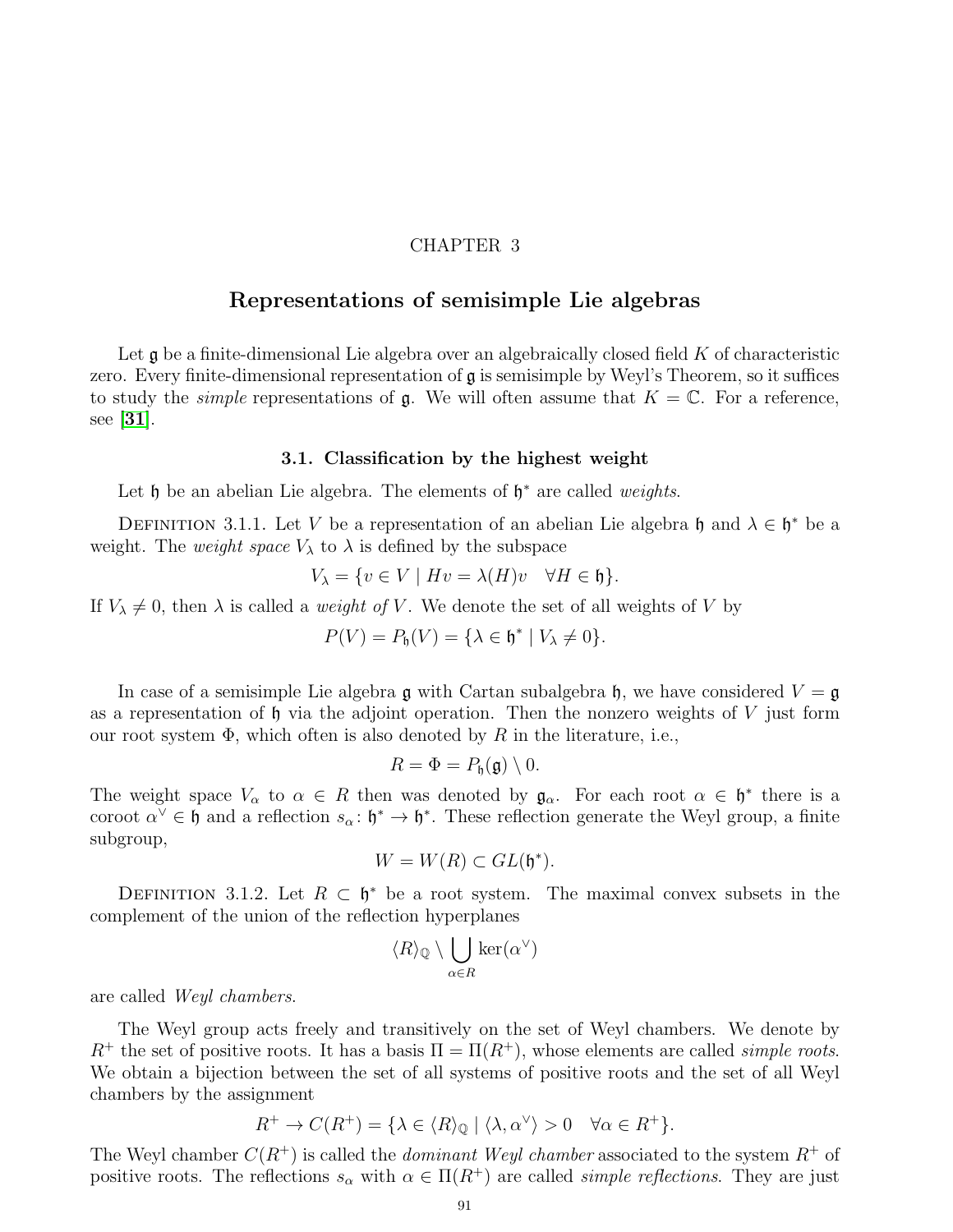the reflections at the walls of the dominant Weyl chamber, and they generate the Weyl group. The image of a chamber under such a reflection at one of its walls is just separated from its reflection image by this wall, i.e., we have

$$
s_{\alpha}(R^+) = R^+ \setminus \{\alpha\} \cup \{-\alpha\}
$$

for every simple root  $\alpha \in \Pi(R^+).$ 

DEFINITION 3.1.3. Let  $\mathfrak g$  be a complex semisimple Lie algebra with Cartan subalgebra  $\mathfrak h$ and root system  $R = R(\mathfrak{g}, \mathfrak{h})$ . For each system of positive roots  $R^+ \subset R$  we define a partial order on the set  $\mathfrak{h}^*$  of all weights by

$$
\lambda \ge \mu \Longleftrightarrow \lambda \in \mu + \underline{R},
$$

where  $\underline{R}$  denotes the submonoid in  $\mathfrak{h}^*$  generated by  $R^+$ , i.e., the set of all finite sums of positive roots including the empty sum, the zero. Let  $V$  be a representation of  $\mathfrak g$  and assume that there is a maximal element  $\mu$  in the set of weights  $P_{\rm h}(V)$  with respect to this partial order. Then  $\mu$ is called the *highest weight of V* with respect to  $R^+$ , and every nonzero element in  $V_\mu$  is called a highest weight vector.

REMARK 3.1.4. It can happen, for some infinite-dimensional representations  $V$  of  $\mathfrak{g}$ , that V does not have any h-weights at all, i.e., with  $V \neq 0$  but  $P_{\mathfrak{h}}(V) = \emptyset$ . It can also happen that  $P_{h}(V)$  is not empty, but doesn't possess a maximal element. We'll see that all simple finite-dimensional representation always have a highest weight. In fact, they are even classified by this highest weight.

Denote the set of isomorphism classes of finite dimensional simple representations of  $\mathfrak{g}$  by  $Rep(g).$ 

<span id="page-94-0"></span>THEOREM 3.1.5 (Classification by the highest weight). Let  $\mathfrak g$  be a complex semisimple Lie algebra with Cartan subalgebra h and  $R^+ \subset R(\mathfrak{g},\mathfrak{h})$  by a system of positive roots. Denote by

$$
X^+ = \{ \lambda \in \mathfrak{h}^* \mid \langle \lambda, \alpha^\vee \rangle \in \mathbb{Z}_{\geq 0} \quad \forall \alpha \in R^+ \}
$$

the set of dominant integral weights, with respect to  $R^+$ . Then we have a bijection

$$
\operatorname{Rep}(\mathfrak{g}) \xrightarrow{\sim} X^+,
$$

 $V \mapsto \mu$ .

where  $\mu$  is the highest weight of V with respect to  $R^+$ .

In order to give a proof we'll need several preparations. We will first prove a part by elementary methods, i.e., not using the universal enveloping algebra. Later we'll give a full proof making heavy use of it. Let us start with an example.

EXAMPLE 3.1.6. The classification result is true for  $\mathfrak{g} = \mathfrak{sl}_2(\mathbb{C})$  with  $R^+ = {\alpha}$ . Then  $m \cdot \frac{\alpha}{2}$  $\frac{\alpha}{2}$  is the highest weight of the simple representation  $V(m)$  in dimension  $m+1,$  and we have  $X^+ = \frac{\alpha}{2}$  $\frac{\alpha}{2} \cdot \mathbb{N}$ , which is in bijection to  $\mathbb{N}$  via  $\frac{\alpha}{2} \cdot m \mapsto m$ .

This follows from Theorem [1](#page-19-0).5.2.

Denote the lattice of *integral weights* for a root system  $R$  by

$$
X = \{ \lambda \in \mathfrak{h}^* \mid \langle \lambda, \alpha^\vee \rangle \in \mathbb{Z} \quad \forall \alpha \in R \}.
$$

Then by definition all roots are integral weights, i.e.,  $R \subset X$  and the lattice of integral weights is invariant by the action of the Weyl group.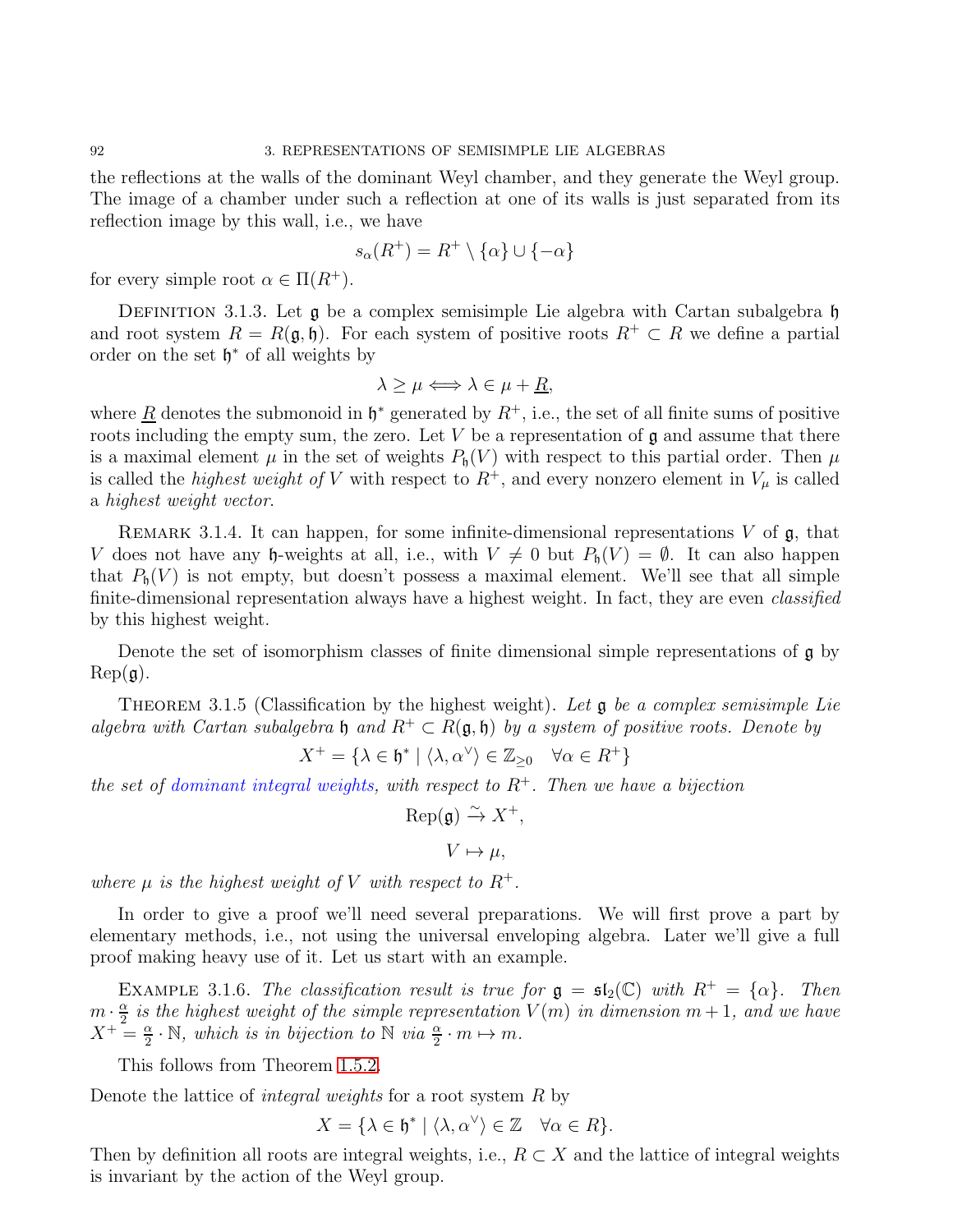Let  $\Pi = {\alpha_1, \ldots, \alpha_r} \subset R^+$  be the basis of R. Then the coroots  $\alpha_1^{\vee}, \ldots, \alpha_r^{\vee}$  form a basis of the vector space h. The elements of its dual basis are denoted by

 $\varpi_1, \ldots, \varpi_r$ .

They are called the *fundamental dominant weights* and are characterized by  $\langle \varpi_i, \alpha_j^\vee \rangle = \delta_{ij}$ . They form a  $\mathbb{Z}$ -basis of the lattice of integral weights X. The set of dominant integral weights

$$
X^+ = \mathbb{N}\varpi_1 + \ldots + \mathbb{N}\varpi_r
$$

is just the intersection of  $X$  with the closure of the dominant Weyl chamber.

<span id="page-95-1"></span>LEMMA 3.1.7. Let V be a representation of a semisimple Lie algebra  $\mathfrak g$  with root system R. Then

$$
\mathfrak{g}_{\alpha}V_{\lambda}\subset V_{\alpha+\lambda}\quad\forall\alpha\in R,\lambda\in\mathfrak{h}^*.
$$

PROOF. This follows immediately from the definition of a weight space and the formula

$$
HXv = [H, X]v + XHv \quad \forall H \in \mathfrak{h}, X \in \mathfrak{g}, v \in V.
$$

<span id="page-95-0"></span>LEMMA 3.1.8. Let  $\mathfrak{a} = \mathfrak{b} + \mathfrak{c}$  be a decomposition of a Lie algebra  $\mathfrak{a}$  as a vector space sum of two subalgebras b and c. Let V be a representation of  $a$  and  $U \subset V$  be a subspace invariant by **b**. Then the **c**-subrepresentation W of V, which is generated by U, is invariant by  $a$ .

**PROOF.** We need to show that  $XW \subset W$  for all  $X \in \mathfrak{b}$ . Fix an  $r \in \mathbb{N}$  and consider the subspace

$$
W(r) = \langle Y_1 \cdots Y_i v \mid i \le r, Y_j \in \mathfrak{c} \rangle.
$$

We have  $W = \bigcup_r W(r)$  and it suffices to show that  $XW(r) \subset W(r)$  for all  $r \geq 0$  and all  $X \in \mathfrak{b}$ . We will do this by induction over r. For  $r = 0$  we have  $W(0) = U$ , which is invariant by b by assumption. For the induction step we'll use the identity

$$
XY_1Y_2\cdots Y_rv = Y_1XY_2\cdots Y_rv + [X, Y_1]Y_2\cdots Y_rv
$$

We apply the induction hypothesis on the RHS on the first term, and then writing  $[X, Y_1] = x+y$ with  $x \in \mathfrak{b}$  and  $y \in \mathfrak{c}$ , again on the second term.

<span id="page-95-2"></span>PROPOSITION 3.1.9. Let V be a simple representation of  $\mathfrak g$ . Assume that the set  $P(V)$ has a maximal element with respect to the partial order on  $\mathfrak{h}^*$  associated to  $R^+$ . Then this maximal element is already the highest weight of  $V$ . In particular, every finite-dimensional simple representation of g has an highest weight.

**PROOF.** It is enough to prove the first part. We have the decomposition  $\mathfrak{g} = \mathfrak{b} \oplus \mathfrak{n}$ , where

$$
\mathfrak{b}=\mathfrak{h}\oplus\bigoplus_{\alpha\in R^{+}}\mathfrak{g}_{\alpha},\quad \mathfrak{n}=\bigoplus_{\alpha\in R^{+}}\mathfrak{g}_{-\alpha}.
$$

If  $\lambda \in P(V)$  is maximal then  $V_{\lambda}$  is an b-invariant subspace. By Lemma [3](#page-95-0).1.8 it follows that the **n**-subrepresentation W of V, generated by  $V_{\lambda}$ , is already a g-subrepresentation. Since V is simple, this implies  $W = V$ . Hence the weight space  $V_{\lambda}$  generates the whole space V by the action of **n**. Then the claim follows from Lemma [3](#page-95-1).1.7 by weight translation.  $\Box$ 

LEMMA 3.1.10. Let V be a finite-dimensional representation of  $\mathfrak{g}$ . Then all weights of V in  $\mathfrak{h}^*$  are integral and the set of weights  $P(V)$  is invariant under the Weyl group action. In other words,  $P(V) \subset X$  and  $W \cdot P(V) = P(V)$ .

 $\Box$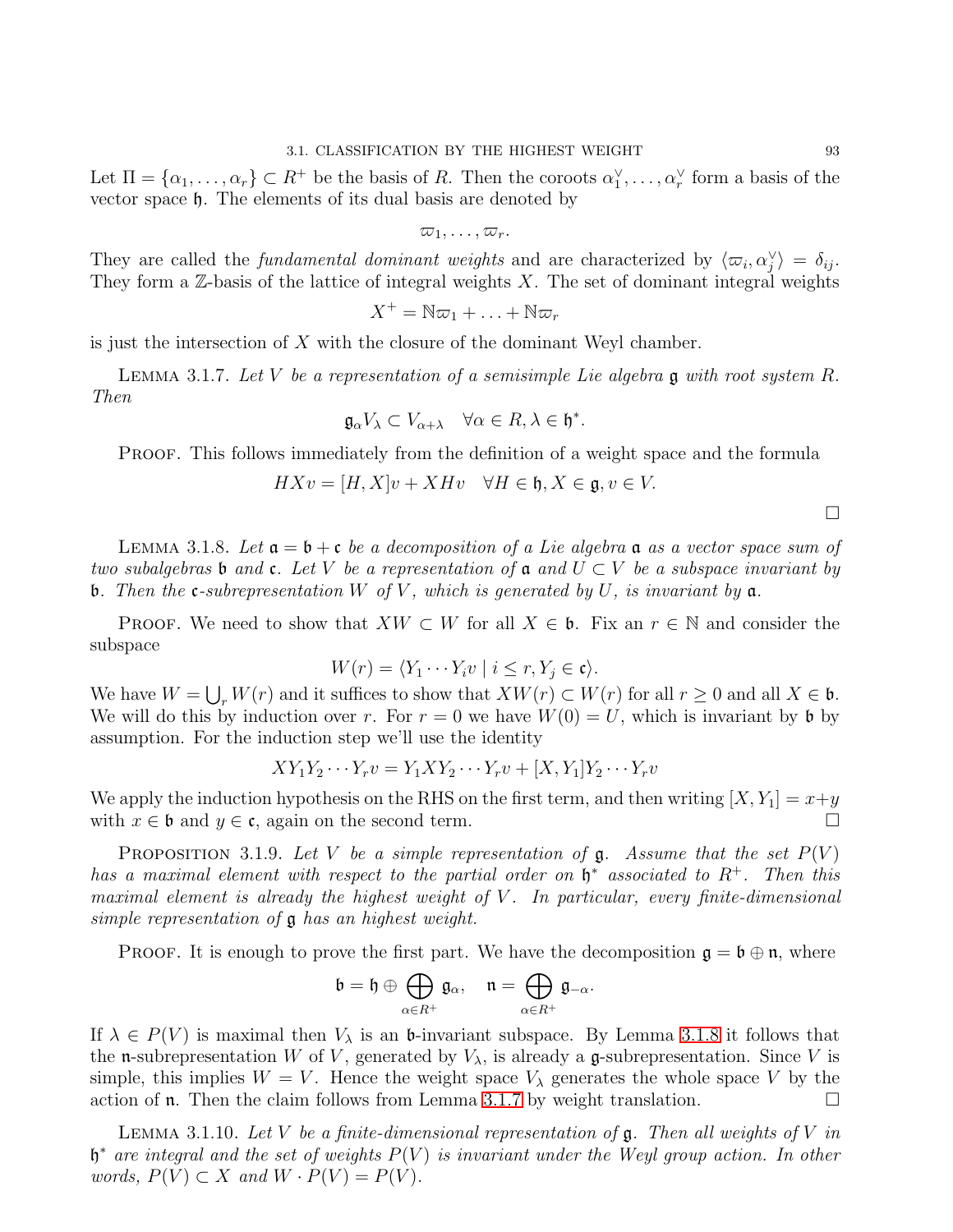PROOF. Let  $\alpha \in R$  and let

$$
^{\alpha}:=\mathfrak{g}_{\alpha}\oplus K\alpha^{\vee}\oplus \mathfrak{g}_{-\alpha}
$$

 $\mathfrak g$ 

be the subalgebra of  $\mathfrak g$ , which is isomorphic to  $\mathfrak{sl}_2(K)$ . In fact, the coroot  $\alpha^{\vee}$  has the property that there is an isomorphism  $\mathfrak{sl}_2(K) \cong \mathfrak{g}^{\alpha}$ ,  $\text{diag}(1,-1) \mapsto \alpha^{\vee}$ . The eigenvalues of  $\text{diag}(1,-1)$ on V are integers, as we know. Thus we have  $\langle \lambda, \alpha^{\vee} \rangle \in \mathbb{Z}$  for all  $\lambda \in P(V)$ . For  $0 \neq v \in V_{\lambda}$ ,  $m = \langle \lambda, \alpha^{\vee} \rangle$ ,  $Kx_{\alpha} = \mathfrak{g}_{\alpha}, Ky_{\alpha} = \mathfrak{g}_{-\alpha}$  we have  $y_{\alpha}^{m}v \neq 0$  for  $m \geq 0$  and  $x_{\alpha}^{-m}v \neq 0$  for  $m \leq 0$ . Hence we always have  $V_{\lambda-m\alpha} \neq 0$ , and therefore  $s_{\alpha}(\lambda) = \lambda - m\alpha \in P(V)$  for all generators  $s_{\alpha}$ of  $W$ .

<span id="page-96-0"></span>COROLLARY 3.1.11. The maximal weights of a finite-dimensional representation V of  $\mathfrak g$  are all integral and dominant.

PROOF. Let  $\lambda \in P(V)$  be a weight, which is not dominant, i.e., there exists a positive root  $\alpha \in R^+$  with  $\langle \lambda, \alpha^\vee \rangle < 0$ . Then  $s_\alpha(\lambda) = \lambda - \langle \lambda, \alpha^\vee \rangle \alpha \in P(V)$  and we have  $s_\alpha(\lambda) > \lambda$ . So  $\lambda$  is not maximal, a contradiction.

Lemma 3.1.12. Let g be a finite-dimensional complex semisimple Lie algebra. Suppose that V and W are two simple representations of  $\mathfrak g$  having the same highest weight. Then  $V \cong W$ .

**PROOF.** Let  $\lambda$  be the highest weight of V and W. Chose nonzero vectors  $v \in V_\lambda$  and  $w \in W_{\lambda}$  and let  $U \subset V \oplus W$  be the subrepresentation generated by  $(v, w)$ . We claim that U is simple. Consider the decomposition  $\mathfrak{g} = \mathfrak{b} \oplus \mathfrak{n}$  as in the proof of Proposition [3](#page-95-2).1.9. Then the line L through  $(v, w)$  is invariant by b. By Lemma [3](#page-95-0).1.8, U is generated by  $(v, w)$  as representation of **n**. In particular, U is the direct sum of its weight spaces by Lemma [3](#page-95-1).1.7 and  $L = U_{\lambda}$ . Every subrepresentation of  $U$  is invariant under the Cartan subalgebra and hence itself the direct sum of its weight spaces. Hence every proper subrepresentation A of U lies in  $\bigoplus_{\mu \neq \lambda} U_{\mu}$ . So we have  $\pi_1(A) \neq V$  and  $\pi_2(A) \neq W$  for the projections. Since V and W are simple, we obtain  $\pi_1(A) = 0$ and  $\pi_2(A) = 0$ , i.e.,  $A = 0$ . Hence U is simple and the nonzero maps  $\pi_1: U \to V$ ,  $\pi_1: U \to W$ have to be isomorphisms, because kernel and image of these maps are subrepresentations of the simple representations U, respectively V and W. Hence we obtain  $V \cong U \cong W$ .

REMARK [3](#page-94-0).1.13. We have proved Theorem 3.1.5 except for showing the *surjectivity*, i.e., that for each dominant integral weight  $\lambda$  there exists a finite-dimensional simple representation with highest weight  $\lambda$ . Here there seems to be no general argument available avoiding the universal enveloping algebra. Of course we might prove surjectivity directly for, say, the case  $\mathfrak{sl}_{n+1}(\mathbb{C})$ . For each i the representation  $\Lambda^i \mathbb{C}^{n+1}$  has highest weight  $\overline{\omega}_i = \varepsilon_1 + \cdots + \varepsilon_i$  and highest weight vector  $e_1 \wedge \cdots \wedge e_i$ . For each integral dominant weight  $\lambda \in X^+$  we may construct a representation with highest weight  $\lambda$  by forming suitable tensor products of the representations  $\Lambda^i\mathbb{C}^{n+1}$ , where a suitable simple summand must be the desired representation with highest weight  $\lambda$ .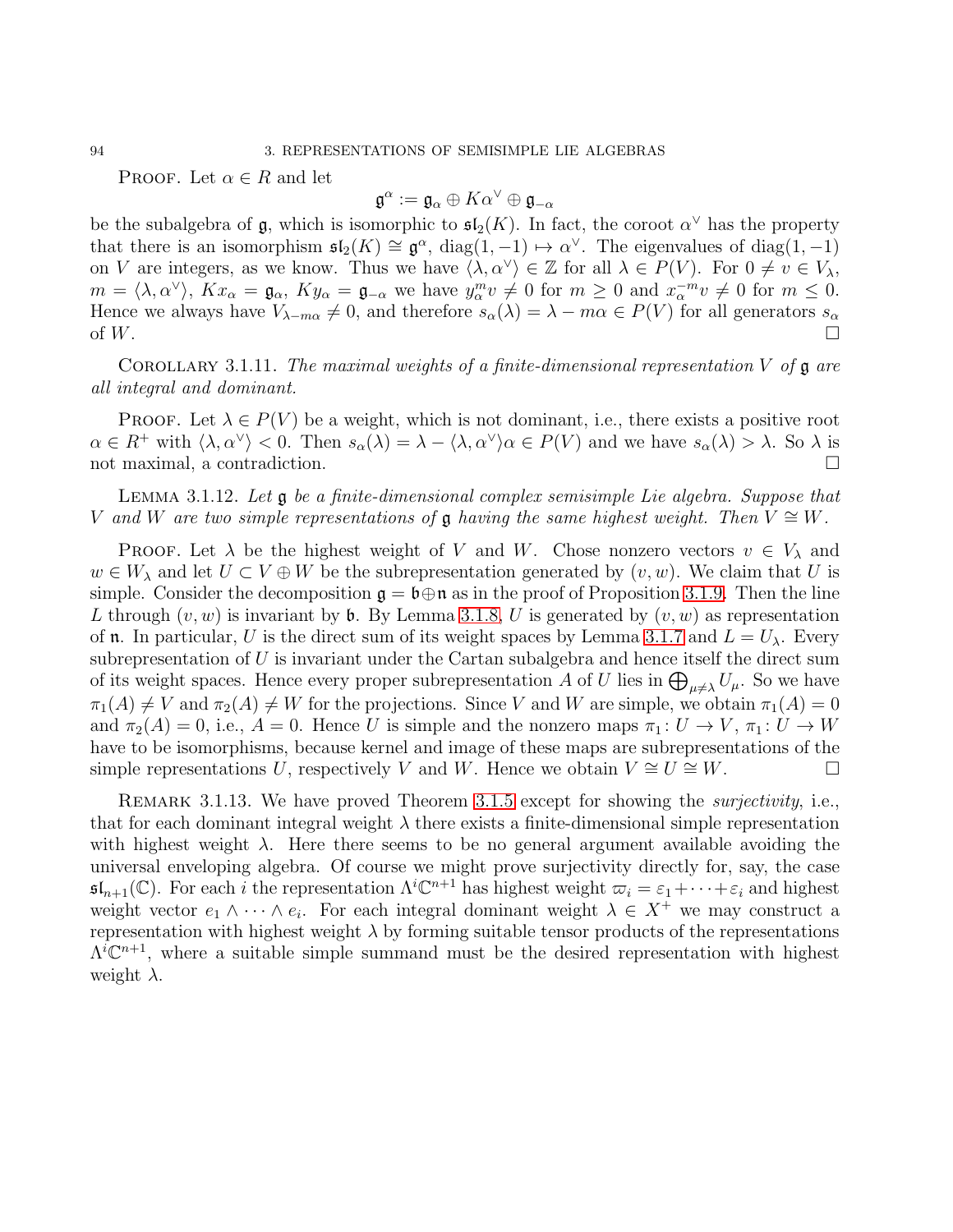#### 3.2. The universal enveloping algebra

Let A be an associative algebra and denote by  $A_L$  the Lie algebra with Lie bracket  $[x, y] =$  $xy - yx$ .

DEFINITION 3.2.1. A universal enveloping algebra  $U(\mathfrak{g})$  of a Lie algebra  $\mathfrak{g}$  over K is a pair  $(U, c)$  consisting of a K-algebra U and a Lie algebra homomorphism  $c : \mathfrak{g} \to U_L$  such that the universal property holds: for every  $K$ -algebra  $A$  and every Lie algebra homomorphism  $\varphi: \mathfrak{g} \to A_L$  there exists a unique homomorphism  $\widetilde{\varphi}: U \to A$  such that  $\varphi = \widetilde{\varphi} \circ c$ .

A universal enveloping algebra, if it exists, is unique by the usual argument. The universal property can be reformulated by saying that for every K-algebra A the pre-composition of the map  $c$  induces a bijection

$$
\operatorname{Hom}_K(U, A) \simeq \operatorname{Hom}_{\mathfrak{g}}(\mathfrak{g}, A_L)
$$

between the K-algebra homomorphisms  $U \to A$  and the Lie algebra homomorphisms  $\mathfrak{g} \to A_L$ . In the language of category theory, taking the universal enveloping algebra is the left adjoint functor of the functor  $A \mapsto A_L$ , from the category of K-algebras to the category of Lie algebras over K. As K-algebra,  $U(\mathfrak{g})$  is already generated by the image of  $\mathfrak{g}$ .

EXAMPLE 3.2.2. For  $\mathfrak{g} = 0$  we have  $U(\mathfrak{g}) \cong K$  and for  $\mathfrak{g} \cong K$  we have  $U(\mathfrak{g}) \cong K[X]$ .

If  $\{X\}$  is a basis of g, then the polynomial ring  $U = K[X]$  in one variable is a universal enveloping algebra for g with canonical map  $c: \mathfrak{g} \to K[X]$  given by  $aX \mapsto aX$ .

LEMMA 3.2.3. Let V be an abelian group and  $(U, c)$  a universal enveloping algebra of a Lie algebra  $\mathfrak g$  over K. Then there is a bijection of U-module structures on V as ring modules and  $\mathfrak g$ -module structures on V as Lie algebra representations.

PROOF. A structure on V as U-module is by definition a ring homomorphism  $\varphi: U \to$ End(V). The restriction of  $\varphi$  to  $K \subset U$  turns V into a K-vector space, and induces a homomorphism of K-algebras  $\varphi: U \to \text{End}_K(V)$ , and then a Lie algebra homomorphism  $\varphi: U_L \to \mathfrak{gl}(V)$ . Composing with c we obtain a Lie algebra homomorphism  $\varphi \circ c : \mathfrak{g} \to \mathfrak{gl}(V)$ , i.e., a representation of  $\mathfrak g$ . Altogether we have assigned a  $\mathfrak g$ -module structure on V to a given U-module structure on  $V$ . To show that the assignment is bijective we give the inverse assignment. A representation V of a Lie algebra g is a Lie algebra homomorphism  $\rho: \mathfrak{g} \to (\text{End}(V))_L$ . By the universal property of  $U$  we can extend this homomorphism uniquely to a homomorphism  $\tilde{\rho}: U \to \text{End}(V)$  of K-algebras. So we obtain a U-module structure on V. It is easy to see that these two assignments are inverse to each other. these two assignments are inverse to each other.

For  $X \in \mathfrak{g}$  we often write X again for its image  $c(X) \in U(\mathfrak{g})$ . Note that the natural map  $\mathfrak{g} \to U(\mathfrak{g})$  is injective, by the so-called PBW-Theorem:

<span id="page-97-0"></span>THEOREM 3.2.4 (Poincaré-Birkhoff-Witt). Every Lie algebra g possesses a universal enveloping algebra  $U(\mathfrak{g})$ . If  $(X_{\lambda})_{\lambda \in \Lambda}$  is a basis of  $\mathfrak{g}$  and  $\leq$  a total order on  $\Lambda$ , then the ordered monomials  $X_{\lambda(1)} \cdots X_{\lambda(r)}$  with  $\lambda(1) \leq \cdots \leq \lambda(r)$  form a basis of  $U(\mathfrak{g})$ .

We will give a proof in several parts. The empty monomial, for  $r = 0$ , is the unit  $1 \in U(\mathfrak{g})$ . For the existence of a universal enveloping algebra, we first recall the following definition.

DEFINITION 3.2.5. Let V be a K-vector space. A free K-algebra over V is a pair  $(T, c)$ consisting of a K-algebra V and a linear map  $c: V \to T$  such that the universal property holds: for every K-algebra A and every linear map  $\varphi: V \to A_L$  there exists a unique homomorphism  $\widetilde{\varphi} \colon T \to A$  such that  $\varphi = \widetilde{\varphi} \circ c$ .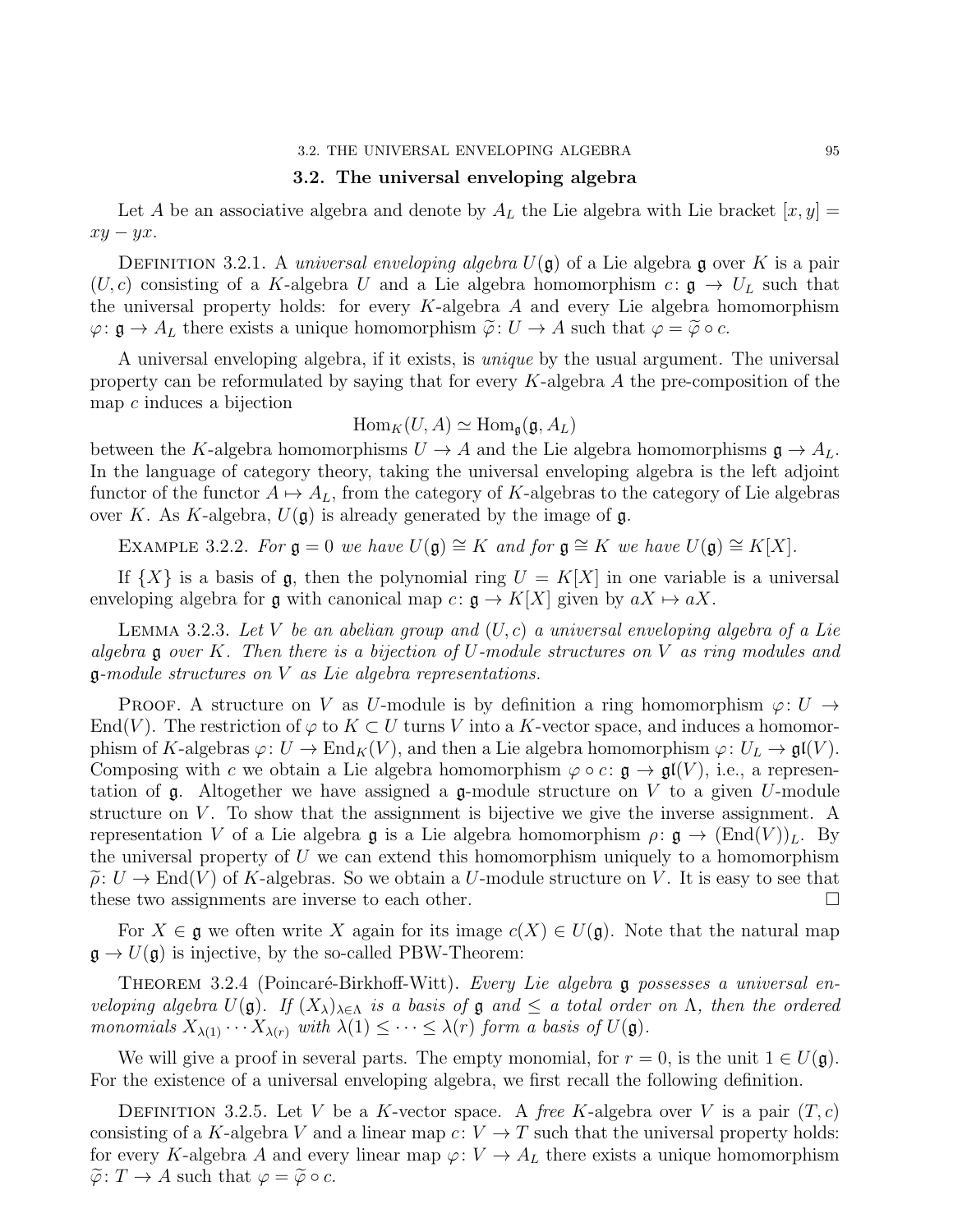A free algebra, if it exists, is unique by the usual argument.

LEMMA 3.2.6. Let V be a K-vector space. Then there exists a free K-algebra  $T(V)$  over V.

**PROOF.** Consider the tensor algebra  $T(V)$  over V, i.e., the K-algebra

$$
T(V) = \bigoplus_{r \geq 0} V^{\otimes r} = K \oplus V \oplus (V \otimes V) \oplus (V \otimes V \otimes V) \oplus \cdots
$$

together with its universal property. It has a K-bilinear multiplication, uniquely determined by the rule

$$
(v_1 \otimes \cdots \otimes v_m)(w_1 \otimes \cdots \otimes w_n) = (v_1 \otimes \cdots \otimes v_m \otimes w_1 \otimes \cdots \otimes w_n).
$$

The embedding "as second summand"  $c: V \hookrightarrow T(V)$  then has the required universal property.  $\Box$ 

Now we can prove the first part of the PBW-Theorem.

<span id="page-98-0"></span>PROPOSITION 3.2.7. Let  $\mathfrak g$  be a Lie algebra over a field K and I be the ideal of  $T(V)$ generated by the elements  $x \otimes y - y \otimes x - [x, y]$  for  $x, y \in \mathfrak{g}$ . Then the K-algebra  $U(\mathfrak{g}) = T(\mathfrak{g})/I$ together with the map  $c: \mathfrak{g} \hookrightarrow T(\mathfrak{g}) \to U(\mathfrak{g})$  is a universal enveloping algebra of  $\mathfrak{g}$ .

PROOF. Let  $p: T(\mathfrak{g}) \to U(\mathfrak{g})$  be the projection and  $\iota: \mathfrak{g} \to T(\mathfrak{g})$  be the canonical map, so that  $c = p \cdot \iota$ . We have

$$
c([x, y]) = p([x, y])
$$
  
=  $p(x \otimes y - y \otimes x)$   
=  $c(x)c(y) - c(y)c(x)$   
=  $[c(x), c(y)],$ 

since by construction  $x \otimes y - y \otimes x - [x, y] \in I = \text{ker}(p)$ . Hence c is a Lie algebra homomorphism. For the universal property of  $U(\mathfrak{g})$  consider the following diagram.



Let  $\varphi: \mathfrak{g} \to A$  be a homomorphism from  $\mathfrak{g}$  into a K-algebra A. Since  $\varphi$  is linear, there is a unique extension to a ring homomorphism  $\hat{\varphi}$ :  $T(\mathfrak{g}) \to A$ . Since  $\varphi$  is a Lie algebra homomorphism from  $\mathfrak{g}$  to  $A_L$ , we have  $\widehat{\varphi}(x \otimes y - y \otimes x - [x, y]) = 0$ , hence  $\widehat{\varphi}(I) = 0$ . Hence  $\widehat{\varphi}$  factorizes over a ring homomorphism  $\widetilde{\varphi} \colon U(\mathfrak{g}) \to A$  as desired. homomorphism  $\tilde{\varphi} : U(\mathfrak{g}) \to A$  as desired.

<span id="page-98-1"></span>Lemma 3.2.8. The monomials from the PBW-Theorem span the universal enveloping algebra.

PROOF. Consider the subspace  $U_r$  in  $U(\mathfrak{g})$  generated by all monomials of length  $\leq r$ , i.e., the image of

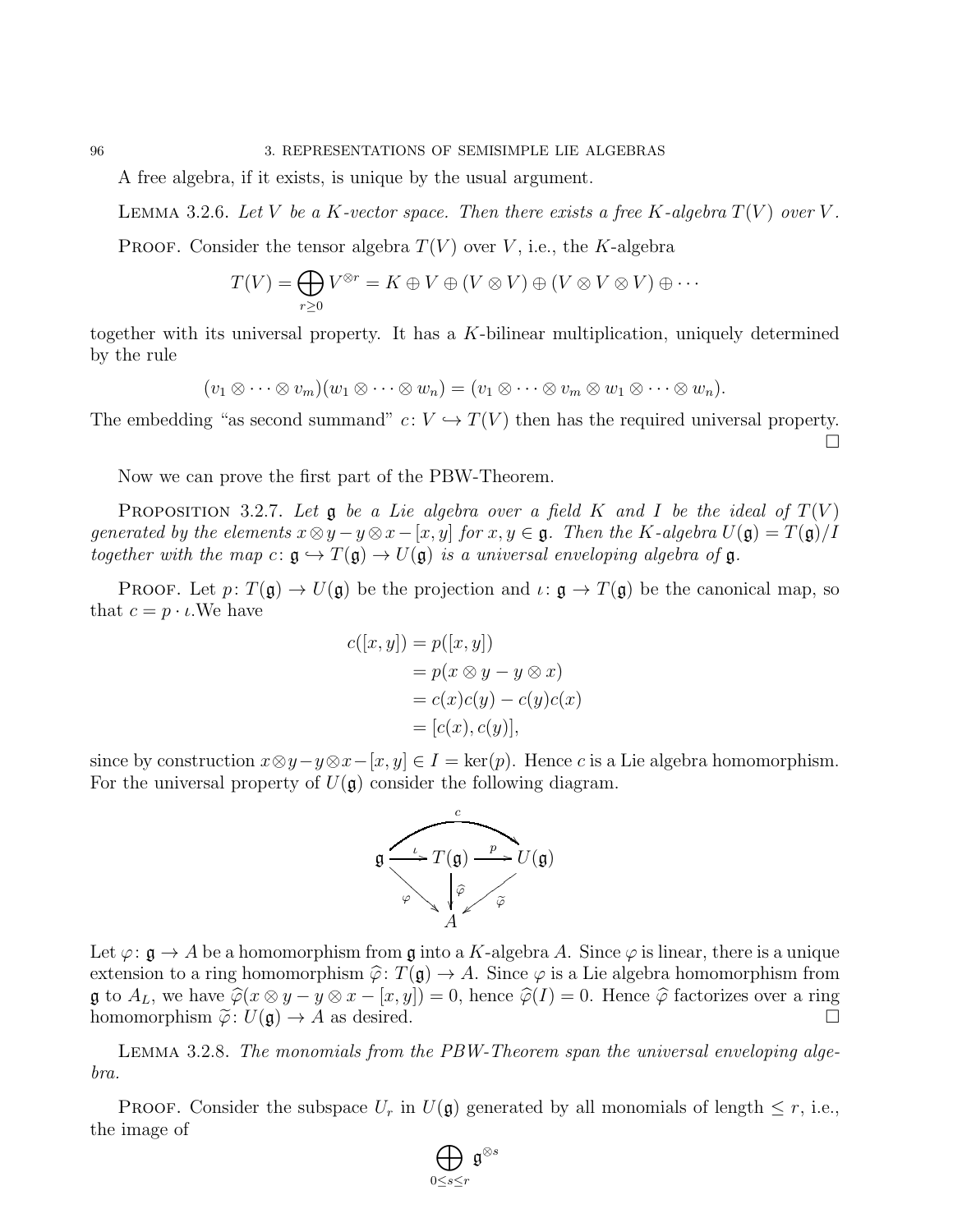in  $U(\mathfrak{g})$ . Then we show by induction that  $U_r$  is spanned by the ordered monomials of length  $\leq r$ . Indeed, let  $X_{\lambda(1)} \cdots X_{\lambda(r)}$  be a monomial. We have

$$
X_{\lambda(i)}X_{\lambda(i+1)} = X_{\lambda(i+1)}X_{\lambda(i)} + [X_{\lambda(i)}, X_{\lambda(i+1)}].
$$

We may write the commutator as a finite linear combination of monomials, so that the coset of a monomial of length r in  $U_r/U_{r-1}$  does not depend on the order of the factors. This enables us to carry out the induction over r. □ us to carry out the induction over  $r$ .

For the last step, we use a shorter notation for the Lie algebra element  $X_{\lambda}$ , with  $\lambda \in \Lambda$ . So let us write  $\lambda' := X_{\lambda}$ .

<span id="page-99-0"></span>LEMMA 3.2.9. Let  $\mathfrak g$  be a Lie algebra over K with basis  $(\lambda')_{\lambda \in \Lambda}$  and  $\leq \infty$  be a partial order on Λ. Denote by  $K[\widehat{\lambda}]_{\lambda \in \Lambda}$  or just  $K[\widehat{\lambda}]$  the polynomial ring in the variables  $\widehat{\lambda}$  for  $\lambda \in \Lambda$ . Then there is an action  $\mathfrak{g} \times K[\widehat{\lambda}] \to K[\widehat{\lambda}]$  such that

$$
\lambda' \widehat{\lambda}_1 \widehat{\lambda}_2 \cdots \widehat{\lambda}_r = \widehat{\lambda} \widehat{\lambda}_1 \widehat{\lambda}_2 \cdots \widehat{\lambda}_r
$$

whenever  $\lambda \leq \lambda_1 \leq \lambda_2 \cdots \leq \lambda_r$ .

For a proof, see [[31](#page-111-1)], Lemma 4.3.24 and Lemma 4.3.26.

*Proof of the PBW-Theorem* [3](#page-97-0).2.4: The construction of  $U(\mathfrak{g})$  in Proposition [3](#page-98-0).2.7 shows that  $\mathfrak{g}$ has a universal enveloping algebra, which is unique by the universal property. The monomials given at the PBW-Theorem span the universal enveloping algebra by Lemma [3](#page-98-1).2.8. We are left to show that the ordered monomials are linearly independent. Consider  $K[\widehat{\lambda}]$  as  $U(\mathfrak{g})$ -module, see Lemma [3](#page-99-0).2.9. If  $\lambda'_1 \cdots \lambda'_r$  is an ascending monomial in  $U(\mathfrak{g})$ , then

$$
\lambda'_1 \cdots \lambda'_r \cdot 1_{K[\widehat{\lambda}]} = \widehat{\lambda}_1 \widehat{\lambda}_2 \cdots \widehat{\lambda}_r.
$$

However, since the ascending monomials are linearly independent in  $K[\hat{\lambda}]$ , they must have been already linearly independent in  $U(\mathfrak{a})$ . already linearly independent in  $U(\mathfrak{g})$ .

Recall that the *opposite algebra*  $(A^{op}, \circ)$  of an algebra  $(A, \cdot)$  is defined by the K-bilinear product  $b \circ a := a \cdot b$ . If  $\mathfrak{g} \to U$  is a universal enveloping algebra, then so is  $\mathfrak{g}^{op} \to U^{op}$ . The multiplication by  $(-1)$ :  $\mathfrak{g} \stackrel{\cong}{\rightarrow} \mathfrak{g}^{op}$  extends to a K-algebra isomorphism

$$
S: U \stackrel{\cong}{\to} U^{op}, \quad u \mapsto u^t,
$$

which is called the *principal antiautomorphism* of U. If V is a representation of  $\mathfrak{g}$ , then  $V^*$  is the contragredient representation defined by  $(uf)(v) = f(u^t v)$  for all  $f \in V^*$ ,  $v \in V$  and  $u \in U$ .

DEFINITION 3.2.10. Let V be a vector space. Define the *symmetric algebra* of V by

$$
S(V) = T(V)/\langle x \otimes y - y \otimes x \rangle.
$$

The symmetric algebra is the universal enveloping algebra of the abelian Lie algebra. It inherits a grading from  $T(V)$ . For a Lie algebra g the universal enveloping algebra also inherits the filtration from  $T(\mathfrak{g})$ . Denote the associated graded algebra by  $gr(U(\mathfrak{g}))$ . We obtain a version of the PBW-Theorem without coordinates as follows.

THEOREM 3.2.11. Let  $\mathfrak g$  be a Lie algebra over a field K. The two surjections  $T(\mathfrak g) \to S(\mathfrak g)$ and  $T(\mathfrak{g}) \stackrel{\cong}{\to} \text{gr}(T(\mathfrak{g})) \to \text{gr}(U(\mathfrak{g}))$  have the same kernel and hence define an isomorphism of graded K-algebras

$$
\operatorname{gr}(U(\mathfrak{g})) \cong S(\mathfrak{g}).
$$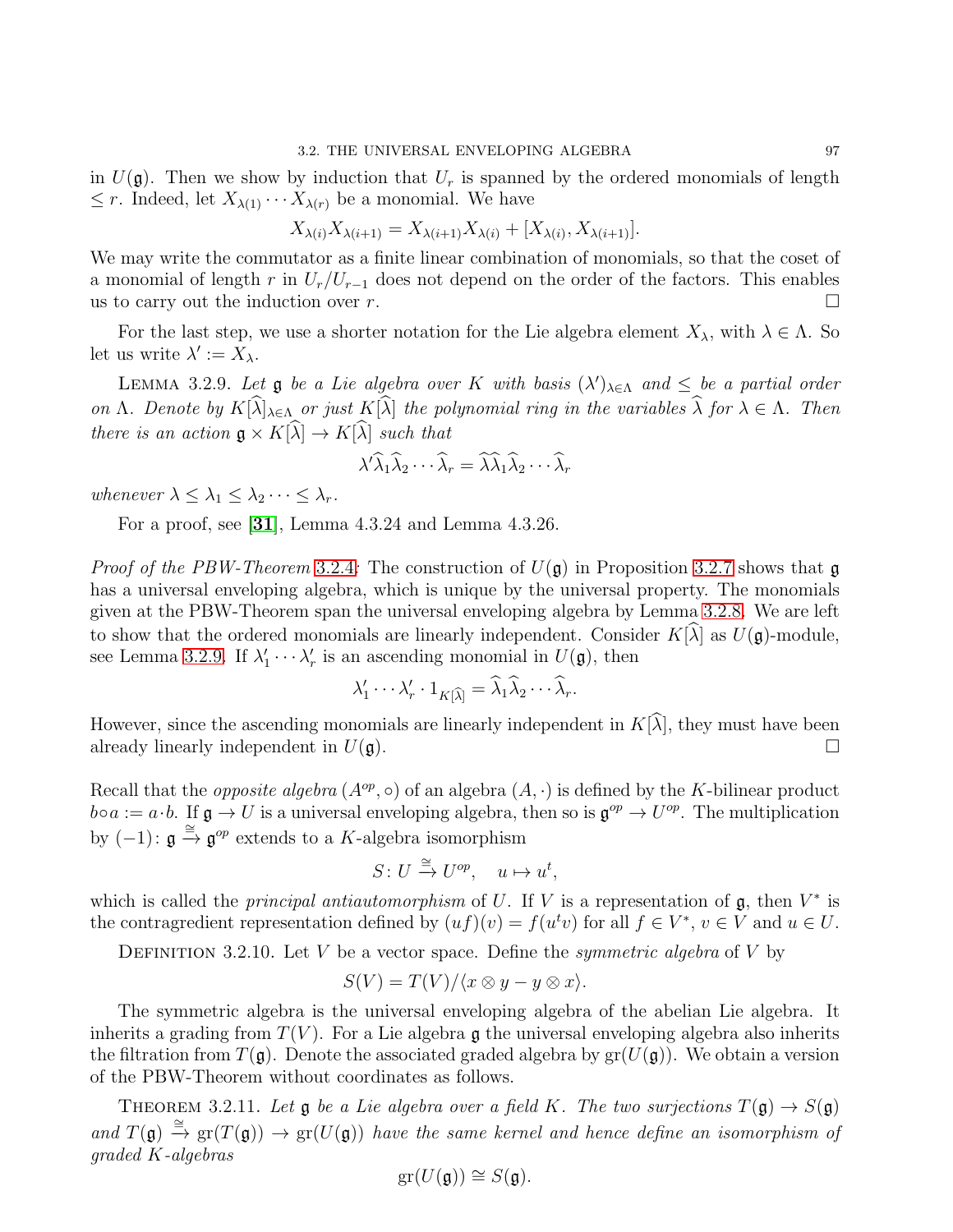#### 98 3. REPRESENTATIONS OF SEMISIMPLE LIE ALGEBRAS

COROLLARY 3.2.12. The universal enveloping algebra of a Lie algebra has no zero-divisors. The universal enveloping algebra of a finite-dimensional Lie algebra is Noetherian.

PROOF. A  $K$ -algebra with an exhausting filtration beginning with zero has no zero-divisors, respectively is Noetherian if this is true for the associated graded ring. However, the graded ring is a polynomial ring over a field by the above theorem, hence has no zero-divisors. If g is finite-dimensional, the polynomial ring has only finitely many variables. So it is Noetherian by Hilbert's Basissatz.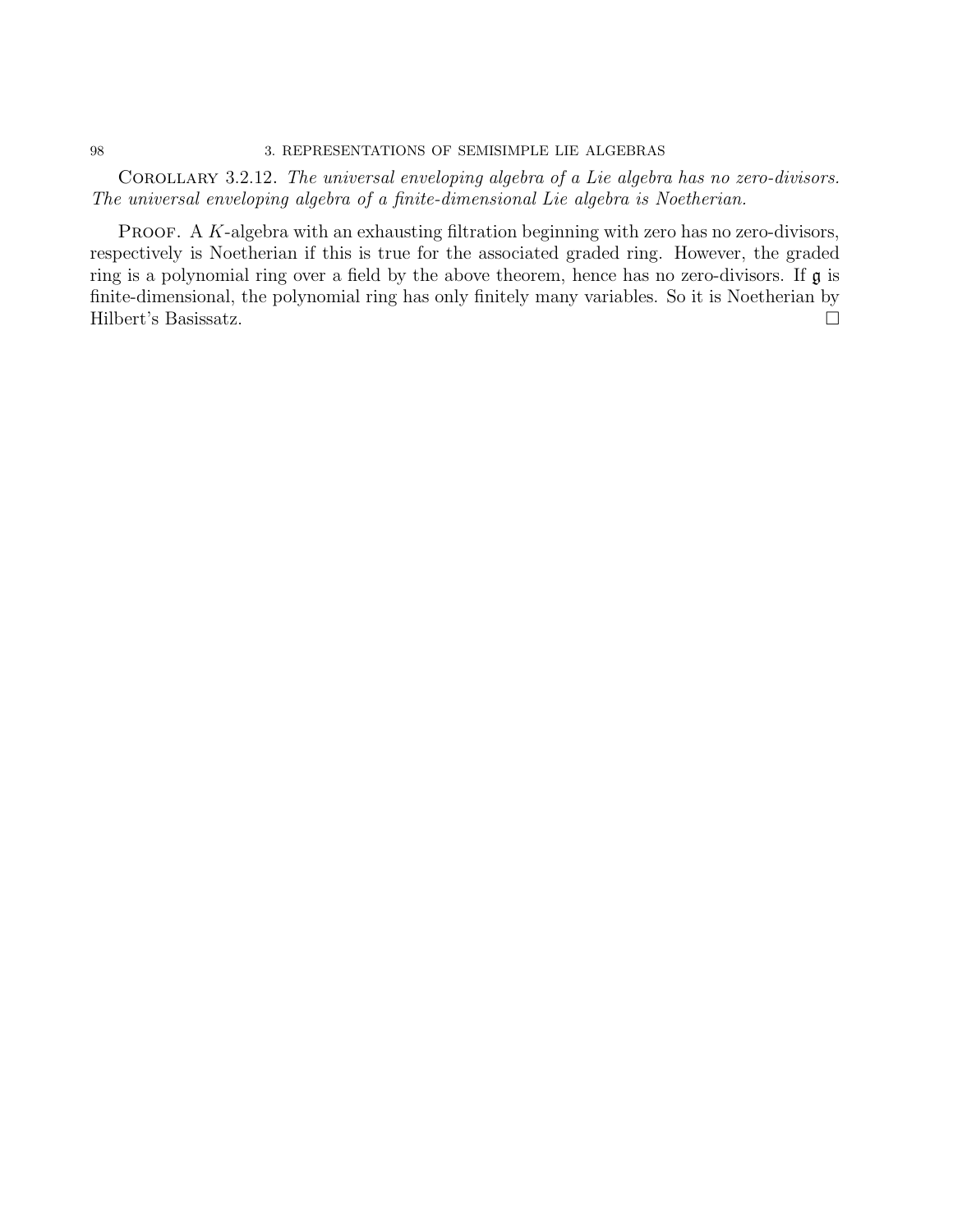#### 3.3. THE CONSTRUCTION OF HIGHEST WEIGHT MODULES 99

# 3.3. The construction of highest weight modules

In section 3.1 on the study of finite-dimensional representations of semisimple Lie algebras we haven't answered the question whether or not every integral dominant weight arises as the highest weight of some finite-dimensional simple representation. We can now give a positive answer using the universal enveloping algebra. As before, let  $\mathfrak g$  be a semisimple Lie algebra, with Cartan subalgebra h and  $R^+$  be a system of positive roots in  $R = R(\mathfrak{g}, \mathfrak{h}).$ 

DEFINITION 3.3.1. Let  $\lambda \in \mathfrak{h}^*$  be a weight. Denote by  $I_\lambda$  the left ideal in  $U(\mathfrak{g})$  generated by all  $X \in \mathfrak{g}_{\alpha}$  with  $\alpha \in R^+$  and all  $H - \lambda(H)$  with  $H \in \mathfrak{h}$ . The quotient

$$
\Delta(\lambda)=U(\mathfrak{g})/I_\lambda
$$

is called the *Verma module of highest weight*  $\lambda$ . The coset of  $1 \in U(\mathfrak{g})$  is called the *canonical* generator of  $\Delta(\lambda)$  and is denoted by  $v_{\lambda} \in \Delta(\lambda)$ .

Verma modules are named after Daya-Nand Verma, who wrote his his Ph.D. thesis (1968) about this topic as a student of Nathan Jacobson at Yale University. We have the following structure theorem for Verma modules.

<span id="page-101-0"></span>PROPOSITION 3.3.2. Let  $\lambda \in \mathfrak{h}^*$  be a weight.

- 1. Let  $\alpha, \ldots, \beta \in R^+$  be the positive roots, listed in a fixed order, and  $y_{-\alpha} \in \mathfrak{g}_{-\alpha}$  be the generators of the roots spaces for negative roots. Then the vectors  $y_\alpha^{m(\alpha)} \cdots y_\beta^{m(\beta)}$  ${}_{\beta}^{m(\rho)}v_{\lambda},$ index by all multiindices m:  $R^+ \to \mathbb{N}$ , form a basis of the Verma module  $\Delta(\lambda)$ .
- 2. Every Verma module  $\Delta(\lambda)$  has a weight space decomposition of the form

$$
\Delta(\lambda)=\bigoplus_{\mu\leq\lambda}\Delta(\lambda)_\mu
$$

and its highest weight space  $\Delta(\lambda)$  is one-dimensional with basis  $v_\lambda$ .

3. We have

$$
\dim(\Delta(\lambda)_{\mu}) = \mathcal{P}(\lambda - \mu),
$$

where  $\mathcal{P}: \mathfrak{h}^* \to \mathbb{N}$  is the **Kostant partition function**, counting the number of different non-negative decompositions of a weight into a sum of positive roots.

PROOF. Given scalars  $\lambda_1, \ldots, \lambda_r \in K$ , the polynomial ring  $K[H_1, \ldots, H_r]$  has a basis of polynomials of the form  $(H_1 - \lambda_1)^{n(1)} \cdots (H_r - \lambda_r)^{n(r)}$  for multiindices  $n: \{1, \ldots, r\} \to \mathbb{N}$ . In particular, if  $H_1, \ldots, H_r$  is a basis of h, and  $\alpha, \ldots, \beta$  are the positive roots in a fixed order, and  $x_{\alpha} \in \mathfrak{g}_{\alpha}, y_{\alpha} \in \mathfrak{g}_{-\alpha}$  are basis vectors, then the PBW-theorem implies that the products

$$
y_{\alpha}^{m(\alpha)} \cdots y_{\beta}^{m(\beta)} \cdot (H_1 - \lambda_1)^{n(1)} \cdots (H_r - \lambda_r)^{n(r)} \cdot x_{\alpha}^{l(\alpha)} \cdots x_{\beta}^{l(\beta)}
$$

are a basis of  $U(\mathfrak{g})$ , for  $m, l: R^+ \to \mathbb{N}$  and  $n: \{1, \ldots, r\} \to \mathbb{N}$ . By considering this basis with  $\lambda_i := \lambda(H_i)$ , the span of the basis vectors with  $n \neq 0$  or  $\ell \neq 0$  yields the left ideal  $I_\lambda$  in  $U(\mathfrak{g})$ . Hence the cosets of the  $y_{\alpha}^{m(\alpha)} \cdots y_{\beta}^{m(\beta)}$  $\binom{m(\beta)}{\beta}$  for  $m: R^+ \to \mathbb{N}$  yield a basis for the Verma module  $\Delta(\lambda) = U(\mathfrak{g})/I_{\lambda}$ . By definition we have  $Hv_{\lambda} = \lambda(H)v_{\lambda}$  for all  $H \in \mathfrak{h}$ . Thus  $v_{\lambda}$  is a weight vector for the weight  $\lambda$ , and the first part is proved. Now the other two parts are obvious. vector for the weight  $\lambda$ , and the first part is proved. Now the other two parts are obvious.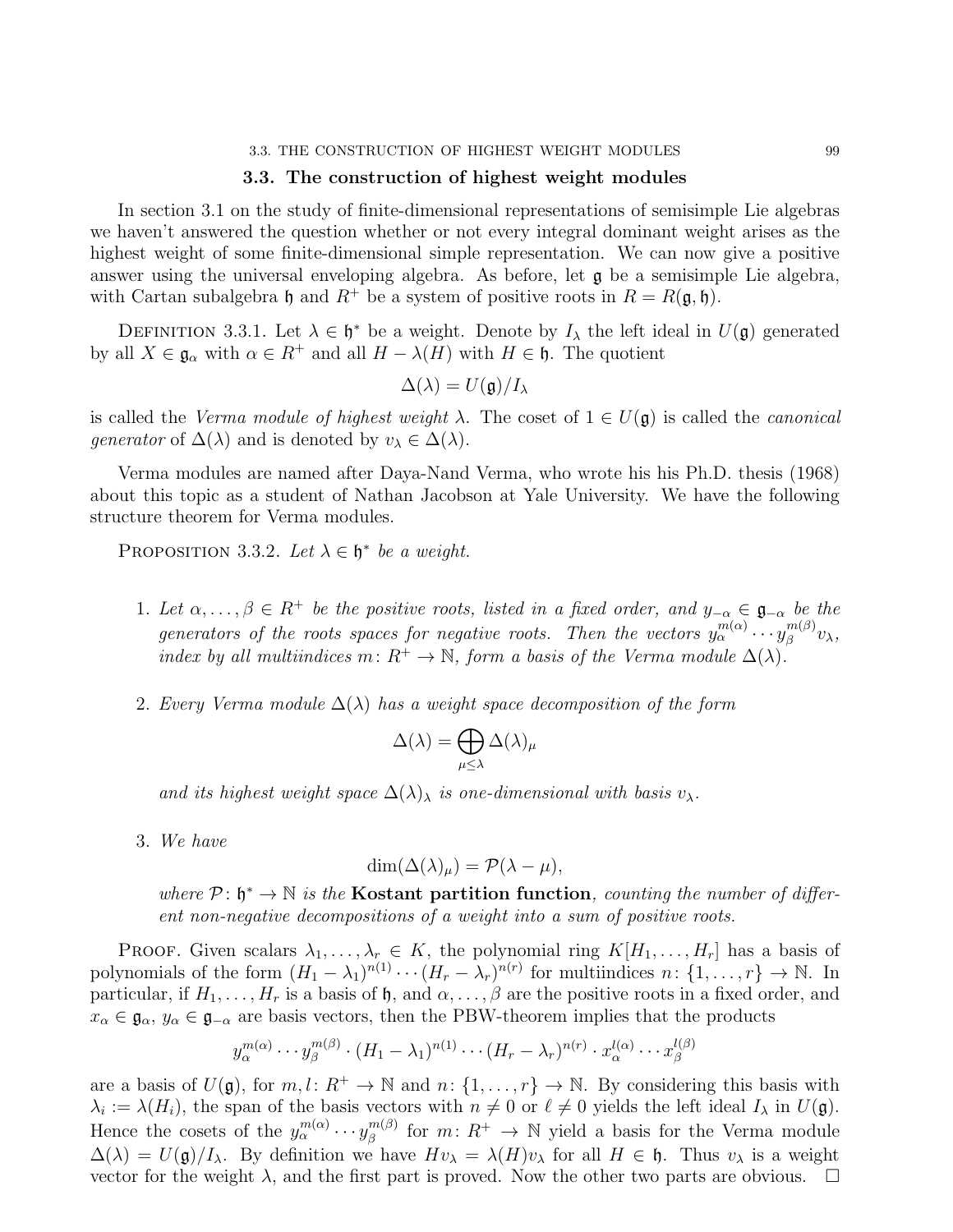100 3. REPRESENTATIONS OF SEMISIMPLE LIE ALGEBRAS

REMARK 3.3.3. We may reformulate the first part as follows:  $\Delta(\lambda)$  is a free  $U(\mathfrak{n})$  submodule of rank one with basis  $v_\lambda$ , where  $\mathfrak{n} = \bigoplus_{\alpha \in R^+} \mathfrak{g}_{-\alpha}$ . In formulas, the multiplication yields a bijection  $U(\mathfrak{n}) \xrightarrow{\sim} \Delta(\lambda)$  given by  $u \mapsto uv_{\lambda}$ .

We consider an example for Kostant's partition function.

EXAMPLE 3.3.4. Let R be of type  $A_2$  with  $R^+ = {\alpha, \beta, \alpha + \beta}$ . If an element  $\mu$  can be expressed as a non-negative integer linear combination of the positive roots, we have

 $\mathcal{P}(n_1\alpha + n_2\beta) = 1 + \min(n_1, n_2).$ 

If not, then  $\mathcal{P}(\mu)=0$ .

Indeed, if  $\mu$  is a non-negative integer linear combination of the positive roots  $\mu = n_1 \alpha +$  $n_2\beta + n_3(\alpha + \beta)$ , we also obtain presentations as a linear combination of  $\alpha$  and  $\beta$ . Conversely we obtain representations by replacing  $\alpha + \beta$  a number of times.

LEMMA 3.3.5. Let L be a representation of  $\mathfrak{g}, \lambda \in \mathfrak{h}^*$  be a weight and  $v \in L_\lambda$  be a weight vector satisfying  $\mathfrak{g}_{\alpha}v = 0$  for all  $\alpha \in R^+$ . Then there exists a unique homomorphism of representations  $\Delta(\lambda) \rightarrow L$  with  $v_{\lambda} \mapsto v$ .

PROOF. For every R-module M, the evaluation at  $1_R$  induces a bijection  $\text{Hom}_R(R, M) \xrightarrow{\sim} \text{Hom}_R(R, M)$ M. The universal property of quotients shows that for every left ideal  $I \subset R$  the evaluation at  $1_R + I$  induces a bijection

$$
\operatorname{Hom}_R(R/I, M) \xrightarrow{\sim} \{m \in M \mid Im = 0\}.
$$

Now apply this for  $R = U(\mathfrak{g})$  and  $I = I_\lambda$  in the above situation. Since by assumption  $I_\lambda v = 0$ , the claim follows.  $\Box$ 

The classification of simple highest weight modules is as follows.

PROPOSITION 3.3.6. We have the following assertions.

- 1. For every weight  $\lambda \in \mathfrak{h}^*$  the Verma module  $\Delta(\lambda)$  has a largest proper submodule rad  $\Delta(\lambda)$ .
- 2. The corresponding quotient module  $L(\lambda) = \Delta(\lambda) / \text{rad} \Delta(\lambda)$  is simple. So we obtain a bijection between the elements of  $\mathfrak{h}^*$  and simple representations with a highest weight, up to isomorphism, by  $\lambda \mapsto L(\lambda)$ .
- 3. If a simple representation L has a maximal weight, then this weight already is the highest weight of L.

PROOF. The weight space decomposition of  $\Delta(\lambda)$  induces a weight space decomposition  $N = \bigoplus_{\mu \in \mathfrak{h}^*} N_{\mu}$  for every  $\mathfrak{h}$ -submodule N of  $\Delta(\lambda)$ . In case that N is a g-submodule,  $N_{\lambda} \neq 0$ already implies that  $N = \Delta(\lambda)$ . Thus if N is a proper g-submodule we obtain  $N \subset \bigoplus_{\mu \neq \lambda} \Delta(\lambda)_{\mu}$ . Hence the sum of all proper submodules is again a proper submodule. So claim 1. follows.

Concerning the second claim, the quotient module  $L(\lambda)$  is certainly simple with highest weight λ. Conversely, every simple representation with highest weight λ is a quotient of ∆(λ), and the kernel of the associated surjection has to be the largest proper submodule of  $\Delta(\lambda)$ .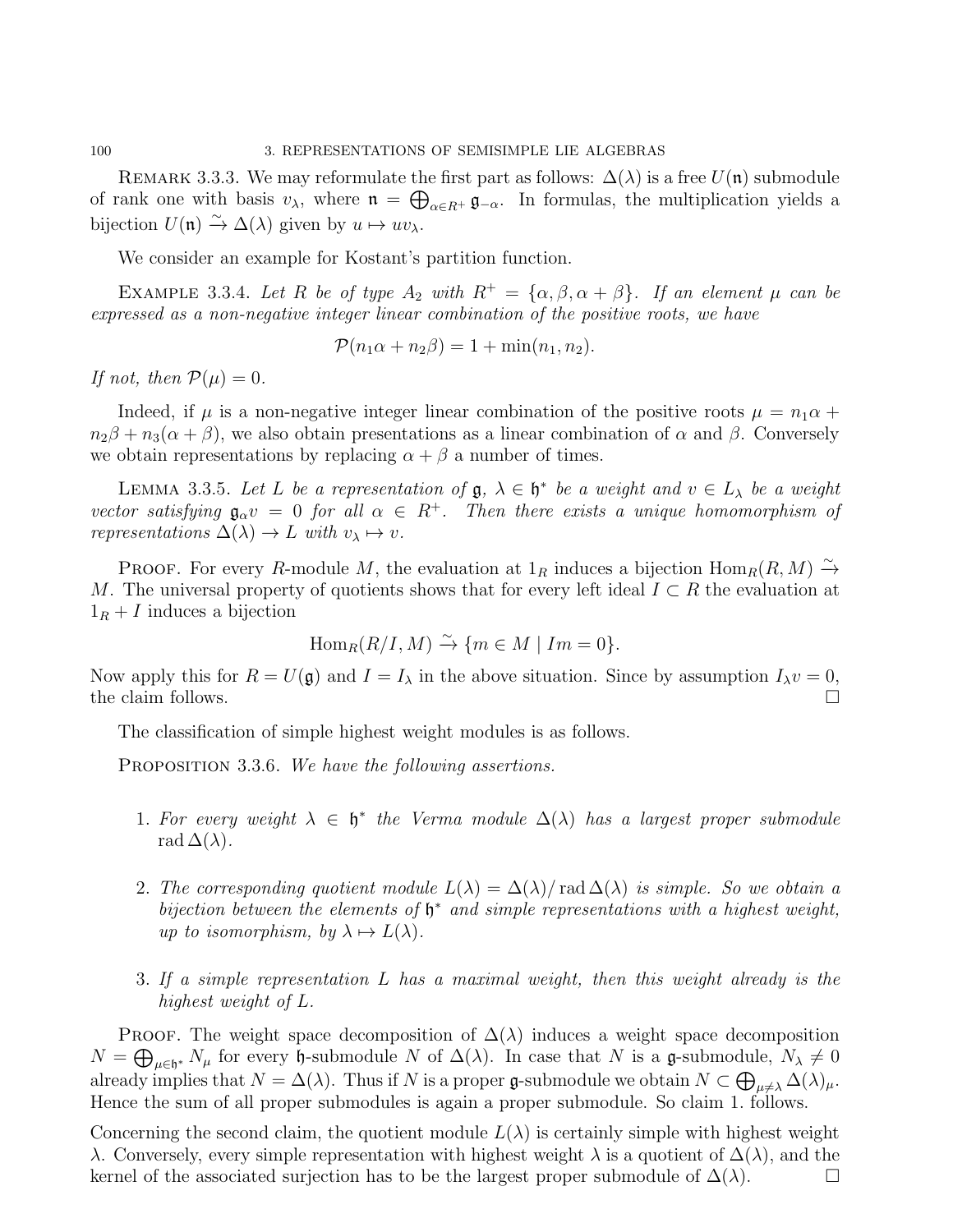DEFINITION 3.3.7. Let  $\rho = \frac{1}{2}$  $\frac{1}{2} \sum_{\alpha \in R^+} \alpha$  be the half-sum of the positive roots. Define an action of the Weyl group  $W$  on  $\mathfrak{h}^*$  by

$$
x \cdot \lambda = x(\lambda + \rho) - \rho.
$$

This action is called the *dot action*.

Note that we conjugate the usual action of the Weyl group by a fixed translation. Recall that the reflection map  $s_{\alpha}$  satisfies  $s_{\alpha}(\rho) = \rho - \alpha$ .

<span id="page-103-0"></span>LEMMA 3.3.8. For every simple root  $\alpha \in \Pi$  and every weight  $\lambda \in \mathfrak{h}^*$  with  $\langle \lambda + \rho, \alpha^{\vee} \rangle \in \mathbb{N}$ there is a module monomorphims

$$
\Delta(s_\alpha \cdot \lambda) \hookrightarrow \Delta(\lambda).
$$

PROOF. For a simple root  $\alpha$  we have  $\langle \rho, \alpha^{\vee} \rangle = 1$  and hence  $s_{\alpha} \cdot \lambda < \lambda$  is equivalent to  $\langle \lambda, \alpha^{\vee} \rangle \in \mathbb{N}$ . Now let  $\alpha \in R^+$  with  $n = \langle \lambda, \alpha^{\vee} \rangle \in \mathbb{N}$ . For  $x_{\alpha} \in \mathfrak{g}_{\alpha}$  and  $y_{\alpha} \in \mathfrak{g}_{-\alpha}$  we obtain

$$
x_{\alpha}y_{\alpha}^{n+1}v_{\lambda}=0
$$

by a computation which is analogous to the one in the proof of Theorem [1](#page-19-0).5.2. If in addition  $\alpha \in \Pi$ , then we even have  $x_{\beta}y_{\alpha}^iv_{\lambda} = 0$  for all  $\beta \in R^+ \setminus {\{\alpha\}}$  and all  $i \in \mathbb{N}$ , because  $i\alpha - \beta$ then is never a sum of positive roots. Since we have  $s_{\alpha} \cdot \lambda = \lambda - (n+1)\lambda$ , it follows that  $0 \neq y_\alpha^{n+1}v_\lambda \in \Delta(\lambda)_{s_\alpha,\lambda}$  and we obtain by the universal property of the Verma module, as coinduced representation a nonzero homomorphism  $\Delta(s_\alpha \cdot \lambda) \to \Delta(\lambda)$ , mapping the canonical generator of  $\Delta(s_\alpha \cdot \lambda)$  to  $y_\alpha^{n+1} v_\lambda$ . Since all Verma modules are free of rank one over the integral domain  $U(\mathfrak{n})$ , this homomorphism must be injective.

PROPOSITION 3.3.9. Let  $\lambda \in \mathfrak{h}^*$ . Then the simple module  $L(\lambda)$  of highest weight  $\lambda$  is finite-dimensional if and only if  $\lambda \in X^+$ , i.e., if  $\lambda$  is integral and dominant.

PROOF. If  $L(\lambda)$  is finite-dimensional then  $\lambda \in X^+$  by Corollary 3.1.[11.](#page-96-0) Conversely, let  $\lambda \in X^+$ . Lemma [3](#page-103-0).3.8 shows that, for a simple root  $\alpha$  with  $\langle \lambda, \alpha^\vee \rangle$  integral and non-negative, a highest weight vector of  $L(\lambda)$  generates a finite-dimensional  $\mathfrak{g}^{\alpha}$ -subrepresentation of  $L(\lambda)$ . Now for every representation V of  $\mathfrak g$  the sum W of all finite-dimensional  $\mathfrak g^{\alpha}$ -subrepresentations, for arbitrary fixed  $\alpha \in R$ , is a g-subrepresentation of V. If we have  $\langle \lambda, \alpha^{\vee} \rangle \in \mathbb{N}$  for every simple root  $\alpha$ , then  $L(\lambda)$  is the sum of its finite-dimensional  $\mathfrak{g}^{\alpha}$ -subrepresentations for every simple root  $\alpha$ . Furthermore we have  $s_{\alpha}P(L(\lambda)) = P(L(\lambda))$ , see Lemma [3](#page-95-1).1.7, for every simple reflection  $s_{\alpha} \in W$ . But then  $P(L(\lambda))$  is necessarily stable under the Weyl group, and hence finite. It follows that  $\dim(L(\lambda)) < \infty$ . finite. It follows that  $\dim(L(\lambda)) < \infty$ .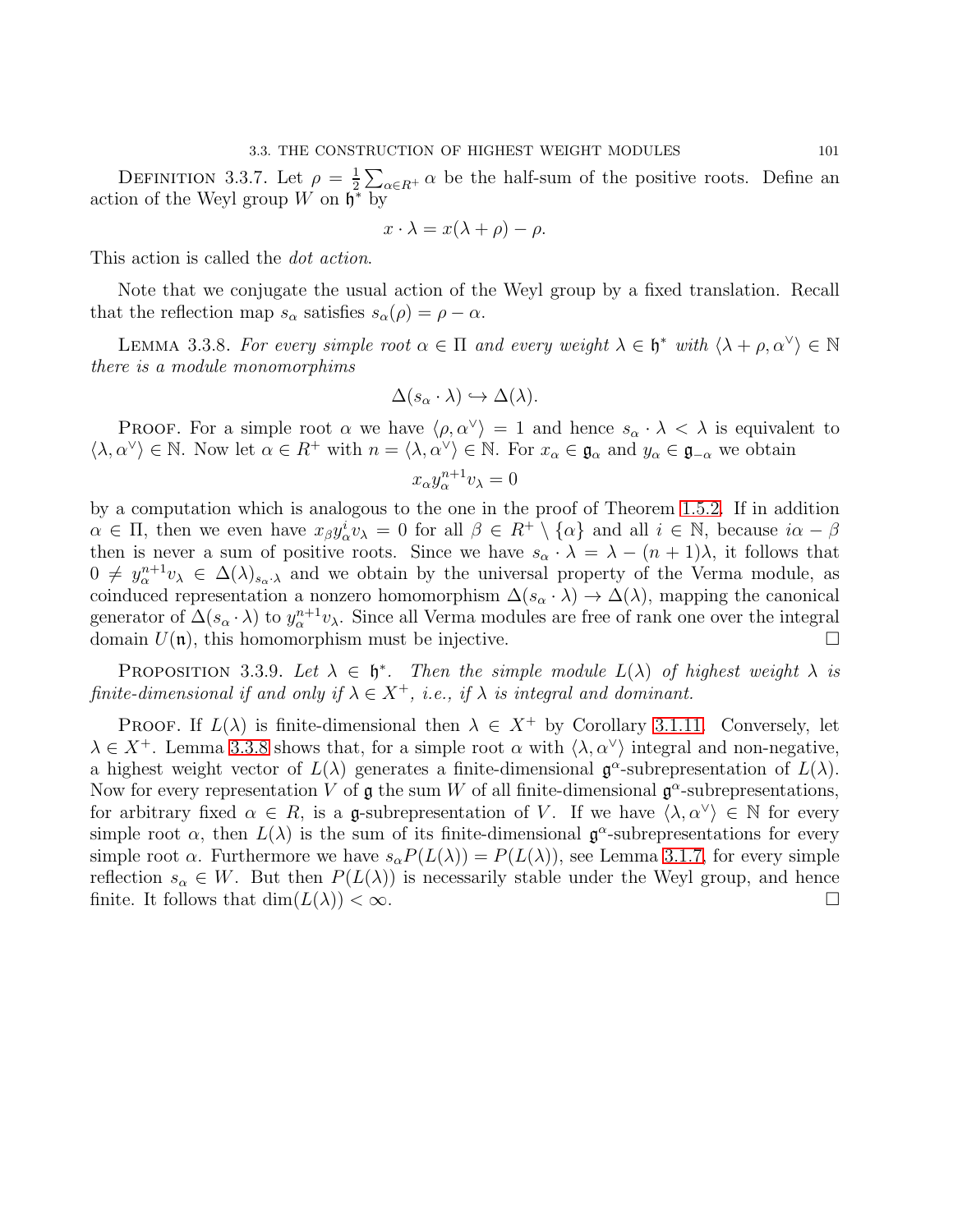# 102 3. REPRESENTATIONS OF SEMISIMPLE LIE ALGEBRAS

# 3.4. The Weyl formulas

We recall the notations of this chapter. Let  $\mathfrak g$  be a semisimple Lie algebra with Cartan subalgebra h and root system  $R = R(\mathfrak{g}, \mathfrak{h})$ , let X be the lattice of integral weights, and  $R^+$  be a system of positive roots. Let  $X^+$  be the set of dominant integral weights with respect to  $R^+$ . Let  $\rho \in \mathfrak{h}^*$  be the half-sum of positive roots.

We will start with the Weyl dimension formula, which is good for examples. The proof will follow later from a more general result.

THEOREM 3.4.1 (The Weyl dimension formula). For every  $\lambda \in X^+$  the dimension of the simple representation  $L(\lambda)$  with highest weight  $\lambda$  is given by

$$
\dim(L(\lambda)) = \frac{\prod_{\alpha \in R^+} \langle \lambda + \rho, \alpha^{\vee} \rangle}{\prod_{\alpha \in R^+} \langle \rho, \alpha^{\vee} \rangle} = \frac{\prod_{\alpha \in R^+} (\lambda + \rho, \alpha)}{\prod_{\alpha \in R^+} (\rho, \alpha)}.
$$

Since  $\langle \beta, \alpha^{\vee} \rangle = \frac{2(\beta, \alpha)}{(\alpha, \alpha)}$  $\frac{d(\beta,\alpha)}{d(\alpha,\alpha)}$  it is clear that the second equality holds.

EXAMPLE 3.4.2. Let  $\mathfrak g$  be of type  $A_1$ , with  $R^+ = {\alpha}$ . If  $\lambda(H) = m$ , then  $\lambda = m\rho$ , so that the Weyl formula gives

$$
\dim(L(\lambda)) = \frac{(\lambda + \rho, \alpha)}{(\rho, \alpha)} = \frac{(m+1)(\rho, \alpha)}{(\rho, \alpha)} = m + 1.
$$

EXAMPLE 3.4.3. Let  $\mathfrak g$  be of type  $A_2$ . Then  $R^+ = {\alpha_1, \alpha_2, \alpha_1 + \alpha_2}$  and  $\rho = \alpha_1 + \alpha_2$ . Then  $\lambda = m_1\overline{\omega}_1 + m_2\overline{\omega}_2$  with  $m_1, m_2 \in \mathbb{Z}_{\geq 0}$  and  $(\overline{\omega}_i, \alpha_j) = \delta_{ij}$ . We compute  $(\lambda + \rho, \alpha_1) = m_1 + 1$ ,  $(\lambda + \rho, \alpha_2) = m_2 + 1$  and  $(\lambda + \rho, \alpha_1 + \alpha_2) = m_1 + m_2 + 2$ . Also,  $\prod_{\alpha \in R^+} (\rho, \alpha) = (\alpha_1 + \alpha_2, \alpha_1 + \alpha_2) = 2$ . Hence the Weyl formula gives

$$
\dim(L(\lambda)) = \frac{(m_1+1)(m_2+1)(m_1+m_2+2)}{2}.
$$

EXAMPLE 3.4.4. Let  $\mathfrak g$  be of type  $B_2$ , with  $R^+ = {\alpha, \beta, \alpha + \beta, 2\alpha + \beta}.$  We have  $(\alpha, \alpha)$  $-(\alpha, \beta) = \frac{1}{2}(\beta, \beta) = 1$  and  $\lambda = m_1\varpi_1 + m_2\varpi_2$ , and the Weyl formula gives

$$
\dim(L(\lambda)) = \frac{(m_1+1)(m_2+1)(m_1+2m_2+3)(m_1+m_2+2)}{6}.
$$

Indeed, we have  $\rho = 2\alpha + \frac{3}{2}$  $\frac{3}{2}\beta$  and an easy calculation shows that  $\overline{\alpha}_1 = \alpha + \frac{1}{2}$  $\frac{1}{2}\beta$ ,  $\varpi_2 = \alpha + \beta$ . So we have

$$
\lambda = m_1 \varpi_1 + m_2 \varpi_2 = (m_1 + m_2)\alpha + \left(\frac{m_1}{2} + m_2\right)\beta
$$

with positive integers  $m_1, m_2$ . Then

$$
\dim(L(\lambda)) = \frac{(\lambda + \rho, \alpha)(\lambda + \rho, \beta)(\lambda + \rho, \alpha + \beta)(\lambda + \rho, 2\alpha + \beta)}{(\rho, \alpha)(\rho, \beta)(\rho, \alpha + \beta)(\rho, 2\alpha + \beta)}
$$
  
= 
$$
\frac{((m_1 + 1)/2)(m_2 + 1)((m_1 + 3)/2 + m_2)(m_1 + m_2 + 2)}{(1/2)(1)(3/2)(2)}
$$
  
= 
$$
\frac{(m_1 + 1)(m_2 + 1)(m_1 + 2m_2 + 3)(m_1 + m_2 + 2)}{6}.
$$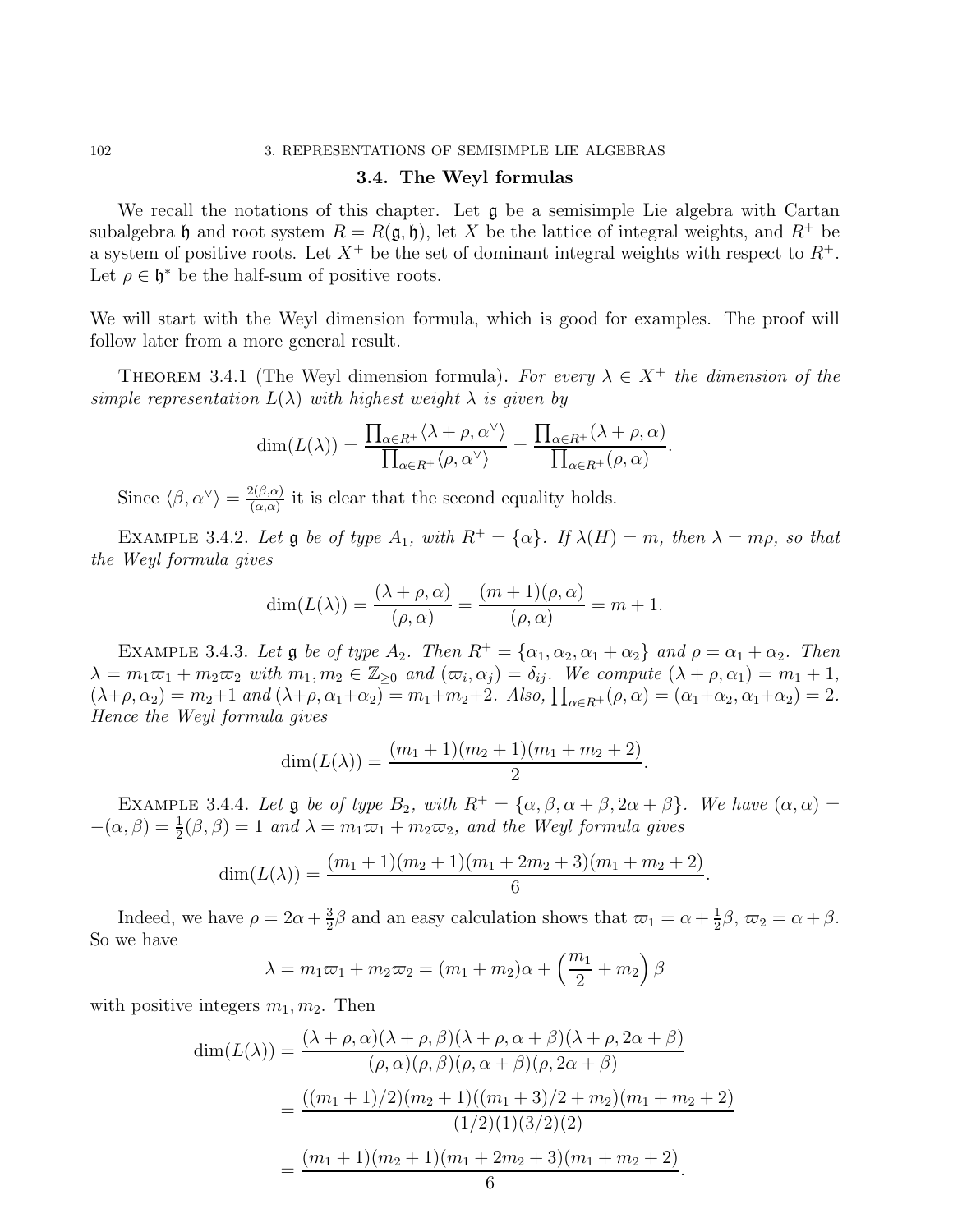EXAMPLE 3.4.5. Let  $\mathfrak g$  be of type  $G_2$ , with  $R^+ = {\alpha, \beta, \alpha + \beta, 2\alpha + \beta, 3\alpha + \beta, 3\alpha + 2\beta}.$  With  $\lambda = m_1 \overline{\omega}_1 + m_2 \overline{\omega}_2$  the Weyl formula gives

$$
\dim(L(\lambda)) = \frac{1}{120}(m_1 + 1)(m_2 + 1)(m_1 + 2m_2 + 3)(m_1 + m_2 + 2)
$$

$$
(m_1 + 3m_2 + 4)(2m_1 + 3m_2 + 5).
$$

Let  $\mathbb{Z}\mathfrak{h}^*$  be the group ring of the additive group  $(\mathfrak{h}^*,+)$ . Viewing  $\lambda \in \mathfrak{h}^*$  as an element of  $\mathbb{Z}\mathfrak{h}^*$  we'll write  $e^{\lambda}$  instead of  $\lambda$  so that the sum  $\lambda + \mu$  is not ambiguous. Hence  $\{e^{\lambda} \mid \lambda \in \mathfrak{h}^*\}$ is a Z-basis of  $\mathbb{Z}\mathfrak{h}^*$  with  $e^{\lambda}e^{\mu}=e^{\lambda+\mu}$ . The ring  $\mathbb{Z}\mathfrak{h}^*$  is an integral domain, because every two elements lie in a subring  $\mathbb{Z}E$  for a finitely generated subgroup  $E \subset \mathfrak{h}^*$ . Since E is a free abelian group the group ring  $\mathbb{Z}E$  is isomorphic to a ring of Laurent polynomials. So we don't have zero divisors.

DEFINITION 3.4.6. Let V be a finite-dimensional representation of  $\mathfrak{g}$ . We define the *char*- $\operatorname{acter} \operatorname{ch}(V) \in \mathbb{Z} \mathfrak{h}^*$  of V by

$$
\operatorname{ch}(V) = \sum_{\mu \in \mathfrak{h}^*} (\dim V_{\mu}) e^{\mu}.
$$

Note that  $ch(V)$  is invariant under the Weyl group W. This follows from the representation theory of  $\mathfrak{sl}_2(K)$ . Indeed, suitable powers of the generators of  $\mathfrak{g}_{\alpha}$  and  $\mathfrak{g}_{-\alpha}$  provide isomorphisms between the weight spaces for  $\lambda$  and  $s_{\alpha}(\lambda)$ .

Recall that the *length* of an element w in a Weyl group W, denoted by  $l(w)$ , is the smallest number k so that w is a product of k reflections by simple roots. So, the notion depends on the choice of a positive Weyl chamber. In particular, a simple reflection has length one. The Weyl dimension formula is a consequence of the following *Weyl character formula*.

THEOREM 3.4.7 (The Weyl character formula). For every integral dominant weight  $\lambda \in X^+$ we have for the character of the finite-dimensional simple representation  $L(\lambda)$  of highest weight  $\lambda$  the formula

$$
\operatorname{ch}(L(\lambda)) = \frac{\sum_{w \in W} (-1)^{l(w)} e^{w(\lambda + \rho)}}{\sum_{w \in W} (-1)^{l(w)} e^{w\rho}}
$$

in the quotient field of  $\mathbb{Z}\mathfrak{h}^*$ .

EXAMPLE 3.4.8. For  $\mathfrak g$  of type  $A_1$  we have  $\rho = \frac{1}{2}$  $\frac{1}{2}\alpha$ ,  $X^+ = \mathbb{N}\rho$  and we obtain for all  $n \geq 1$ that

$$
ch(L(n\rho)) = \frac{e^{(n+1)\rho} - e^{-(n+1)\rho}}{e^{\rho} - e^{-\rho}} = e^{n\rho} + e^{(n-2)\rho} + e^{(n-4)\rho} + \dots + e^{-n\rho}.
$$

Remark 3.4.9. The Weyl character formula and its generalization by Kac yields several famous combinatorial identities. Let

$$
e(t) = \prod_{n \ge 1} (1 - t^n).
$$

As an example, we obtain the *Euler pentagonal identity* 

$$
e(t) = \sum_{j \in \mathbb{Z}} (-1)^j t^{j(3j+1)/2},
$$

we obtain the *Gauß identity* 

$$
\frac{e^2(t)}{e(t^2)} = \sum_{j \in \mathbb{Z}} (-1)^j t^{j^2},
$$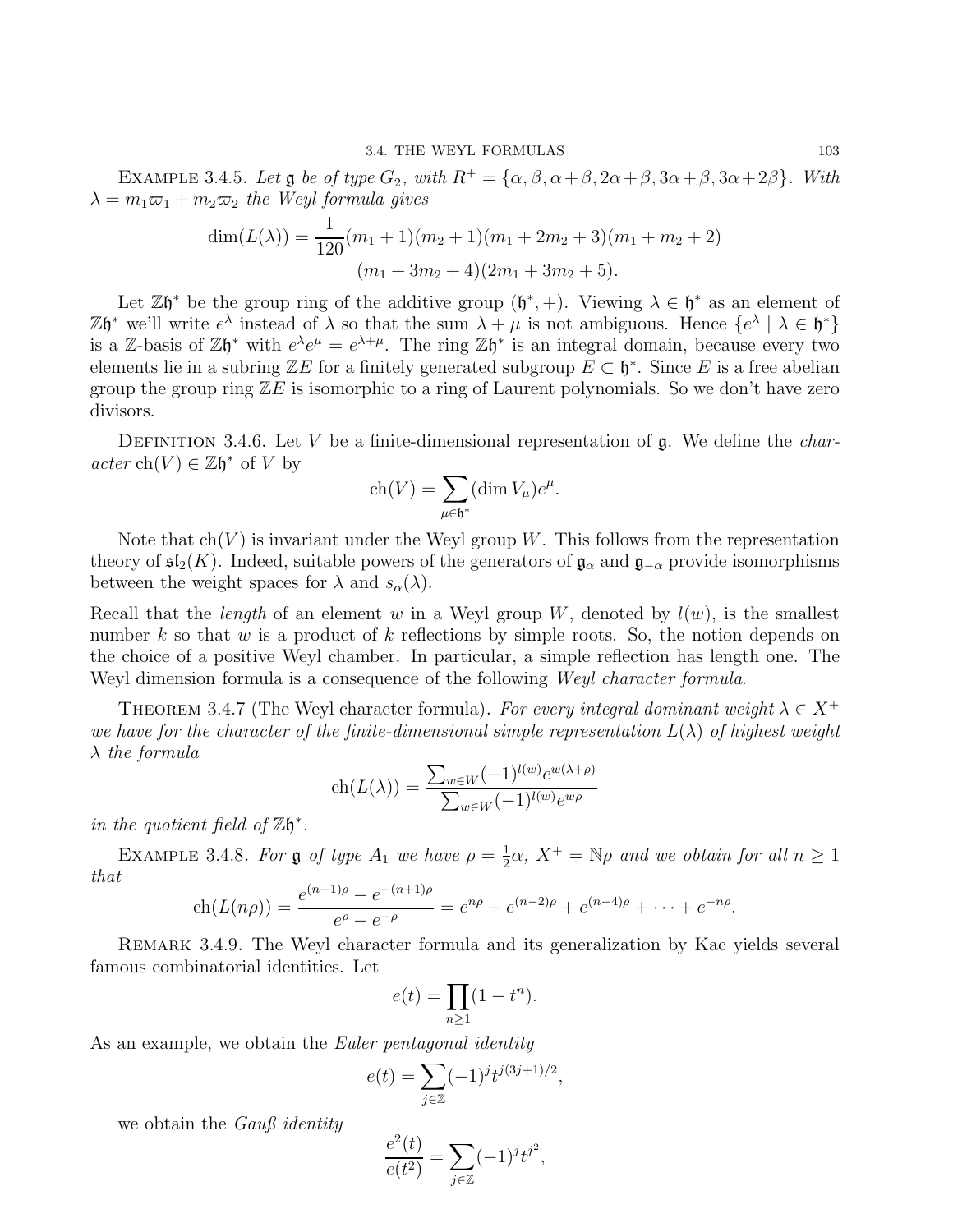we obtain the *Jacobi identity* 

$$
e^{3}(t) = \sum_{j\geq 0} (-1)^{j} (2j+1)^{j(j+1)/2},
$$

and Jacobi's triple product identity

$$
\prod_{n=1}^{\infty} (1 - q^{2n})(1 + zq^{2n-1})(1 + z^{-1}q^{2n-1}) = \sum_{n=-\infty}^{\infty} z^n q^{n^2}.
$$

Consider the set  $\text{Abb}(\mathfrak{h}^*, \mathbb{Z})$  of all maps  $f : \mathfrak{h}^* \to \mathbb{Z}$ . We write such maps as infinite formal sums

$$
f = \sum_{\lambda \in \mathfrak{h}^*} f(\lambda) e^{\lambda}.
$$

We can extend the definition of a character of a representation of  $\boldsymbol{g}$  with finite-dimensional weight spaces with  $ch(V) \in Abb(\mathfrak{h}^*, \mathbb{Z})$ . We want to do computations with characters of Verma modules. For this reason we introduce the following extended character ring.

DEFINITION 3.4.10. Denote by  $\mathbb{Z}\langle \mathfrak{h}^* \rangle \subset \text{Abb}(\mathfrak{h}^*, \mathbb{Z})$  the set of all maps  $f : \mathfrak{h}^* \to \mathbb{Z}$ , whose support is contained in a finite union of sets of the form  $\{\lambda - \sum n_\alpha \alpha \mid n \in \text{Abb}(R^+, \mathbb{N})\}.$ 

We may view  $\mathbb{Z}\mathfrak{h}^* \subset \mathbb{Z}\langle \mathfrak{h}^* \rangle$  as the subset of all maps with finite support. The multiplication in  $\mathfrak{h}^*$  extends to a commutative, associative multiplication in  $\mathbb{Z}\langle \mathfrak{h}^* \rangle$  by

$$
(fg)(\nu) = \sum_{\lambda+\mu=\nu} f(\lambda)g(\mu),
$$

because the support condition ensures that only finitely many terms do not vanish in these sums.

LEMMA 3.4.11. The character of a Verma module  $\Delta(\lambda)$  is given by

$$
ch(\Delta(\lambda)) = e^{\lambda} \prod_{\alpha \in R^+} (1 + e^{-\alpha} + e^{-2\alpha} + \ldots)
$$

In particular, in  $\mathbb{Z}\langle \mathfrak{h}^* \rangle$  we have

$$
\left(\prod_{\alpha \in R^+} (1 - e^{-\alpha})\right) \operatorname{ch}(\Delta(\lambda)) = e^{\lambda}.
$$

PROOF. Rewriting the results of Proposition [3](#page-101-0).3.2 on the structure of Verma modules in our new terminology gives

$$
ch(\Delta(\lambda)) = \sum_{\mu} P(-\mu)
$$
  
=  $e^{\lambda} \prod_{\alpha \in R^+} (1 + e^{-\alpha} + e^{-2\alpha} + \ldots).$ 

This shows the first formula. The second one follows directly from the first one.  $\Box$ 

REMARK 3.4.12. The character satisfies a very nice property, namely

$$
ch(M \otimes N) = ch(M) \cdot ch(N).
$$

Here it is enough to assume that  $M, N$  are  $\mathfrak h$ -modules with finite-dimensional weight spaces, and that they are the sum of their weight spaces, and that  $ch(M), ch(N)$  in  $\mathbb{Z}\langle \mathfrak{h}^*\rangle$ .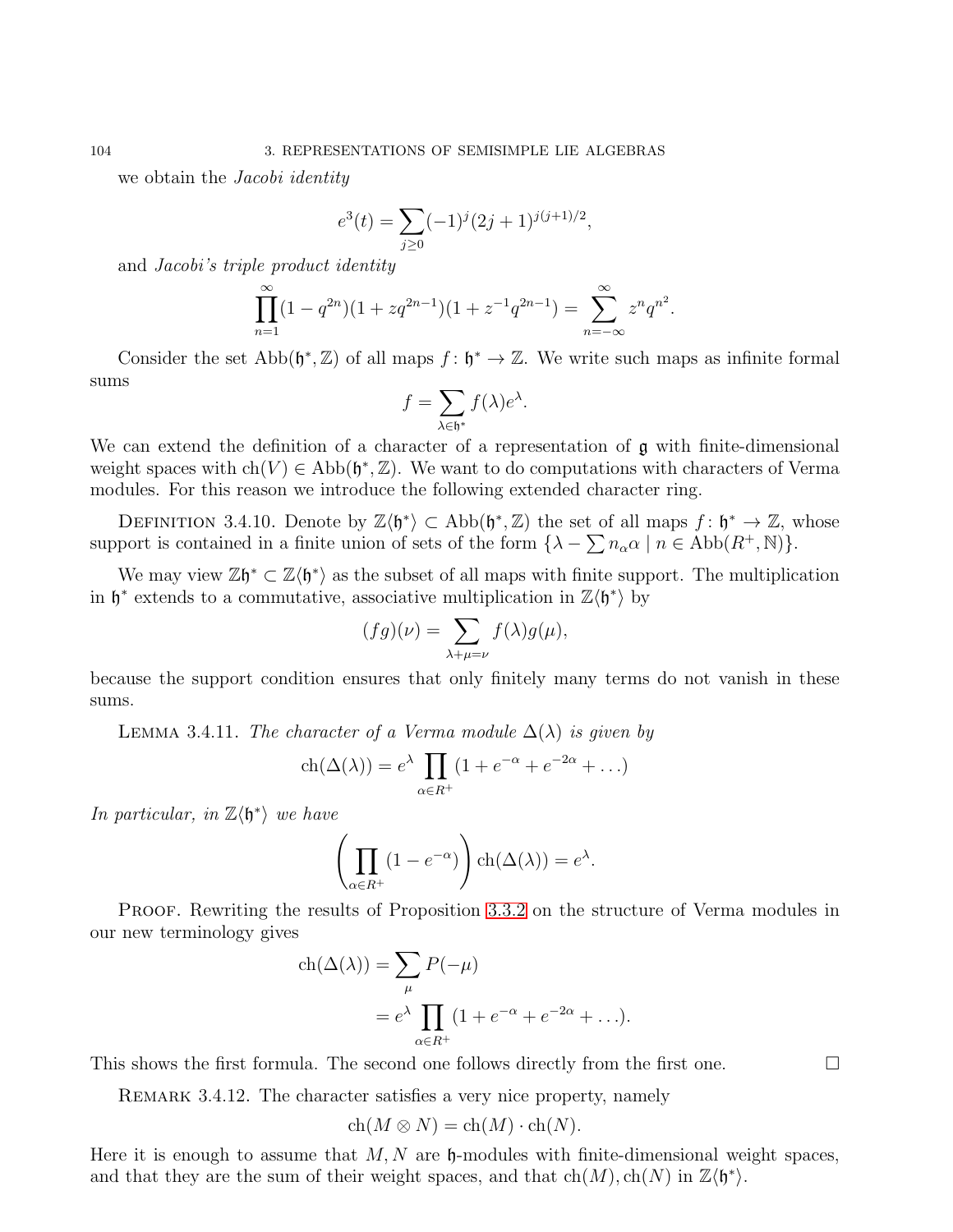In the next step we want to study the eigenvalues of the Casimir operator for a Verma module. The Killing form  $\kappa$  of g induces an isomorphism  $\overline{\kappa}$ :  $\mathfrak{h} \to \mathfrak{h}^*$ , characterized by  $\langle \overline{\kappa}(h), h' \rangle = \kappa(h, h')$  for all  $h, h' \in \mathfrak{h}$ . Denote by  $(\lambda, \mu)$  the bilinear form on  $\mathfrak{h}^*$  corresponding to the Killing form on h under the isomorphism  $\bar{\kappa}$ . If  $\bar{\kappa}$  sends h to  $\lambda$ , then  $\mu(h) = (\lambda, \mu)$ for all  $\mu \in \mathfrak{h}^*$ . We know that this bilinear form is positive definite on the subspace  $\langle R \rangle_{\mathbb{Q}}$ . It is invariant under the Weyl group.

<span id="page-107-0"></span>Lemma 3.4.13. Every endomorphism of a Verma module is the multiplication with a scalar.

PROOF. Consider the maps

$$
K \hookrightarrow \mathrm{End}_{\mathfrak{g}}(\Delta(\lambda)) \hookrightarrow \mathrm{End}_K(\Delta(\lambda)_\lambda).
$$

The second map is injective, because  $\Delta(\lambda)$  generates  $\Delta(\lambda)$  by Proposition [3](#page-101-0).3.2. The composition of both maps must be a bijection, since  $\dim(\Delta(\lambda)_\lambda) = \dim \langle v_\lambda \rangle = 1$  by Proposition [3](#page-101-0).3.2.<br>Thus all maps are bijections and we are done. Thus all maps are bijections and we are done.

**LEMMA** 3.4.14. Let  $C = C_{\kappa}$  be the Casimir operator of **g** with respect to the Verma module  $\Delta(\lambda)$ . Then C acts on  $\Delta(\lambda)$  as multiplication with the scalar

$$
c_{\lambda} = (\lambda + \rho, \lambda + \rho) - (\rho, \rho).
$$

**PROOF.** By Lemma 3.4.[13](#page-107-0) we know that  $C$  acts as multiplication with a scalar and we only have to find out by which scalar it acts on the highest weight space  $\Delta(\lambda)$ <sub>λ</sub>. Let  $\alpha \in R^+$ . Chose  $x_\alpha \in \mathfrak{g}_\alpha$  and  $y_\alpha \in \mathfrak{g}_{-\alpha}$  such that  $\kappa(x_\alpha, y_\alpha) = 1$ . Let  $h_1, \ldots, h_n$  be an orthonormal basis of  $\mathfrak{h}$ with respect to the Killing form  $\kappa$ . Then we have

$$
C = \sum_{\alpha \in R^+} y_{\alpha} x_{\alpha} + x_{\alpha} y_{\alpha} + \sum_{i=1}^n h_i^2
$$
  
= 
$$
\sum_{\alpha \in R^+} 2y_{\alpha} x_{\alpha} + [x_{\alpha}, y_{\alpha}] + \sum_{i=1}^n h_i^2,
$$

which acts on  $\Delta(\lambda)$ <sub>λ</sub> by the scalar

$$
c_{\lambda} = \sum_{\alpha \in R^{+}} \lambda([x_{\alpha}, y_{\alpha}]) + \sum_{i=1}^{n} \lambda(h_{i})^{2}.
$$

Writing  $\lambda = \overline{\kappa}(h)$  we obtain

$$
c_{\lambda} = \sum_{\alpha \in R^{+}} \kappa(h, [x_{\alpha}, y_{\alpha}]) + \sum_{i=1}^{n} \kappa(h, h_{i})^{2}.
$$

Because of  $\kappa(h, [x_\alpha, y_\alpha]) = \kappa([h, x_\alpha], y_\alpha) = \alpha(h)\kappa(x_\alpha, y_\alpha)$  we obtain

$$
c_{\lambda} = 2\rho(h) + \kappa(h, h)
$$
  
=  $(2\rho, \lambda) + (\lambda, \lambda)$   
=  $(\lambda + \rho, \lambda + \rho) - (\rho, \rho).$ 

 $\Box$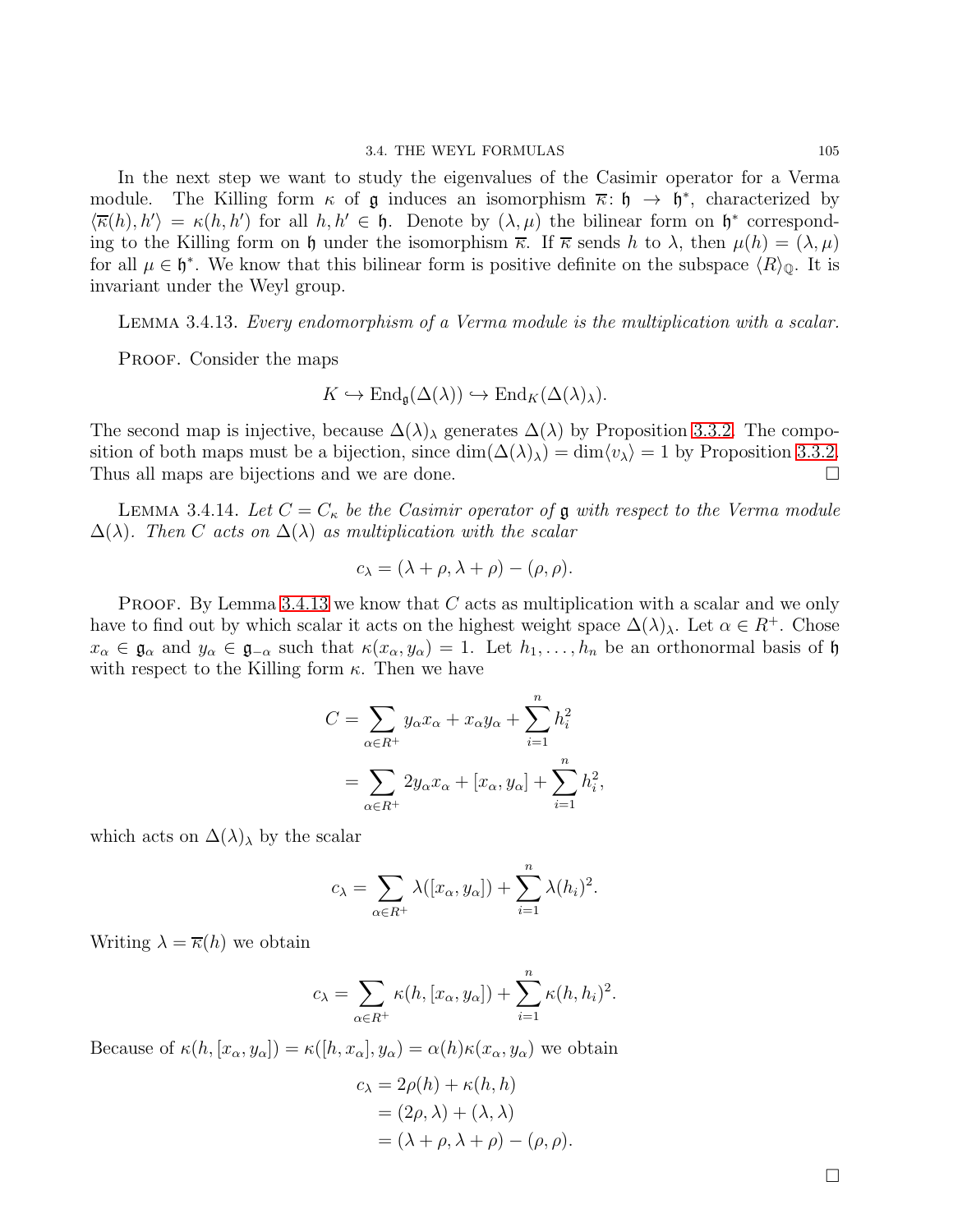106 3. REPRESENTATIONS OF SEMISIMPLE LIE ALGEBRAS

REMARK 3.4.15. One can also show the formula of Freudenthal, which is a recursive formula for the dimensions of the weight spaces  $L(\lambda)_{\mu}$  in a simple representation  $L(\lambda)$ . We have

$$
\dim(L(\lambda)\mu)(|\lambda + \rho|^2 - |\mu + \rho|^2) = 2 \sum_{\alpha \in R^+} \sum_{j \ge 1} \dim(L(\lambda)\mu + j\alpha)(\mu + j\alpha, \alpha).
$$

The next lemma is a result concerning composition series of Verma modules.

<span id="page-108-0"></span>LEMMA 3.4.16. Every Verma module  $\Delta(\lambda)$  is of finite length and every simple subquotient of  $\Delta(\lambda)$  is a simple highest weight module  $L(\mu)$  with  $\mu \leq \lambda$  and  $(\mu + \rho, \mu + \rho) = (\lambda + \rho, \lambda + \rho)$ .

PROOF. The second claim follows from Proposition [3](#page-102-0).3.6, part 3 and Lemma 3.4.[14,](#page-107-0) because the Casimir operator acts on each subquotient of  $\Delta(\lambda)$  again by the scalar  $c_{\lambda}$ . In particular we know that there are only finitely many  $\mu$ , which can be a highest weight of a simple subquotient of  $\Delta(\lambda)$ . Indeed,  $\lambda \leq \mu$  implies that  $\mu = \lambda + \nu$  with  $\nu \in \langle R \rangle$ , and there are only finitely many elements of the root lattice  $\nu \in \langle R \rangle$  with  $(\lambda + \rho, \lambda + \rho) = (\lambda + \nu + \rho, \lambda + \nu + \rho)$ , because this equation is equivalent to the equation  $(\nu, \nu) + 2(\lambda + \rho, \nu) = 0$ . And the bilinear form  $(\cdot, \cdot)$  is positive definite on  $\langle R \rangle_{\mathbb{Q}}$ , so that our equation can have only finitely many solutions in the lattice  $\langle R \rangle$ .

Furthermore every nonzero subquotient S of  $\Delta(\lambda)$  has a simple subquotient. Indeed, every nonzero module over a ring has a simple subquotient. So for each such simple subquotient S there is a weight  $\mu$  with  $(\mu + \rho, \mu + \rho) = (\lambda + \rho, \lambda + \rho)$  and  $S_{\mu} \neq 0$ . Taking a strictly decreasing filtration of  $\Delta(\lambda)$  we can estimate the length  $l(\Delta(\lambda))$  by

$$
l(\Delta(\lambda)) \leq \sum_{\substack{\mu \leq \lambda \\ (\mu + \rho, \mu + \rho) = (\lambda + \rho, \lambda + \rho)}} \dim(\Delta(\lambda)_{\mu}).
$$

 $\Box$ 

<span id="page-108-1"></span>PROPOSITION 3.4.17 (Kostant's character formula). Let  $\lambda \in X^+$  be a dominant inteqral weight. Then the character of a simple representation  $L(\lambda)$  with highest weight  $\lambda$  is the alternating sum over the characters of the Verma modules  $\Delta(w \cdot \lambda)$  with  $w \in W$ , where  $w \cdot \lambda = w(\lambda + \rho) - \rho$ , *i.e.*,

$$
ch(L(\lambda)) = \sum_{w \in W} (-1)^{l(w)} ch(\Delta(w \cdot \lambda)).
$$

PROOF. Let us write  $|\lambda| = \sqrt{(\lambda, \lambda)}$  for  $\lambda \in \langle R \rangle_{\mathbb{Q}}$ . By Lemma 3.4.[16](#page-108-0) we can write

$$
\operatorname{ch}(\Delta(\lambda)) = \sum_{\substack{\mu \leq \lambda \\ |\mu + \rho| = |\lambda + \rho|}} a_{\lambda}^{\mu} \operatorname{ch}(L(\mu))
$$

for suitable  $a_{\lambda}^{\mu} \in \mathbb{N}$  with  $a_{\lambda}^{\lambda} = 1$ . The corresponding matrix is unitriangular, hence invertible. So we can invert the formula and can also write

$$
\operatorname{ch}(L(\lambda)) = \sum_{\substack{\mu \leq \lambda \\ |\mu + \rho| = |\lambda + \rho|}} b_{\lambda}^{\mu} \operatorname{ch}(\Delta(\mu))
$$

for suitable  $b^{\mu}_{\lambda} \in \mathbb{Z}$  with  $b^{\lambda}_{\lambda} = 1$ . So far, everything is valid for all  $\lambda \in \mathfrak{h}_{\mathbb{Q}}^*$ . Now we know in addition that  $\lambda$  is integral and dominant so that  $L(\lambda)$  is finite-dimensional by Proposition [3](#page-103-0).3.9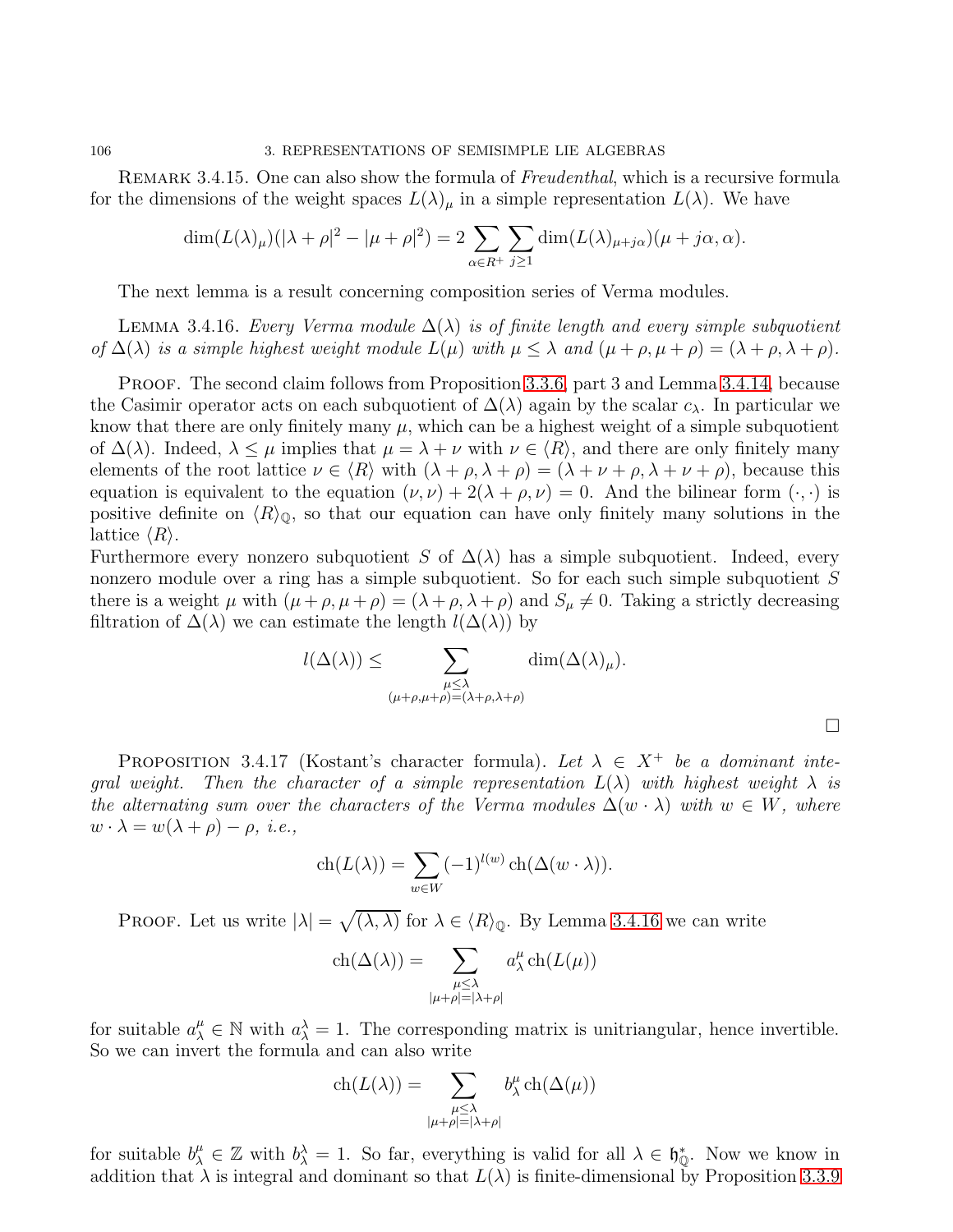and that  $ch(L(\lambda))$  is invariant under the Weyl group W. Multiplying both sides of the last equation by

$$
\prod_{\alpha \in R^+} \left( e^{\alpha/2} - e^{-\alpha/2} \right) = e^{\rho} \prod_{\alpha \in R^+} \left( 1 - e^{-\alpha} \right)
$$

we obtain

$$
\prod_{\alpha \in R^+} \left( e^{\alpha/2} - e^{-\alpha/2} \right) \text{ch}(L(\lambda)) = \sum_{\mu} b_{\lambda}^{\mu} e^{\mu + \rho} = \sum_{\nu} d_{\nu} e^{\nu},
$$

where  $d_{\nu} = b_{\lambda}^{\nu-\rho}$ ,  $d_{\lambda+\rho} = 1$  and  $d_{\nu} = 0$  if  $|\nu| \neq |\lambda+\rho|$  or  $\nu \leq \lambda+\rho$ . It is easy to see that the LHS changes sign if we apply a simple reflection  $s_{\beta}$  on it. Hence the same is true for the RHS, so that  $d_{\nu} = (-1)^{l(w)} d_{w\nu}$  for all  $w \in W$ . In particular we have  $d_{\nu} = 0$  if not  $|\nu| = |\lambda + \rho|$  and  $w\nu \leq \lambda + \rho$  for all  $w \in W$ . By Lemma 3.4.[18](#page-109-0) below it follows that  $d_{\nu} = 0$  if not  $\nu \in W(\lambda + \rho)$ .<br>Together with  $d_{\lambda+\rho} = 1$  and reparametrization we obtain Kostant's formula. Together with  $d_{\lambda+\rho}=1$  and reparametrization we obtain Kostant's formula.

We still have to state and prove Lemma 3.4.[18,](#page-109-0) which we've used in the last proof.

<span id="page-109-0"></span>LEMMA 3.4.18. Let  $\lambda \in X^+$  be an integral dominant weight and  $\nu \in X$  an integral weight. Then  $|\nu| = |\mu|$  and  $w\nu \leq \mu$  for all  $w \in W$  imply that  $\nu \in W\mu$ .

**PROOF.** We may consider a conjugate of  $\nu$ , which lies in  $X^+$ . This is always possible. So we may assume that  $\nu \in X^+$ . Hence we only have to show that  $\nu \leq \mu$  and  $|\mu| = |\nu|$  imply that  $\mu = \nu$ . Since the scalar product of a vector from the dominant Weyl chamber with a positive root is always nonnegative,  $\mu - \nu$  and  $\nu$  enclose an obtuse angle. Hence the sum must have at least the length of each of the two summands, and the equality of their lengths is only possible when the corresponding summand coincides with the sum.  $\Box$ 

Proof of Theorem [3](#page-105-0).4.7, *i.e.*, of Weyl's character formula: consider the equation

$$
\prod_{\alpha \in R^+} \left( e^{\alpha/2} - e^{-\alpha/2} \right) \text{ch}(L(\lambda)) = \sum_{w \in W} (-1)^{l(w)} e^{w(\lambda + \rho)},
$$

which comes from the proof of Kostant's formula in Proposition 3.4.[17](#page-108-1) and divide it by its specialization at  $\lambda = 0$ , which is the so-called Weyl's denominator formula

$$
e^{\rho} \prod_{\alpha \in R^+} (1 - e^{-\alpha}) = \prod_{\alpha \in R^+} (e^{\alpha/2} - e^{-\alpha/2}) = \sum_{w \in W} (-1)^{l(w)} e^{w\rho}.
$$

This gives exactly Weyl's character formula.

Remark 3.4.19. Weyl's denominator formula can be used among other things to show that

$$
ch(L(n\rho)) = e^{n\rho} \prod_{\alpha \in R^+} \left(1 + e^{-\alpha} + e^{-2\alpha} + \dots + e^{-n\alpha}\right),
$$

for any semisimple Lie algebra.

Proof of Theorem [3](#page-104-0).4.1, i.e., of Weyl's dimension formula: consider the ring homomorphism  $a: \mathbb{Z}\mathfrak{h}^* \to \mathbb{Z}$  with  $a(e^{\lambda}) = 1$  for all  $\lambda \in \mathfrak{h}^*$ . We would like to apply Weyl's character formula. For this we need to apply an abstract version of L'Hopital's rule. Consider the subring  $\mathbb{Z}X$  in the group ring  $\mathbb{Z}\mathfrak{h}^*$  and the group homomorphism  $\partial_{\alpha} : \mathbb{Z}X \to \mathbb{Z}X$  with  $\partial_{\alpha}(e^{\mu}) = \langle \mu, \alpha^{\vee} \rangle e^{\mu}$ . It is easy to see that the  $\partial \alpha$  are commuting ring derivations. For  $D = \prod_{\alpha \in R^+} \partial_\alpha \in \text{End}(\mathbb{Z}X)$  we have  $aDe^{\mu} = \prod_{\alpha \in R^+} \langle \mu, \alpha^{\vee} \rangle$ . It follows that  $aDe^{w\mu} = (-1)^{l(w)} aDe^{\mu}$  for simple reflections w and then for arbitrary  $w \in W$ . By Weyl's character formula and his denominator formula we have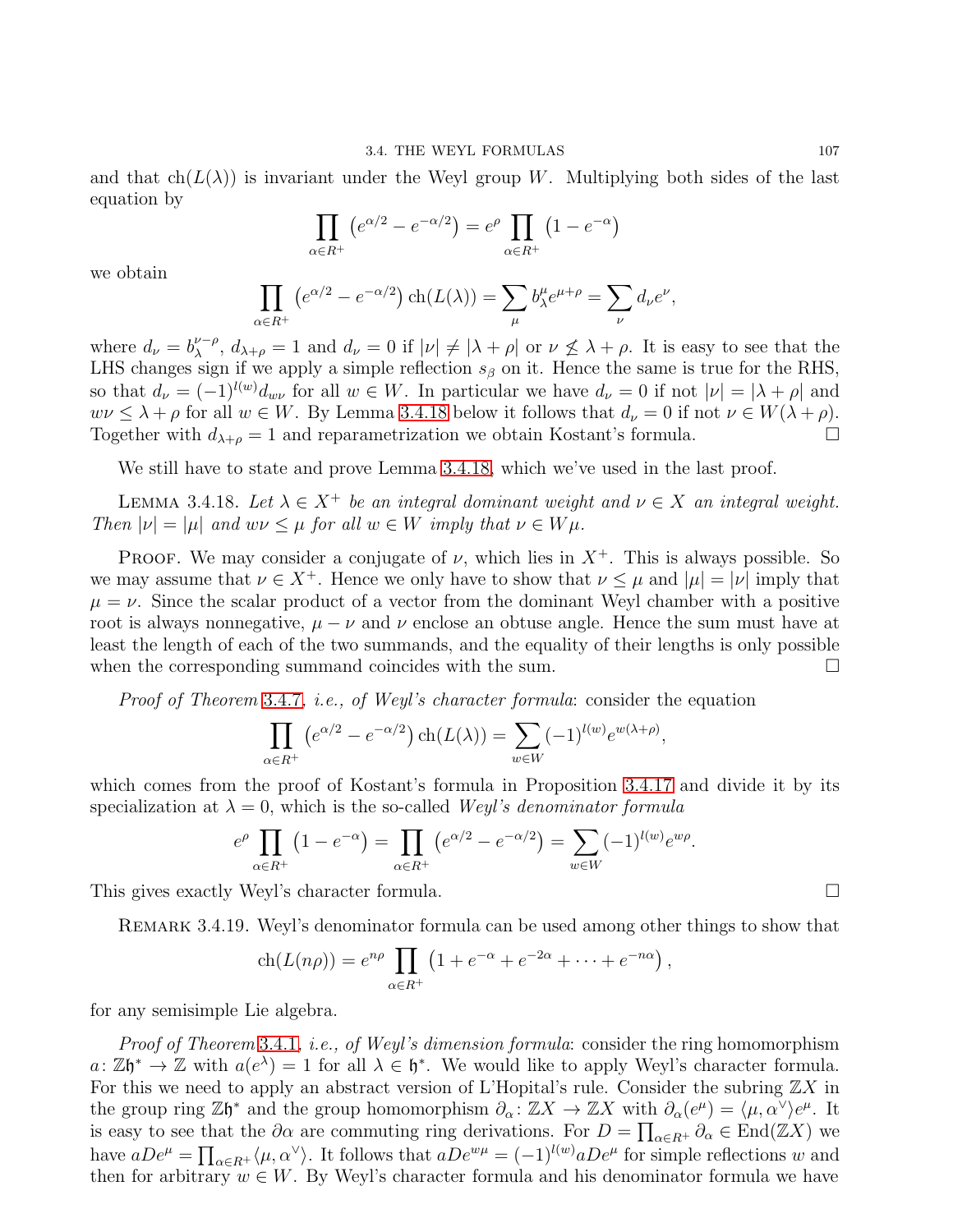$$
\left(e^{\rho} \prod_{\alpha \in R^+} (1 - e^{-\alpha})\right) \text{ch}(L(\lambda)) = \sum_{w \in W} (-1)^{l(w)} e^{w(\lambda + \rho)}
$$

Applying  $aD$  on both sides we obtain

$$
aD\left(e^{\rho}\prod_{\alpha\in R^+}\left(1-e^{-\alpha}\right)\right)a(\text{ch}(L(\lambda)))=|W|\prod_{\alpha\in R^+}\langle\lambda+\rho,\alpha^\vee\rangle.
$$

Now  $a(\text{ch}(L(\lambda))) = \dim(L(\lambda))$ , and factors  $1 - e^{-\alpha}$ , which are not hit by a derivation, vanish under a. So dividing the equation by the one obtained for  $\lambda = 0$  gives the result.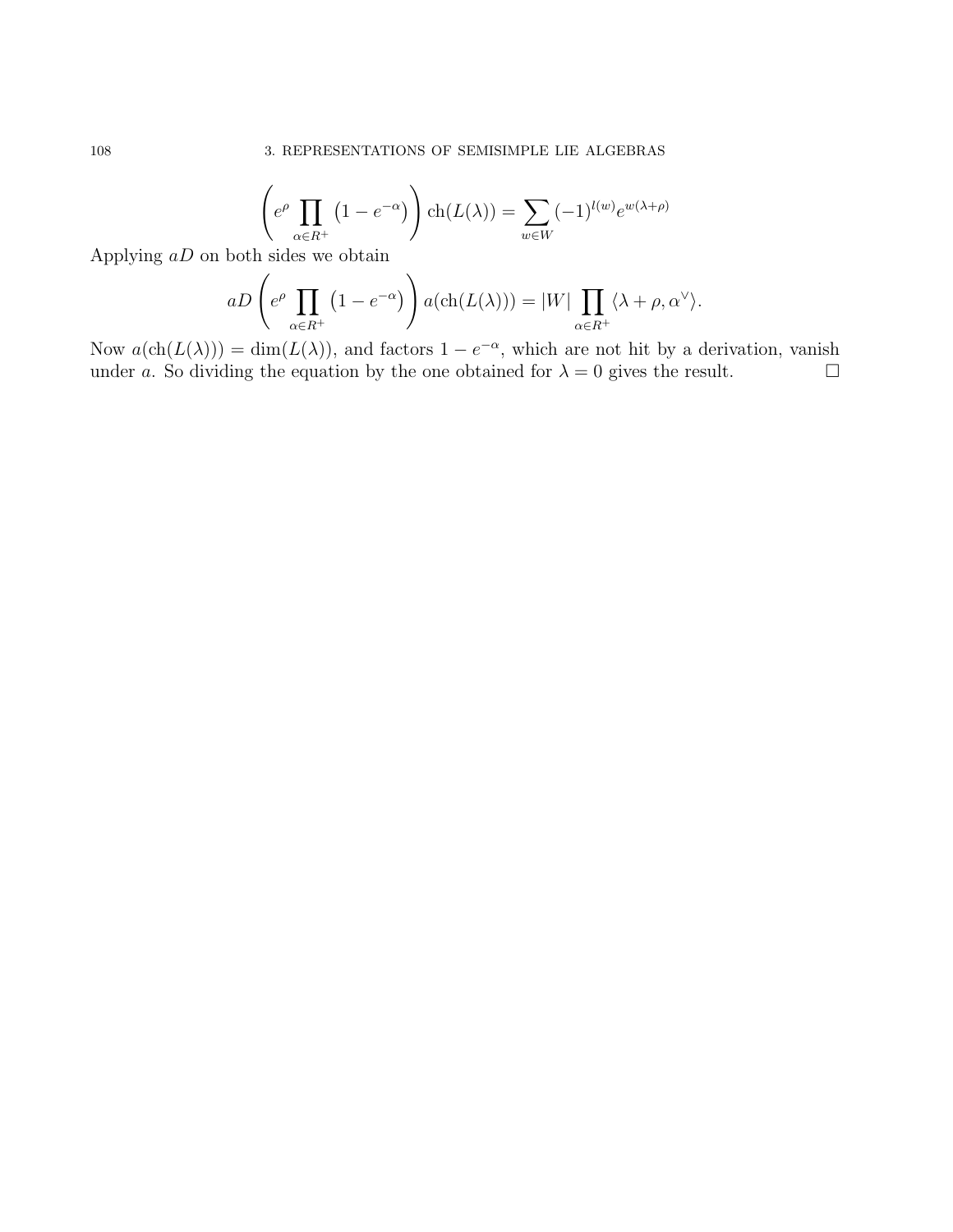## Bibliography

- [1] G. F. Armstrong, G. Cairns, B. Jessup: Explicit Betti numbers for a family of nilpotent Lie algebras. Proc. Amer. Math. Soc. 125 (1997), 381–385.
- [2] G. F. Armstrong, G. Cairns, G. Kim: Lie algebras of cohomological codimension one. Proc. Amer. Math. Soc. 127 (1999), 709–714.
- [3] G. F. Armstrong, S. Sigg. On the cohomology of a class of nilpotent Lie algebras. Bull. Austral. Math. Soc. 54 (1996), 517–527.
- [4] D. Burde: Lie Algebra Prederivations and strongly nilpotent Lie Algebras. Comm. in Algebra 30, no. 7 (2002), 3157–3175.
- [5] N. Bourbaki: Lie groups and Lie algebras, Chapters 1–3. Springer-Verlag (1998).
- [6] G. Cairns, G. Kim: The mod 4 behavior of total Lie algebra cohomology. Arch. Math. 77 (2001), 177–180.
- [7] G. Cairns, B. Jessup: New bounds on the Betti numbers of nilpotent Lie algebras. Comm. Algebra 25 (1997), 415–430.
- [8] G. Cairns, B. Jessup, J. Pitkethly: On the Betti numbers of nilpotent Lie algebras of small dimension. Prog. Math. 145 (1997), 19–31.
- [9] E. Cartan, S. Eilenberg: Homological algebra. Princeton University Press (1956).
- [10] R. Carter: Lie Algebras of Finite and Affine Type. Cambridge studies in advanced mathematics 96 (2005).
- [11] C. Chevalley, S. Eilenberg: *Cohomology theory of Lie groups and Lie algebras*. Trans. AMS **63** (1948), 85–124.
- [12] J. Dixmier: Cohomologie des algèbres de Lie nilpotentes. Acta Sci. Math. Szeged  $16$  (1955), 246–250.
- [13] W. A. de Graaf: Classification of solvable Lie algebras. Experiment. Math. 14 (2005), no. 1, 15–25.
- [14] D. Z. Doković, K. H. Hofmann, *Problems on the exponential function of Lie groups*. Positivity in Lie theory: open problems, Exp. Math. 26 (1998), 45–69.
- [15] W. Fulton, J. Harris, Representation Theory. A first course (1991). Springer Verlag.
- [16] S. Helgason, Differential geometry, Lie groups, and symmetric spaces. Academic press (1978).
- [17] J. Hilgert, K. H. Neeb: Lie-Gruppen und Lie-Algebren. Braunschweig: Vieweg Verlag (1991).
- [18] P. S. Hilton, U. Stammbach: A Course in Homological Algebra. Graduate Texts in Mathematics. Springer Verlag (1997).
- [19] J. E. Humphreys: Introduction to Lie algebras and representation theory. Graduate Texts in Mathematics 9 (1978). Springer-Verlag.
- [20] J. E. Humphreys: Linear algebraic groups. Graduate Texts in Mathematics 21 (1975). Springer-Verlag.
- [21] N. Jacobson: Lie algebras. Wiley and Sons (1962).
- [22] N. Jacobson: A note on automorphisms amd derivations of Lie algebras. Proc. Amer. Math. Soc. 6, (1955), 281–283.
- [23] A. W. Knapp: Lie groups beyond an Introduction, Birkhäuser Verlag (1996).
- [24] A. W. Knapp: Lie groups, Lie algebras, and cohomology. Princeton University Press (1988).
- [25] H. Koch: Generator and realtion ranks for finite-dimensional nilpotent Lie algebras. Algebra Logic 16 (1978), 246–253.
- [26] J-J. Koszul: *Homologie et cohomologie des algèbres de Lie*. Bull. Soc. Math. France **78** (1950), 65–127.
- [27] A. A. Mikhalev, U. U. Umirbaev, A. A. Zolotykh: An example of a non-free Lie algebra of cohomological dimension 1. Russ. Math. Surveys. **49**, (1994), 254–255.
- [28] T. Pirashvili: The Euler-Poincaré characteristic of a Lie algebra. J. Lie Theory.  $\mathbf{8}$ , (1998), 429–431.
- [29] J. J. Rotman: Advanced modern algebra. Pearson Education Upper Saddle River, New York (2002).
- [30] S. Siciliano: On the Cartan subalgebras of Lie algebras over small fields. J. Lie Theory 13 (2003), no. 2, 511–518.
- [31] W. Soergel: Lie Algebren und ihre Darstellungen. Lecture Notes, Freiburg (2015).